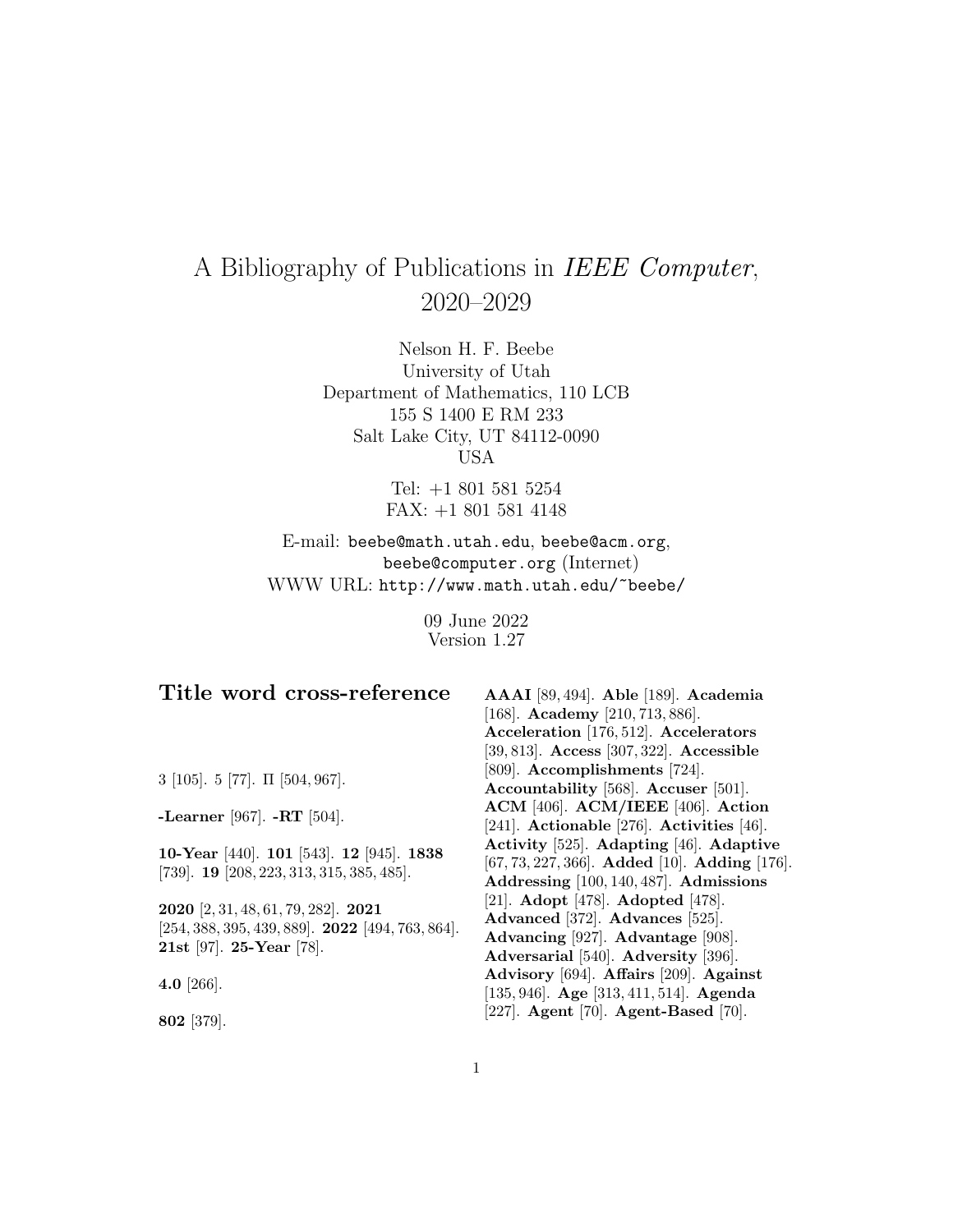**Agents** [231, 896]. **Aggregated** [236]. **Agile** [766, 972]. **Aging** [941]. **Ago** [8, 36, 65, 95, 128, 158, 191, 221, 259, 286, 327, 356, 401, 435, 469, 499, 528, 557, 584, 619, 654, 687, 723, 756, 792, 828, 863, 898, 929, 959]. **AI** [89, 196, 224, 419, 478, 494, 607, 670, 673, 696, 698, 774, 808, 907, 948]. **Aids** [746]. **Alexa** [850]. **Algorithm** [232, 630, 906]. **Algorithmics** [702]. **Algorithms** [329, 405, 702, 900, 906]. **Alignment** [766]. **Allen** [347]. **Almost** [453]. **Always** [453, 838, 947]. **Ambassador** [179]. **Amid** [385]. **Among** [481, 947]. **Analogy** [805]. **Analysis** [69, 70, 183, 311, 487, 908]. **Analytics** [442]. **Analyze** [34]. **Ancient** [971]. **Angle** [633]. **Animators** [105]. **Annals** [163, 257, 298, 358, 399, 454, 470, 548, 574, 594, 623, 676, 700, 734, 754, 832]. **Announced** [889]. **Ant** [140]. **Anti** [82]. **Anticipated** [360]. **Anybody** [725]. **Apache** [515]. **Apart** [592]. **App** [444]. **Appear** [735]. **Application** [405, 537, 731]. **Application-Level** [537]. **Applications** [18, 99, 133, 136, 169, 267, 288, 361, 404, 452, 473, 474, 504, 546, 570, 628, 671, 706, 736, 835, 870]. **Applying** [374, 969]. **Approach** [369, 372, 506, 565, 630]. **Approaches** [269]. **Architectural** [366, 487, 872]. **Architecture** [73, 74, 93, 136, 197, 373, 397, 477, 588, 707, 771, 939]. **Architectures** [236, 504, 595, 703]. **Area** [132, 134]. **Arms** [701]. **Art** [817]. **ARTEMIS** [340]. **Articles** [19, 66, 107, 112, 171, 173, 190, 205, 207, 306, 308, 328, 339, 370, 414, 416, 445, 448, 482, 484, 509, 535, 538, 586, 608, 610, 635, 638, 659, 661, 767, 769, 798, 802, 841, 845, 876]. **Artificial** [39, 89, 96, 189, 225, 227, 228, 276, 292, 294, 296, 299, 301, 302, 335–337, 340, 360, 383, 398, 415, 572, 636, 690, 692, 741, 775, 800, 830, 844, 852, 867, 873, 877, 878, 883, 906, 918, 943, 963]. **Asia** [881]. **Assessing** [335, 808]. **Assessment** [189, 732]. **Assisted** [43]. **Associated** [906]. **Assurance** [363, 364, 626, 878]. **Assurances** [873].

**Asymmetry** [846]. **Attack** [139, 516, 731, 957]. **Attacking** [138, 142]. **Attacks** [71, 135, 230, 372, 540]. **Attention** [419]. **Auction** [157]. **Auditing** [197, 627, 906]. **Augmented** [17, 967]. **Augmenting** [227]. **Authenticated** [920]. **Authenticating** [510]. **Autism** [41]. **Automated** [50, 111, 626, 875]. **Automatic** [702]. **Automation** [197, 601, 602, 665]. **Autonomous** [334, 362, 514, 625, 627, 629, 632, 633, 704, 727, 764, 804, 967]. **Autonomy** [364, 533, 697, 743]. **Avatar** [41]. **Avatar-Based** [41]. **Award** [89, 406, 425, 494, 507, 964]. **Awards** [121, 359, 468, 517, 760, 799]. **Awareness** [305].

**Back** [637, 806]. **Bad** [398]. **Bank** [569, 881]. **Banking** [656, 709, 803]. **Barriers** [395]. **Based** [13, 41, 42, 70, 132, 135, 230, 266, 302, 446, 627, 630, 639, 702, 730, 771, 782]. **Be** [104, 236, 451, 789]. **BeeMe** [231]. **Been** [947]. **Before** [782]. **Behave** [413]. **Behavior** [232]. **Behind** [377]. **Bell** [934]. **Belong** [599]. **Benefit** [89]. **Benefits** [22, 123, 185, 300, 461, 492, 520, 551, 576, 647, 680, 722, 818]. **Best** [940]. **Better** [637]. **Between** [398]. **Beyond** [55, 305, 312, 383, 974]. **Bias** [789]. **Big** [25, 52, 116, 146, 178, 200, 223, 238, 293, 378, 420, 490, 513, 530, 776, 814, 849, 885]. **Bimonthly** [675]. **Biological** [644]. **Biometric** [45, 978]. **Biometrics** [670]. **Bitcoin** [807, 975]. **Black** [228]. **Blind** [108]. **Blockchain** [13, 18, 104, 166, 195, 197–199, 201, 264– 266, 268, 412, 444, 446, 627, 639, 771]. **Blockchain-Based** [13, 266, 627, 639, 771]. **Blockchain-Enabled** [268]. **Blockchains** [269, 377]. **Bluetooth** [842]. **Board** [29, 46, 59, 87, 244, 270, 349, 390, 402, 488, 541, 603, 715, 748, 784, 822, 922, 952, 982]. **Boards** [498, 562, 674, 891]. **Body** [566]. **Both** [263]. **Box** [305]. **Boxes** [228]. **BPCNet** [160].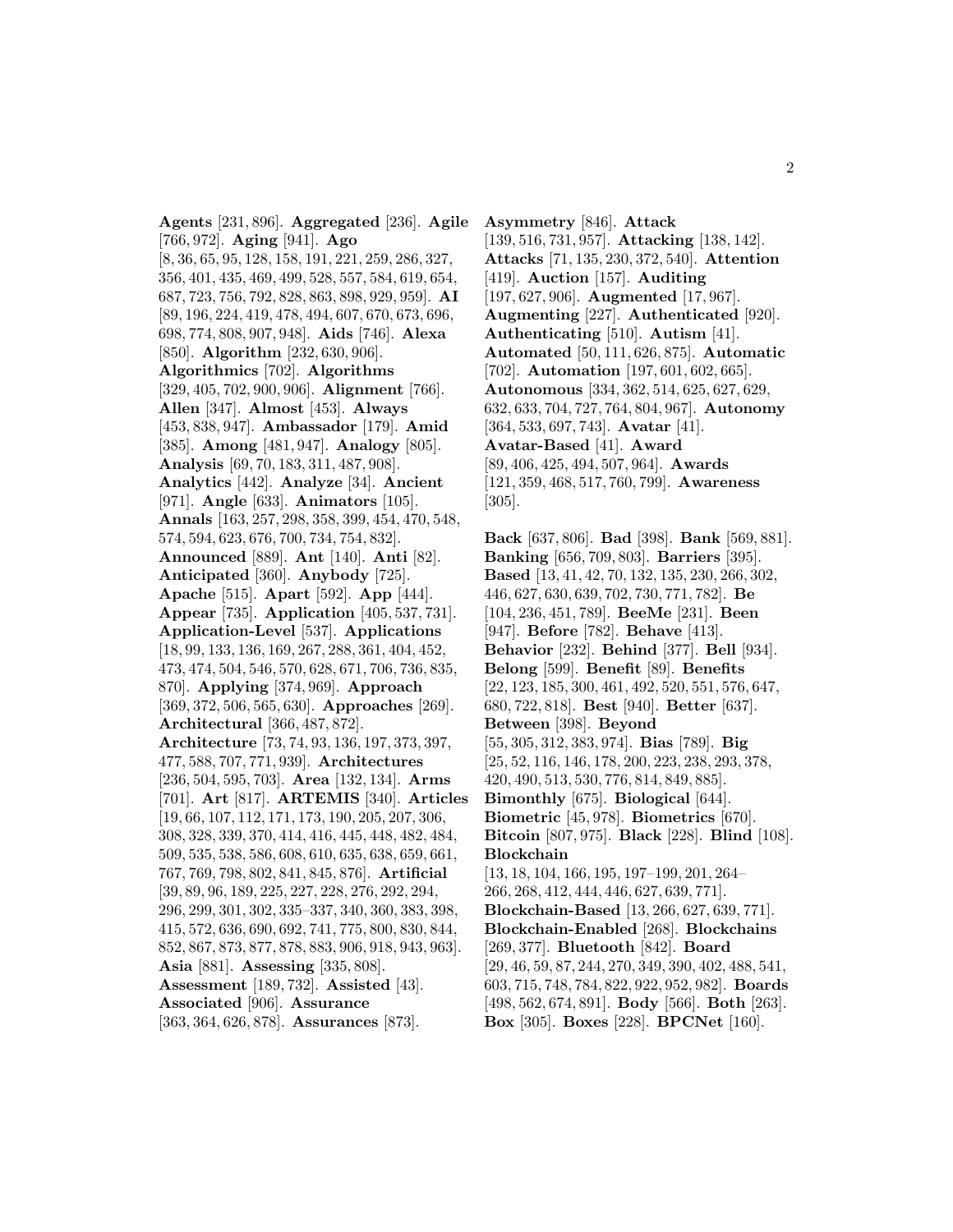**Brain** [939]. **Brain-Inspired** [939]. **Brains** [176, 774]. **Brawn** [176]. **Brazil** [274, 301]. **Brief** [278, 455]. **Build** [880]. **Building** [197, 243, 809]. **Buildings** [49]. **Built** [774]. **Bullet** [360, 447]. **Bungie** [537]. **Burst** [419]. **Business** [568, 777].

**C** [344]. **Calculations** [806]. **Calibrated** [693]. **Call** [19, 66, 89, 107, 112, 129, 141, 153, 171, 173, 180, 190, 194, 196, 205, 207, 214, 217, 224, 226, 241, 250, 273, 275, 304, 306, 308, 314, 328, 339, 342, 365, 370, 410, 414, 416, 433, 439, 445, 448, 450, 451, 480, 482, 484, 494, 507, 509, 517, 526, 535, 538, 559, 586, 598, 608, 610, 631, 635, 638, 642, 659, 661, 664, 740, 765, 767, 769, 779, 796, 798, 802, 833, 839, 841, 845, 864, 871, 874, 876, 904, 917]. **Camera** [976]. **Can** [104, 263, 291, 398, 485, 701, 704, 789, 815, 877, 908]. **Cancel** [713]. **Candidates** [246, 678]. **CAP** [53]. **Capacity** [67]. **Care** [42, 201, 636]. **Case** [265, 665, 694, 842, 875]. **Cases** [364]. **Causability** [698]. **Causes** [846]. **Cautionary** [165]. **Center** [451]. **Centering** [297]. **Central** [569, 881]. **Centralized** [451]. **Centric** [135, 565]. **CFP** [930, 968]. **Chain** [177, 604, 639]. **Chains** [15]. **Chair** [820, 979]. **Challenge** [172, 386, 545, 889]. **Challenges** [71, 199, 204, 253, 269, 309, 670, 730, 731, 811, 843, 905, 970]. **Change** [291, 396]. **Changes** [368]. **Changing** [46, 636, 884]. **Channel** [230]. **Cheating** [701]. **Check** [305]. **Check-the-Box** [305]. **Checking** [663]. **Chemistry** [398]. **Children** [41]. **Chiller** [696]. **Chips** [415]. **CISE** [940]. **Citations** [261]. **Cities** [545, 564, 662, 834]. **Class** [815]. **Classification** [230]. **Closer** [735]. **Cloud** [332, 534, 707, 731]. **Cloud-Native** [731]. **Clustering** [976]. **CMMI** [766]. **Coaching** [40, 41]. **Code** [408, 974]. **Coding** [50, 702]. **Coin** [848]. **Collaboration** [564]. **Collaborative** [227, 873]. **Collapsing** [210, 713, 886]. **Collective** [840]. **College** [21]. **Colors** [741]. **Column** [675].

**Commandments** [607]. **Commerce** [510]. **Commercial** [848]. **Committee** [601]. **Common** [634]. **Communities** [440, 455]. **Community** [515, 820, 979]. **Comparative** [730]. **Comparison** [474]. **Complex** [334, 409, 694]. **Complexity** [98, 100, 626]. **Compliance** [305, 311, 341, 381]. **Compliting** [620]. **Composition** [311, 702]. **Compositional** [768]. **Comprehension** [694]. **Comprehensive** [685]. **COMPSAC** [2, 48, 79, 763]. **Computational** [18, 70, 363, 512]. **Computations** [236, 806]. **Computer** [28, 58, 59, 76, 86, 99, 120, 121, 123, 129, 133, 150, 151, 169, 182, 185, 213, 215, 226, 244, 245, 247, 248, 262, 267, 270, 279, 280, 288, 300, 304, 316, 319, 322, 342, 348, 349, 351, 359, 361, 365, 373, 382, 388– 390, 397, 404, 406, 410, 426, 427, 450, 452, 460, 461, 473, 477, 480, 491, 546, 570, 588, 628, 646, 647, 664, 671, 677, 679, 680, 706, 708, 714, 722, 736, 738, 740, 747, 748, 760, 765, 783]. **Computer** [5, 11, 22, 29, 35, 46, 64, 92, 93, 103, 153, 156, 188, 214, 217, 220, 250, 258, 285, 313, 325, 355, 392, 395, 400, 429, 434, 463, 467, 492, 497, 519, 520, 522, 526, 527, 550, 551, 553, 556, 559, 575, 576, 578, 583, 598, 611, 612, 614, 622, 624, 631, 649, 652, 667, 682, 717, 721, 750, 755, 786, 791, 796, 799, 806, 810, 818, 821, 824, 827, 835, 839, 856, 859, 862, 869, 871, 890, 897, 902, 904, 921, 928, 951, 981]. **Computer** [833, 958]. **Computerized** [908]. **Computers** [81, 119, 180, 194, 314, 433, 642, 644, 779, 939]. **Computing** [7, 9, 19, 38, 39, 54, 93, 96, 102, 103, 112, 135, 141, 149, 159, 163, 167, 173, 192, 205, 222, 229, 242, 257, 265, 275, 287, 295, 298, 308, 357, 376, 380, 399, 416, 422, 436, 441, 445, 454, 457, 470, 484, 500, 505, 511, 531, 533, 535, 544, 548, 558, 567, 569, 574, 594, 600, 610, 622, 623, 638, 652, 659, 669, 676, 688, 700, 703, 710, 734, 742, 753, 754, 757, 759, 769, 781, 790, 802, 829, 832, 837, 868, 899, 950, 960, 971]. **Computing** [816, 845, 851, 854, 876, 887, 916, 936].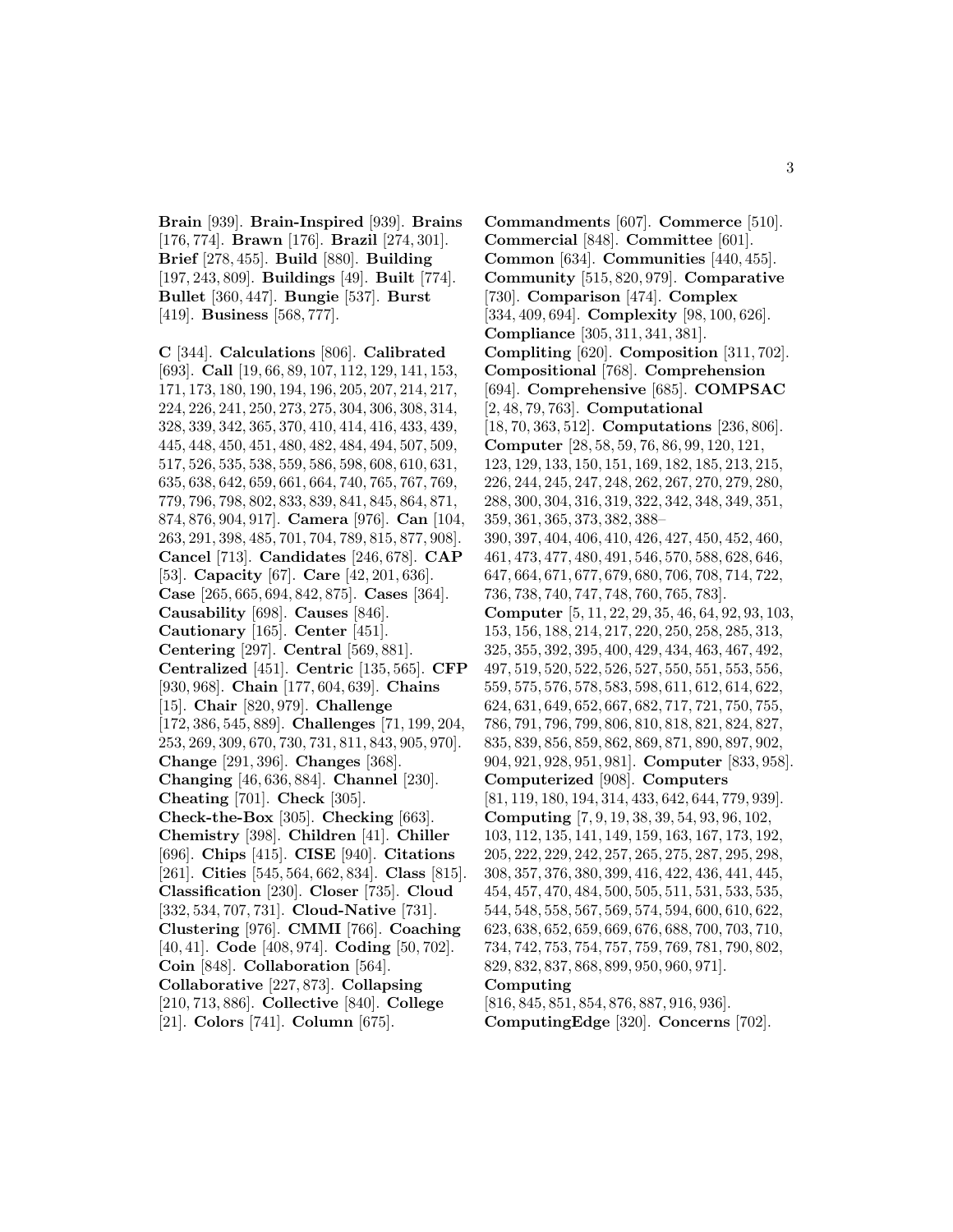**Conference** [97]. **Confidence** [632]. **Configurable** [877]. **Configuration** [877]. **Confronting** [501]. **Congress** [864]. **Connecting** [354]. **Connection** [27, 57, 83, 118, 148, 181, 212, 317, 346, 424, 459, 573, 609]. **ConnectionRoom** [805]. **Conquering** [396]. **Consensus** [878]. **Consequences** [846]. **Considerations** [881]. **Constraints** [606]. **Consumption** [807, 877]. **Contact** [842]. **Contactless** [206]. **Content** [935]. **Contents** [3, 32, 62, 90, 124, 154, 186, 218, 251, 283, 323, 352, 393, 430, 464, 495, 523, 554, 579, 615, 650, 683, 718, 751, 787, 825, 860, 894, 925, 955, 970]. **Continuous** [381, 627]. **Continuum** [332, 534]. **Contracts** [18, 771]. **Contributions** [766]. **Control** [231, 236, 819, 884]. **Controller** [368, 880]. **Conversational** [383, 636, 905]. **Cooperation** [775]. **Cooperative** [363]. **Cord** [43]. **Correction** [56, 318]. **Correctness** [855]. **Correlation** [475]. **Council** [775]. **Counterfeit** [198]. **Counting** [724]. **Countries** [639, 775, 881]. **Court** [563]. **Courts** [471]. **Cover** [1, 30, 60, 88, 122, 152, 184, 216, 249, 281, 321, 350, 391, 428, 462, 493, 521, 552, 577, 613, 648, 681, 716, 749, 785, 823, 858, 892, 923, 953]. **Coverage** [16, 633]. **COVID** [208, 223, 313, 315, 385, 485]. **COVID-19** [208, 223, 313, 315, 385, 485]. **COVIDWISE** [842]. **Crimes** [910]. **Criminal** [563]. **Critical** [21, 71, 198, 336, 690]. **Critiques** [108]. **Cross** [474]. **Cross-Platform** [474]. **Crowd** [505]. **Crowd-Machine** [505]. **Crowdsourced** [108]. **Crowdsourcing** [20, 732]. **Cryptocurrencies** [13]. **Cryptocurrency** [412]. **Cryptographic** [405, 978]. **Cryptojacking** [794]. **CS** [27, 57, 83, 87, 118, 126, 148, 181, 212, 317, 346, 424, 459, 573, 609, 618, 755, 893, 924, 930, 954, 968]. **Culture** [713]. **Currencies** [881]. **Currency** [569]. **Current** [209, 730, 819, 970]. **Curve** [913]. **CVPR**

[282]. **Cyber** [456, 643, 819]. **Cyberattacks** [274]. **Cyberbiosecurity** [299]. **Cyberdefense** [704]. **Cyberpandemics** [161]. **Cyberphysical** [24, 69, 71, 74, 75, 136, 204, 264, 265, 268, 409, 415, 565, 602, 657, 658, 660, 663, 672, 768, 778, 855, 866, 945]. **Cybersecurity** [130, 183, 272, 485, 572, 732, 773, 846, 884, 940]. **Cyberthreats** [164]. **Cybertrust** [276]. **D** [105]. **Dan** [84]. **Dapper** [67]. **Darwin** [939]. **Darwin-S** [939]. **Data** [25, 26, 52, 69, 70, 97, 111, 116, 135, 146, 178, 200, 238, 293, 315, 378, 386, 417, 420, 453, 475, 481, 490, 513, 530, 605, 627, 645, 711, 776, 814, 820, 843, 849, 853, 881, 885, 903, 918, 937, 969, 973, 976]. **Data-Centric** [135]. **Data-Oriented** [937]. **Database** [481]. **Databases** [508]. **Dataport** [977]. **Debug** [34]. **Debugging** [475]. **Decentralized** [367]. **Decision** [694]. **Decisions** [872]. **Deep** [260, 905, 938]. **Defend** [135]. **Defending** [563]. **Defense** [634]. **Defensive** [673]. **Defined** [590]. **Definition** [709]. **Deforming** [720]. **Delegate** [246, 678]. **Delegate/Director** [246, 678]. **Delivering** [237]. **Delivery** [334]. **Denial** [132, 209, 241]. **Denial-of** [209]. **Denial-of-Service** [132, 241]. **Dependability** [672]. **Dependency** [51, 487]. **Deploying** [963]. **Deployment** [294]. **Deprivation** [43]. **Depth** [512]. **Derivatives** [108]. **Description** [709]. **Design** [204, 412, 417, 601, 643, 727, 730, 844, 870, 872, 937]. **Designing** [228]. **Detect** [398, 976]. **Detection** [71, 139, 372, 386, 695, 696]. **Develop** [50]. **Developers** [34]. **Developing** [110, 589, 639, 963]. **Development** [168, 771, 912, 937, 972]. **Devices** [138, 547, 730, 746]. **Diabetic** [302]. **Diagnosis** [660]. **Diagnostics** [834]. **Dialogue** [42]. **Dialogue-Based** [42]. **Did** [675]. **Diets** [20]. **Digital** [40, 45, 240, 272, 297, 411, 501, 518, 545, 569,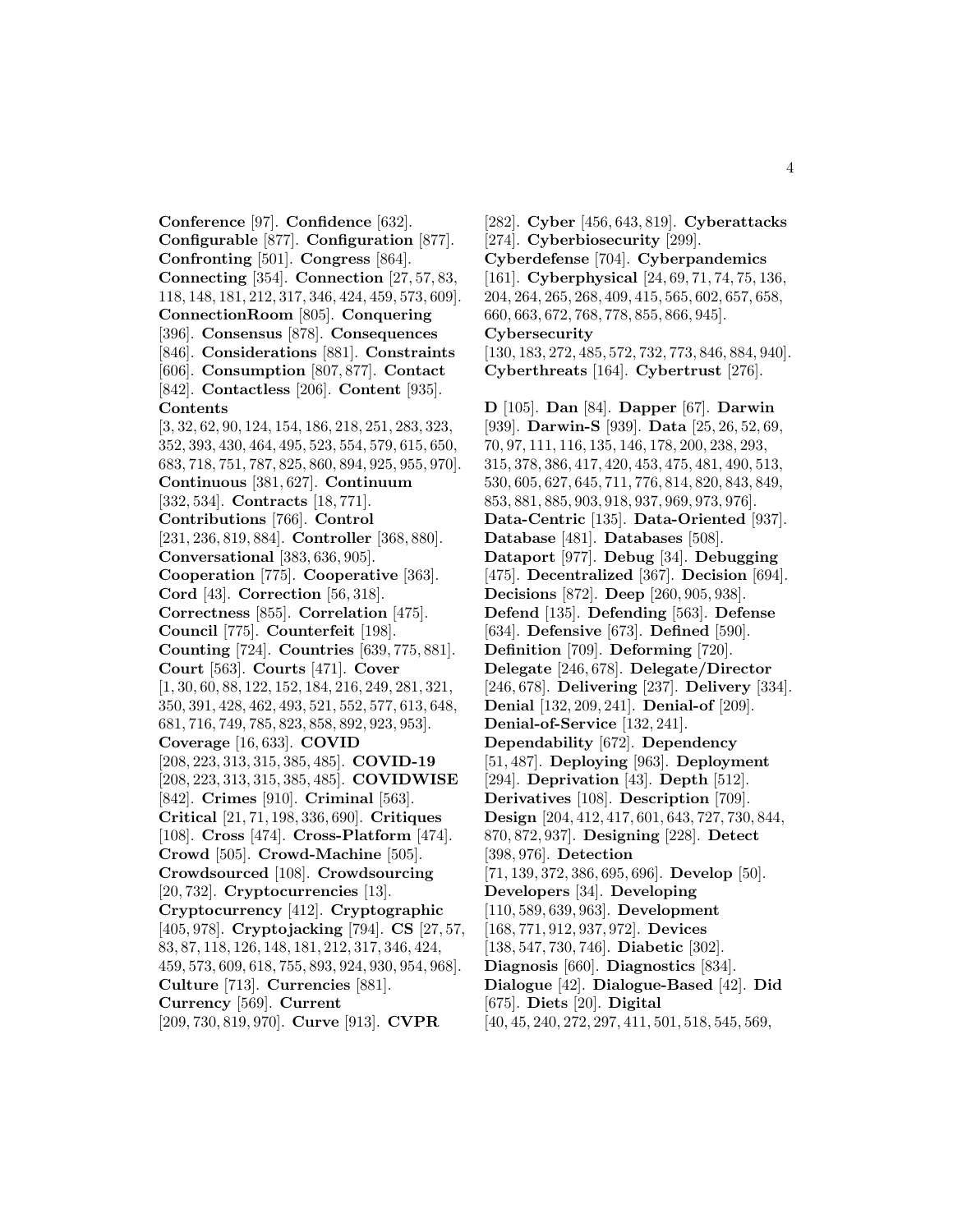622, 644, 732, 795, 809, 840, 881, 915, 970]. **Dilemmas** [629]. **Dimensions** [805]. **Directing** [773]. **Director** [246, 678]. **Discourses** [337]. **Discovering** [836]. **Discovery** [253]. **Discriminatory** [335]. **Disinformation** [605, 780]. **Disorder** [41]. **Disparate** [481]. **Displays** [354]. **Disruption** [166]. **Distancing** [192]. **Distributed** [69, 70, 73, 209, 241, 326, 442, 581, 903, 927]. **Distributor** [777]. **Diverging** [589]. **Diverse** [12]. **Diversity** [738, 810, 869, 911, 918, 933]. **Division** [246, 678]. **DNA** [111]. **Do** [375, 413, 453, 529, 699, 949]. **Dobberpuhl** [84]. **Documents** [45]. **Done** [201]. **Donnybrook** [703]. **Don't** [539]. **Down** [167, 931]. **Drama** [202]. **Driven** [74, 873]. **Drivers** [296]. **Driving** [106, 395, 545, 626, 918, 967]. **Drones** [369]. **DROO** [753]. **Drugs** [198]. **Dumbing** [931]. **During** [315, 663]. **Dynamic** [139, 364, 627]. **E-Coaching** [40]. **E-Commerce** [510]. **E-Health-Care** [201]. **Easier** [201]. **Eats** [471]. **Eckert** [406]. **Eclipse** [571]. **eCloud** [534]. **Ecology** [208]. **Economics** [274, 377, 412, 518, 569, 639, 775]. **Economies** [589, 908]. **Ecosystem** [374]. **Edge** [93, 135, 332, 415, 534, 753]. **Edge-to-Cloud** [332]. **EDHOC** [920]. **Editors** [692]. **Educate** [637]. **Education** [103, 206, 313, 449, 468, 514, 568, 843, 908, 945]. **Educational** [517, 815]. **Effective** [344]. **Effectively** [633]. **Efficient** [504, 733, 902]. **EIC** [560]. **Elect** [388]. **Election** [245, 262, 280, 614, 649, 677]. **Electricity** [138, 478]. **Electronic** [622]. **Element** [103]. **Elements** [508]. **Elephant** [140, 487]. **Elliptic** [913]. **Elsewhere** [126, 618, 755]. **Embedded** [73, 340, 409, 838, 902]. **Embodied** [593]. **Embracing** [256].

**Emerging** [652]. **Enable** [504]. **Enabled** [268]. **Enabling** [581, 743]. **Energy**

[134, 268, 269, 504, 807, 842, 877]. **Energy-Efficient** [504]. **Engaging** [168]. **Engineering** [237, 375, 479, 511, 514, 542, 544, 549, 567, 571, 600, 669, 710, 759, 770, 790, 820, 837, 867, 868, 870, 950]. **Engineers** [549]. **Enhancing** [572]. **Enterprise** [166]. **Environment** [568, 663]. **Environments** [334]. **Equifax** [145]. **Equitable** [844]. **Equity** [592, 918]. **Era** [415]. **Erich** [820]. **Erratum** [345, 423]. **Errors** [693]. **Estimation** [139]. **Ethical** [607, 805, 906]. **Ethics** [419, 629, 764]. **European** [337]. **Event** [976]. **Eventually** [453]. **Everything** [838, 888]. **Evolution** [534, 915]. **Evolving** [731]. **Exchange** [920]. **Executable** [108]. **ExoMars** [697]. **Expectation** [730]. **Expectations** [337]. **Experiencing** [591]. **Explainability** [698, 852]. **Explainable** [227, 276, 692, 693, 695, 696]. **Explanations** [694]. **Exploiting** [24]. **Exploration** [743]. **Exploring** [232]. **Expressively** [896]. **Expressiveness** [801]. **Extensible** [537].

**Fabrication** [761]. **Fairness** [808]. **Falsification** [761]. **FAQ** [949]. **Fast** [941]. **Fault** [73, 537, 660, 696]. **Fault-Detection** [696]. **Fault-Tolerant** [73]. **Faults** [409]. **Federal** [563]. **Federated** [481, 903]. **Fellow** [338]. **filler** [936, 942, 944, 948, 950, 952, 954, 982]. **Finance** [694, 808]. **Financial** [13]. **Find** [697]. **Fingerprints** [45]. **Finnish** [965]. **Firms** [113]. **First** [806]. **Fixing** [409]. **Flaky** [875]. **Flavors** [712, 778]. **Flexibility** [24]. **Flexible** [446]. **Flipping** [506]. **Fly** [45]. **Flying** [38]. **Focused** [451]. **Fog** [43, 265]. **Fog-Assisted** [43]. **Food** [377, 471]. **Forecasting** [134]. **Forefront** [652]. **Forensic** [840]. **Forgetting** [566]. **Formal** [144, 405, 657, 658, 662, 665, 733]. **Forrest** [395]. **Forward** [278, 630, 797, 957]. **Found** [585]. **Four** [974]. **FPGA** [446]. **FPGA-Based** [446]. **Framework** [43, 70, 504, 840, 967]. **Frameworks**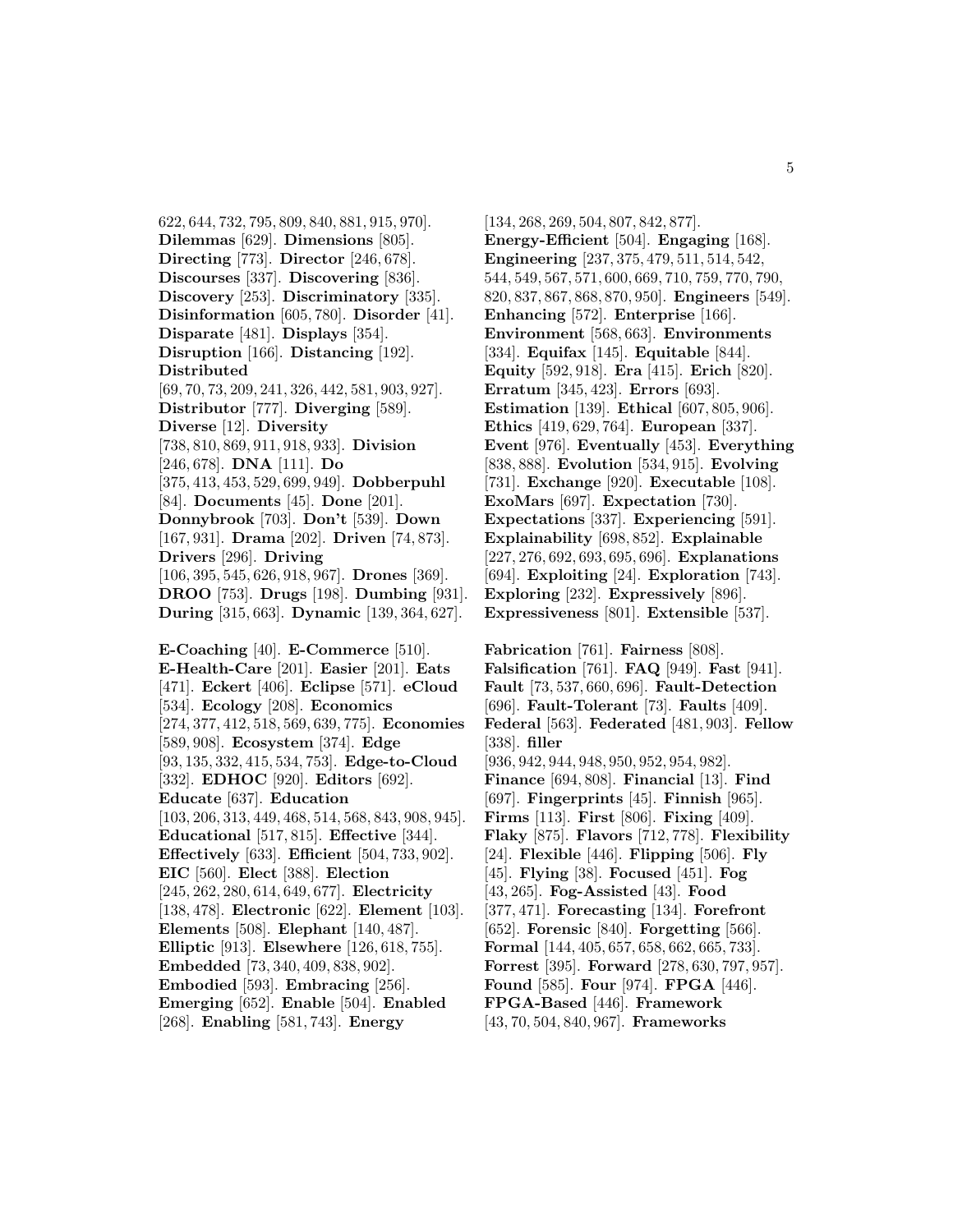[132, 474, 572]. **Frances** [347]. **Fraud** [695]. **Frauds** [910]. **Free** [311, 455]. **Front** [1, 30, 60, 88, 122, 152, 184, 216, 249, 281, 321, 350, 391, 428, 462, 493, 521, 552, 577, 613, 648, 681, 716, 749, 785, 823, 858, 892, 923, 953]. **Functional** [489]. **Fund** [738, 810, 869]. **Fusion** [969]. **Future** [15, 449, 513, 549, 590, 591, 644, 673, 730, 746, 801]. **Fuzzing** [672].

**G** [77]. **Gaining** [696]. **Gamble** [975]. **Game** [937]. **Games** [782, 815, 934, 949]. **Gem** [10]. **Gender** [846]. **General** [26, 944]. **Generation** [432, 476, 743, 875]. **Generic** [382]. **Get** [866, 949]. **Global** [889]. **Go** [699]. **Going** [803, 976]. **Good** [236, 398]. **Governance** [18, 515]. **Government** [292, 301]. **GPS** [139]. **Graduate** [773]. **Granular** [481]. **Graphics** [99, 133, 169, 267, 288, 361, 404, 452, 473, 546, 570, 628, 671, 706, 736, 835]. **Greek** [971]. **Green** [545, 877]. **Grid** [130]. **Grids** [135]. **Gropp** [388]. **Grownups** [413]. **Guarantees** [842]. **Guest** [692]. **GUI** [875]. **Guide** [166]. **Guided** [232]. **Gulf** [775].

**Hack** [145]. **Hack3D** [732]. **Hackathons** [543]. **Happen** [368, 782]. **Hardware** [309, 466, 705, 800]. **Harnessing** [844]. **Health** [40, 42, 201, 301, 636, 641]. **Health-Care** [42]. **Healthy** [844]. **Hear** [746]. **Hearing** [746]. **Helm** [395]. **Helmets** [774]. **Help** [189, 697, 877]. **Helping** [34]. **Here** [271]. **Heterogeneous** [204, 504]. **Hiding** [970]. **High** [39, 807]. **High-Performance** [39]. **Higher** [206]. **Highlight** [820, 979]. **Highlights** [5, 35, 64, 92, 156, 188, 220, 258, 285, 325, 355, 400, 434, 467, 497, 527, 556, 583, 653, 686, 721, 755, 791, 827, 862, 897, 928, 958]. **Highly** [73]. **History** [163, 257, 278, 298, 399, 419, 454, 455, 470, 548, 574, 594, 623, 676, 700, 734, 754, 832]. **Hoax** [78]. **Holistic** [626]. **Home** [289]. **Homework** [560]. **Honoring** [102, 141]. **HOST** [31, 211]. **Human**

[26, 225, 227, 231, 525, 564, 696, 698, 744, 915]. **Human-Artificial** [225]. **Human-Machine** [564]. **Humanity** [89]. **Humanoid** [232]. **Humphrey** [964]. **Hwu** [979]. **Hybrid** [225, 227, 505]. **Hyesoon** [979]. **Hype** [336, 853]. **Hyperloops** [591]. **Hypnotized** [408].

**ICCQ** [254, 290, 331]. **Ideals** [233]. **Identities** [978]. **Identity** [240]. **IEEE** [28, 58, 59, 61, 76, 86, 87, 97, 109, 120, 121, 123, 129, 131, 150, 182, 183, 185, 203, 213, 226, 244– 247, 262, 270, 279, 280, 300, 304, 319, 342, 348, 349, 359, 365, 382, 387–390, 395, 406, 410, 426, 427, 450, 460, 461, 480, 491, 492, 507, 517, 519, 520, 526, 550, 551, 559, 575, 624, 646, 647, 661, 664, 677, 679, 680, 708, 714, 722, 738, 740, 747, 748, 760, 765, 783, 784, 790, 864]. **IEEE** [46, 94, 99, 112, 127, 133, 143, 163, 168, 169, 173, 205, 207, 215, 229, 248, 257, 267, 273, 275, 288, 298, 306, 308, 316, 320, 322, 339, 351, 358, 361, 370, 373, 379, 380, 384, 402, 439, 468, 488, 498, 541, 562, 563, 576, 603, 611, 612, 614, 622, 631, 674, 678, 715, 739, 763, 796, 799, 810, 818, 821, 822, 839, 856, 857, 869, 871, 890, 891, 904, 907, 911, 917, 921, 922, 930, 933, 942, 948, 951, 952, 966, 977, 980–982]. **IEEE** [7, 9, 25, 68, 72, 81, 114, 116, 119, 137, 146, 149, 175, 178, 180, 190, 194, 200, 234, 238, 242, 277, 293, 295, 310, 314, 328, 333, 376, 378, 392, 397, 399, 404, 414, 416, 429, 445, 448, 452, 454, 463, 470, 473, 477, 482, 484, 509, 522, 535, 538, 544, 546, 548, 553, 567, 570, 574, 578, 588, 594, 597, 598, 600, 608, 610, 623, 628, 635, 667, 669, 671, 676, 682, 700, 706, 710, 717, 734, 736, 750, 754, 759, 767]. **IEEE** [418, 420, 422, 433, 443, 457, 486, 490, 503, 530, 532, 582, 586, 638, 640, 642, 659, 691, 742, 745, 769, 776, 779, 781, 786, 798, 802, 812, 814, 816, 824, 832, 833, 835, 837, 841, 845, 847, 849, 851, 854, 859, 868, 874, 876, 882, 885, 887, 893, 916, 919, 924, 936, 950]. **IEEEE** [968]. **If** [271]. **II** [713]. **III** [886]. **IIoT** [446]. **Images** [589]. **Immersive** [105, 789]. **Implications** [266]. **Importance** [489].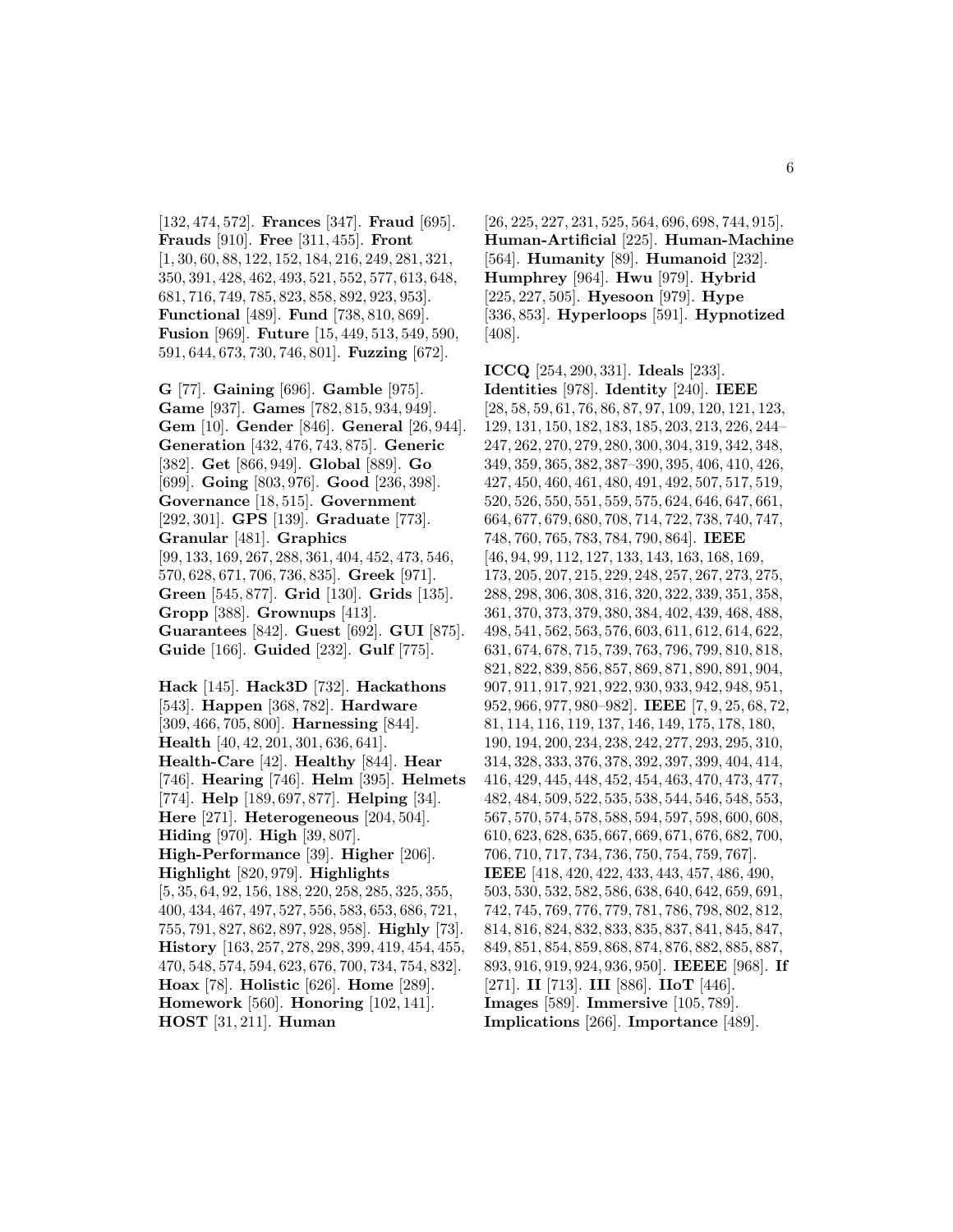**Improve** [456, 908]. **Improving** [417, 537, 632]. **In-Class** [815]. **Incentives** [412]. **Incidents** [819]. **Inclusion** [738, 810, 911, 918, 933]. **Inclusive** [869]. **Income** [13]. **Indian** [476]. **Industrial** [34]. **Industry** [168, 198, 265, 266, 637, 934, 949]. **Inevitable** [166]. **Infant** [301]. **Inference** [176]. **Influence** [80]. **Information** [97, 970]. **Infrastructure** [690, 967]. **Infrastructures** [421, 965]. **Injury** [43]. **Innovation** [395, 421]. **Input** [16, 230]. **Insights** [622]. **Insolar** [412]. **Inspection** [685]. **Inspired** [939]. **Institutions** [421]. **Integrated** [74, 753]. **Integration** [97, 266]. **Intellect** [227]. **Intelligence** [39, 89, 189, 225, 227, 228, 276, 292, 294, 296, 299, 301, 302, 335– 337, 340, 360, 363, 383, 398, 415, 572, 593, 636, 690, 692, 741, 775, 800, 830, 844, 852, 867, 873, 877, 878, 883, 906, 918, 943, 963]. **Intelligence-Based** [302]. **Intelligence/Machine** [360]. **Intelligent** [42, 143, 362, 369, 432, 811]. **Interactive** [17, 228, 935]. **Interface** [105]. **Interfaces** [698]. **Interference** [957]. **International** [97]. **Internet** [43, 49, 172, 174, 231, 243, 367, 595, 811, 840, 866, 909]. **Interoperability** [411, 489]. **Interplay** [670]. **Interpretable** [276, 660]. **Intersection** [299]. **Intervention** [643]. **Interview** [965]. **Introduces** [704]. **introduction** [692]. **Invention** [622]. **Inversion** [165]. **Investigation** [840]. **Invisible** [900]. **IoT** [110, 135, 138, 712, 730]. **IoT-Based** [135]. **IQQC** [655, 728]. **IRI** [97, 439]. **Isomorphic** [595]. **Issue** [101, 153, 162, 214, 217, 250, 330, 438, 472, 502, 561, 726, 762, 831, 901, 932, 962]. **Issues** [199, 833, 843].

**Job** [87, 541, 562, 674]. **JobBoards** [857]. **Jobs** [29, 59, 244, 270, 349, 390, 402, 488, 498, 603, 715, 748, 784, 822, 891, 922, 952, 982]. **Journal** [151, 215, 248, 316, 322, 351, 392, 429, 463, 522, 553, 578, 624, 667, 682, 717, 750, 786, 824, 859, 893, 924]. **Journey** [253]. **Just**

[817].

**Kemosabe** [529]. **Key** [103, 106, 111, 920]. **Keyboards** [256]. **KF** [630]. **Kim** [979]. **Kinship** [6]. **Know** [375, 838]. **Knowledge** [566]. **Known** [772].

**Labels** [737]. **Laboratories** [540]. **Labs** [934]. **Landscape** [458, 590]. **Language** [476]. **Large** [67, 943]. **Large-Capacity** [67]. **Large-Scale** [943]. **Last** [334]. **Last-Mile** [334]. **Latency** [533]. **Latin** [971]. **Law** [297, 566]. **Leak** [453]. **Learn** [157, 413, 485, 896]. **Learned** [855]. **Learner** [967]. **Learning** [142, 170, 260, 360, 540, 660, 692, 695, 697, 753, 870, 872, 883, 903, 906, 938, 965, 967, 969]. **Ledger** [442]. **Legal** [906]. **Let** [888]. **Letters** [255, 261, 373, 397, 477, 588, 617]. **Level** [537]. **License** [311, 341, 381]. **Life** [41, 96, 385, 412, 697]. **Lifelong** [967]. **Lightweight** [855, 920]. **Like** [413, 478, 934]. **Limits** [743]. **Lineage** [375]. **Lines** [408]. **Linking** [508]. **Listening** [725]. **Live** [508]. **Localization** [483]. **Logical** [475]. **Logins** [510]. **Long** [419]. **Look** [21, 806]. **Loss** [20]. **Lost** [585]. **Low** [13, 842]. **Low-Income** [13]. **LSTM** [630]. **LSTM-TD** [630].

**M.D.** [850]. **Machine**

[142, 170, 360, 505, 540, 564, 692, 695, 697, 744, 817, 855, 870, 872, 883, 903, 906, 965, 969]. **Machine-Learned** [855]. **Machines** [514, 804]. **Magazine** [94, 127, 133, 137, 143, 169, 175, 190, 277, 328, 333, 443, 532, 586, 597, 745, 812, 882]. **Magazines** [5, 35, 64, 92, 156, 188, 220, 258, 285, 325, 355, 400, 434, 467, 497, 527, 556, 583, 653, 686, 721, 755, 791, 827, 862, 897, 928, 958]. **Major** [507, 531]. **Make** [539]. **Making** [641]. **Malls** [458]. **Malpractice** [549]. **Manage** [704]. **Management** [379]. **Manager** [67]. **Managing** [51, 177, 294, 906]. **Mania** [886]. **Manual** [23].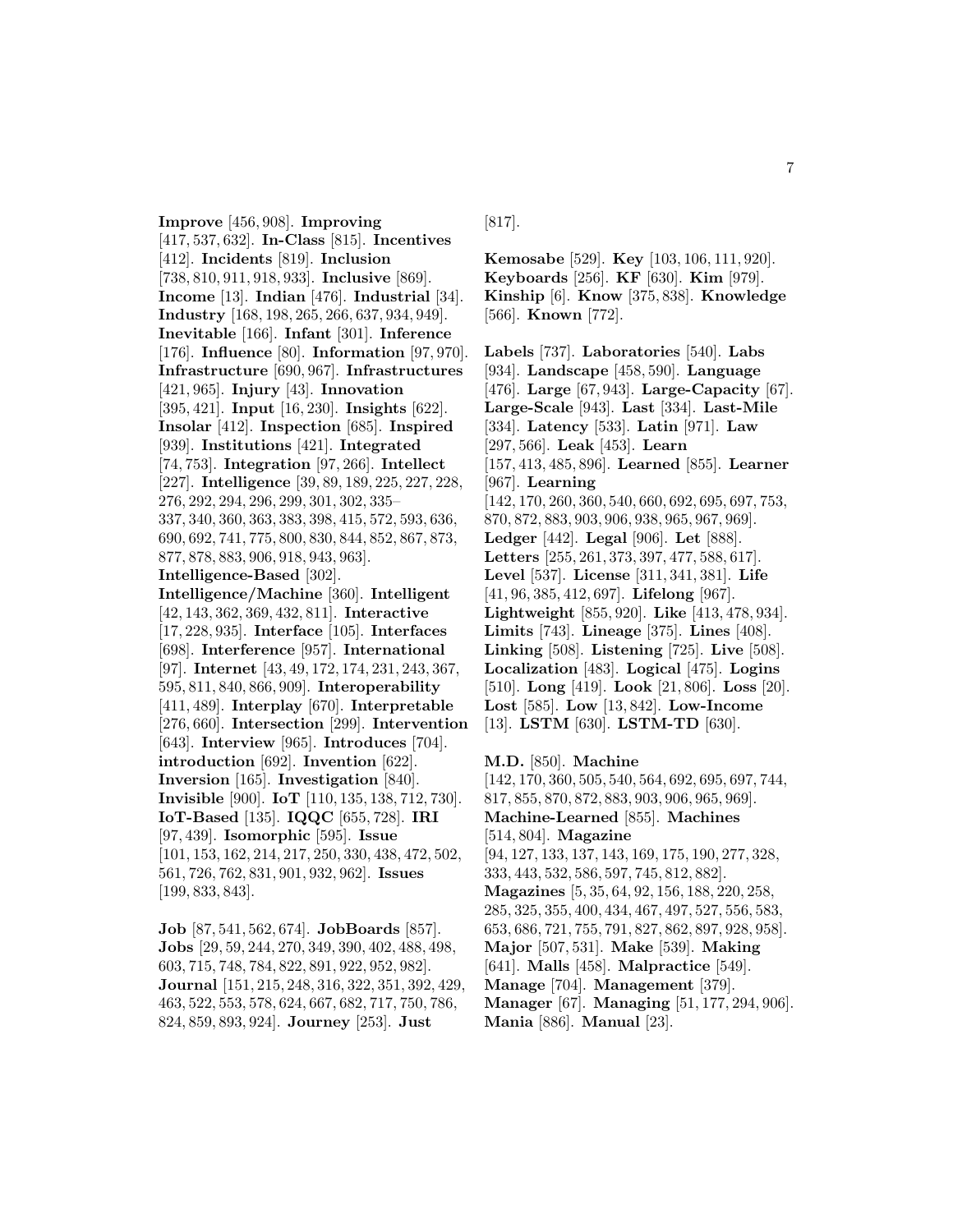**Manufacturing** [106, 272, 590, 665, 732]. **Map** [272]. **Mapping** [483]. **Market** [910]. **Marketplaces** [195]. **Markets** [138, 197]. **Married** [866]. **Mars** [697]. **Masthead** [4, 33, 63, 91, 125, 155, 187, 219, 252, 284, 324, 353, 394, 431, 465, 496, 524, 555, 580, 616, 651, 684, 719, 752, 788, 826, 861, 895, 926, 956]. **Matters** [16]. **Mauchly** [406]. **Maximum** [157]. **Me** [539, 689]. **Measure** [456]. **Measured** [789]. **Measurement** [139]. **Measuring** [879]. **Mechanical** [147]. **Media** [82, 805, 836]. **Medical** [42, 547, 607, 698]. **Meets** [223, 770]. **Mei** [979]. **Member** [123, 185, 300, 461, 492, 551, 576, 647, 680, 722, 818]. **Membership** [427, 520, 612, 708]. **Memex** [23]. **Memoriam** [84]. **Memory** [67, 795]. **Mentality** [193]. **Merwin** [425]. **Message** [560]. **Metaverse** [888]. **Methods** [144, 405, 658, 662]. **Metric** [886]. **Metrics** [912]. **Metrology** [961]. **Microarchitecture** [466, 979]. **Microprogramming** [979]. **Microservice** [34]. **Mile** [334]. **Milestone** [758]. **Mindset** [374, 479]. **Mining** [807]. **Mirror** [735]. **Missing** [969]. **Mission** [697]. **Missions** [743]. **Mitigation** [819]. **Mobile** [444, 474, 516]. **Model** [367, 564, 630, 663, 733, 777]. **Modeling** [663, 665, 972]. **Models** [943]. **Modern** [103]. **Modularity** [483]. **Monetizing** [437]. **Money** [666]. **Monitoring** [40, 132]. **Monkey** [140]. **Moonshot** [117]. **Moore** [566]. **Mortality** [301]. **Mostly** [815]. **Move** [739]. **Moving** [305, 976]. **Multiagent** [606]. **Multidrone** [536]. **Multilayer** [230]. **Multilayer-Perception-Based** [230]. **Multilayered** [834]. **Multilevel** [840]. **Multimedia** [94, 127, 597]. **Multimodal** [483]. **Multiple** [230]. **Multiple-Input** [230]. **Multipurpose** [746]. **Multirobot** [368]. **Multistep** [630]. **Multistep-Forward** [630]. **My** [510]. **Myth** [337].

**Narrow** [100]. **National** [337]. **Native** [474, 731]. **Need** [934]. **Needs** [873]. **Neighborhood** [134]. **Neither** [451]. **Network** [134, 379, 412]. **Networking** [11, 387]. **Networks** [179, 627]. **Neuhold** [820]. **Neural** [179]. **Neuron** [633]. **Never** [585]. **Next** [432, 707, 743, 915]. **Next-Generation** [432]. **No** [447]. **Nominations** [89, 141, 196, 224, 468, 494, 507, 517]. **Nonfungible** [910]. **Nonlinearity** [602]. **Nor** [451]. **NoSQL** [508]. **Novel** [42, 369, 444].

**Obituary** [347]. **Object** [369]. **Objects** [735, 976]. **Obtaining** [108]. **Oceans** [938]. **Offense** [512]. **Office** [289]. **Offloading** [753]. **OJ** [954]. **On-the-Fly** [45]. **Ongoing** [172]. **Online** [26, 471, 568, 630, 780]. **Open** [51, 113, 144, 151, 168, 177, 199, 215, 239, 248, 291, 309, 311, 316, 322, 341, 351, 381, 392, 429, 455, 463, 515, 522, 553, 571, 578, 624, 641, 667, 682, 705, 709, 717, 750, 777, 786, 803, 824, 859, 893, 924, 974]. **OpenChain** [341]. **Opening** [656]. **Opens** [974]. **OpenStack** [848]. **Opera** [780]. **Operation** [69]. **Operational** [15, 811]. **Opioid** [836]. **Opportunities** [71, 199, 269, 670, 731, 905]. **Opportunity** [253]. **Optimal** [134]. **Optimization** [606, 753]. **Orbital** [93]. **Organizations** [766, 965]. **Oriented** [937]. **Origins** [622]. **Other** [800]. **Outlook** [407, 797]. **Outlooks** [12]. **Outward** [115]. **Oxymoron** [47].

**P** [384]. **Pacific** [881]. **Pain** [189]. **Pairings** [913]. **Pandemic** [485]. **Pandemics** [449]. **Paper** [871]. **Papers** [129, 180, 194, 226, 273, 275, 304, 314, 342, 365, 410, 433, 439, 450, 480, 526, 559, 598, 631, 642, 664, 740, 765, 779, 796, 839, 864, 874, 904, 917]. **Paradigm** [884]. **Paradigms** [730]. **Parallel** [326, 581, 927]. **Parallels** [485]. **Part** [210, 713, 886]. **Participation** [848]. **Partition** [74]. **Partition-Driven** [74].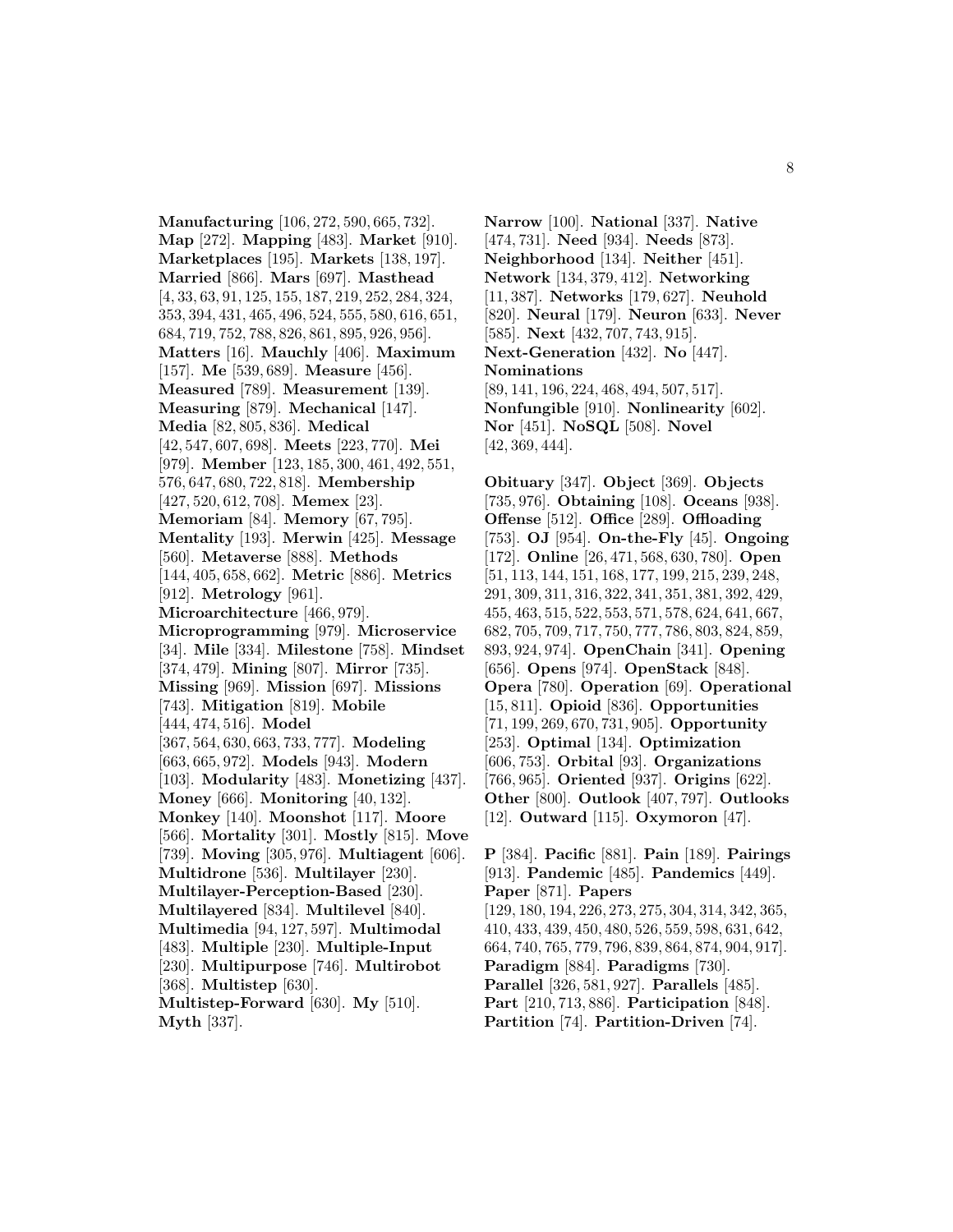**Parts** [536]. **Passé** [240]. **Passphrase** [599]. **Passwordless** [240]. **Passwords** [240]. **Past** [531]. **Patching** [193]. **Path** [878]. **Pathfinding** [606]. **Pathway** [364]. **Patients** [43, 302]. **Patterns** [836, 870]. **Pay** [865]. **Peer** [268]. **Peer-to-Peer** [268]. **People** [13, 398]. **Perception** [230]. **Perceptions** [694]. **Performance** [39]. **Persistent** [67, 372]. **Person** [969]. **Personal** [978]. **Personalized** [20]. **Perspective** [637, 660]. **Perspectives** [82, 626, 773]. **Pervasive** [19, 112, 167, 173, 205, 229, 233, 275, 308, 380, 416, 445, 484, 535, 610, 638, 659, 769, 802, 845, 876, 936]. **Pharmaceutical** [198]. **PharmaCrypt** [198]. **Phasor** [139]. **Phenomenon** [947]. **Photonics** [914]. **Physical** [103, 256]. **Pioneering** [903]. **Places** [844]. **Plagiarism** [386]. **Planning** [564]. **Platform** [42, 474]. **Platforms** [506]. **Plausible** [875]. **Play** [157, 865]. **Policy** [337]. **Portal** [160]. **Position** [949]. **Postcoronavirus** [206]. **Postsilicon** [466]. **Pot** [371]. **Potential** [13]. **Power** [135, 136, 533]. **Practical** [13, 236]. **Practice** [645]. **Practices** [940, 965]. **Predicting** [301]. **Prediction** [43, 202, 303, 630]. **Predictions** [587]. **Preparedness** [208]. **Present** [513]. **Preserved** [134]. **Preserving** [903]. **President** [388, 395]. **President-Elect** [388]. **Prevent** [701]. **Prevention** [819, 836]. **Privacy** [14, 44, 72, 114, 134, 137, 167, 175, 203, 234, 263, 277, 310, 315, 333, 418, 443, 486, 503, 532, 582, 640, 645, 691, 745, 812, 842, 847, 881, 882, 903, 919, 973]. **Privacy-Preserved** [134]. **Privacy-Preserving** [903]. **Prize** [202, 303]. **Problem** [228, 685, 800, 969]. **Process** [937]. **Processing** [369]. **Production** [24]. **Products** [374]. **Profession** [542]. **Professional** [85, 107, 171, 207, 273, 306, 339, 370, 414, 448, 482, 509, 608, 635, 661, 767, 841]. **Professionalism** [278]. **Professionals** [538, 798, 874]. **Professor** [385]. **Program**

[773]. **Programming** [367]. **Programs** [50, 940]. **Progress** [730]. **Project** [641]. **Promise** [17, 49, 508]. **Promises** [309]. **Properties** [855]. **Proposal** [301]. **Proposals** [153, 214, 217, 250]. **Protecting** [774]. **Protection** [26]. **Protocols** [367, 405, 537, 730]. **Public** [197, 294, 296, 449]. **Publication** [567]. **PUF** [730]. **PUF-Based** [730]. **Puke** [539]. **Puppeteers** [900]. **Purpose** [912]. **Pushing** [743]. **Putting** [240].

**QAnon** [947]. **Quality** [568, 879].

**Quantum** [55, 61, 109, 117, 131, 174, 236, 307, 644, 880]. **Quasi** [139]. **Quasi-Dynamic** [139]. **Quest** [50]. **Questions** [144]. **Race** [701]. **Rainbow** [942, 966]. **Ransomware** [865, 946]. **Ready** [867]. **Real** [231, 266, 369, 405, 412, 504, 540, 819]. **Real-Time** [231, 266, 369, 504]. **Real-World** [405]. **Reality** [13, 17, 105, 256, 336, 789, 853]. **Realizing** [49]. **Rearchitecting** [458]. **Recognition** [525, 632]. **Recommendations** [693]. **Recommender** [905]. **Reconfigurable** [466]. **Recovery** [545]. **Reduce** [877]. **Reference** [939]. **Referral** [302]. **Reflecting** [53, 758]. **Regulation** [26, 167]. **Reinventing** [37]. **Relapse** [836]. **Reliability** [165, 625]. **Reliable** [69, 73, 602, 817]. **Remote** [40, 592]. **Removing** [395]. **Rename** [888]. **Replace** [815]. **Reproducibility** [761, 927]. **Reproducible** [581]. **Repurposed** [145]. **Reputation** [444]. **Requirement** [852]. **Requirements** [771]. **Research** [167, 204, 227, 239, 581, 927]. **Researchers** [168]. **Reshaping** [240, 590, 811]. **Resilience** [136, 456, 533, 545, 643]. **Resiliency** [565]. **Resilient** [75, 132]. **Resources** [160, 481]. **Responsible** [227]. **Resynthesis** [368]. **Retail** [458]. **Rethink** [374]. **Rethinking** [289]. **Retinopathy** [302]. **Retrospective**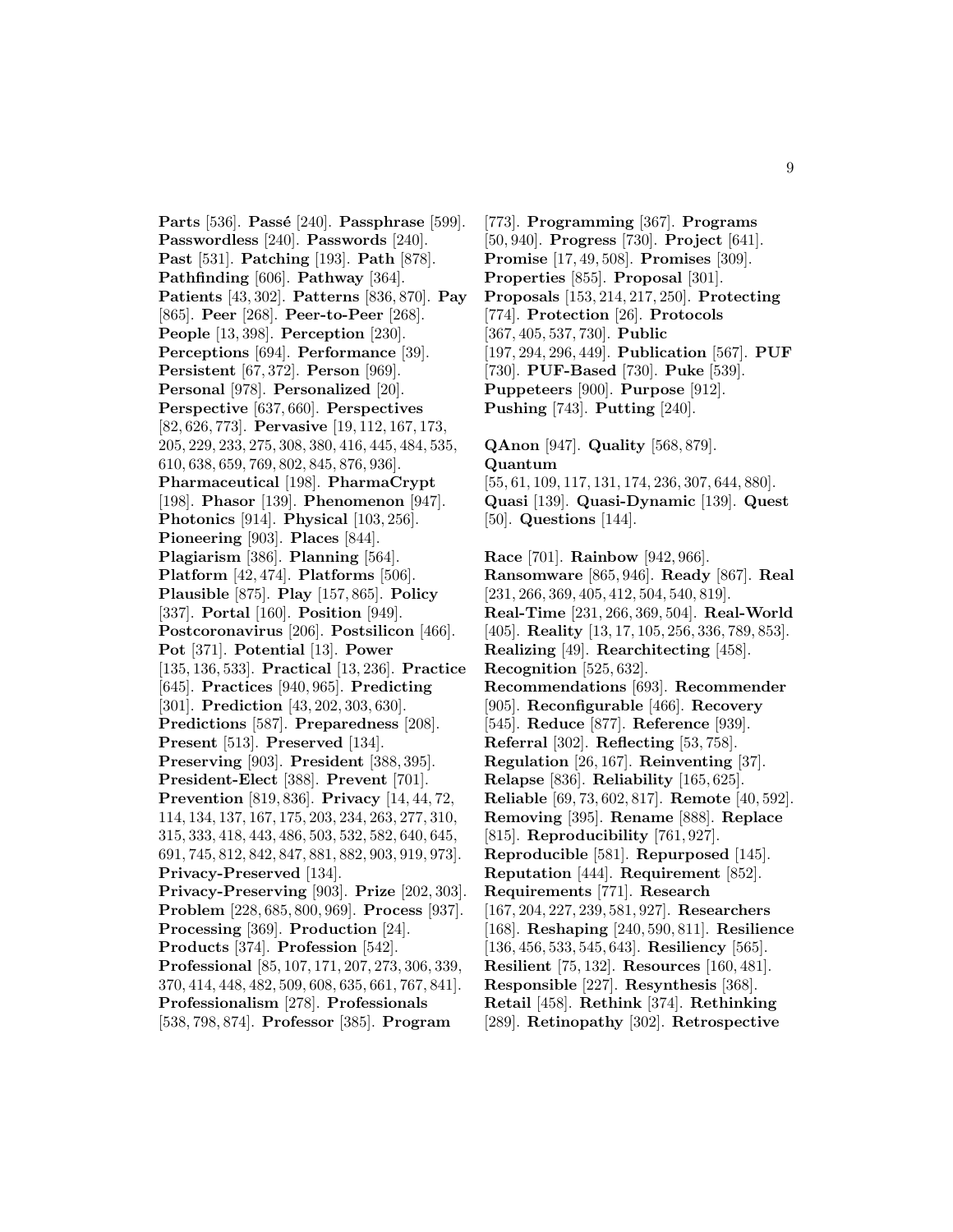[78, 440]. **Reuse** [97]. **Revenue** [157]. **Revisited** [145]. **Revisiting** [961, 973]. **Revoluci´on** [235]. **Rewards** [572]. **Richard** [425]. **Rigid** [606]. **RIGOR** [301]. **Rigorous** [417]. **Rise** [174, 593, 804]. **Risk** [208, 704]. **Risks** [170, 572, 731, 873, 906]. **Road** [272]. **Roadside** [967]. **Robo** [694]. **Robo-Advisory** [694]. **Robotic** [504]. **Robotics** [743]. **Role** [483, 918]. **Room** [487]. **Roundtable** [727]. **Routing** [369]. **RT** [504]. **Runtime** [504].

**S** [384, 939, 964]. **SA** [168]. **Safe** [665, 811]. **Safety** [71, 140, 363, 489, 625, 626, 764]. **Safety-Critical** [71]. **Said** [201]. **Salvador** [975]. **Say** [675]. **Scalable** [880]. **Scale** [908, 943]. **Scams** [910]. **Scandal** [21]. **Scarcity** [403]. **Scenario** [702]. **Scenario-Based** [702]. **Scene** [811]. **School** [289]. **Science** [75, 97, 103, 291, 544, 567, 600, 669, 697, 710, 759, 837, 843, 853, 868, 950]. **Sciences** [511, 790]. **Scientific** [770]. **Scientometrics** [886]. **Script** [506]. **Search** [386]. **Sector** [294]. **Secure** [75, 243, 432, 446, 665]. **Securely** [354]. **Securing** [172, 731]. **Security** [14, 44, 47, 72, 74, 77, 114, 137, 170, 175, 203, 234, 263, 277, 305, 310, 333, 343, 418, 443, 486, 503, 516, 532, 565, 582, 604, 625, 640, 645, 652, 672, 691, 730, 731, 733, 745, 812, 847, 882, 919]. **See** [782]. **Self** [366, 915, 978]. **Self-Adaptive** [366]. **Self-Sovereign** [978]. **Sensing** [505]. **Sensitive** [139]. **Sensor** [782]. **Sensor-Based** [782]. **Separate** [702]. **Sequencing** [111]. **Service** [121, 132, 209, 241, 771, 799]. **Services** [42, 864]. **Setting** [601]. **Share** [481]. **Shared** [17]. **Sharing** [627]. **Shifting** [458]. **Shoehorning** [668]. **Shooter** [789]. **Should** [866]. **Shull** [395]. **Side** [230]. **Side-Channel** [230]. **Sides** [848]. **Sign** [476, 632]. **Signatures** [108]. **Signing** [45]. **Silicon** [621, 914]. **Silver** [360, 447]. **Simultaneous** [483]. **Single** [113].

**Single-Vendor** [113]. **Site** [541]. **Situated** [231]. **Sleep** [43]. **Sleep-Deprivation** [43]. **Slow** [941]. **Slowing** [167]. **Small** [237]. **Smart** [49, 106, 130, 140, 265, 374, 547, 564, 593, 662, 771, 834]. **Social** [11, 82, 192, 387, 545, 805, 836]. **Society** [5, 11, 22, 28, 29, 35, 46, 58, 59, 64, 76, 86, 92, 120, 121, 123, 129, 150, 156, 182, 185, 188, 213, 220, 226, 244, 245, 247, 258, 262, 270, 279, 280, 285, 300, 304, 319, 325, 342, 348, 349, 355, 359, 365, 382, 388–390, 395, 400, 406, 410, 426, 434, 467, 497, 527, 556, 578, 583, 646, 647, 649, 653, 664, 677, 679, 680, 686, 708, 714, 721, 722, 738, 740, 747, 748, 755, 760, 765, 799, 810, 869, 900]. **Society** [151, 215, 248, 316, 322, 351, 392, 427, 429, 450, 460, 461, 463, 480, 491, 492, 519, 520, 522, 526, 550, 551, 553, 559, 575, 576, 598, 611, 612, 614, 622, 624, 631, 667, 682, 717, 750, 758, 783, 786, 791, 796, 818, 821, 824, 827, 839, 856, 859, 862, 871, 890, 897, 904, 921, 928, 951, 958, 981]. **Socioeconomic** [441, 846]. **Sociotechnical** [506]. **Software** [66, 100, 110, 190, 237, 239, 278, 311, 328, 343, 375, 417, 455, 542, 549, 563, 571, 586, 590, 625, 629, 632, 737, 770, 771, 801, 867, 870, 877, 879, 912, 939, 961]. **Software-** [237]. **Software-Defined** [590]. **Software-Engineering** [870]. **Sokol** [78]. **Solution** [875]. **Solutionism** [337]. **Solutions** [366]. **Something** [934]. **Soon** [236]. **Source** [51, 113, 168, 177, 239, 309, 311, 341, 381, 455, 515, 571, 641, 705, 777, 974]. **Sovereign** [978]. **SP** [966, 980]. **Space** [16, 743]. **Spaces** [140]. **Sparsity** [720]. **Speak** [896]. **Special** [153, 214, 217, 250, 440, 833]. **Spectrum** [41, 100]. **Speculative** [957]. **Spinal** [43]. **Spiral** [115]. **Spoofing** [139]. **Squares** [596]. **Squirrel** [89, 494]. **Stacked** [236]. **Standard** [739]. **Standardization** [106]. **Standardizing** [341]. **Standards** [46, 237, 379, 489, 549, 563, 601]. **State** [139, 209, 297, 315, 645, 817]. **Statistics** [134].

**Steering** [633]. **Still** [447]. **Stirring** [371].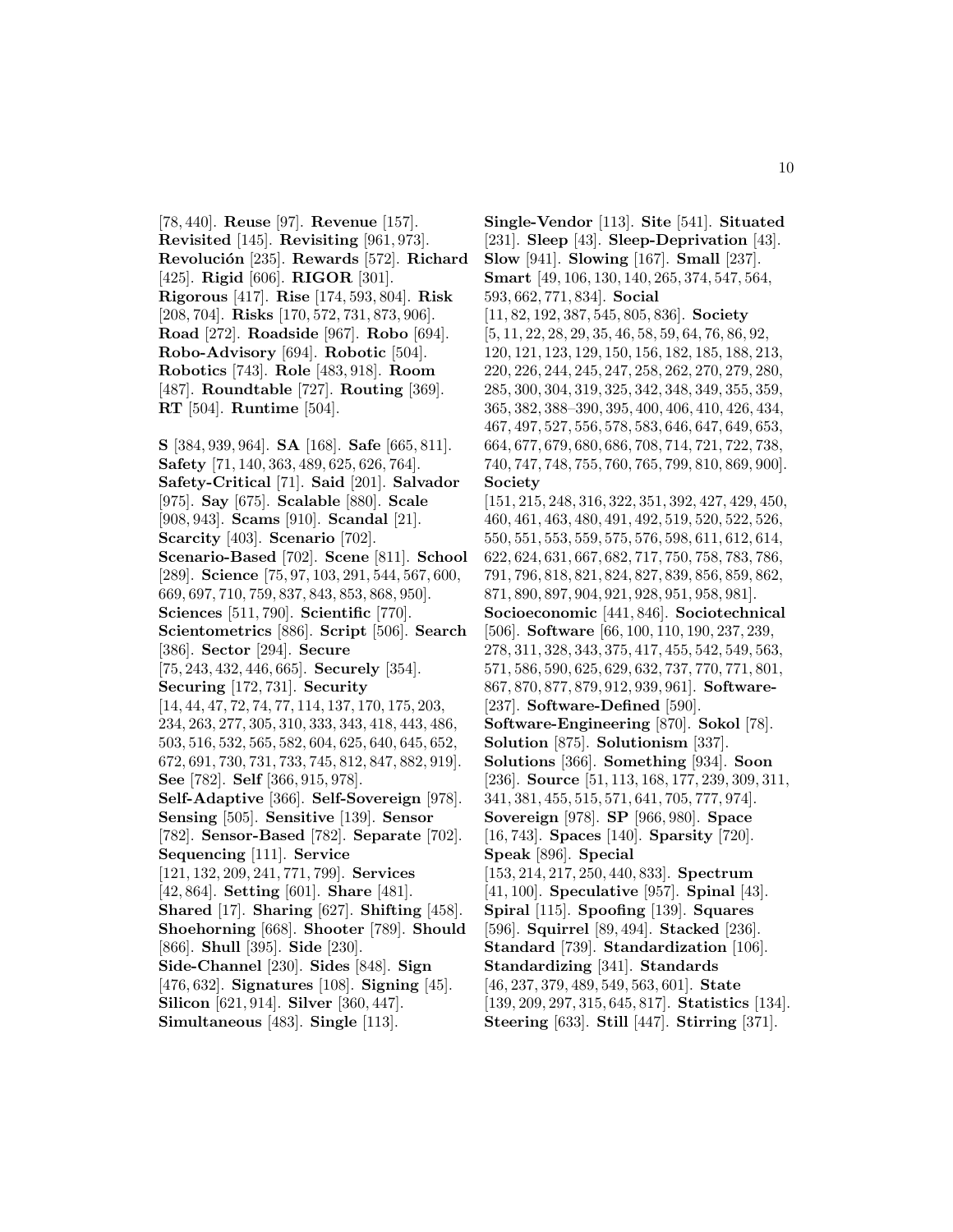**Storage** [111, 795]. **Stores** [444]. **Storm** [947]. **Story** [689]. **Straggler** [685]. **Strategies** [296, 819]. **Strategy** [946]. **Stream** [935]. **Streaming** [199]. **Stronger** [873]. **Structural** [879]. **Struggling** [604]. **Student** [701, 889]. **Study** [632, 665, 730, 842, 965]. **Subscribe** [14, 44, 114, 137, 175, 203, 267, 277, 288, 310, 333, 384, 418, 443, 503, 582, 640, 691, 812, 847, 882, 980]. **Subscription** [404, 486, 745]. **Succeeding** [793]. **Successors** [772]. **Sum** [536]. **Supply** [15, 177, 377, 604, 639]. **Supply-Chain** [604]. **Support** [694, 698]. **Supremacy** [55]. **Surface** [731]. **Surveillance** [26]. **Sustainable** [7, 54, 149, 242, 295, 376, 422, 457, 742, 781, 816, 844, 854, 887, 916]. **Symposium** [31, 211]. **Synchrophasor** [132]. **Synchrophasor-Based** [132]. **Synthesis** [111]. **System** [136, 204, 302, 368, 444, 446, 475, 476, 481, 672, 819, 884]. **Systematic** [693]. **Systems** [24, 34, 69, 73– 75, 110, 132, 142, 143, 201, 237, 264–266, 269, 301, 326, 336, 362, 363, 366, 405, 409, 415, 432, 483, 536, 565, 581, 602, 632, 657, 658, 660, 663, 690, 694, 696, 707, 727, 768, 778, 852, 855, 866, 877, 879, 883, 902, 905, 927, 945, 963, 965]. **Systems-Centric** [565]. **Systems-Engineering** [237].

#### **Table**

[3, 32, 62, 90, 124, 154, 186, 218, 251, 283, 323, 352, 393, 430, 464, 495, 523, 554, 579, 615, 650, 683, 718, 751, 787, 825, 860, 894, 925, 955]. **Tactics** [946]. **Takes** [395]. **Taking** [908]. **Tale** [165]. **Taxonomy** [442, 516]. **TC** [820, 979]. **TCDE** [820]. **TCuARCH** [979]. **TD** [630]. **Teaching** [549, 815, 972]. **Teaming** [744]. **Teams** [237]. **Tech** [223]. **Technical** [13, 440, 820, 979]. **Techniques** [970]. **Technological** [701, 906]. **Technologies** [12, 13, 106, 240, 432, 531, 595]. **Technology** [15, 195, 587, 592, 817, 903]. **Technoscapes** [589]. **Telemedicine** [909]. **Telephony** [516]. **Tell** [689]. **Ten** [607].

**Test** [875]. **Testability** [883]. **Testbed** [136]. **Testing** [100, 633, 672, 875]. **Tests** [875]. **Textual** [970]. **Their** [508]. **Theory** [768]. **There** [447]. **Things** [43, 49, 172, 243, 367, 593, 595, 840, 866]. **Thinking** [768, 797]. **Thoughts** [26, 98]. **Threat** [299, 372]. **TikTok** [973]. **Time** [38, 96, 159, 192, 222, 231, 266, 287, 357, 369, 436, 500, 504, 558, 620, 666, 688, 757, 829, 899, 960, 972]. **Tips** [208]. **To-Dos** [766]. **Today** [636]. **Together** [508, 793]. **Token** [412, 910]. **Tolerance** [537]. **Tolerant** [73]. **Tomorrow** [451, 601, 636]. **Too** [236]. **Tools** [311]. **Top** [80, 170]. **Topics** [652]. **Trace** [475, 838]. **Traceability** [639, 733]. **Traces** [230]. **Tracing** [842]. **Track** [976]. **Trading** [134, 268]. **Traffic** [334, 632]. **Training** [305]. **Trans** [378]. **Transaction** [916]. **Transactions** [7, 9, 25, 52, 54, 68, 81, 116, 119, 146, 149, 178, 180, 194, 200, 238, 242, 293, 295, 314, 376, 420, 422, 433, 457, 490, 530, 642, 742, 776, 779, 781, 814, 816, 849, 851, 854, 885, 887]. **Transactive** [269]. **Transformation** [166]. **Transformations** [441]. **Transformative** [396]. **Transformers** [875]. **Transforming** [746]. **Transit** [591]. **Transparency** [299, 335]. **Transparent** [641]. **Transportation** [432, 811]. **Travelers** [338]. **Trends** [106]. **Trust** [98, 100, 108, 147, 197, 312, 693, 696, 729, 830]. **Trusted** [104, 364, 481]. **Trusting** [744]. **Trustworthiness** [417]. **Truth** [98]. **Twins** [411, 518]. **Two** [228, 693, 848]. **Type** [417, 935].

**U** [206]. **U.S.** [458]. **Ultimate** [105]. **Unanticipated** [506]. **Uncertainty** [606]. **Understanding** [232, 409, 547, 805]. **Units** [139]. **Universal** [411]. **University** [701]. **Unlimited** [111]. **Unlocking** [111]. **Urban** [505, 564]. **Usability** [694]. **Usable** [47]. **Use** [45, 694, 836]. **User** [693, 694, 852]. **Uses** [506]. **Using** [108, 301, 444, 855]. **Utopianism** [337].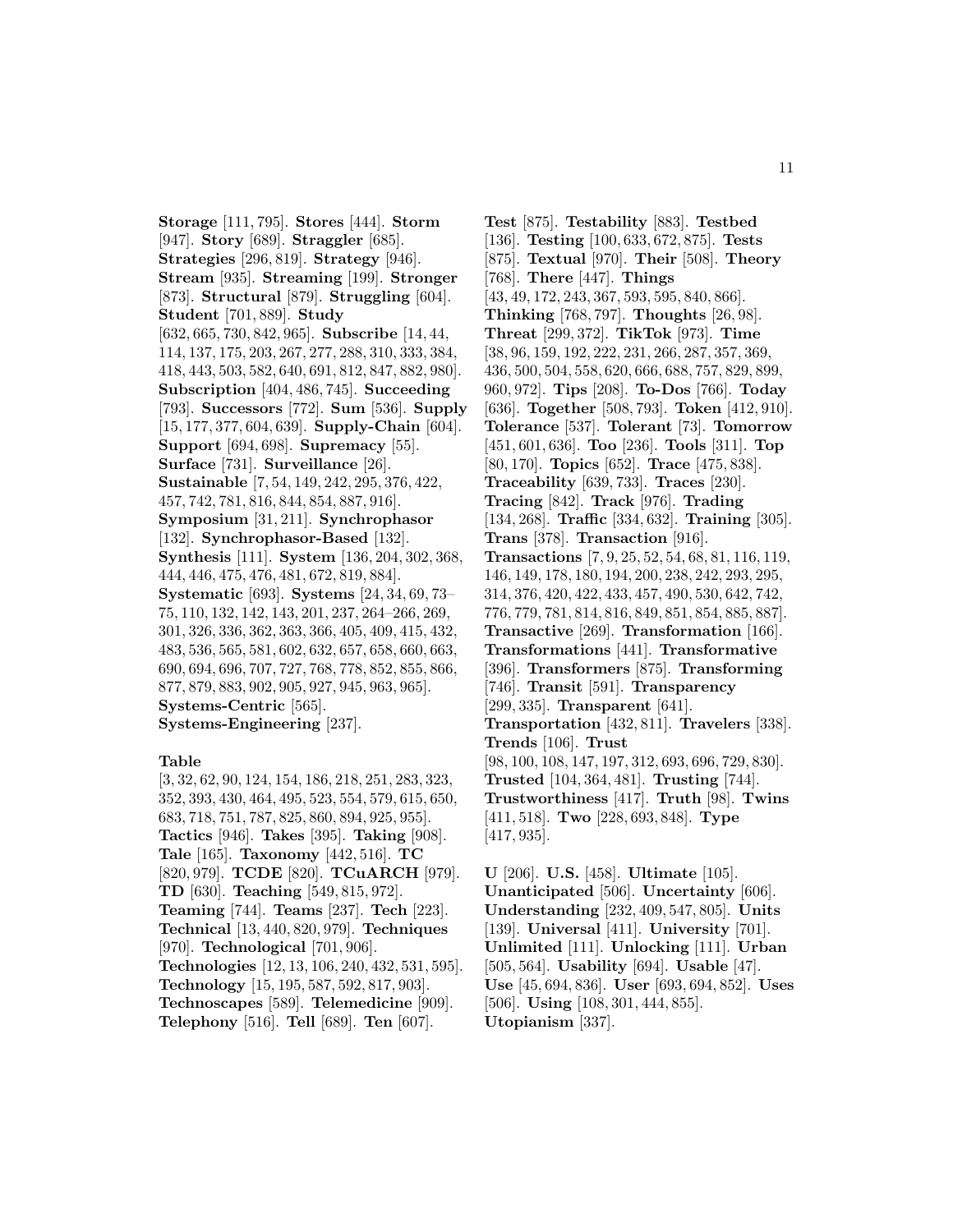**V** [246]. **V2I** [432]. **V2V** [432]. **Validating** [711]. **Validation** [711, 733, 855]. **Value** [10, 296, 596]. **Value-Added** [10]. **Varieties** [337]. **Vector** [516]. **Vehicle** [625, 629, 632]. **Vehicles** [334, 633, 764, 811]. **Vehicular** [627]. **Vendor** [113]. **Verification** [6, 657, 855]. **Versus** [13]. **Vertical** [266]. **via** [139, 537, 572]. **Video** [199, 232]. **Video-Understanding** [232]. **VIII** [678]. **Violable** [18]. **Viral** [699]. **Virtual** [41, 105, 256, 727, 789, 896]. **Virtually** [111]. **Vision** [340, 504, 534, 902]. **Visualizing** [475]. **Viva** [235]. **Voltage** [630]. **Voltage-Prediction** [630]. **Volunteer** [121, 799]. **Voted** [388]. **Voting** [817]. **Vulnerabilities** [516]. **Vulnerability** [312].

**Waiting** [542]. **Wanted** [838]. **Watch** [196, 224, 907, 948]. **Watts** [964]. **Wave** [707]. **Way** [278, 515, 571]. **Wearables** [354]. **Web** [595]. **Week** [61, 109, 131]. **Weight** [20]. **Wen** [979]. **Wen-Mei** [979]. **West** [337]. **Wheels** [37]. **Where** [271, 413, 621, 803, 976]. **Which** [296]. **While** [908]. **Who** [510]. **Whom** [335]. **Wide** [132]. **WiF0** [599]. **Will** [451, 478, 508, 782]. **Winners** [889]. **Women** [102, 141]. **Words** [971]. **Work** [592]. **Workflow** [872]. **Workforce** [305]. **Working** [819]. **Works** [713]. **World** [46, 206, 291, 405, 540, 772, 809, 864, 971].

**Worlds** [592]. **Write** [50]. **Writing** [675].

**Year** [78, 396, 440, 758]. **Years** [8, 36, 65, 95, 128, 158, 191, 209, 221, 241, 259, 286, 327, 343, 356, 401, 435, 469, 499, 528, 531, 557, 584, 619, 654, 687, 723, 724, 756, 758, 792, 828, 863, 898, 929, 959]. **Yes** [675]. **Yesterday** [673]. **Young** [758].

**Zero** [312, 729, 830]. **Zero-Trust** [830].

# **References**

# **Anonymous:2020:FCa**

[1] Anonymous. Front cover. Computer, 53(1):C1, January 2020. CODEN CP-TRB4. ISSN 0018-9162 (print), 1558- 0814 (electronic).

### **Anonymous:2020:Ca**

[2] Anonymous. COMPSAC 2020. Computer, 53(1):C2, January 2020. CODEN CPTRB4. ISSN 0018-9162 (print), 1558- 0814 (electronic).

# **Anonymous:2020:TCa**

[3] Anonymous. Table of contents. Computer, 53(1):1–2, January 2020. CODEN CPTRB4. ISSN 0018-9162 (print), 1558- 0814 (electronic).

#### **Anonymous:2020:Ma**

[4] Anonymous. Masthead. Computer, 53 (1):3, January 2020. CODEN CPTRB4. ISSN 0018-9162 (print), 1558-0814 (electronic).

### **Anonymous:2020:CHSa**

[5] Anonymous. Computer highlights Society magazines. Computer, 53(1):4– 6, January 2020. CODEN CPTRB4. ISSN 0018-9162 (print), 1558-0814 (electronic).

# **Ricanek:2020:KV**

[6] K. Ricanek. Kinship verification. Computer, 53(1):7–8, January 2020. CODEN CPTRB4. ISSN 0018-9162 (print), 1558- 0814 (electronic).

### **Anonymous:2020:ITSa**

[7] Anonymous. *IEEE Transactions on Sus*tainable Computing. Computer, 53(1):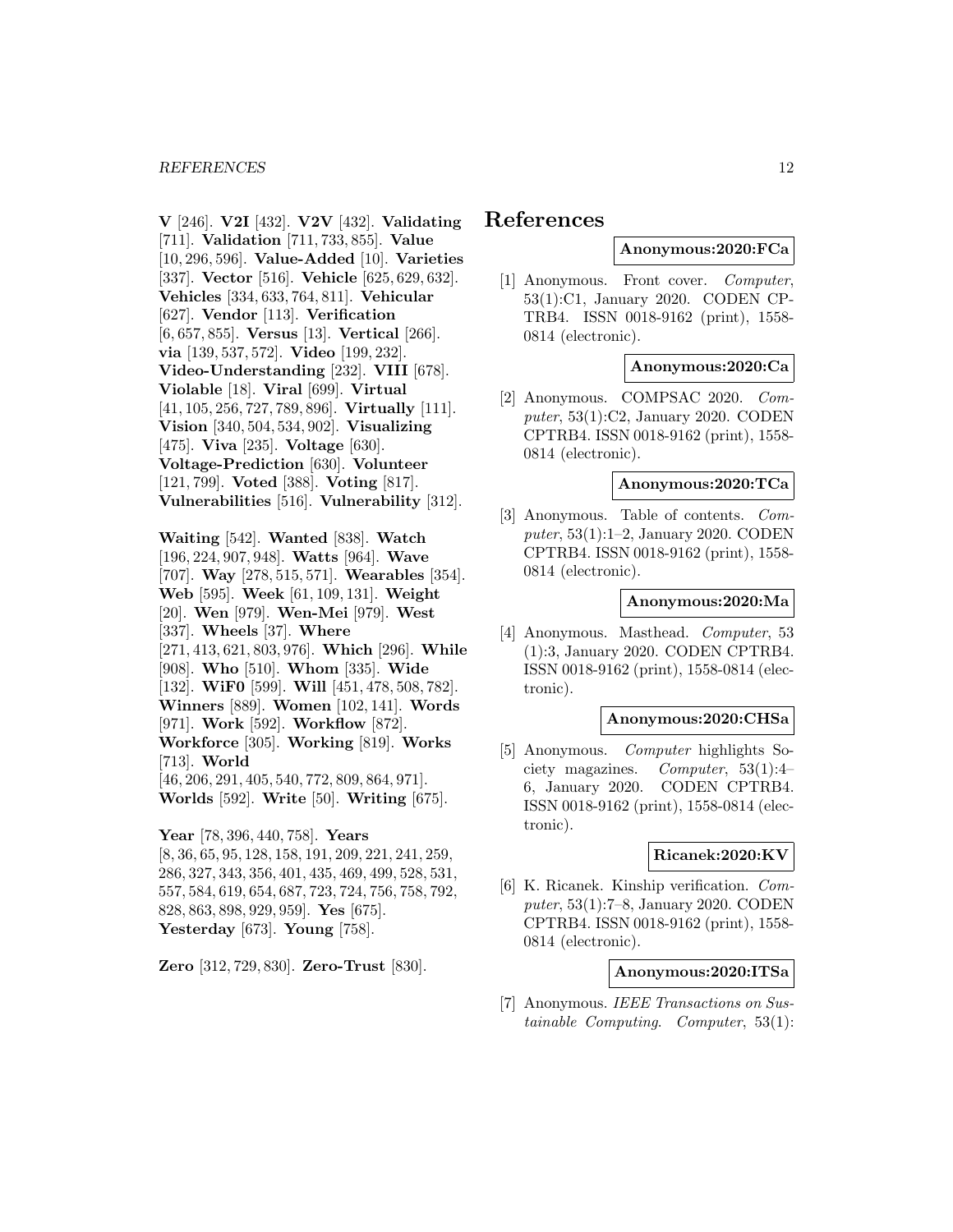8, January 2020. CODEN CPTRB4. ISSN 0018-9162 (print), 1558-0814 (electronic).

**Neuhold:2020:YAa**

[8] E. Neuhold. 50 & 25 years ago. Computer, 53(1):9–12, January 2020. CO-DEN CPTRB4. ISSN 0018-9162 (print), 1558-0814 (electronic).

### **Anonymous:2020:ITCa**

[9] Anonymous. IEEE Transactions on Computing. Computer, 53(1):12, January 2020. CODEN CPTRB4. ISSN 0018-9162 (print), 1558-0814 (electronic).

# **Voas:2020:VAG**

[10] J. Voas. A value-added gem. Computer, 53(1):13–14, January 2020. CO-DEN CPTRB4. ISSN 0018-9162 (print), 1558-0814 (electronic).

#### **Anonymous:2020:CSS**

[11] Anonymous. Computer Society social networking. Computer, 53(1): 15, January 2020. CODEN CPTRB4. ISSN 0018-9162 (print), 1558-0814 (electronic).

#### **Voas:2020:ODT**

[12] J. Voas. Outlooks on diverse technologies. Computer, 53(1):16–17, January 2020. CODEN CPTRB4. ISSN 0018- 9162 (print), 1558-0814 (electronic).

### **Kshetri:2020:BBF**

[13] N. Kshetri. Blockchain-based financial technologies and cryptocurrencies for low-income people: Technical potential versus practical reality. Computer, 53(1):18–29, January 2020. CO-

DEN CPTRB4. ISSN 0018-9162 (print), 1558-0814 (electronic).

### **Anonymous:2020:SPSa**

[14] Anonymous. *Security and Privacy* subscribe. Computer, 53(1):29, January 2020. CODEN CPTRB4. ISSN 0018- 9162 (print), 1558-0814 (electronic).

### **Paulsen:2020:FIO**

[15] C. Paulsen. The future of IT operational technology supply chains. Computer, 53 (1):30–36, January 2020. CODEN CP-TRB4. ISSN 0018-9162 (print), 1558- 0814 (electronic).

### **Kuhn:2020:ISC**

[16] R. Kuhn, R. N. Kacker, Y. Lei, and D. Simos. Input space coverage matters. Computer, 53(1):37–44, January 2020. CODEN CPTRB4. ISSN 0018- 9162 (print), 1558-0814 (electronic).

#### **Peitso:2020:PIS**

[17] L. E. Peitso and J. B. Michael. The promise of interactive shared augmented reality. Computer, 53(1):45–52, January 2020. CODEN CPTRB4. ISSN 0018- 9162 (print), 1558-0814 (electronic).

#### **Singh:2020:CGV**

[18] M. P. Singh and A. K. Chopra. Computational governance and violable contracts for blockchain applications. Computer, 53(1):53–62, January 2020. CO-DEN CPTRB4. ISSN 0018-9162 (print), 1558-0814 (electronic).

### **Anonymous:2020:PCC**

[19] Anonymous. Pervasive Computing call for articles. Computer, 53(1): 62, January 2020. CODEN CPTRB4.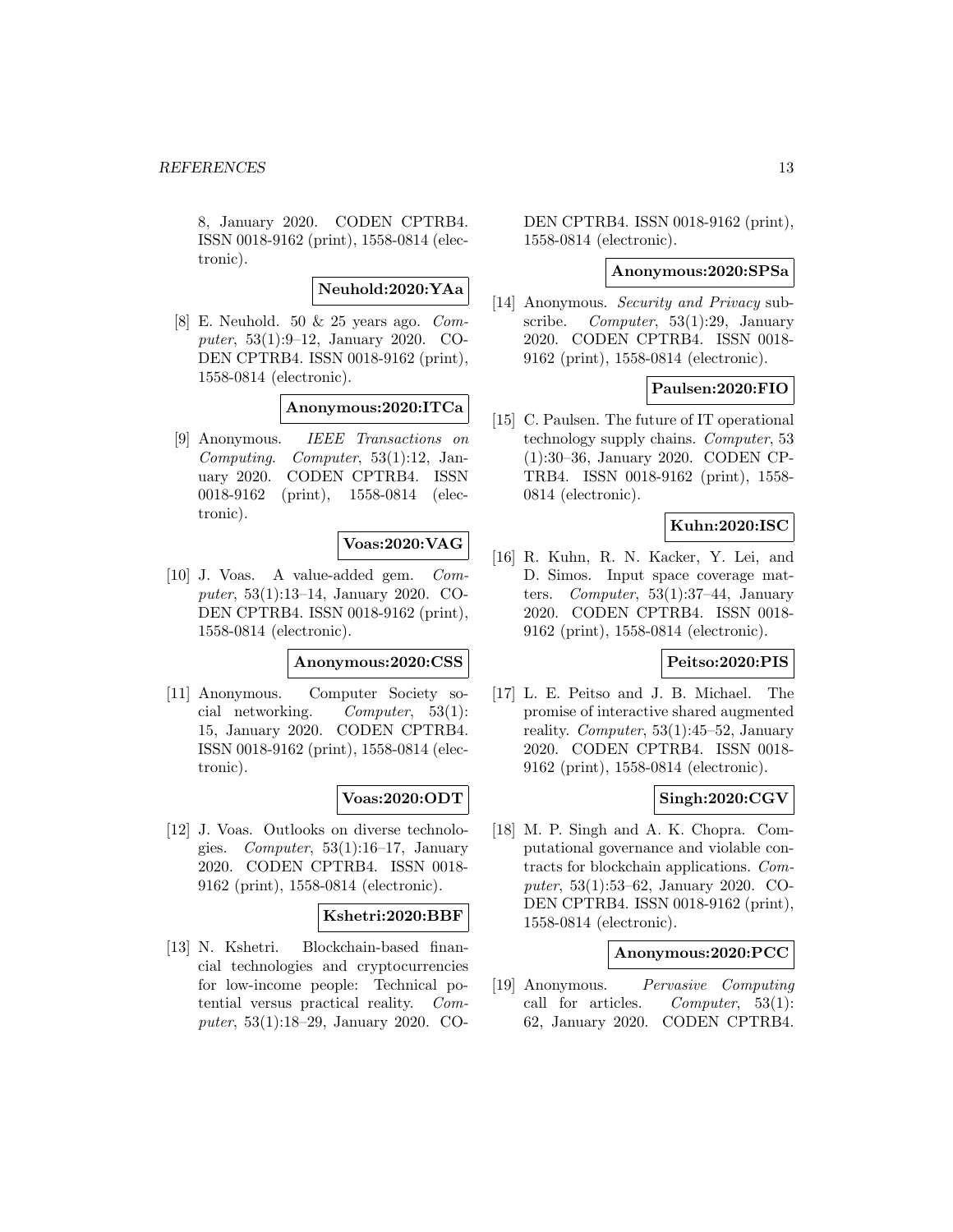ISSN 0018-9162 (print), 1558-0814 (electronic).

**Hosio:2020:CPW**

[20] S. J. Hosio, N. van Berkel, J. Oppenlaender, and J. Goncalves. Crowdsourcing personalized weight loss diets. Computer, 53(1):63–71, January 2020. CO-DEN CPTRB4. ISSN 0018-9162 (print), 1558-0814 (electronic).

#### **Berghel:2020:CLC**

[21] H. Berghel. A critical look at the 2019 college admissions scandal? Computer, 53(1):72–77, January 2020. CODEN CPTRB4. ISSN 0018-9162 (print), 1558- 0814 (electronic).

# **Anonymous:2020:CSB**

[22] Anonymous. Computer Society benefits. Computer, 53(1):77, January 2020. CO-DEN CPTRB4. ISSN 0018-9162 (print), 1558-0814 (electronic).

#### **Grier:2020:MM**

[23] D. A. Grier. The manual Memex. Computer, 53(1):78–80, January 2020. CO-DEN CPTRB4. ISSN 0018-9162 (print), 1558-0814 (electronic).

### **Lueder:2020:FPS**

[24] A. Lueder. Flexibility in production systems by exploiting cyberphysical systems. Computer, 53(1):81–85, January 2020. CODEN CPTRB4. ISSN 0018- 9162 (print), 1558-0814 (electronic).

#### **Anonymous:2020:ITBa**

[25] Anonymous. IEEE Transactions on Big Data. Computer, 53(1):85, January 2020. CODEN CPTRB4. ISSN 0018- 9162 (print), 1558-0814 (electronic).

# **Kshetri:2020:TGD**

[26] N. Kshetri and J. Voas. Thoughts on General Data Protection Regulation and online human surveillance. Computer, 53(1):86–90, January 2020. CODEN CPTRB4. ISSN 0018-9162 (print), 1558- 0814 (electronic).

### **Anonymous:2020:CCa**

[27] Anonymous. CS connection. Computer, 53(1):91–92, January 2020. CODEN CPTRB4. ISSN 0018-9162 (print), 1558- 0814 (electronic).

#### **Anonymous:2020:ICSa**

[28] Anonymous. IEEE Computer Society. Computer, 53(1):C3, January 2020. CO-DEN CPTRB4. ISSN 0018-9162 (print), 1558-0814 (electronic).

### **Anonymous:2020:CSJ**

[29] Anonymous. Computer Society Jobs Board. Computer, 53(1):C4, January 2020. CODEN CPTRB4. ISSN 0018- 9162 (print), 1558-0814 (electronic).

#### **Anonymous:2020:FCb**

[30] Anonymous. Front cover. *Computer*, 53(2):C1, February 2020. CODEN CP-TRB4. ISSN 0018-9162 (print), 1558- 0814 (electronic).

### **Anonymous:2020:HSa**

[31] Anonymous. HOST Symposium 2020. Computer, 53(2):C2, February 2020. CODEN CPTRB4. ISSN 0018-9162 (print), 1558-0814 (electronic).

#### **Anonymous:2020:TCb**

[32] Anonymous. Table of contents. Computer, 53(2):1–2, February 2020. CO-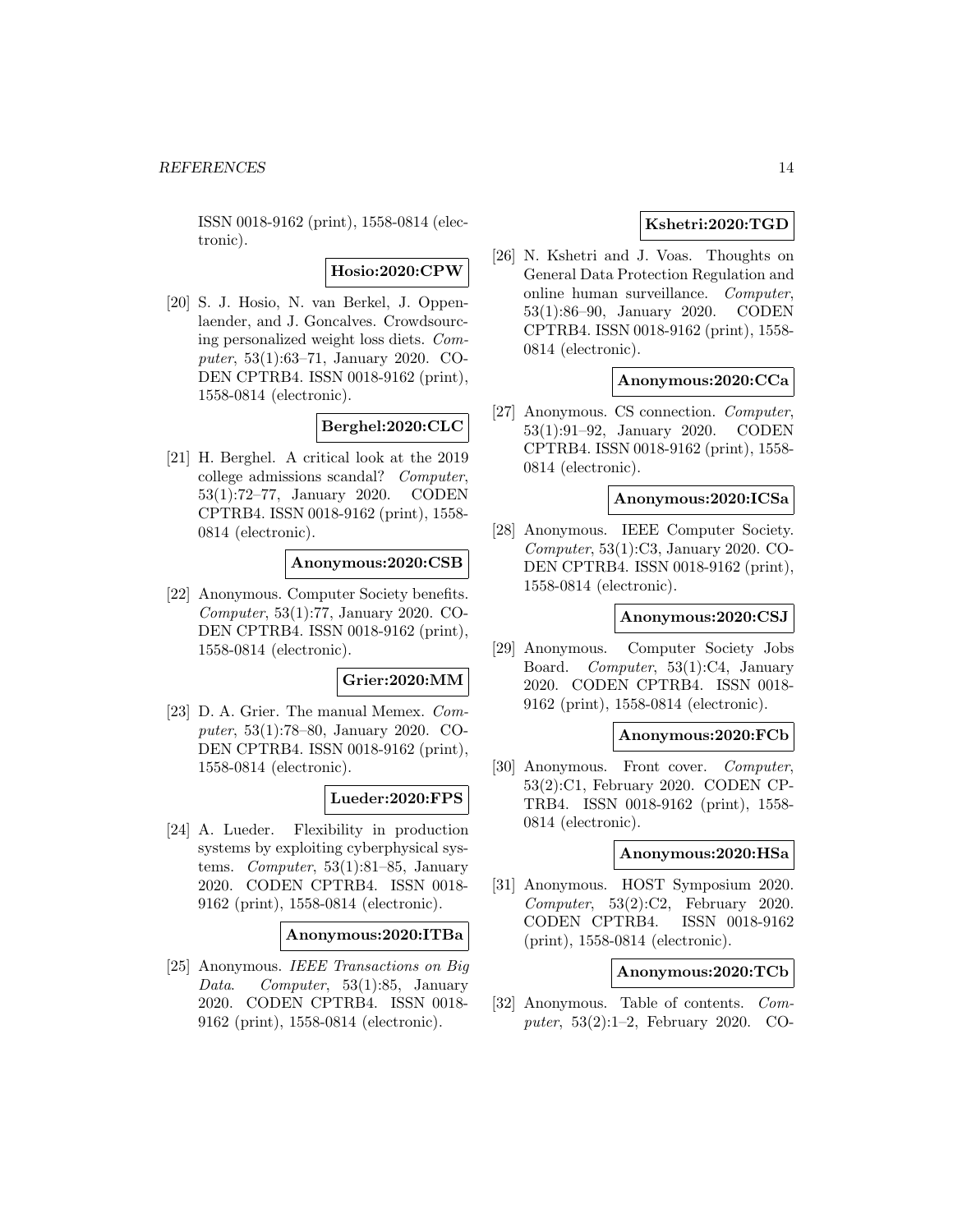DEN CPTRB4. ISSN 0018-9162 (print), 1558-0814 (electronic).

**Anonymous:2020:Mb**

[33] Anonymous. Masthead. Computer, 53 (2):3, February 2020. CODEN CP-TRB4. ISSN 0018-9162 (print), 1558- 0814 (electronic).

### **Peng:2020:HDA**

[34] X. Peng. Helping developers analyze and debug industrial microservice systems. Computer, 53(2):4–5, February 2020. CODEN CPTRB4. ISSN 0018- 9162 (print), 1558-0814 (electronic).

### **Anonymous:2020:CHSb**

[35] Anonymous. Computer highlights Society magazines. Computer, 53(2):6– 8, February 2020. CODEN CPTRB4. ISSN 0018-9162 (print), 1558-0814 (electronic).

### **Neuhold:2020:YAb**

[36] E. Neuhold. 50 & 25 years ago. Computer, 53(2):9–11, February 2020. CO-DEN CPTRB4. ISSN 0018-9162 (print), 1558-0814 (electronic).

#### **Voas:2020:RW**

[37] J. Voas. Reinventing wheels. Computer, 53(2):12–13, February 2020. CODEN CPTRB4. ISSN 0018-9162 (print), 1558- 0814 (electronic).

#### **Akleman:2020:CTTa**

[38] E. Akleman. Computing through time: Flying. Computer, 53(2):13, February 2020. CODEN CPTRB4. ISSN 0018- 9162 (print), 1558-0814 (electronic).

# **Milojicic:2020:AAI**

[39] D. Milojicic. Accelerators for artificial intelligence and high-performance computing. Computer,  $53(2):14-22$ , February 2020. CODEN CPTRB4. ISSN 0018-9162 (print), 1558-0814 (electronic).

### **Helal:2020:DHC**

[40] S. Helal. Digital health: E-coaching and remote monitoring. Computer, 53(2):23– 25, February 2020. CODEN CPTRB4. ISSN 0018-9162 (print), 1558-0814 (electronic).

### **Zhao:2020:VAB**

[41] W. Zhao, X. Liu, T. Qiu, and X. Luo. Virtual avatar-based life coaching for children with autism spectrum disorder. Computer, 53(2):26–34, February 2020. CODEN CPTRB4. ISSN 0018- 9162 (print), 1558-0814 (electronic).

### **Ali:2020:IMP**

[42] T. Ali, J. Hussain, M. B. Amin, M. Hussain, U. Akhtar, W. A. Khan, S. Lee, B. H. Kang, M. Hussain, M. Afzal, H. W. Yu, U. U. Rehman, H. Han, J. Y. Choi, and A. Jamshed. The intelligent medical platform: A novel dialoguebased platform for health-care services. Computer, 53(2):35–45, February 2020. CODEN CPTRB4. ISSN 0018-9162 (print), 1558-0814 (electronic).

### **Manocha:2020:ITF**

[43] A. Manocha, R. Singh, and P. Verma. An Internet of Things fog-assisted sleepdeprivation prediction framework for spinal cord injury patients. Computer, 53(2):46–56, February 2020. CODEN CPTRB4. ISSN 0018-9162 (print), 1558- 0814 (electronic).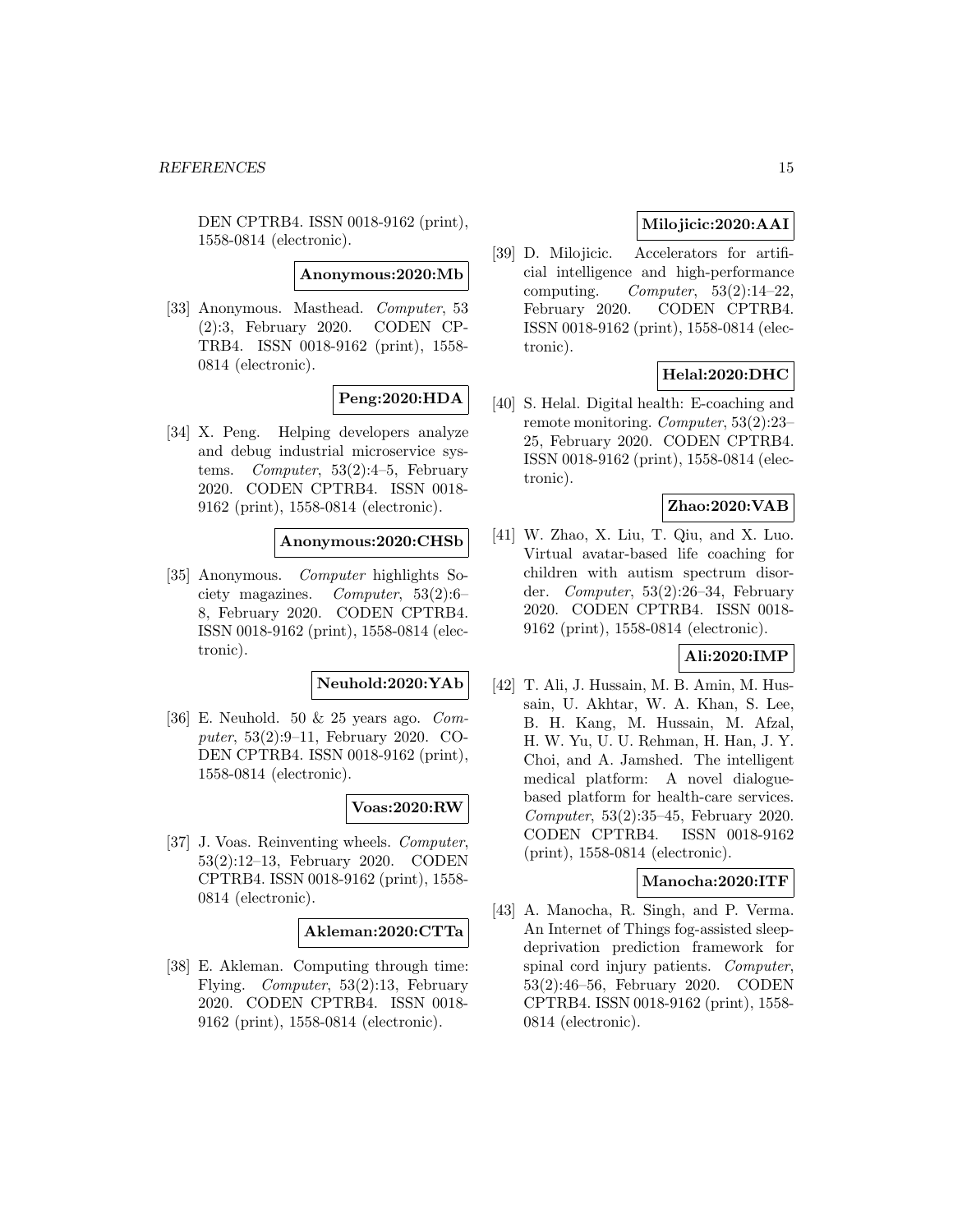### **Anonymous:2020:SPSb**

[44] Anonymous. Security and Privacy subscribe. Computer, 53(2):56, February 2020. CODEN CPTRB4. ISSN 0018- 9162 (print), 1558-0814 (electronic).

### **Dhir:2020:UBF**

[45] S. Dhir and S. K. A. Devi. The use of biometric fingerprints for on-the-fly digital signing of documents. Computer, 53 (2):57–67, February 2020. CODEN CP-TRB4. ISSN 0018-9162 (print), 1558- 0814 (electronic).

### **Mariani:2020:ICS**

[46] R. Mariani. IEEE Computer Society Standards Activities Board: Adapting to a changing world. Computer, 53(2): 68–70, February 2020. CODEN CP-TRB4. ISSN 0018-9162 (print), 1558- 0814 (electronic).

### **Theofanos:2020:USO**

[47] M. Theofanos. Is usable security an oxymoron? Computer,  $53(2):71-74$ , February 2020. CODEN CPTRB4. ISSN 0018-9162 (print), 1558-0814 (electronic).

**Anonymous:2020:Cb**

[48] Anonymous. Compsac 2020. Computer, 53(2):75, February 2020. CODEN CP-TRB4. ISSN 0018-9162 (print), 1558- 0814 (electronic).

### **Barker:2020:RPI**

[49] O. Barker. Realizing the promise of the Internet of Things in smart buildings. Computer, 53(2):76–79, February 2020. CODEN CPTRB4. ISSN 0018- 9162 (print), 1558-0814 (electronic).

### **Campbell:2020:ACQ**

[50] M. Campbell. Automated coding: The quest to develop programs that write programs. *Computer*, 53(2):80– 82, February 2020. CODEN CPTRB4. ISSN 0018-9162 (print), 1558-0814 (electronic).

#### **Gustavsson:2020:MOS**

[51] T. Gustavsson. Managing the open source dependency. Computer, 53(2):83-87, February 2020. CODEN CPTRB4. ISSN 0018-9162 (print), 1558-0814 (electronic).

#### **Anonymous:2020:TBD**

[52] Anonymous. Transactions on Big Data. Computer, 53(2):87, February 2020. CO-DEN CPTRB4. ISSN 0018-9162 (print), 1558-0814 (electronic).

# **Grier:2020:RC**

[53] D. A. Grier. Reflecting on CAP. Computer, 53(2):88–90, February 2020. CO-DEN CPTRB4. ISSN 0018-9162 (print), 1558-0814 (electronic).

### **Anonymous:2020:TSC**

[54] Anonymous. Transactions on Sustainable Computing. Computer, 53(2):90, February 2020. CODEN CPTRB4. ISSN 0018-9162 (print), 1558-0814 (electronic).

#### **Debenedictis:2020:BQS**

[55] E. P. Debenedictis. Beyond quantum supremacy. Computer,  $53(2):91-$ 94, February 2020. CODEN CPTRB4. ISSN 0018-9162 (print), 1558-0814 (electronic).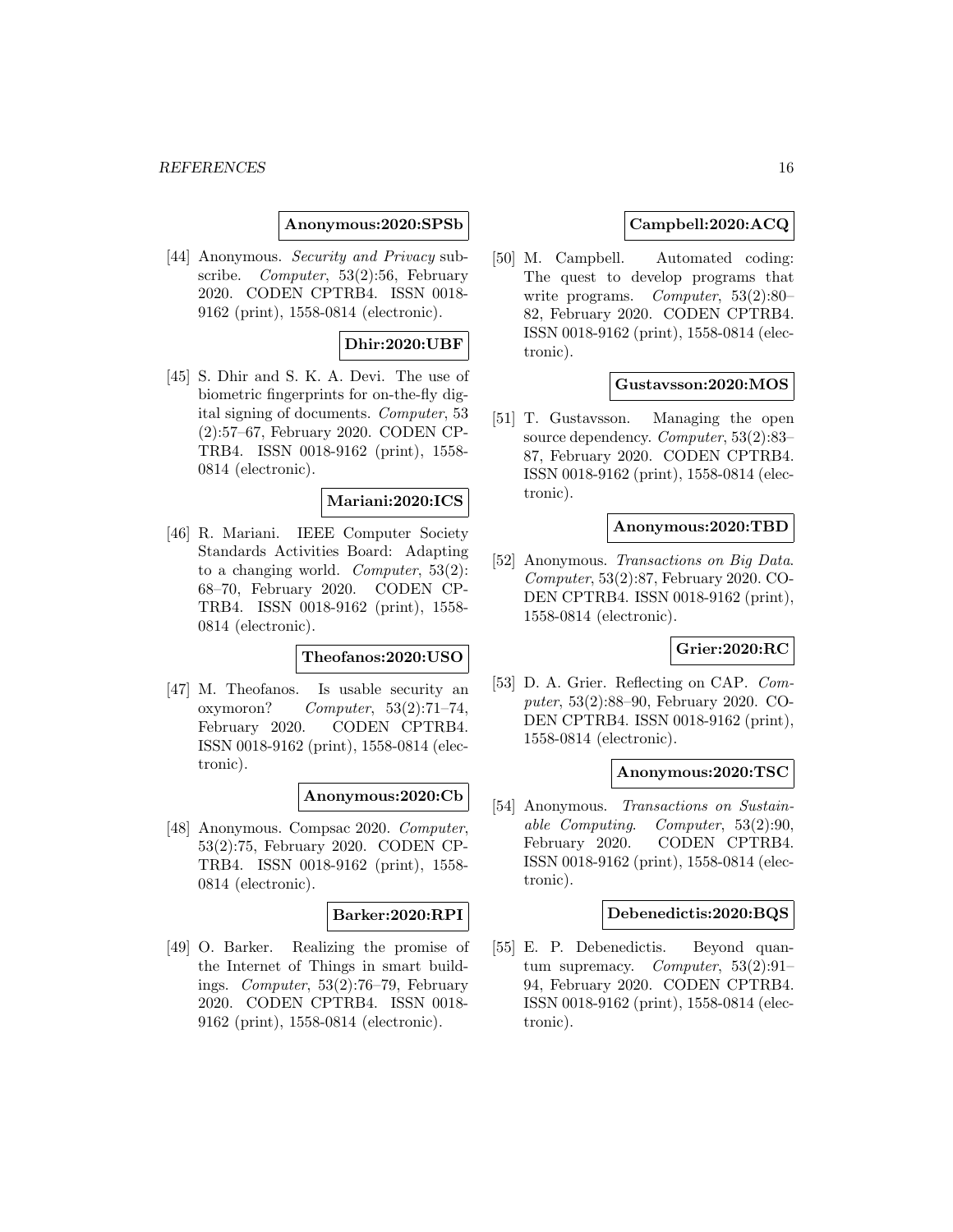### **Anonymous:2020:Cd**

[56] Anonymous. Correction. Computer, 53 (2):94, February 2020. CODEN CP-TRB4. ISSN 0018-9162 (print), 1558- 0814 (electronic).

### **Anonymous:2020:CCb**

[57] Anonymous. CS connection. Computer, 53(2):95–96, February 2020. CODEN CPTRB4. ISSN 0018-9162 (print), 1558- 0814 (electronic).

#### **Anonymous:2020:ICSb**

[58] Anonymous. IEEE Computer Society. Computer, 53(2):C3, February 2020. CODEN CPTRB4. ISSN 0018-9162 (print), 1558-0814 (electronic).

### **Anonymous:2020:ICSc**

[59] Anonymous. IEEE Computer Society Jobs Board. Computer, 53(2):C4, February 2020. CODEN CPTRB4. ISSN 0018-9162 (print), 1558-0814 (electronic).

#### **Anonymous:2020:FCc**

[60] Anonymous. Front cover. Computer, 53 (3):C1, March 2020. CODEN CPTRB4. ISSN 0018-9162 (print), 1558-0814 (electronic).

#### **Anonymous:2020:IQWa**

[61] Anonymous. IEEE Quantum Week 2020. Computer, 53(3):C2, March 2020. CODEN CPTRB4. ISSN 0018-9162 (print), 1558-0814 (electronic).

#### **Anonymous:2020:TCc**

[62] Anonymous. Table of contents. Computer, 53(3):1–2, March 2020. CODEN CPTRB4. ISSN 0018-9162 (print), 1558- 0814 (electronic).

#### **Anonymous:2020:Mc**

[63] Anonymous. Masthead. Computer, 53 (3):3, March 2020. CODEN CPTRB4. ISSN 0018-9162 (print), 1558-0814 (electronic).

### **Anonymous:2020:CHSc**

[64] Anonymous. Computer highlights Society magazines. Computer, 53(3):4– 6, March 2020. CODEN CPTRB4. ISSN 0018-9162 (print), 1558-0814 (electronic).

#### **Neuhold:2020:YAc**

[65] E. Neuhold. 50  $\&$  25 years ago. *Com*puter, 53(3):7–10, March 2020. CODEN CPTRB4. ISSN 0018-9162 (print), 1558- 0814 (electronic).

#### **Anonymous:2020:CAS**

[66] Anonymous. Call for articles Software. Computer, 53(3):10, March 2020. CO-DEN CPTRB4. ISSN 0018-9162 (print), 1558-0814 (electronic).

### **Xue:2020:DAM**

[67] D. Xue, L. Huang, C. Li, and C. Wu. Dapper: An adaptive manager for largecapacity persistent memory. Computer, 53(3):11–13, March 2020. CODEN CP-TRB4. ISSN 0018-9162 (print), 1558- 0814 (electronic).

#### **Anonymous:2020:IT**

[68] Anonymous. IEEE Transactions. Computer, 53(3):13, March 2020. CODEN CPTRB4. ISSN 0018-9162 (print), 1558- 0814 (electronic).

### **Wolf:2020:DDA**

[69] M. Wolf. Distributed data analysis and reliable operation of cyberphysical sys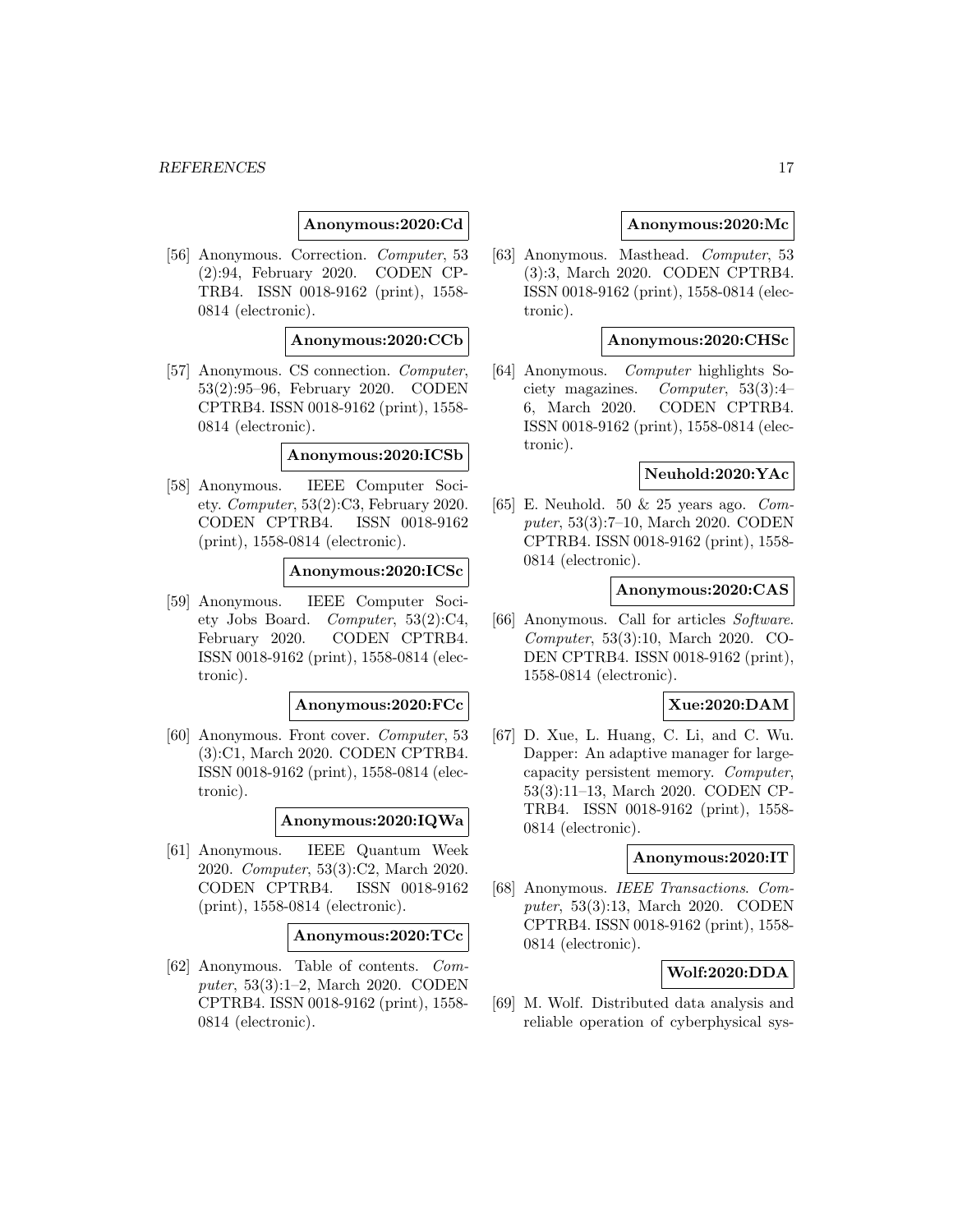tems. Computer, 53(3):14–15, March 2020. CODEN CPTRB4. ISSN 0018- 9162 (print), 1558-0814 (electronic).

### **Fukuda:2020:ABC**

[70] M. Fukuda, C. Gordon, U. Mert, and M. Sell. An agent-based computational framework for distributed data analysis. Computer, 53(3):16–25, March 2020. CODEN CPTRB4. ISSN 0018-9162 (print), 1558-0814 (electronic).

# **Lin:2020:COD**

[71] H. Lin, H. Alemzadeh, Z. Kalbarczyk, and R. Iyer. Challenges and opportunities in the detection of safety-critical cyberphysical attacks. Computer, 53(3): 26–37, March 2020. CODEN CPTRB4. ISSN 0018-9162 (print), 1558-0814 (electronic).

### **Anonymous:2020:ISPa**

[72] Anonymous. IEEE Security & Privacy. Computer, 53(3):37, March 2020. CO-DEN CPTRB4. ISSN 0018-9162 (print), 1558-0814 (electronic).

#### **Barranco:2020:AHR**

[73] M. Barranco, S. Derasevic, and J. Proenza. An architecture for highly reliable fault-tolerant adaptive distributed embedded systems. Computer, 53(3):38–46, March 2020. CODEN CP-TRB4. ISSN 0018-9162 (print), 1558- 0814 (electronic).

### **Javed:2020:PDI**

[74] Y. Javed, M. Felemban, T. Shawly, J. Kobes, and A. Ghafoor. A partitiondriven integrated security architecture for cyberphysical systems. Computer, 53(3):47–56, March 2020. CODEN CP- TRB4. ISSN 0018-9162 (print), 1558- 0814 (electronic).

### **Koutsoukos:2020:SSS**

[75] X. Koutsoukos. Systems science of secure and resilient cyberphysical systems. Computer, 53(3):57–61, March 2020. CODEN CPTRB4. ISSN 0018- 9162 (print), 1558-0814 (electronic).

### **Anonymous:2020:ICSd**

[76] Anonymous. IEEE Computer Society. Computer, 53(3):61, March 2020. CO-DEN CPTRB4. ISSN 0018-9162 (print), 1558-0814 (electronic).

#### **Kshetri:2020:SY**

[77] N. Kshetri and J. Voas. 5G, security, and you. Computer, 53(3):62–66, March 2020. CODEN CPTRB4. ISSN 0018- 9162 (print), 1558-0814 (electronic).

### **Berghel:2020:SHY**

[78] H. Berghel. The Sokol hoax: A 25 year retrospective. Computer, 53(3):67– 72, March 2020. CODEN CPTRB4. ISSN 0018-9162 (print), 1558-0814 (electronic).

#### **Anonymous:2020:Ce**

[79] Anonymous. COMPSAC 2020. Computer, 53(3):73, March 2020. CODEN CPTRB4. ISSN 0018-9162 (print), 1558- 0814 (electronic).

### **Grier:2020:TI**

[80] D. A. Grier. Top influence. Computer, 53(3):74–76, March 2020. CODEN CP-TRB4. ISSN 0018-9162 (print), 1558- 0814 (electronic).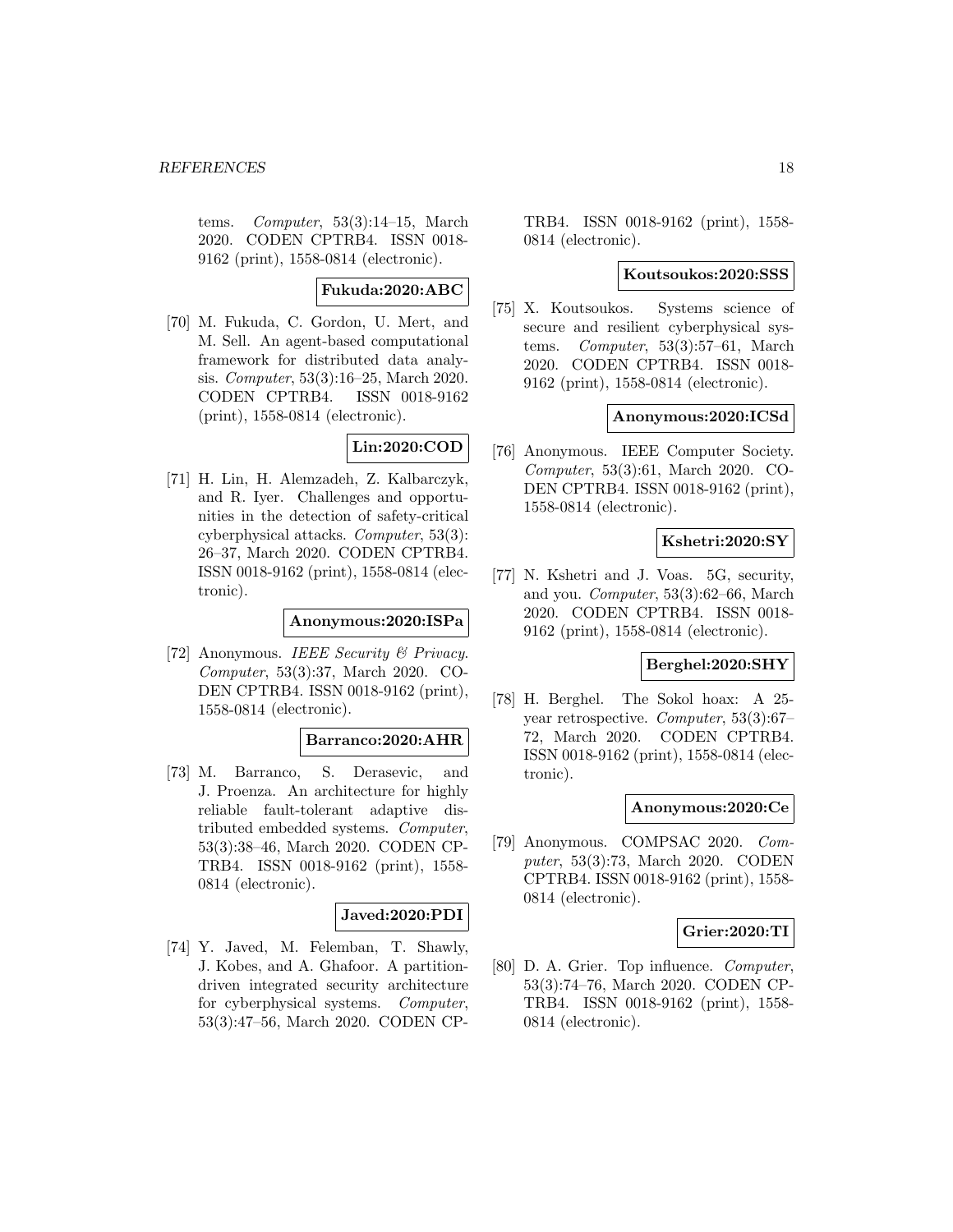### **Anonymous:2020:ITCb**

[81] Anonymous. IEEE Transactions on Computers. Computer, 53(3):76, March 2020. CODEN CPTRB4. ISSN 0018- 9162 (print), 1558-0814 (electronic).

### **Berghel:2020:NPA**

[82] H. Berghel. New perspectives on (anti)social media. Computer, 53(3):77– 82, March 2020. CODEN CPTRB4. ISSN 0018-9162 (print), 1558-0814 (electronic).

#### **Anonymous:2020:CCc**

[83] Anonymous. CS connection. Computer, 53(3):83–84, March 2020. CODEN CP-TRB4. ISSN 0018-9162 (print), 1558- 0814 (electronic).

### **Wolf:2020:MDD**

[84] M. Wolf. In memoriam: Dan Dobberpuhl. Computer, 53(3):83, March 2020. CODEN CPTRB4. ISSN 0018- 9162 (print), 1558-0814 (electronic).

#### **Anonymous:2020:IP**

[85] Anonymous. IT Professional. Computer, 53(3):84, March 2020. CODEN CPTRB4. ISSN 0018-9162 (print), 1558- 0814 (electronic).

#### **Anonymous:2020:ICSe**

[86] Anonymous. IEEE Computer Society. Computer, 53(3):C3, March 2020. CO-DEN CPTRB4. ISSN 0018-9162 (print), 1558-0814 (electronic).

#### **Anonymous:2020:ICJ**

[87] Anonymous. IEEE CS Job Board. Computer, 53(3):C4, March 2020. CODEN CPTRB4. ISSN 0018-9162 (print), 1558- 0814 (electronic).

#### **Anonymous:2020:FCd**

[88] Anonymous. Front cover. Computer, 53 (4):C1, April 2020. CODEN CPTRB4. ISSN 0018-9162 (print), 1558-0814 (electronic).

### **Anonymous:2020:CNA**

[89] Anonymous. Call for nominations: AAAI Squirrel AI Award for Artificial Intelligence for the Benefit of Humanity. Computer, 53(4):C2, April 2020. CO-DEN CPTRB4. ISSN 0018-9162 (print), 1558-0814 (electronic).

### **Anonymous:2020:TCd**

[90] Anonymous. Table of contents. Computer, 53(4):1–2, April 2020. CODEN CPTRB4. ISSN 0018-9162 (print), 1558- 0814 (electronic).

### **Anonymous:2020:Md**

[91] Anonymous. Masthead. Computer, 53 (4):3, April 2020. CODEN CPTRB4. ISSN 0018-9162 (print), 1558-0814 (electronic).

#### **Anonymous:2020:CHSd**

[92] Anonymous. Computer highlights Society magazines. Computer, 53(4):4– 6, April 2020. CODEN CPTRB4. ISSN 0018-9162 (print), 1558-0814 (electronic).

#### **Sorin:2020:CAO**

[93] D. J. Sorin. Computer architecture for orbital edge computing. Computer, 53 (4):7–8, April 2020. CODEN CPTRB4. ISSN 0018-9162 (print), 1558-0814 (electronic).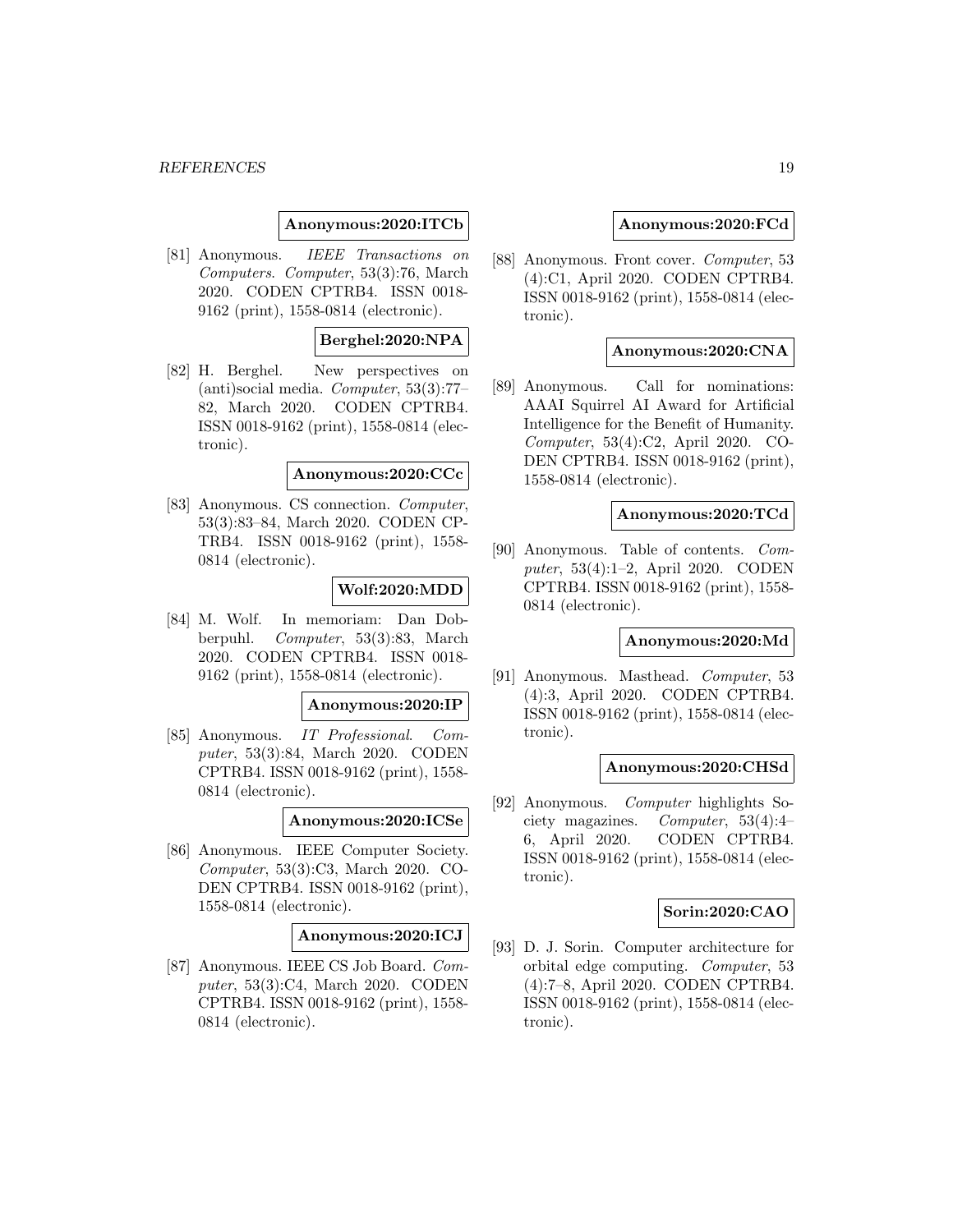#### **Anonymous:2020:IMMa**

[94] Anonymous. IEEE Multimedia magazine. Computer, 53(4):8, April 2020. CODEN CPTRB4. ISSN 0018-9162 (print), 1558-0814 (electronic).

### **Neuhold:2020:YAd**

[95] E. Neuhold. 50 & 25 years ago. Computer, 53(4):9–12, April 2020. CODEN CPTRB4. ISSN 0018-9162 (print), 1558- 0814 (electronic).

#### **Akleman:2020:CTTb**

[96] E. Akleman. Computing through time: Artificial life. Computer, 53(4):10, April 2020. CODEN CPTRB4. ISSN 0018- 9162 (print), 1558-0814 (electronic).

#### **Anonymous:2020:IIC**

[97] Anonymous. IEEE 21st International Conference of Information Reuse and Integration for Data Science (IEEE IRI 2020). Computer, 53(4):12, April 2020. CODEN CPTRB4. ISSN 0018-9162 (print), 1558-0814 (electronic).

#### **Voas:2020:TCT**

[98] J. Voas. Thoughts on complexity, trust, and truth. Computer, 53(4):13–14, April 2020. CODEN CPTRB4. ISSN 0018- 9162 (print), 1558-0814 (electronic).

### **Anonymous:2020:ICGa**

[99] Anonymous. IEEE Computer Graphics & Applications. Computer, 53(4): 14, April 2020. CODEN CPTRB4. ISSN 0018-9162 (print), 1558-0814 (electronic).

### **Kuhn:2020:NSS**

[100] R. Kuhn and M. S. Raunak. Narrow spectrum software testing address-

ing complexity and trust. Computer, 53(4):15–18, April 2020. CODEN CP-TRB4. ISSN 0018-9162 (print), 1558- 0814 (electronic).

### **Voas:2020:Ia**

[101] J. Voas. In this issue. Computer, 53 (4):17, April 2020. CODEN CPTRB4. ISSN 0018-9162 (print), 1558-0814 (electronic).

#### **Anonymous:2020:HWCa**

[102] Anonymous. Honoring women in computing. Computer, 53(4):19, April 2020. CODEN CPTRB4. ISSN 0018-9162 (print), 1558-0814 (electronic).

# **Hodges:2020:PCK**

[103] S. Hodges, S. Sentance, J. Finney, and T. Ball. Physical computing: A key element of modern computer science education. Computer, 53(4):20–30, April 2020. CODEN CPTRB4. ISSN 0018- 9162 (print), 1558-0814 (electronic).

#### **Ahmed:2020:BCI**

[104] M. Ahmed and A. K. Pathan. Blockchain: Can it be trusted? Computer, 53(4):31–35, April 2020. CODEN CPTRB4. ISSN 0018-9162 (print), 1558- 0814 (electronic).

### **Lamberti:2020:IVR**

[105] F. Lamberti, A. Cannavo, and P. Montuschi. Is immersive virtual reality the ultimate interface for 3D animators? Computer, 53(4):36–45, April 2020. CO-DEN CPTRB4. ISSN 0018-9162 (print), 1558-0814 (electronic).

### **Wei:2020:TSM**

[106] S. Wei, Y. Ma, R. Li, and L. Hu. Toward smart manufacturing: Key tech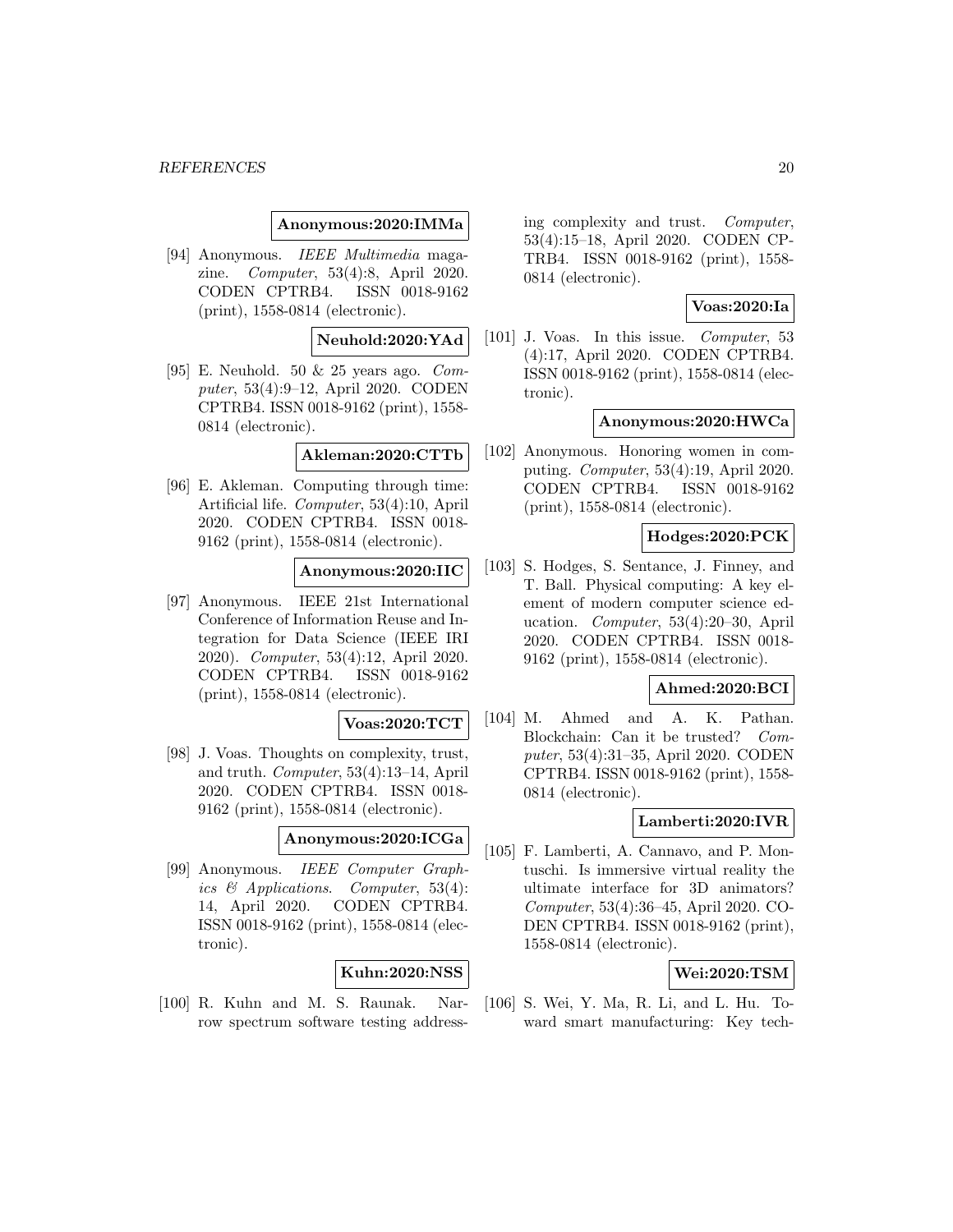nologies and trends driving standardization. Computer, 53(4):46–50, April 2020. CODEN CPTRB4. ISSN 0018- 9162 (print), 1558-0814 (electronic).

### **Anonymous:2020:IPCa**

[107] Anonymous. IT Professional call for articles. Computer, 53(4):50, April 2020. CODEN CPTRB4. ISSN 0018-9162 (print), 1558-0814 (electronic).

### **Drusinsky:2020:OTE**

[108] D. Drusinsky and J. B. Michael. Obtaining trust in executable derivatives using crowdsourced critiques with blind signatures. Computer, 53(4):51–56, April 2020. CODEN CPTRB4. ISSN 0018- 9162 (print), 1558-0814 (electronic).

### **Anonymous:2020:IQWb**

[109] Anonymous. IEEE Quantum Week. Computer, 53(4):57, April 2020. CO-DEN CPTRB4. ISSN 0018-9162 (print), 1558-0814 (electronic).

# **Kubitza:2020:DIS**

[110] T. Kubitza, P. Bader, M. Mogerle, and A. Schmidt. Developing IoT systems: It's all about the software. Computer, 53(4):58–62, April 2020. CODEN CP-TRB4. ISSN 0018-9162 (print), 1558- 0814 (electronic).

#### **Campbell:2020:DDS**

[111] M. Campbell. DNA data storage: Automated DNA synthesis and sequencing are key to unlocking virtually unlimited data storage. Computer, 53(4): 63–67, April 2020. CODEN CPTRB4. ISSN 0018-9162 (print), 1558-0814 (electronic).

### **Anonymous:2020:IPCb**

[112] Anonymous. IEEE Pervasive Computing call for articles. Computer, 53(4): 67, April 2020. CODEN CPTRB4. ISSN 0018-9162 (print), 1558-0814 (electronic).

### **Riehle:2020:SVO**

[113] D. Riehle. Single-vendor open source firms. Computer, 53(4):68–72, April 2020. CODEN CPTRB4. ISSN 0018- 9162 (print), 1558-0814 (electronic).

#### **Anonymous:2020:ISPb**

[114] Anonymous. IEEE Security & Privacy subscribe. Computer, 53(4):72, April 2020. CODEN CPTRB4. ISSN 0018- 9162 (print), 1558-0814 (electronic).

### **Grier:2020:OS**

[115] D. A. Grier. The outward spiral. Computer, 53(4):73–76, April 2020. CODEN CPTRB4. ISSN 0018-9162 (print), 1558- 0814 (electronic).

#### **Anonymous:2020:ITBb**

[116] Anonymous. IEEE Transactions on Big Data. Computer, 53(4):76, April 2020. CODEN CPTRB4. ISSN 0018-9162 (print), 1558-0814 (electronic).

### **DeBenedictis:2020:QM**

[117] E. P. DeBenedictis. The quantum moonshot. Computer, 53(4):77–80, April 2020. CODEN CPTRB4. ISSN 0018- 9162 (print), 1558-0814 (electronic).

#### **Anonymous:2020:CCd**

[118] Anonymous. CS connection. Computer, 53(4):81–84, April 2020. CODEN CP-TRB4. ISSN 0018-9162 (print), 1558- 0814 (electronic).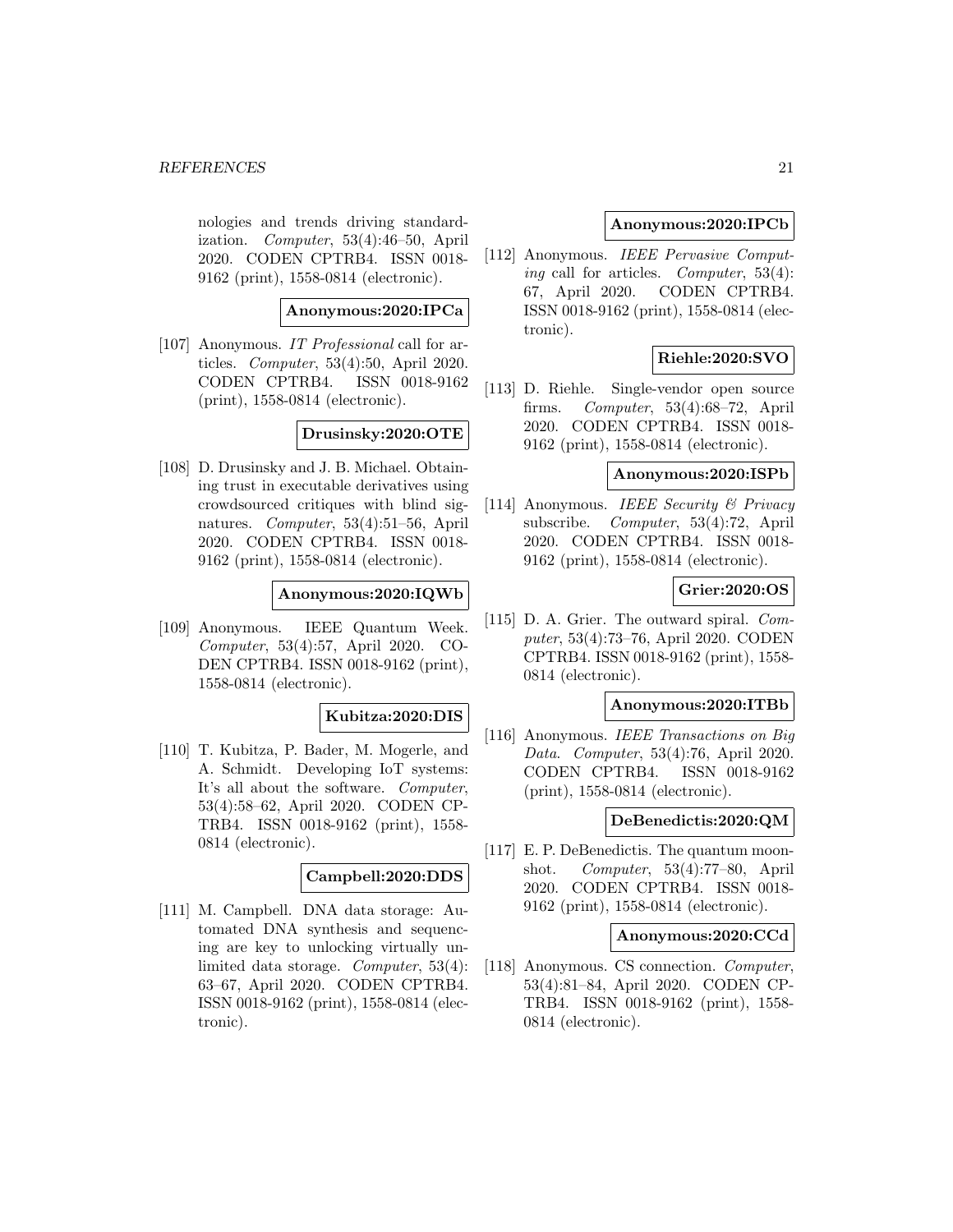#### *REFERENCES* 22

#### **Anonymous:2020:ITCc**

[119] Anonymous. IEEE Transactions on Computers. Computer, 53(4):84, April 2020. CODEN CPTRB4. ISSN 0018- 9162 (print), 1558-0814 (electronic).

#### **Anonymous:2020:ICSf**

[120] Anonymous. IEEE Computer Society. Computer, 53(4):C3, April 2020. CO-DEN CPTRB4. ISSN 0018-9162 (print), 1558-0814 (electronic).

### **Anonymous:2020:ICSg**

[121] Anonymous. IEEE Computer Society Volunteer Service awards. Computer, 53 (4):C4, April 2020. CODEN CPTRB4. ISSN 0018-9162 (print), 1558-0814 (electronic).

#### **Anonymous:2020:FCe**

[122] Anonymous. Front cover. Computer, 53 (5):C1, May 2020. CODEN CPTRB4. ISSN 0018-9162 (print), 1558-0814 (electronic).

#### **Anonymous:2020:ICSh**

[123] Anonymous. IEEE Computer Society member benefits. Computer, 53 (5):C2, May 2020. CODEN CPTRB4. ISSN 0018-9162 (print), 1558-0814 (electronic).

#### **Anonymous:2020:TCe**

[124] Anonymous. Table of contents. Computer, 53(5):1–2, May 2020. CODEN CPTRB4. ISSN 0018-9162 (print), 1558- 0814 (electronic).

#### **Anonymous:2020:Me**

[125] Anonymous. Masthead. Computer, 53 (5):3, May 2020. CODEN CPTRB4.

ISSN 0018-9162 (print), 1558-0814 (electronic).

#### **Anonymous:2020:EC**

[126] Anonymous. Elsewhere in the CS. Computer, 53(5):4–6, May 2020. CODEN CPTRB4. ISSN 0018-9162 (print), 1558- 0814 (electronic).

### **Anonymous:2020:IMMb**

[127] Anonymous. IEEE Multimedia magazine. Computer, 53(5):6, May 2020. CO-DEN CPTRB4. ISSN 0018-9162 (print), 1558-0814 (electronic).

#### **Neuhold:2020:YAe**

[128] E. Neuhold. 50 & 25 years ago. Computer, 53(5):7–9, May 2020. CODEN CPTRB4. ISSN 0018-9162 (print), 1558- 0814 (electronic).

#### **Anonymous:2020:ICSi**

[129] Anonymous. IEEE Computer Society call for papers. Computer, 53(5):9, May 2020. CODEN CPTRB4. ISSN 0018- 9162 (print), 1558-0814 (electronic).

#### **Konstantinou:2020:CSG**

[130] C. Konstantinou and S. P. Mohanty. Cybersecurity for the smart grid. Computer, 53(5):10–12, May 2020. CODEN CPTRB4. ISSN 0018-9162 (print), 1558- 0814 (electronic).

#### **Anonymous:2020:IQWc**

[131] Anonymous. IEEE Quantum Week. Computer, 53(5):13, May 2020. CODEN CPTRB4. ISSN 0018-9162 (print), 1558- 0814 (electronic).

### **Chawla:2020:DSR**

[132] A. Chawla, P. Agrawal, A. Singh, B. K. Panigrahi, K. Paul, and B. Bhalja.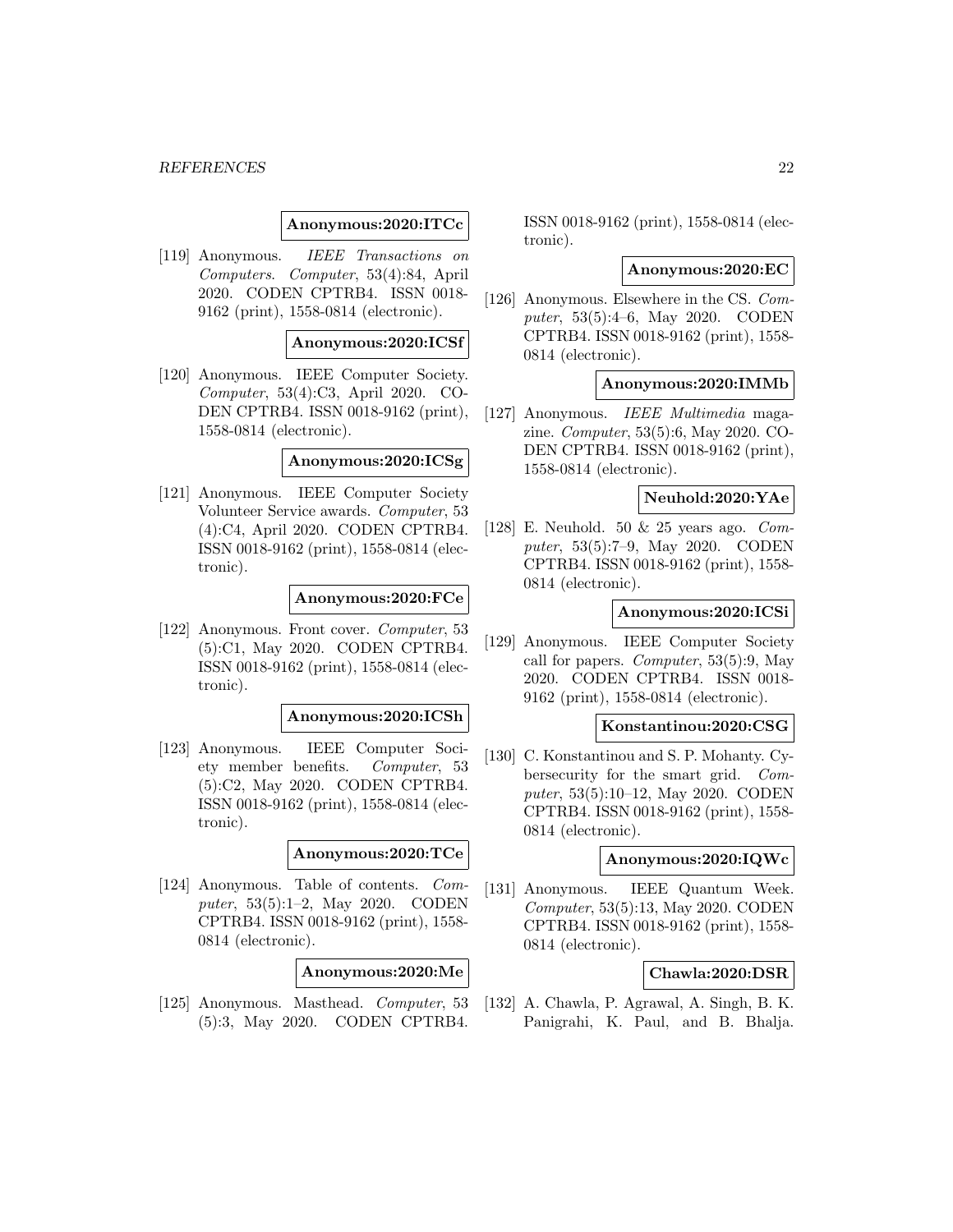Denial-of-service resilient frameworks for synchrophasor-based wide area monitoring systems. Computer, 53(5):14– 24, May 2020. CODEN CPTRB4. ISSN 0018-9162 (print), 1558-0814 (electronic).

### **Anonymous:2020:ICGb**

[133] Anonymous. IEEE Computer Graphics  $\&$  Applications magazine. Computer, 53(5):24, May 2020. CODEN CPTRB4. ISSN 0018-9162 (print), 1558-0814 (electronic).

### **Smith:2020:PPO**

[134] D. Smith, P. Wang, M. Ding, J. Chan, B. Spak, X. Guan, P. Tyler, T. Rakotoarivelo, Z. Lin, and T. Abbasi. Privacy-preserved optimal energy trading, statistics, and forecasting for a neighborhood area network. Computer, 53(5):25–34, May 2020. CODEN CP-TRB4. ISSN 0018-9162 (print), 1558- 0814 (electronic).

#### **Shrestha:2020:DCE**

[135] B. Shrestha and H. Lin. Data-centric edge computing to defend power grids against IoT-based attacks. Computer, 53(5):35–43, May 2020. CODEN CP-TRB4. ISSN 0018-9162 (print), 1558- 0814 (electronic).

# **Khan:2020:CPS**

[136] M. M. S. Khan, A. Palomino, J. Brugman, J. Giraldo, S. K. Kasera, and M. Parvania. The Cyberphysical Power System Resilience Testbed: Architecture and applications. Computer, 53(5): 44–54, May 2020. CODEN CPTRB4. ISSN 0018-9162 (print), 1558-0814 (electronic).

#### **Anonymous:2020:ISPc**

[137] Anonymous. IEEE Security & Privacy magazine subscribe. Computer, 53 (5):54, May 2020. CODEN CPTRB4. ISSN 0018-9162 (print), 1558-0814 (electronic).

### **Barreto:2020:AEM**

[138] C. Barreto, H. Neema, and X. Koutsoukos. Attacking electricity markets through IoT devices. *Computer*,  $53(5)$ : 55–62, May 2020. CODEN CPTRB4. ISSN 0018-9162 (print), 1558-0814 (electronic).

### **Xie:2020:SDG**

[139] J. Xie and A. P. S. Meliopoulos. Sensitive detection of GPS spoofing attack in phasor measurement units via quasidynamic state estimation. Computer, 53(5):63–72, May 2020. CODEN CP-TRB4. ISSN 0018-9162 (print), 1558- 0814 (electronic).

# **Helal:2020:MAE**

[140] S. Helal. The monkey, the ant, and the elephant: Addressing safety in smart spaces. Computer,  $53(5):73-76$ , May 2020. CODEN CPTRB4. ISSN 0018- 9162 (print), 1558-0814 (electronic).

#### **Anonymous:2020:HWCb**

[141] Anonymous. Honoring women in computing call for nominations. Computer, 53(5):77, May 2020. CODEN CPTRB4. ISSN 0018-9162 (print), 1558-0814 (electronic).

#### **Schneier:2020:AML**

[142] B. Schneier. Attacking machine learning systems. Computer, 53(5):78–80, May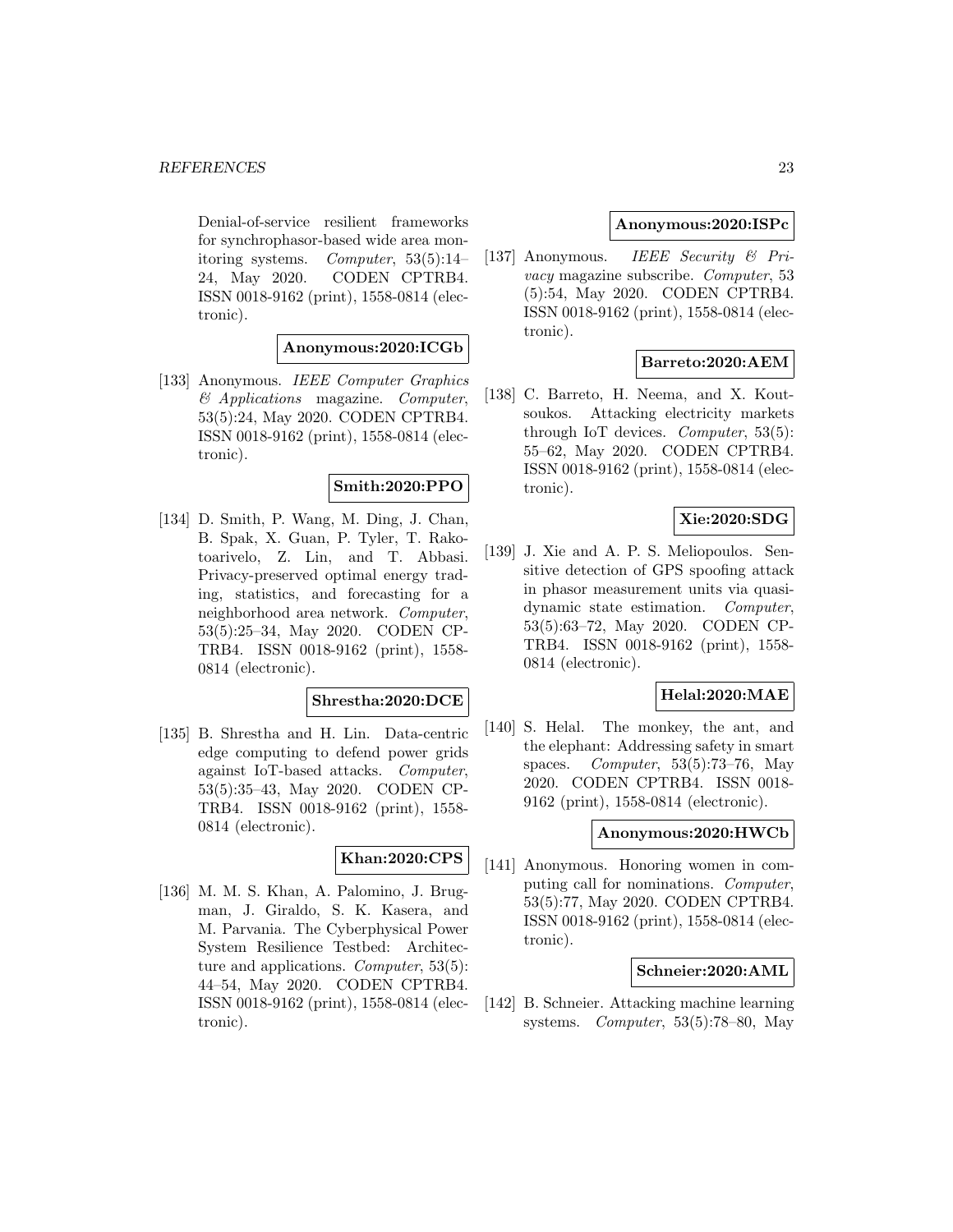2020. CODEN CPTRB4. ISSN 0018- 9162 (print), 1558-0814 (electronic).

**Anonymous:2020:IIS**

[143] Anonymous. IEEE Intelligent Systems magazine. Computer, 53(5):80, May 2020. CODEN CPTRB4. ISSN 0018- 9162 (print), 1558-0814 (electronic).

### **Michael:2020:OQF**

[144] J. B. Michael, G. W. Dinolt, and D. Drusinsky. Open questions in formal methods. Computer, 53(5):81–84, May 2020. CODEN CPTRB4. ISSN 0018- 9162 (print), 1558-0814 (electronic).

### **Berghel:2020:EHR**

[145] H. Berghel. The Equifax hack revisited and repurposed. Computer, 53(5): 85–90, May 2020. CODEN CPTRB4. ISSN 0018-9162 (print), 1558-0814 (electronic).

#### **Anonymous:2020:ITBc**

[146] Anonymous. IEEE Transactions on Big Data. Computer, 53(5):90, May 2020. CODEN CPTRB4. ISSN 0018-9162 (print), 1558-0814 (electronic).

### **Grier:2020:MT**

[147] D. A. Grier. Mechanical trust. Computer, 53(5):91–92, May 2020. CODEN CPTRB4. ISSN 0018-9162 (print), 1558- 0814 (electronic).

#### **Anonymous:2020:CCe**

[148] Anonymous. CS connection. Computer, 53(5):93–96, May 2020. CODEN CP-TRB4. ISSN 0018-9162 (print), 1558- 0814 (electronic).

### **Anonymous:2020:ITSb**

[149] Anonymous. IEEE Transactions on Sustainable Computing. Computer, 53 (5):96, May 2020. CODEN CPTRB4. ISSN 0018-9162 (print), 1558-0814 (electronic).

### **Anonymous:2020:ICSj**

[150] Anonymous. IEEE Computer Society. Computer, 53(5):C3, May 2020. CO-DEN CPTRB4. ISSN 0018-9162 (print), 1558-0814 (electronic).

#### **Anonymous:2020:OJC**

[151] Anonymous. Open Journal of the Computer Society. Computer, 53(5):C4, May 2020. CODEN CPTRB4. ISSN 0018- 9162 (print), 1558-0814 (electronic).

#### **Anonymous:2020:FCf**

[152] Anonymous. Front cover. *Computer*, 53 (6):C1, June 2020. CODEN CPTRB4. ISSN 0018-9162 (print), 1558-0814 (electronic).

#### **Anonymous:2020:CCSa**

[153] Anonymous. Computer call for special issue proposals. Computer, 53(6): C2, June 2020. CODEN CPTRB4. ISSN 0018-9162 (print), 1558-0814 (electronic).

### **Anonymous:2020:TCf**

[154] Anonymous. Table of contents. Computer, 53(6):1–2, June 2020. CODEN CPTRB4. ISSN 0018-9162 (print), 1558- 0814 (electronic).

#### **Anonymous:2020:Mf**

[155] Anonymous. Masthead. Computer, 53 (6):3, June 2020. CODEN CPTRB4.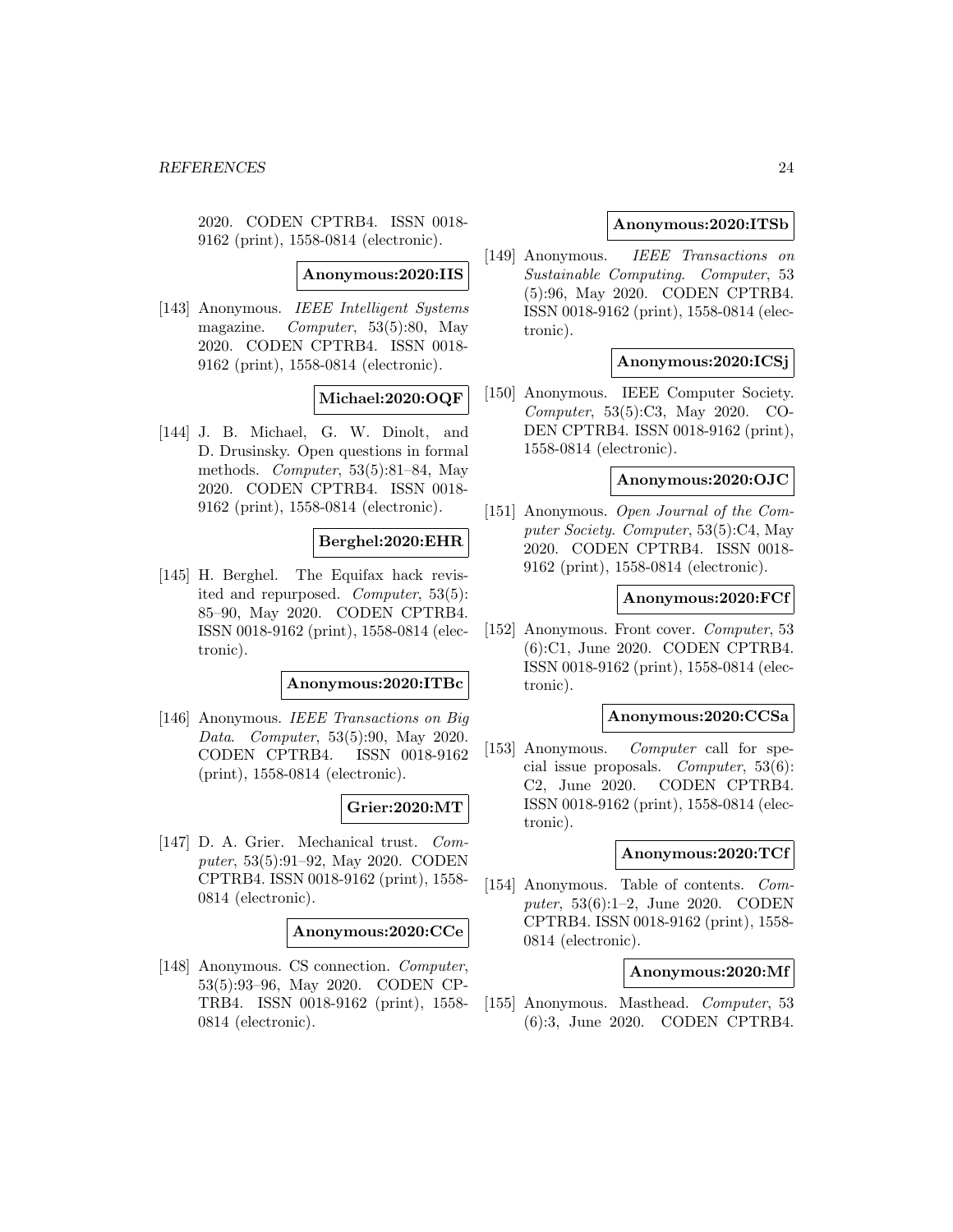ISSN 0018-9162 (print), 1558-0814 (electronic).

**Anonymous:2020:CHSe**

[156] Anonymous. Computer highlights Society magazines. Computer, 53(6):4– 6, June 2020. CODEN CPTRB4. ISSN 0018-9162 (print), 1558-0814 (electronic).

### **Deng:2020:LPM**

[157] X. Deng, T. Xiao, and K. Zhu. Learn to play maximum revenue auction. Computer, 53(6):7–8, June 2020. CODEN CPTRB4. ISSN 0018-9162 (print), 1558- 0814 (electronic).

#### **Neuhold:2020:YAf**

[158] E. Neuhold. 50 & 25 years ago. Computer, 53(6):9–12, June 2020. CODEN CPTRB4. ISSN 0018-9162 (print), 1558- 0814 (electronic).

#### **Akleman:2020:CTTc**

[159] E. Akleman. Computing through time. Computer, 53(6):11, June 2020. CODEN CPTRB4. ISSN 0018-9162 (print), 1558- 0814 (electronic).

#### **Anonymous:2020:BRP**

[160] Anonymous. BPCNet resources portal. Computer, 53(6):12, June 2020. CODEN CPTRB4. ISSN 0018-9162 (print), 1558- 0814 (electronic).

### **Voas:2020:C**

[161] J. Voas and P. Laplante. Cyberpandemics. Computer, 53(6):13–15, June 2020. CODEN CPTRB4. ISSN 0018- 9162 (print), 1558-0814 (electronic).

### **Voas:2020:Ib**

[162] J. Voas. In this issue. Computer, 53 (6):14, June 2020. CODEN CPTRB4. ISSN 0018-9162 (print), 1558-0814 (electronic).

#### **Anonymous:2020:IAHa**

[163] Anonymous. IEEE Annals of the History of Computing. Computer, 53(6): 15, June 2020. CODEN CPTRB4. ISSN 0018-9162 (print), 1558-0814 (electronic).

### **Michael:2020:C**

[164] J. B. Michael, R. Kuhn, and J. Voas. Cyberthreats in 2025. Computer, 53(6): 16–27, June 2020. CODEN CPTRB4. ISSN 0018-9162 (print), 1558-0814 (electronic).

### **Parhami:2020:RIC**

[165] B. Parhami. Reliability inversion: A cautionary tale. Computer, 53(6):28– 33, June 2020. CODEN CPTRB4. ISSN 0018-9162 (print), 1558-0814 (electronic).

#### **Demir:2020:ETG**

[166] M. Demir, O. Turetken, and A. Mashatan. An enterprise transformation guide for the inevitable blockchain disruption. Computer, 53(6):34–43, June 2020. CO-DEN CPTRB4. ISSN 0018-9162 (print), 1558-0814 (electronic).

#### **Bettini:2020:PRS**

[167] C. Bettini, S. Kanhere, M. Langheinrich, A. Misra, and D. Reinhardt. Is privacy regulation slowing down research on pervasive computing? Computer, 53(6): 44–52, June 2020. CODEN CPTRB4.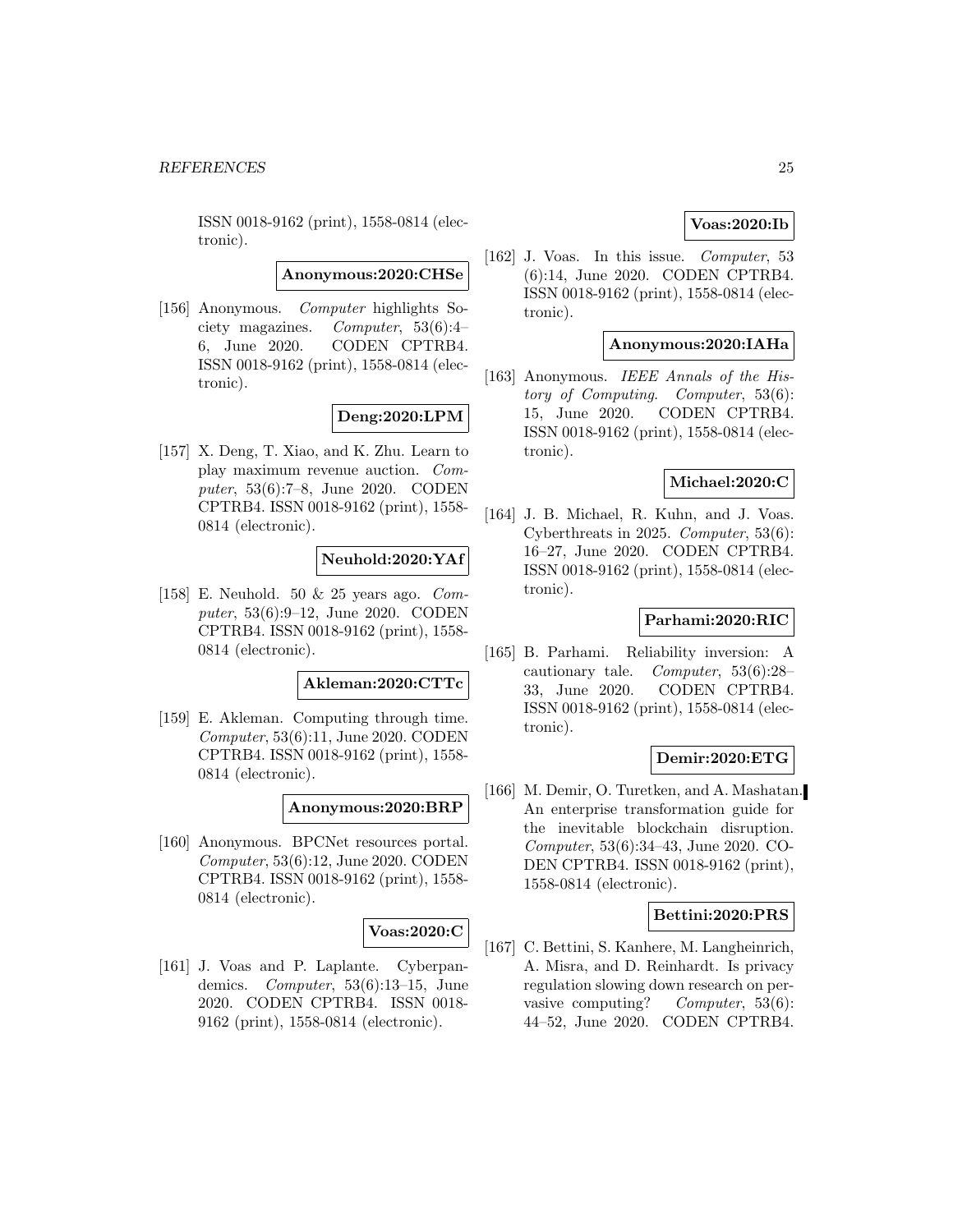ISSN 0018-9162 (print), 1558-0814 (electronic).

**Robson:2020:ISO**

[168] R. Robson. IEEE SA Open: Engaging industry, academia, and researchers in open source development. Computer, 53(6):53–56, June 2020. CODEN CP-TRB4. ISSN 0018-9162 (print), 1558- 0814 (electronic).

### **Anonymous:2020:ICGc**

[169] Anonymous. IEEE Computer Graphics And Applications magazine. Computer, 53(6):56, June 2020. CODEN CPTRB4. ISSN 0018-9162 (print), 1558-0814 (electronic).

### **McGraw:2020:TRM**

[170] G. McGraw, R. Bonett, V. Shepardson, and H. Figueroa. The top 10 risks of machine learning security. Computer, 53(6): 57–61, June 2020. CODEN CPTRB4. ISSN 0018-9162 (print), 1558-0814 (electronic).

#### **Anonymous:2020:IPCc**

[171] Anonymous. IT Professional call for articles. Computer, 53(6):61, June 2020. CODEN CPTRB4. ISSN 0018-9162 (print), 1558-0814 (electronic).

#### **Smith:2020:SIT**

[172] S. W. Smith. Securing the Internet of Things: An ongoing challenge. Computer, 53(6):62–66, June 2020. CODEN CPTRB4. ISSN 0018-9162 (print), 1558- 0814 (electronic).

### **Anonymous:2020:IPCd**

[173] Anonymous. IEEE Pervasive Computing call for articles. Computer, 53

(6):66, June 2020. CODEN CPTRB4. ISSN 0018-9162 (print), 1558-0814 (electronic).

### **Caleffi:2020:RQI**

[174] M. Caleffi, D. Chandra, D. Cuomo, S. Hassanpour, and A. S. Cacciapuoti. The rise of the quantum Internet. Computer, 53(6):67–72, June 2020. CODEN CPTRB4. ISSN 0018-9162 (print), 1558- 0814 (electronic).

### **Anonymous:2020:ISPd**

[175] Anonymous. IEEE Security & Privacy magazine subscribe. Computer, 53 (6):72, June 2020. CODEN CPTRB4. ISSN 0018-9162 (print), 1558-0814 (electronic).

### **Campbell:2020:IAA**

[176] M. Campbell. Inference acceleration: Adding brawn to the brains. Computer, 53(6):73–76, June 2020. CODEN CP-TRB4. ISSN 0018-9162 (print), 1558- 0814 (electronic).

#### **Harutyunyan:2020:MYO**

[177] N. Harutyunyan. Managing your open source supply chain — why and how? Computer, 53(6):77–81, June 2020. CO-DEN CPTRB4. ISSN 0018-9162 (print), 1558-0814 (electronic).

### **Anonymous:2020:ITBd**

[178] Anonymous. IEEE Transactions on Big Data. Computer, 53(6):81, June 2020. CODEN CPTRB4. ISSN 0018-9162 (print), 1558-0814 (electronic).

### **Grier:2020:ANN**

[179] D. A. Grier. An ambassador for neural networks. Computer, 53(6):82–84, June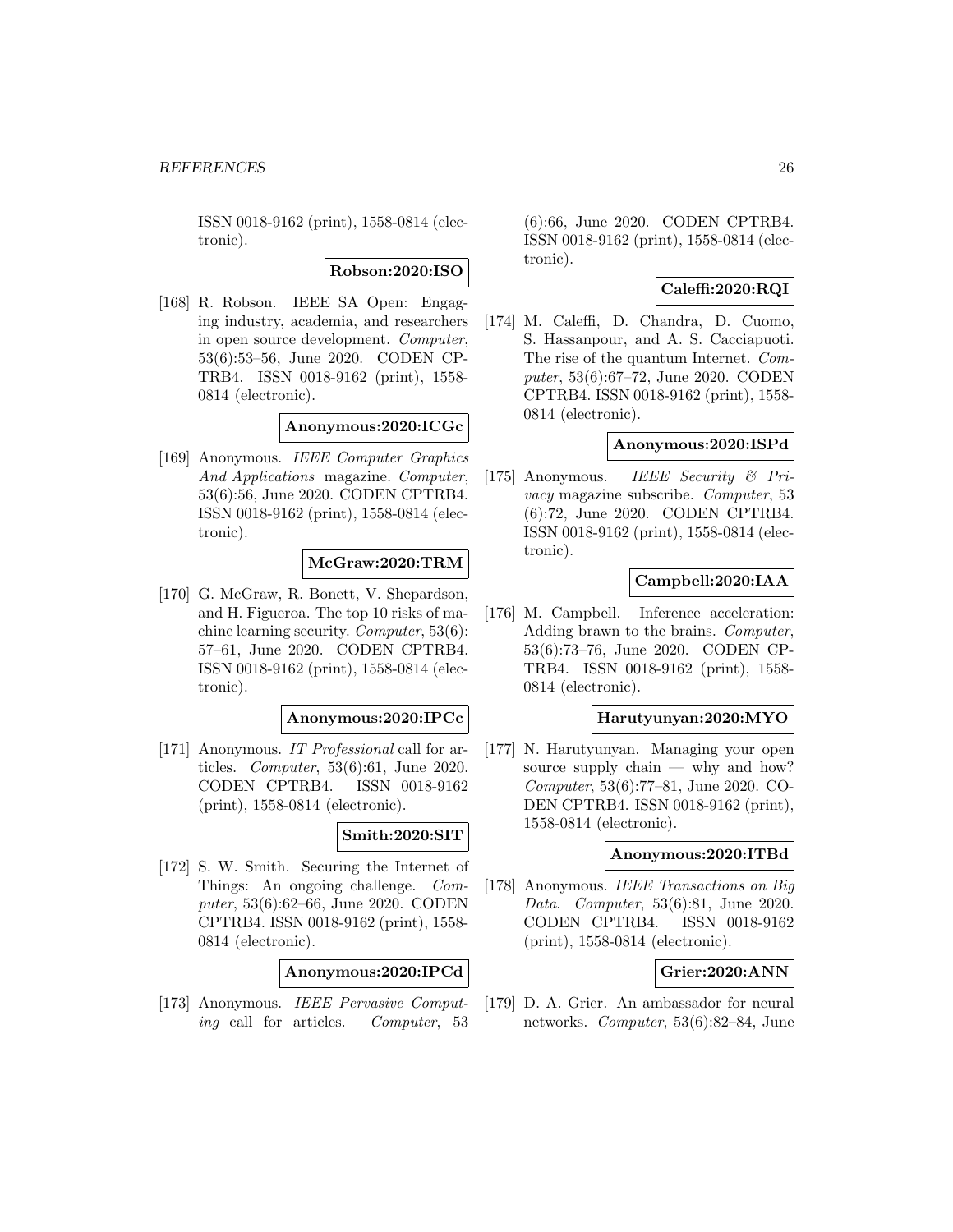2020. CODEN CPTRB4. ISSN 0018- 9162 (print), 1558-0814 (electronic).

**Anonymous:2020:ITCd**

[180] Anonymous. IEEE Transactions on Computers call for papers. Computer, 53(6):84, June 2020. CODEN CPTRB4. ISSN 0018-9162 (print), 1558-0814 (electronic).

#### **Anonymous:2020:CCf**

[181] Anonymous. CS connection. Computer, 53(6):C3, June 2020. CODEN CPTRB4. ISSN 0018-9162 (print), 1558-0814 (electronic).

#### **Anonymous:2020:ICSk**

[182] Anonymous. IEEE Computer Society. Computer, 53(6):C3, June 2020. CO-DEN CPTRB4. ISSN 0018-9162 (print), 1558-0814 (electronic).

### **Anonymous:2020:ICAa**

[183] Anonymous. IEEE cybersecurity analysis. Computer, 53(6):C4, June 2020. CO-DEN CPTRB4. ISSN 0018-9162 (print), 1558-0814 (electronic).

#### **Anonymous:2020:FCg**

[184] Anonymous. Front cover. Computer, 53 (7):C1, July 2020. CODEN CPTRB4. ISSN 0018-9162 (print), 1558-0814 (electronic).

#### **Anonymous:2020:ICSl**

[185] Anonymous. IEEE Computer Society member benefits. Computer, 53 (7):C2, July 2020. CODEN CPTRB4. ISSN 0018-9162 (print), 1558-0814 (electronic).

### **Anonymous:2020:TCg**

[186] Anonymous. Table of contents. Computer, 53(7):1–2, July 2020. CODEN CPTRB4. ISSN 0018-9162 (print), 1558- 0814 (electronic).

### **Anonymous:2020:Mg**

[187] Anonymous. Masthead. Computer, 53 (7):3, July 2020. CODEN CPTRB4. ISSN 0018-9162 (print), 1558-0814 (electronic).

#### **Anonymous:2020:CHSf**

[188] Anonymous. Computer highlights Society magazines. Computer, 53(7): 4–6, July 2020. CODEN CPTRB4. ISSN 0018-9162 (print), 1558-0814 (electronic).

### **Andre:2020:AIA**

[189] E. Andre. Is artificial intelligence able to help with pain assessment? Computer, 53(7):7–8, July 2020. CODEN CPTRB4. ISSN 0018-9162 (print), 1558- 0814 (electronic).

#### **Anonymous:2020:ISMa**

[190] Anonymous. IEEE Software magazine call for articles. Computer, 53(7):8, July 2020. CODEN CPTRB4. ISSN 0018- 9162 (print), 1558-0814 (electronic).

### **Neuhold:2020:YAg**

[191] E. Neuhold. 50 & 25 years ago. Computer, 53(7):9–11, July 2020. CODEN CPTRB4. ISSN 0018-9162 (print), 1558- 0814 (electronic).

### **Akleman:2020:CTTd**

[192] E. Akleman. Computing through time: Social distancing. *Computer*, 53(7): 11, July 2020. CODEN CPTRB4.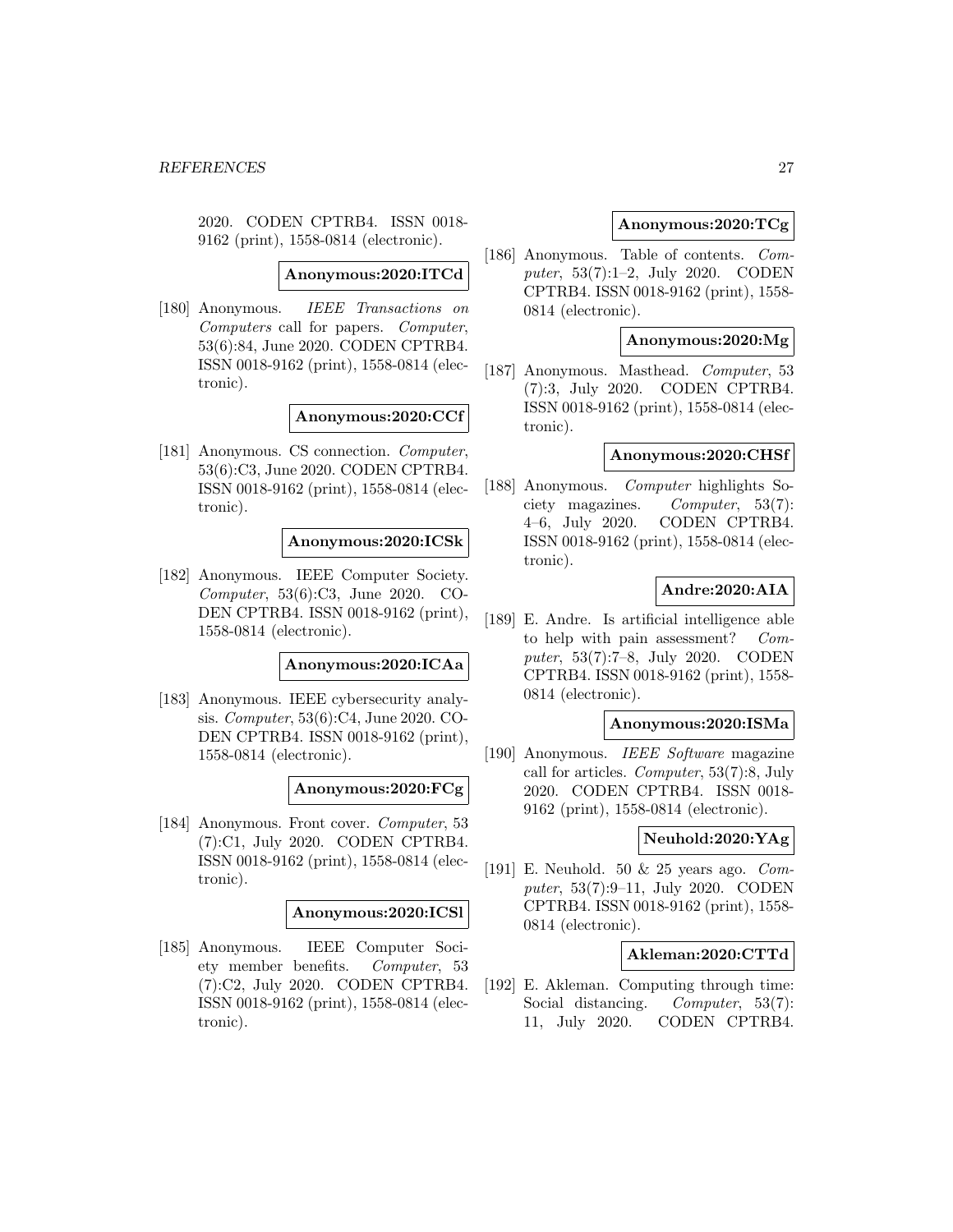ISSN 0018-9162 (print), 1558-0814 (electronic).

**Voas:2020:PM**

[193] J. Voas. The "patching" mentality. Computer, 53(7):12–13, July 2020. CO-DEN CPTRB4. ISSN 0018-9162 (print), 1558-0814 (electronic).

**Anonymous:2020:ITCe**

[194] Anonymous. IEEE Transactions on Computers call for papers. Computer, 53(7):13, July 2020. CODEN CPTRB4. ISSN 0018-9162 (print), 1558-0814 (electronic).

### **Nandakumar:2020:BTM**

[195] Karthik Nandakumar, Nalini Ratha, Sharath Pankanti, Alex Pentland, and Maurice Herlihy. Blockchain: From technology to marketplaces. Computer, 53(7):14–18, July 2020. CODEN CP-TRB4. ISSN 0018-9162 (print), 1558- 0814 (electronic).

#### **Anonymous:2020:AWCa**

[196] Anonymous. AI's 10 to watch call for nominations. Computer, 53(7):19, July 2020. CODEN CPTRB4. ISSN 0018- 9162 (print), 1558-0814 (electronic).

# **Cao:2020:BAA**

[197] Sean Cao, Lin William Cong, Meng Han, Qixuan Hou, and Baozhong Yang. Blockchain architecture for auditing automation and trust building in public markets. Computer, 53(7):20–28, July 2020. CODEN CPTRB4. ISSN 0018- 9162 (print), 1558-0814 (electronic).

### **Saxena:2020:PBC**

[198] Neetesh Saxena, Ieuan Thomas, Prosante Gope, Pete Burnap, and Neeraj Ku-

mar. PharmaCrypt: Blockchain for critical pharmaceutical industry to counterfeit drugs. Computer, 53(7):29–44, July 2020. CODEN CPTRB4. ISSN 0018- 9162 (print), 1558-0814 (electronic).

### **Barman:2020:BVS**

[199] Nabajeet Barman, Deepak G C, and Maria G. Martini. Blockchain for video streaming: Opportunities, challenges, and open issues. Computer, 53(7): 45–56, July 2020. CODEN CPTRB4. ISSN 0018-9162 (print), 1558-0814 (electronic).

### **Anonymous:2020:ITBe**

[200] Anonymous. IEEE Transactions on Big Data. Computer, 53(7):56, July 2020. CODEN CPTRB4. ISSN 0018-9162 (print), 1558-0814 (electronic).

### **Biswas:2020:BHC**

[201] Sujit Biswas, Kashif Sharif, Fan Li, and Saraju Mohanty. Blockchain for ehealth-care systems: Easier said than done. Computer, 53(7):57–67, July 2020. CODEN CPTRB4. ISSN 0018-9162 (print), 1558-0814 (electronic).

### **Grier:2020:PPD**

[202] D. A. Grier. A prize, a prediction, and a drama. Computer, 53(7):68–70, July 2020. CODEN CPTRB4. ISSN 0018- 9162 (print), 1558-0814 (electronic).

#### **Anonymous:2020:ISS**

[203] Anonymous. IEEE subscribe to Security  $\mathscr B$  Privacy. Computer, 53(7):70, July 2020. CODEN CPTRB4. ISSN 0018- 9162 (print), 1558-0814 (electronic).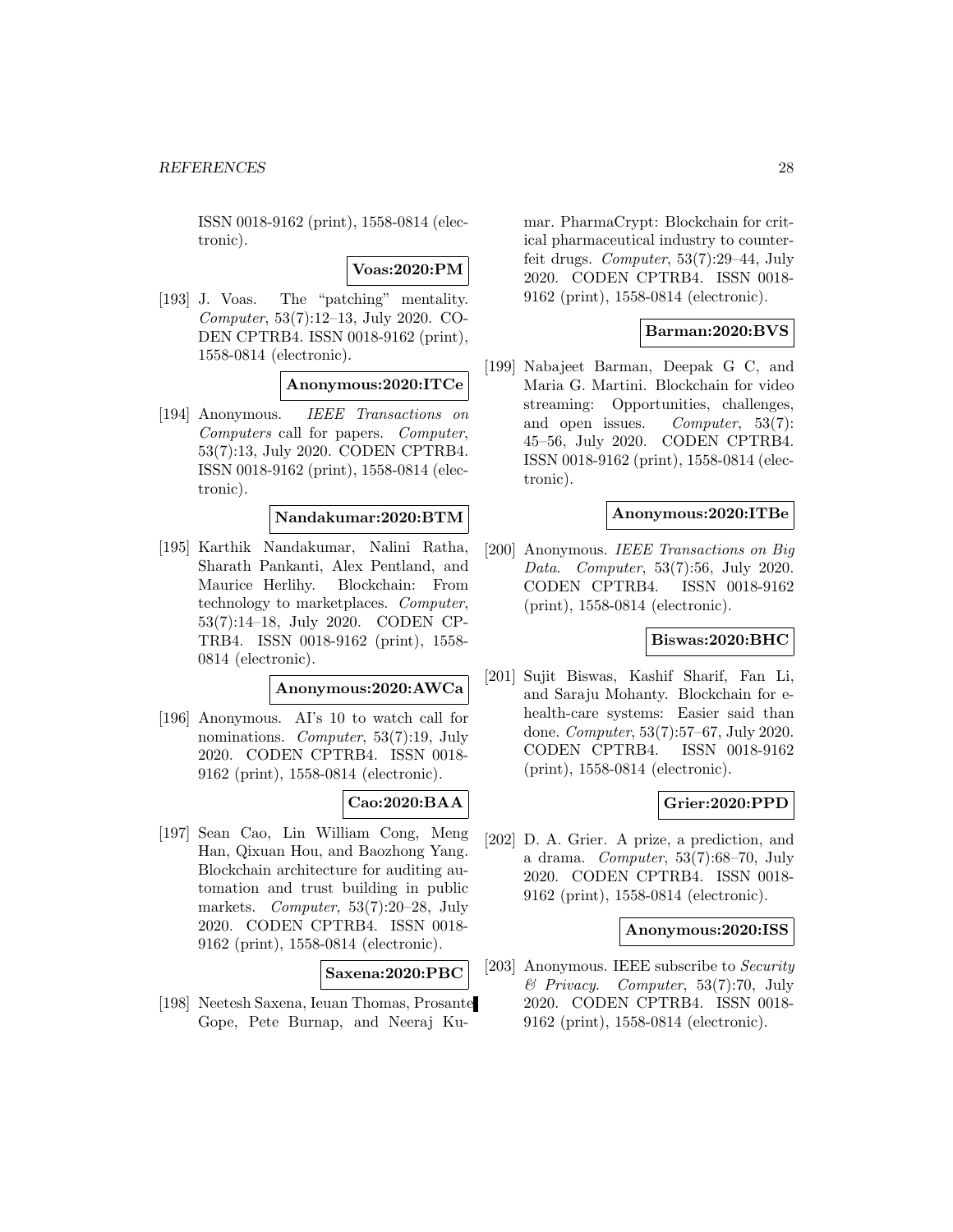### **Bhattacharyya:2020:RCH**

[204] S. S. Bhattacharyya and M. C. Wolf. Research challenges for heterogeneous cyberphysical system design. Computer, 53(7):71–75, July 2020. CODEN CP-TRB4. ISSN 0018-9162 (print), 1558- 0814 (electronic).

#### **Anonymous:2020:IPCe**

[205] Anonymous. IEEE Pervasive Computing call for articles. Computer, 53 (7):75, July 2020. CODEN CPTRB4. ISSN 0018-9162 (print), 1558-0814 (electronic).

### **Laplante:2020:CUH**

[206] P. Laplante. Contactless U: Higher education in the postcoronavirus world. Computer, 53(7):76–79, July 2020. CO-DEN CPTRB4. ISSN 0018-9162 (print), 1558-0814 (electronic).

#### **Anonymous:2020:IIPa**

[207] Anonymous. IEEE IT Professional call for articles. Computer, 53(7):79, July 2020. CODEN CPTRB4. ISSN 0018- 9162 (print), 1558-0814 (electronic).

### **Berghel:2020:CRE**

[208] H. Berghel, R. N. Charette, E. G. Happ, and J. L. King. It's on: COVID-19, risk ecology, and preparedness tips. Computer, 53(7):80–87, July 2020. CODEN CPTRB4. ISSN 0018-9162 (print), 1558- 0814 (electronic).

### **Osterweil:2020:YDDa**

[209] E. Osterweil, A. Stavrou, and L. Zhang. 21 years of distributed denial-of service: Current state of affairs. Computer, 53(7):88–92, July 2020. CODEN CP- TRB4. ISSN 0018-9162 (print), 1558- 0814 (electronic).

## **Berghel:2020:CAP**

[210] H. Berghel. A collapsing academy, part 1. Computer, 53(7):93–98, July 2020. CODEN CPTRB4. ISSN 0018-9162 (print), 1558-0814 (electronic).

#### **Anonymous:2020:HSb**

[211] Anonymous. HOST 2020 Symposium. Computer, 53(7):99, July 2020. CODEN CPTRB4. ISSN 0018-9162 (print), 1558- 0814 (electronic).

### **Anonymous:2020:CCg**

[212] Anonymous. CS connection. Computer, 53(7):100–102, July 2020. CODEN CP-TRB4. ISSN 0018-9162 (print), 1558- 0814 (electronic).

# **Anonymous:2020:ICSm**

[213] Anonymous. IEEE Computer Society. Computer, 53(7):102, July 2020. CO-DEN CPTRB4. ISSN 0018-9162 (print), 1558-0814 (electronic).

#### **Anonymous:2020:CCSb**

[214] Anonymous. Computer call for special issue proposals. Computer, 53(7): C3, July 2020. CODEN CPTRB4. ISSN 0018-9162 (print), 1558-0814 (electronic).

#### **Anonymous:2020:IOJa**

[215] Anonymous. IEEE Open Journal of the Computer Society. Computer, 53 (7):C4, July 2020. CODEN CPTRB4. ISSN 0018-9162 (print), 1558-0814 (electronic).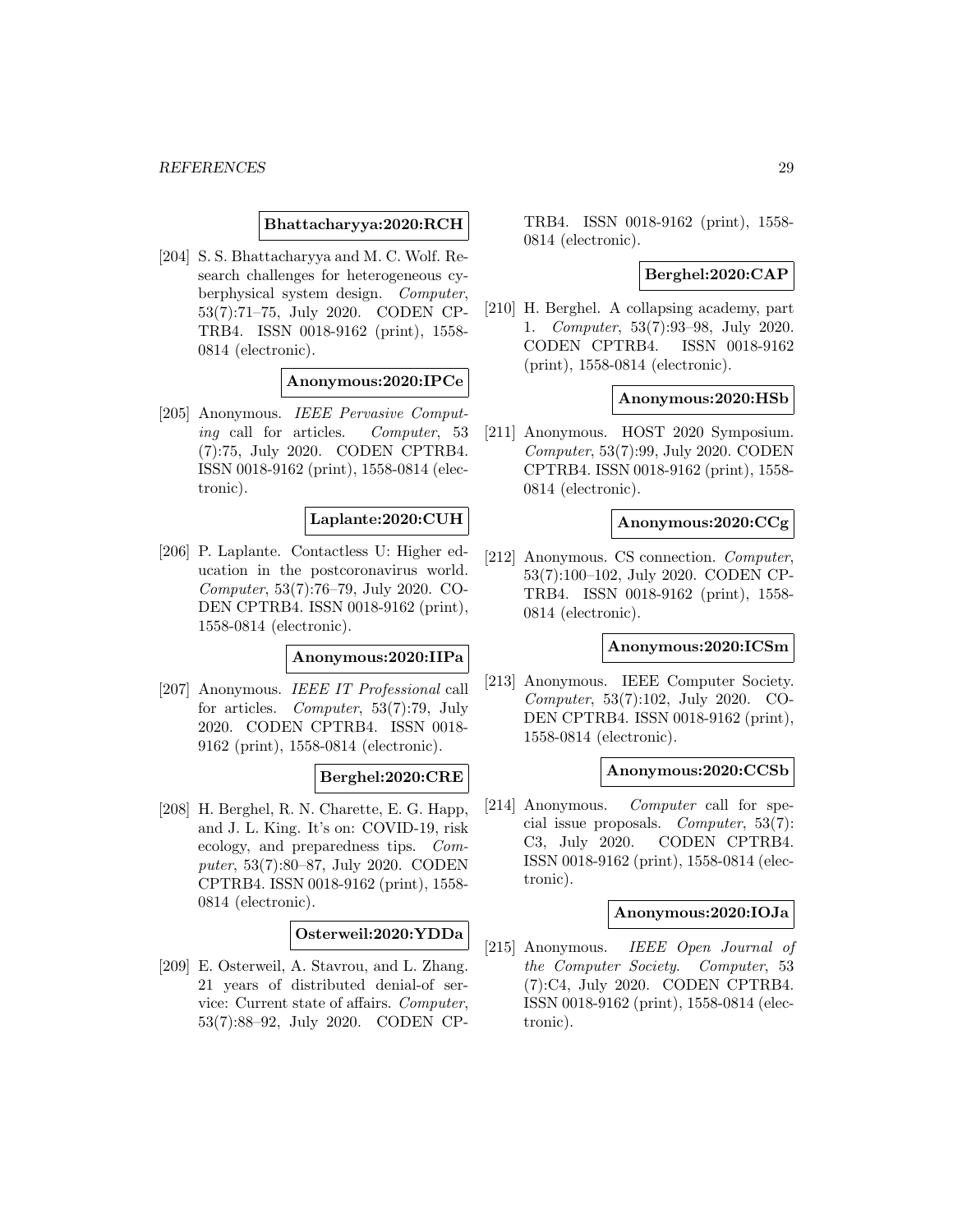#### *REFERENCES* 30

#### **Anonymous:2020:FCh**

[216] Anonymous. Front cover. Computer, 53(8):C1, August 2020. CODEN CP-TRB4. ISSN 0018-9162 (print), 1558- 0814 (electronic).

### **Anonymous:2020:CCSc**

[217] Anonymous. Computer call for special issue proposals. Computer, 53(8): C2, August 2020. CODEN CPTRB4. ISSN 0018-9162 (print), 1558-0814 (electronic).

#### **Anonymous:2020:TCh**

[218] Anonymous. Table of contents. Computer, 53(8):1–2, August 2020. CODEN CPTRB4. ISSN 0018-9162 (print), 1558- 0814 (electronic).

#### **Anonymous:2020:Mh**

[219] Anonymous. Masthead. Computer, 53 (8):3, August 2020. CODEN CPTRB4. ISSN 0018-9162 (print), 1558-0814 (electronic).

#### **Anonymous:2020:CHSg**

[220] Anonymous. Computer highlights Society magazines. Computer, 53(8):4– 6, August 2020. CODEN CPTRB4. ISSN 0018-9162 (print), 1558-0814 (electronic).

#### **Neuhold:2020:YAh**

[221] E. Neuhold. 50  $\&$  25 years ago. Computer, 53(8):7–9, August 2020. CODEN CPTRB4. ISSN 0018-9162 (print), 1558- 0814 (electronic).

#### **Akleman:2020:CTTe**

[222] E. Akleman. Computing through time. Computer, 53(8):9, August 2020. CO- DEN CPTRB4. ISSN 0018-9162 (print), 1558-0814 (electronic).

#### **Kshetri:2020:CMB**

[223] N. Kshetri. COVID-19 meets big tech. Computer, 53(8):10–13, August 2020. CODEN CPTRB4. ISSN 0018-9162 (print), 1558-0814 (electronic).

### **Anonymous:2020:AWCb**

[224] Anonymous. AI's 10 to watch call for nominations. *Computer*, 53(8): 13, August 2020. CODEN CPTRB4. ISSN 0018-9162 (print), 1558-0814 (electronic).

### **Chen:2020:HHA**

[225] L. Chen, H. Ning, C. D. Nugent, and Z. Yu. Hybrid human-artificial intelligence. *Computer*,  $53(8):14-17$ , August 2020. CODEN CPTRB4. ISSN 0018- 9162 (print), 1558-0814 (electronic).

#### **Anonymous:2020:ICSn**

[226] Anonymous. IEEE Computer Society call for papers. Computer, 53(8): 17, August 2020. CODEN CPTRB4. ISSN 0018-9162 (print), 1558-0814 (electronic).

#### **Akata:2020:RAH**

[227] Z. Akata, D. Balliet, M. de Rijke, F. Dignum, V. Dignum, G. Eiben, A. Fokkens, D. Grossi, K. Hindriks, H. Hoos, H. Hung, C. Jonker, C. Monz, M. Neerincx, F. Oliehoek, H. Prakken, S. Schlobach, L. van der Gaag, F. van Harmelen, H. van Hoof, B. van Riemsdijk, A. van Wynsberghe, R. Verbrugge, B. Verheij, P. Vossen, and M. Welling. A research agenda for hybrid intelligence: Augmenting human intellect with collaborative, adaptive, responsible, and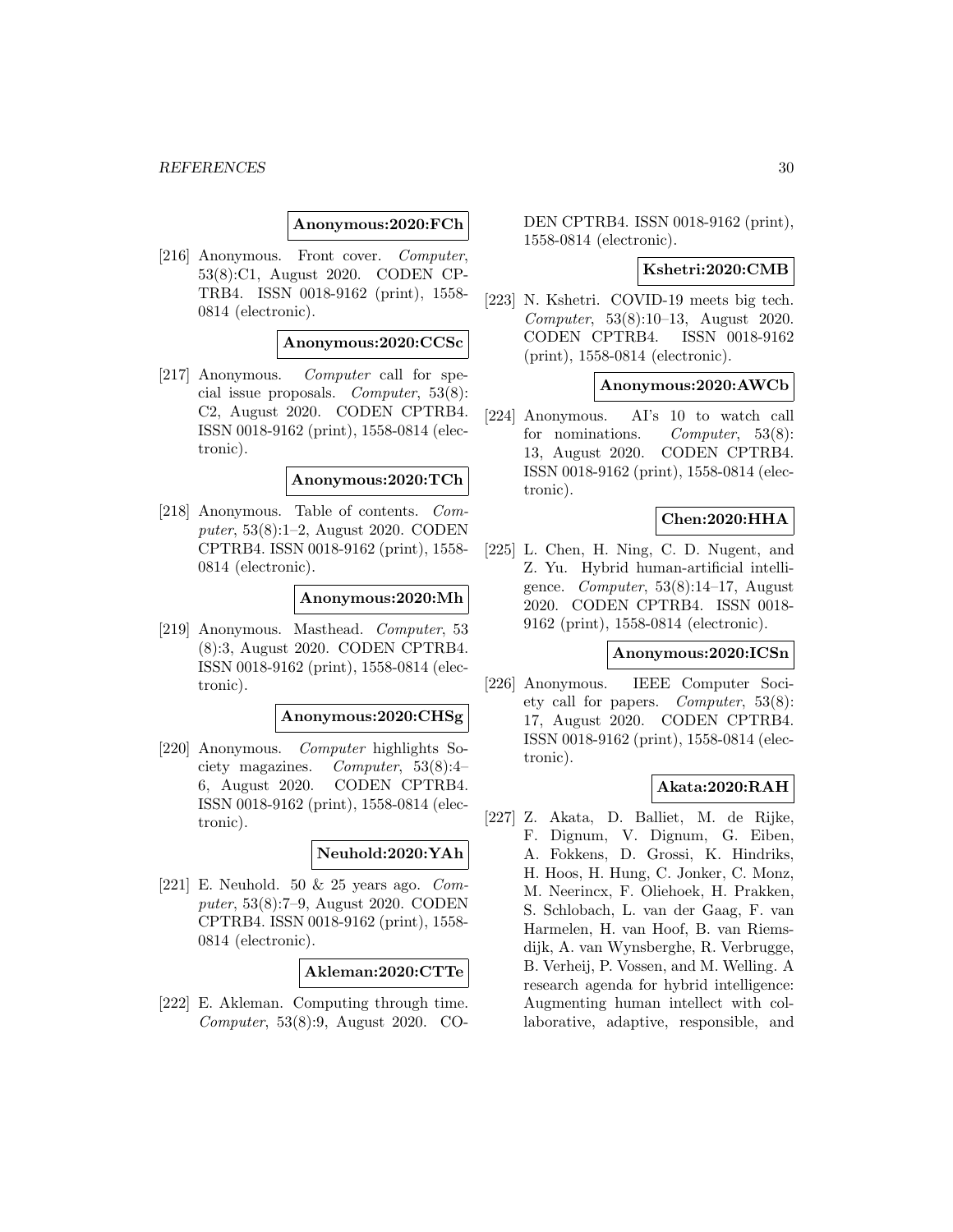explainable artificial intelligence. Computer, 53(8):18–28, August 2020. CO-DEN CPTRB4. ISSN 0018-9162 (print), 1558-0814 (electronic).

### **Wenskovitch:2020:IAI**

[228] J. Wenskovitch and C. North. Interactive artificial intelligence: Designing for the "two black boxes" problem. Computer, 53(8):29–39, August 2020. CO-DEN CPTRB4. ISSN 0018-9162 (print), 1558-0814 (electronic).

### **Anonymous:2020:IPCf**

[229] Anonymous. IEEE Pervasive Computing. Computer, 53(8):39, August 2020. CODEN CPTRB4. ISSN 0018-9162 (print), 1558-0814 (electronic).

#### **Feng:2020:MIM**

[230] H. Feng, J. Zhou, W. Lin, Y. Zhang, and Z. Qu. Multiple-input, multilayerperception-based classification of traces from side-channel attacks. Computer, 53 (8):40–48, August 2020. CODEN CP-TRB4. ISSN 0018-9162 (print), 1558- 0814 (electronic).

### **Pescetelli:2020:BRT**

[231] N. Pescetelli, M. Cebrian, and I. Rahwan. BeeMe: Real-time Internet control of situated human agents. Computer, 53 (8):49–58, August 2020. CODEN CP-TRB4. ISSN 0018-9162 (print), 1558- 0814 (electronic).

### **Hu:2020:EHV**

[232] B. Hu, K. Guo, J. Zhang, S. Ren, and J. Ma. Exploring a humanoid videounderstanding algorithm guided by behavior. Computer, 53(8):59–67, August 2020. CODEN CPTRB4. ISSN 0018- 9162 (print), 1558-0814 (electronic).

### **Grier:2020:PI**

[233] D. A. Grier. Pervasive ideals. Computer, 53(8):68–70, August 2020. CODEN CP-TRB4. ISSN 0018-9162 (print), 1558- 0814 (electronic).

### **Anonymous:2020:ISPe**

[234] Anonymous. IEEE Security & Privacy. Computer, 53(8):70, August 2020. CO-DEN CPTRB4. ISSN 0018-9162 (print), 1558-0814 (electronic).

### **Reisman:2020:VR**

[235] S. Reisman. Viva la revolución?  $Com$ puter, 53(8):71–73, August 2020. CO-DEN CPTRB4. ISSN 0018-9162 (print), 1558-0814 (electronic).

### **Paler:2020:ACQ**

[236] A. Paler. Aggregated control of quantum computations: When stacked architectures are too good to be practical soon. Computer, 53(8):74–78, August 2020. CODEN CPTRB4. ISSN 0018- 9162 (print), 1558-0814 (electronic).

#### **Laporte:2020:DSS**

[237] C. Y. Laporte and J. M. Miranda. Delivering software- and systems-engineering standards for small teams. Computer, 53(8):79–83, August 2020. CODEN CP-TRB4. ISSN 0018-9162 (print), 1558- 0814 (electronic).

#### **Anonymous:2020:ITBf**

[238] Anonymous. IEEE Transactions on Big Data. Computer, 53(8):83, August 2020. CODEN CPTRB4. ISSN 0018-9162 (print), 1558-0814 (electronic).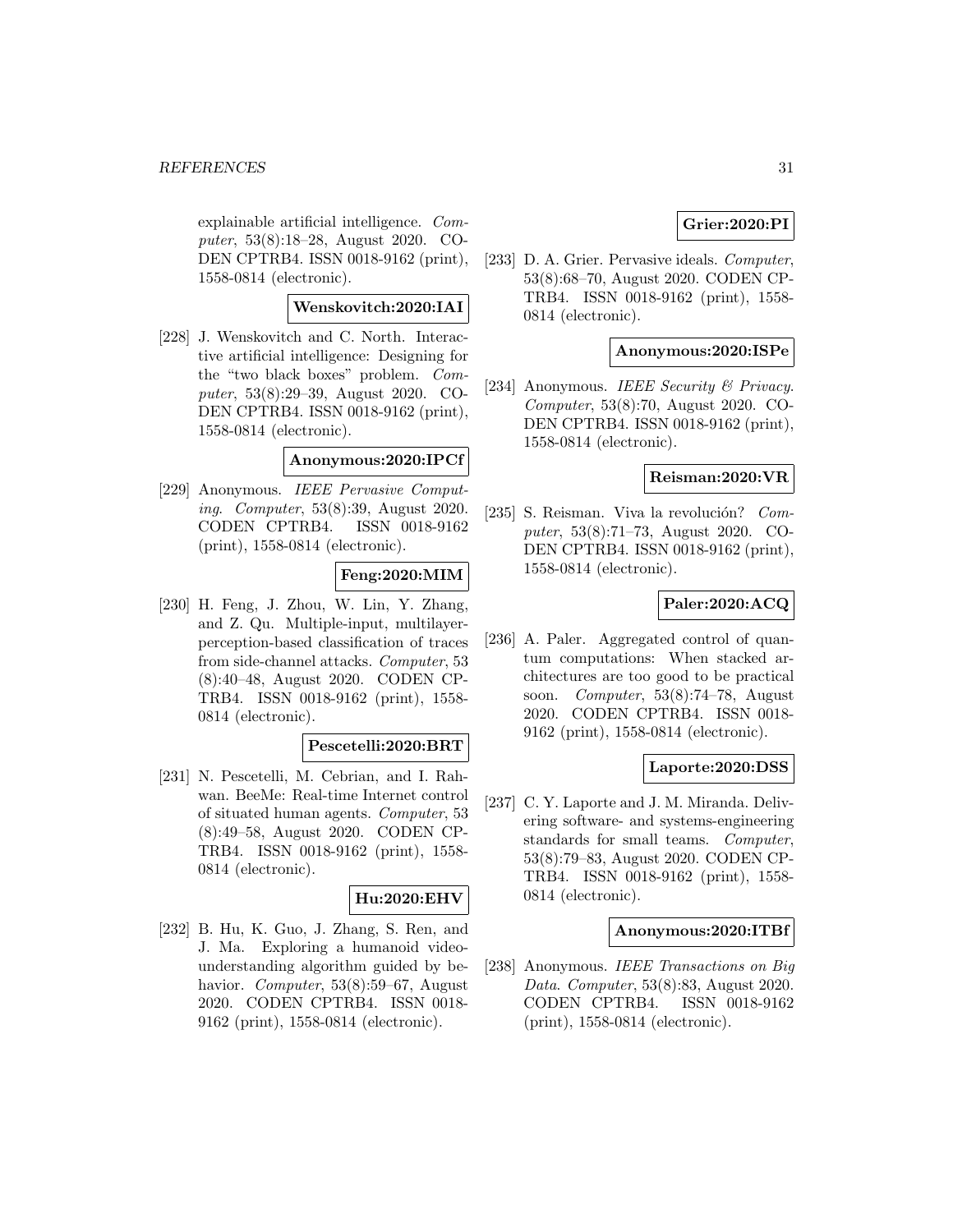### **Hasselbring:2020:OSR**

[239] W. Hasselbring, L. Carr, S. Hettrick, H. Packer, and T. Tiropanis. Open source research software. Computer, 53 (8):84–88, August 2020. CODEN CP-TRB4. ISSN 0018-9162 (print), 1558- 0814 (electronic).

### **Campbell:2020:PPP**

 $[240]$  M. Campbell. Putting the passé into passwords: How passwordless technologies are reshaping digital identity. Computer, 53(8):89–93, August 2020. CO-DEN CPTRB4. ISSN 0018-9162 (print), 1558-0814 (electronic).

### **Osterweil:2020:YDDb**

[241] E. Osterweil, A. Stavrou, and L. Zhang. 21 years of distributed denial-of-service: A call to action. Computer, 53(8):94– 99, August 2020. CODEN CPTRB4. ISSN 0018-9162 (print), 1558-0814 (electronic).

### **Anonymous:2020:ITSc**

[242] Anonymous. IEEE Transactions on Sustainable Computing. Computer, 53(8): 99, August 2020. CODEN CPTRB4. ISSN 0018-9162 (print), 1558-0814 (electronic).

### **Kleidermacher:2020:BIS**

[243] D. Kleidermacher. Building an Internet of Secure Things. Computer, 53(8):100– 104, August 2020. CODEN CPTRB4. ISSN 0018-9162 (print), 1558-0814 (electronic).

#### **Anonymous:2020:ICSo**

[244] Anonymous. IEEE Computer Society Jobs Board. Computer, 53(8): 105, August 2020. CODEN CPTRB4.

ISSN 0018-9162 (print), 1558-0814 (electronic).

#### **Anonymous:2020:ICSp**

[245] Anonymous. IEEE Computer Society election. Computer, 53(8):106– 124, August 2020. CODEN CPTRB4. ISSN 0018-9162 (print), 1558-0814 (electronic).

#### **Anonymous:2020:IDV**

[246] Anonymous. IEEE Division V Delegate/ Director Candidates. *Computer*, 53(8): 125–126, August 2020. CODEN CP-TRB4. ISSN 0018-9162 (print), 1558- 0814 (electronic).

#### **Anonymous:2020:ICSq**

[247] Anonymous. IEEE Computer Society. Computer, 53(8):C3, August 2020. CO-DEN CPTRB4. ISSN 0018-9162 (print), 1558-0814 (electronic).

#### **Anonymous:2020:IOJb**

[248] Anonymous. IEEE Open Journal of the Computer Society. Computer, 53(8): C4, August 2020. CODEN CPTRB4. ISSN 0018-9162 (print), 1558-0814 (electronic).

#### **Anonymous:2020:FCi**

[249] Anonymous. Front cover. Computer, 53 (9):C1, September 2020. CODEN CP-TRB4. ISSN 0018-9162 (print), 1558- 0814 (electronic).

#### **Anonymous:2020:CCSd**

[250] Anonymous. *Computer* call for special issue proposals. Computer, 53(9):C2, September 2020. CODEN CPTRB4. ISSN 0018-9162 (print), 1558-0814 (electronic).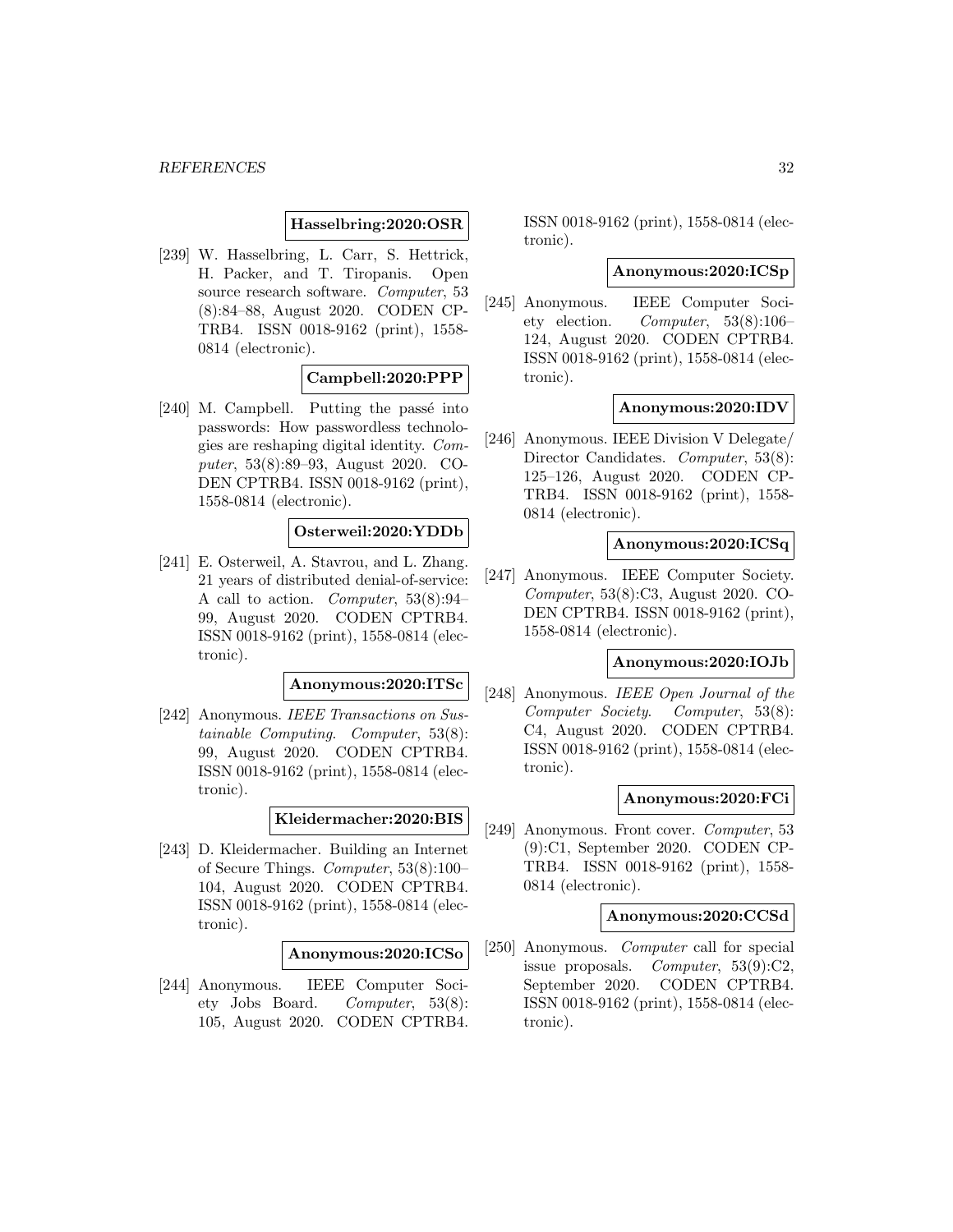#### *REFERENCES* 33

### **Anonymous:2020:TCi**

[251] Anonymous. Table of contents. Computer, 53(9):1–2, September 2020. CO-DEN CPTRB4. ISSN 0018-9162 (print), 1558-0814 (electronic).

### **Anonymous:2020:Mi**

[252] Anonymous. Masthead. Computer, 53 (9):3, September 2020. CODEN CP-TRB4. ISSN 0018-9162 (print), 1558- 0814 (electronic).

#### **DeFloriani:2020:JDC**

[253] L. De Floriani. 2020: A journey of discovery, challenges, and opportunity. Computer, 53(9):4–7, September 2020. CODEN CPTRB4. ISSN 0018-9162 (print), 1558-0814 (electronic).

### **Anonymous:2020:Iaa**

[254] Anonymous. ICCQ 2021. *Computer*, 53(9):7, September 2020. CODEN CP-TRB4. ISSN 0018-9162 (print), 1558- 0814 (electronic).

#### **Anonymous:2020:L**

[255] Anonymous. Letters.  $Computer, 53(9)$ : 8, September 2020. CODEN CPTRB4. ISSN 0018-9162 (print), 1558-0814 (electronic).

#### **Bowman:2020:EPK**

[256] D. A. Bowman. Embracing physical keyboards for virtual reality. Computer, 53 (9):9–10, September 2020. CODEN CP-TRB4. ISSN 0018-9162 (print), 1558- 0814 (electronic).

### **Anonymous:2020:IAHb**

[257] Anonymous. IEEE Annals of the History of Computing. Computer, 53(9): 10, September 2020. CODEN CPTRB4.

ISSN 0018-9162 (print), 1558-0814 (electronic).

#### **Anonymous:2020:CHSh**

[258] Anonymous. Computer highlights Society magazines. Computer, 53(9):11– 13, September 2020. CODEN CPTRB4. ISSN 0018-9162 (print), 1558-0814 (electronic).

### **Neuhold:2020:YAi**

[259] E. Neuhold. 50  $\&$  25 years ago. Computer, 53(9):14–17, September 2020. CODEN CPTRB4. ISSN 0018-9162 (print), 1558-0814 (electronic).

#### **Akleman:2020:DL**

[260] E. Akleman. Deep learning. Computer, 53(9):17, September 2020. CODEN CP-TRB4. ISSN 0018-9162 (print), 1558- 0814 (electronic).

### **Voas:2020:CL**

[261] J. Voas. Citations and letters. Computer, 53(9):18–19, September 2020. CODEN CPTRB4. ISSN 0018-9162 (print), 1558-0814 (electronic).

#### **Anonymous:2020:ICSr**

[262] Anonymous. IEEE Computer Society election. Computer, 53(9):19, September 2020. CODEN CPTRB4. ISSN 0018- 9162 (print), 1558-0814 (electronic).

#### **Michael:2020:SPC**

[263] J. B. Michael, R. Kuhn, and J. Voas. Security or privacy: Can you have both? Computer, 53(9):20–30, September 2020. CODEN CPTRB4. ISSN 0018-9162 (print), 1558-0814 (electronic).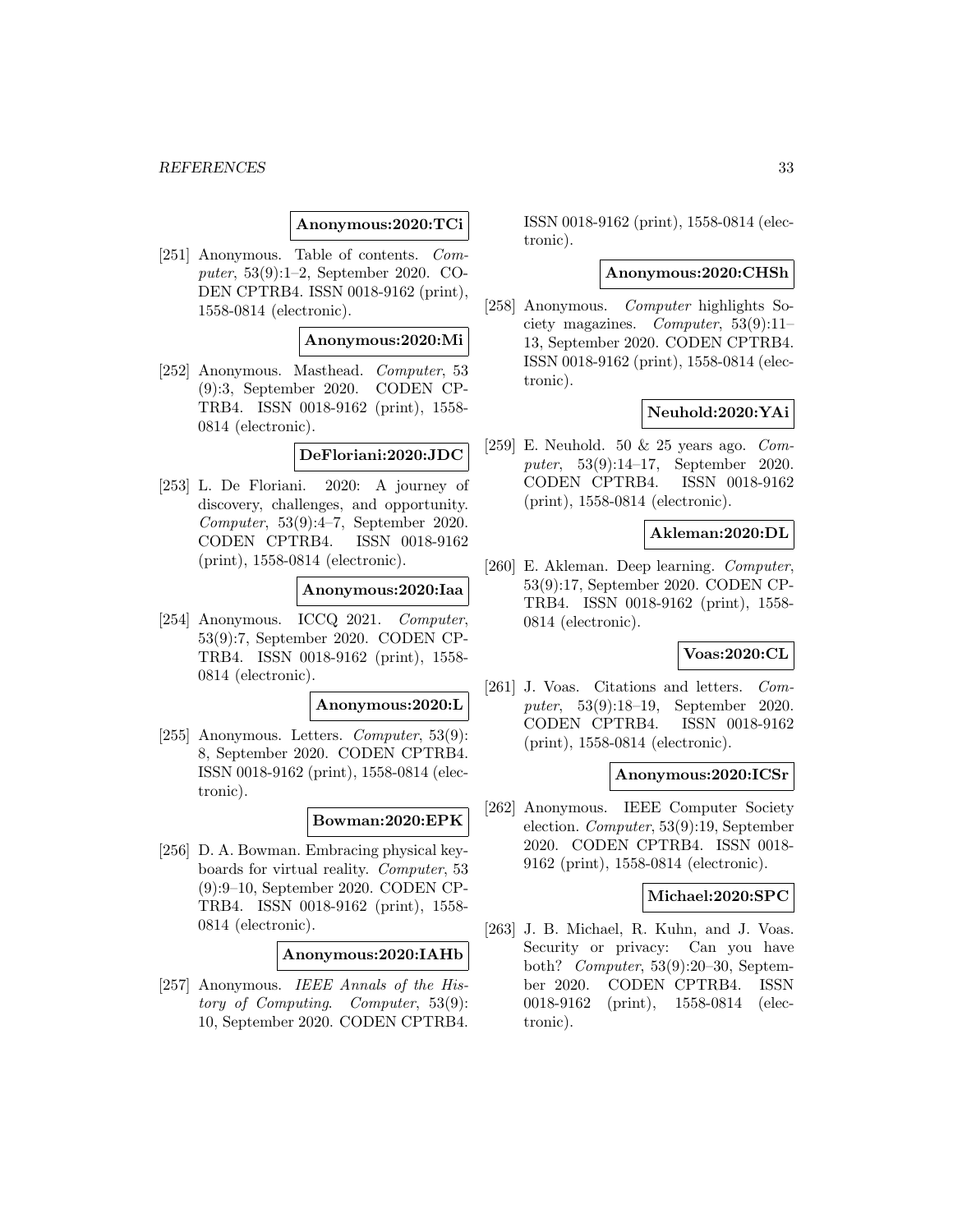### **Braeken:2020:BCS**

[264] A. Braeken, M. Liyanage, S. S. Kanhere, and S. Dixit. Blockchain and cyberphysical systems. Computer, 53(9): 31–35, September 2020. CODEN CP-TRB4. ISSN 0018-9162 (print), 1558- 0814 (electronic).

### **Bouachir:2020:BFC**

[265] O. Bouachir, M. Aloqaily, L. Tseng, and A. Boukerche. Blockchain and fog computing for cyberphysical systems: The case of smart industry. Computer, 53(9): 36–45, September 2020. CODEN CP-TRB4. ISSN 0018-9162 (print), 1558- 0814 (electronic).

### **Garrocho:2020:RTS**

[266] C. T. B. Garrocho, M. C. Silva, C. M. S. Ferreira, C. F. M. d. C. Cavalcanti, and R. A. Rabelo Oliveira. Real-time systems implications in the blockchainbased vertical integration of Industry 4.0. Computer, 53(9):46–55, September 2020. CODEN CPTRB4. ISSN 0018- 9162 (print), 1558-0814 (electronic).

#### **Anonymous:2020:ICGd**

[267] Anonymous. IEEE Computer Graphics  $\mathcal{O}$  Applications subscribe. Computer, 53 (9):55, September 2020. CODEN CP-TRB4. ISSN 0018-9162 (print), 1558- 0814 (electronic).

# **Ali:2020:CBE**

[268] F. S. Ali, M. Aloqaily, O. Alfandi, and O. Ozkasap. Cyberphysical blockchainenabled peer-to-peer energy trading. Computer, 53(9):56–65, September 2020. CODEN CPTRB4. ISSN 0018- 9162 (print), 1558-0814 (electronic).

### **Eisele:2020:BTE**

[269] S. Eisele, C. Barreto, A. Dubey, X. Koutsoukos, T. Eghtesad, A. Laszka, and A. Mavridou. Blockchains for transactive energy systems: Opportunities, challenges, and approaches. Computer, 53(9):66–76, September 2020. CODEN CPTRB4. ISSN 0018-9162 (print), 1558- 0814 (electronic).

### **Anonymous:2020:ICSs**

[270] Anonymous. IEEE Computer Society Jobs Board. Computer, 53(9):77, September 2020. CODEN CPTRB4. ISSN 0018-9162 (print), 1558-0814 (electronic).

### **Grier:2020:IHT**

[271] D. A. Grier. If not here, then where? *Computer*, 53(9):78-79, September 2020. CODEN CPTRB4. ISSN 0018-9162 (print), 1558-0814 (electronic).

### **Tsoutsos:2020:CRM**

[272] N. G. Tsoutsos, N. Gupta, and R. Karri. Cybersecurity road map for digital manufacturing. Computer, 53(9):80–84, September 2020. CODEN CPTRB4. ISSN 0018-9162 (print), 1558-0814 (electronic).

### **Anonymous:2020:IIPb**

[273] Anonymous. IEEE IT Professional call for papers. Computer,  $53(9):84$ , September 2020. CODEN CPTRB4. ISSN 0018-9162 (print), 1558-0814 (electronic).

### **Kshetri:2020:ECB**

[274] N. Kshetri and J. F. DeFranco. The economics of cyberattacks on Brazil. Com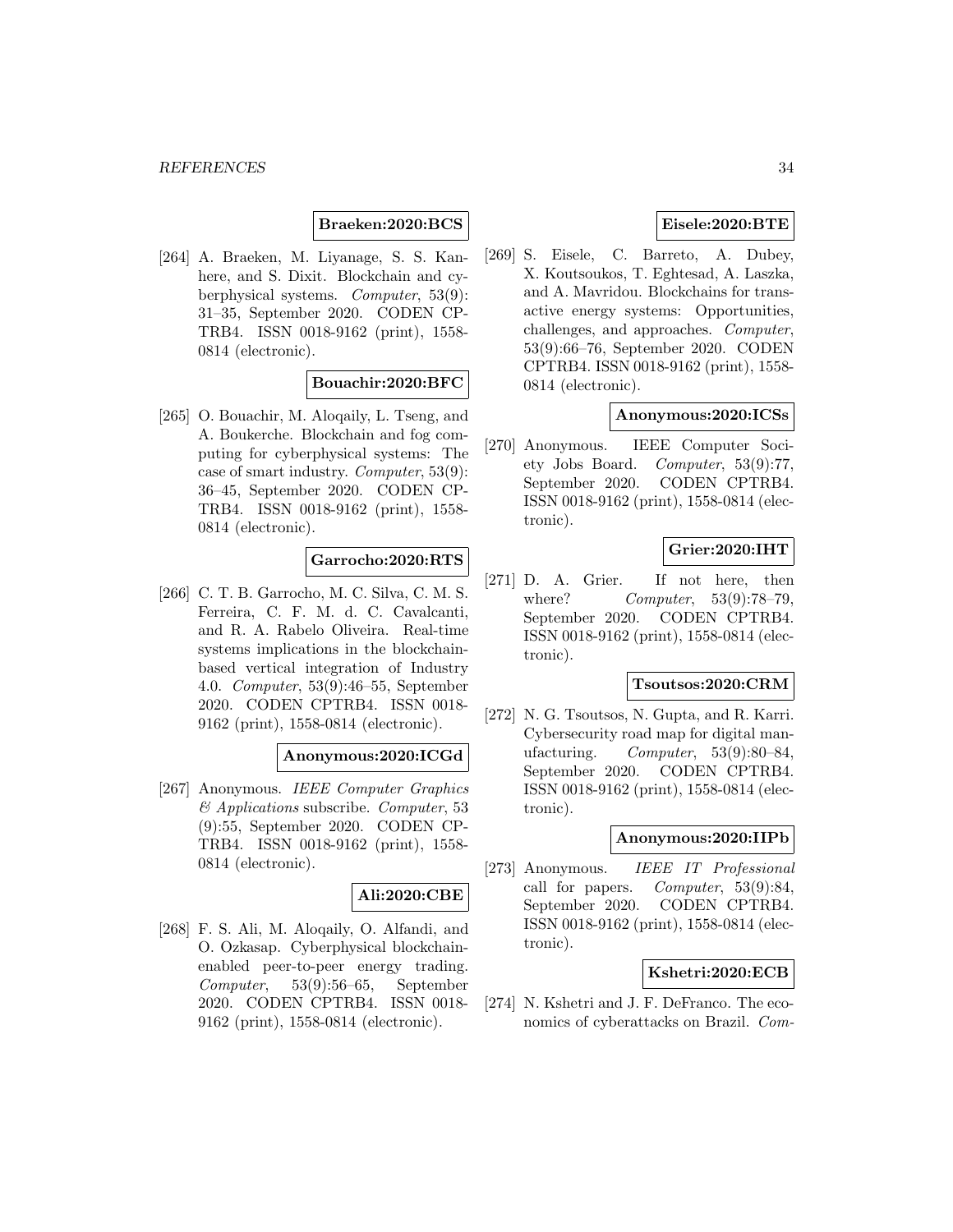puter, 53(9):85–90, September 2020. CODEN CPTRB4. ISSN 0018-9162 (print), 1558-0814 (electronic).

**Anonymous:2020:IPCg**

[275] Anonymous. IEEE Pervasive Computing call for papers. *Computer*, 53(9): 90, September 2020. CODEN CPTRB4. ISSN 0018-9162 (print), 1558-0814 (electronic).

**Linkov:2020:CEA**

[276] I. Linkov, S. Galaitsi, B. D. Trump, J. M. Keisler, and A. Kott. Cybertrust: From explainable to actionable and interpretable artificial intelligence. Computer, 53(9):91–96, September 2020. CODEN CPTRB4. ISSN 0018-9162 (print), 1558-0814 (electronic).

# **Anonymous:2020:ISPf**

[277] Anonymous. IEEE Security and Privacy magazine subscribe. Computer, 53(9): 96, September 2020. CODEN CPTRB4. ISSN 0018-9162 (print), 1558-0814 (electronic).

# **Laplante:2020:BHS**

[278] P. Laplante. A brief history of software professionalism and the way forward. Computer, 53(9):97–100, September 2020. CODEN CPTRB4. ISSN 0018-9162 (print), 1558-0814 (electronic).

### **Anonymous:2020:ICSt**

[279] Anonymous. IEEE Computer Society. Computer, 53(9):C3, September 2020. CODEN CPTRB4. ISSN 0018-9162 (print), 1558-0814 (electronic).

### **Anonymous:2020:ICSu**

[280] Anonymous. IEEE Computer Society election. Computer, 53(9):C4, September 2020. CODEN CPTRB4. ISSN 0018-9162 (print), 1558-0814 (electronic).

### **Anonymous:2020:FCj**

[281] Anonymous. Front cover. Computer, 53 (10):C1, October 2020. CODEN CP-TRB4. ISSN 0018-9162 (print), 1558- 0814 (electronic).

### **Anonymous:2020:Cf**

[282] Anonymous. CVPR 2020. Computer, 53(10):C2, October 2020. CODEN CP-TRB4. ISSN 0018-9162 (print), 1558- 0814 (electronic).

#### **Anonymous:2020:TCj**

[283] Anonymous. Table of contents. Computer, 53(10):1–2, October 2020. CO-DEN CPTRB4. ISSN 0018-9162 (print), 1558-0814 (electronic).

### **Anonymous:2020:Mj**

[284] Anonymous. Masthead. Computer, 53 (10):3, October 2020. CODEN CP-TRB4. ISSN 0018-9162 (print), 1558- 0814 (electronic).

#### **Anonymous:2020:CHSi**

[285] Anonymous. Computer highlights Society magazines. Computer, 53(10):4– 6, October 2020. CODEN CPTRB4. ISSN 0018-9162 (print), 1558-0814 (electronic).

### **Neuhold:2020:YAj**

[286] E. Neuhold. 50 & 25 years ago. Computer, 53(10):7–10, October 2020. CO-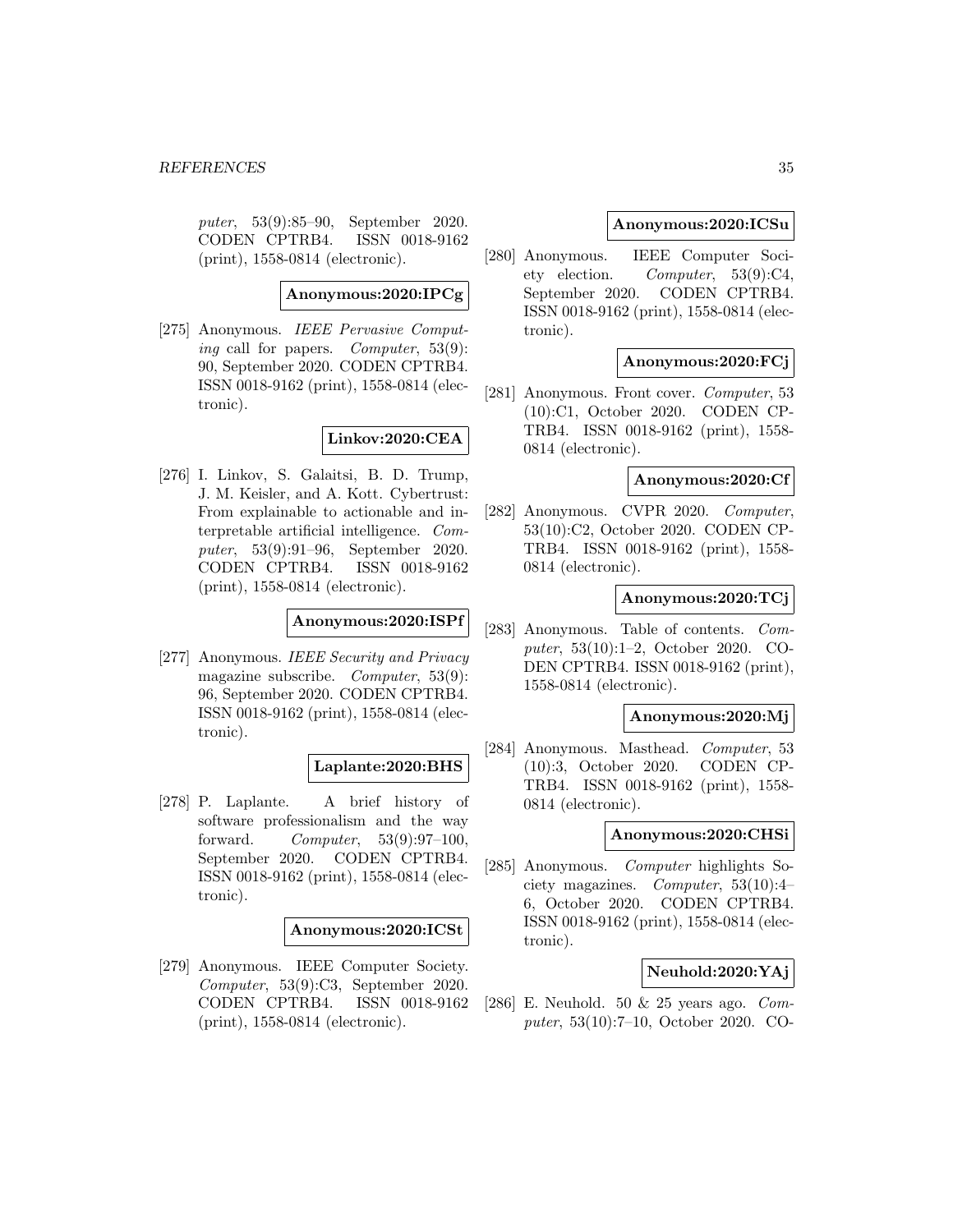DEN CPTRB4. ISSN 0018-9162 (print), 1558-0814 (electronic).

**Akleman:2020:CTTf**

[287] E. Akleman. Computing through time. Computer, 53(10):9, October 2020. CO-DEN CPTRB4. ISSN 0018-9162 (print), 1558-0814 (electronic).

#### **Anonymous:2020:ICGe**

[288] Anonymous. IEEE Computer Graphics and Applications subscribe. Computer, 53(10):10, October 2020. CODEN CP-TRB4. ISSN 0018-9162 (print), 1558- 0814 (electronic).

### **Voas:2020:RHO**

[289] J. Voas and P. Laplante. Rethinking home, office, school. *Computer*, 53(10): 11–12, October 2020. CODEN CP-TRB4. ISSN 0018-9162 (print), 1558- 0814 (electronic).

#### **Anonymous:2020:Ib**

[290] Anonymous. ICCQ. Computer, 53(10): 12, October 2020. CODEN CPTRB4. ISSN 0018-9162 (print), 1558-0814 (electronic).

#### **Anagnostou:2020:COS**

[291] A. Anagnostou and S. J. E. Taylor. Can open science change the world? Computer, 53(10):13–22, October 2020. CO-DEN CPTRB4. ISSN 0018-9162 (print), 1558-0814 (electronic).

### **Jimenez-Gomez:2020:AIG**

[292] C. E. Jimenez-Gomez, J. Cano-Carrillo, and F. Falcone Lanas. Artificial intelligence in government. Computer, 53 (10):23–27, October 2020. CODEN CP-TRB4. ISSN 0018-9162 (print), 1558- 0814 (electronic).

### **Anonymous:2020:ITBg**

[293] Anonymous. IEEE Transactions on Big Data. Computer, 53(10):27, October 2020. CODEN CPTRB4. ISSN 0018- 9162 (print), 1558-0814 (electronic).

#### **Campion:2020:MAI**

[294] A. Campion, M. G. Hernandez, S. Mikhaylov Jankin, and M. Esteve. Managing artificial intelligence deployment in the public sector. Computer, 53 (10):28–37, October 2020. CODEN CP-TRB4. ISSN 0018-9162 (print), 1558- 0814 (electronic).

### **Anonymous:2020:ITSd**

[295] Anonymous. IEEE Transactions on Sustainable Computing. Computer, 53(10): 37, October 2020. CODEN CPTRB4. ISSN 0018-9162 (print), 1558-0814 (electronic).

### **Viscusi:2020:PSA**

[296] G. Viscusi, A. Rusu, and M. V. Florin. Public strategies for artificial intelligence: Which value drivers? Computer, 53(10):38–46, October 2020. CODEN CPTRB4. ISSN 0018-9162 (print), 1558- 0814 (electronic).

### **Cobbe:2020:CLD**

[297] J. Cobbe, M. S. A. Lee, H. Janssen, and J. Singh. Centering the law in the digital state. Computer, 53(10):47–58, October 2020. CODEN CPTRB4. ISSN 0018- 9162 (print), 1558-0814 (electronic).

### **Anonymous:2020:IAHc**

[298] Anonymous. IEEE Annals of the History of Computing. Computer, 53(10): 58, October 2020. CODEN CPTRB4.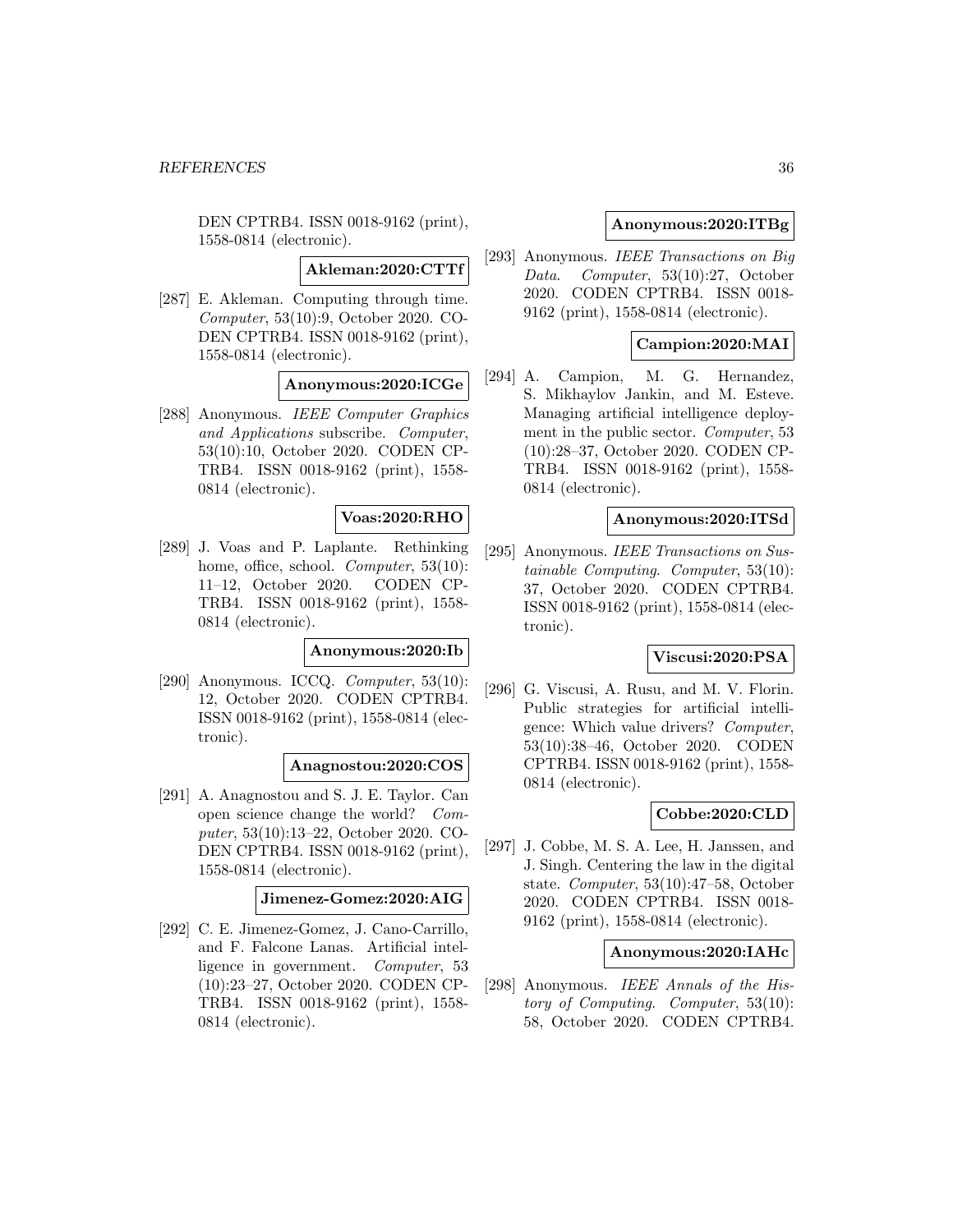**Jordan:2020:TTI**

[299] S. B. Jordan, S. L. Fenn, and B. B. Shannon. Transparency as threat at the intersection of artificial intelligence and cyberbiosecurity. Computer, 53(10):59– 68, October 2020. CODEN CPTRB4. ISSN 0018-9162 (print), 1558-0814 (electronic).

**Anonymous:2020:ICSv**

[300] Anonymous. IEEE Computer Society member benefits. *Computer*, 53(10): 68, October 2020. CODEN CPTRB4. ISSN 0018-9162 (print), 1558-0814 (electronic).

# **eSilva:2020:RNP**

[301] A. M. e Silva, Y. R. Rodrigues, and R. P. Ishii. RIGOR: A new proposal for predicting infant mortality in government health systems using artificial intelligence in Brazil. Computer, 53 (10):69–76, October 2020. CODEN CP-TRB4. ISSN 0018-9162 (print), 1558- 0814 (electronic).

#### **Gonzalez-Briceno:2020:AIB**

[302] G. Gonzalez-Briceno, A. Sanchez, S. Ortega-Cisneros, M. S. Garcia Contreras, G. A. Pinedo Diaz, and E. U. Moya-Sanchez. Artificial intelligencebased referral system for patients with diabetic retinopathy. Computer, 53(10): 77–87, October 2020. CODEN CP-TRB4. ISSN 0018-9162 (print), 1558- 0814 (electronic).

# **Grier:2020:PP**

[303] D. A. Grier. A prize and a prediction. Computer, 53(10):88–90, October 2020. CODEN CPTRB4. ISSN 0018- 9162 (print), 1558-0814 (electronic).

#### **Anonymous:2020:ICSw**

[304] Anonymous. IEEE Computer Society call for papers. Computer,  $53(10)$ : 90, October 2020. CODEN CPTRB4. ISSN 0018-9162 (print), 1558-0814 (electronic).

### **Haney:2020:SAT**

[305] J. Haney and W. Lutters. Security awareness training for the workforce: Moving beyond "check-the-box" compliance. Computer, 53(10):91–95, October 2020. CODEN CPTRB4. ISSN 0018- 9162 (print), 1558-0814 (electronic).

## **Anonymous:2020:IIPc**

[306] Anonymous. IEEE IT Professional call for articles. Computer, 53(10): 95, October 2020. CODEN CPTRB4. ISSN 0018-9162 (print), 1558-0814 (electronic).

# **DeBenedictis:2020:QA**

[307] E. DeBenedictis. Quantum access. Computer, 53(10):96–100, October 2020. CODEN CPTRB4. ISSN 0018-9162 (print), 1558-0814 (electronic).

# **Anonymous:2020:IPCh**

[308] Anonymous. IEEE Pervasive Computing call for articles. Computer, 53(10): 100, October 2020. CODEN CPTRB4. ISSN 0018-9162 (print), 1558-0814 (electronic).

## **Herrera:2020:PCO**

[309] A. Herrera. The promises and challenges of open source hardware. Computer, 53 (10):101–104, October 2020. CODEN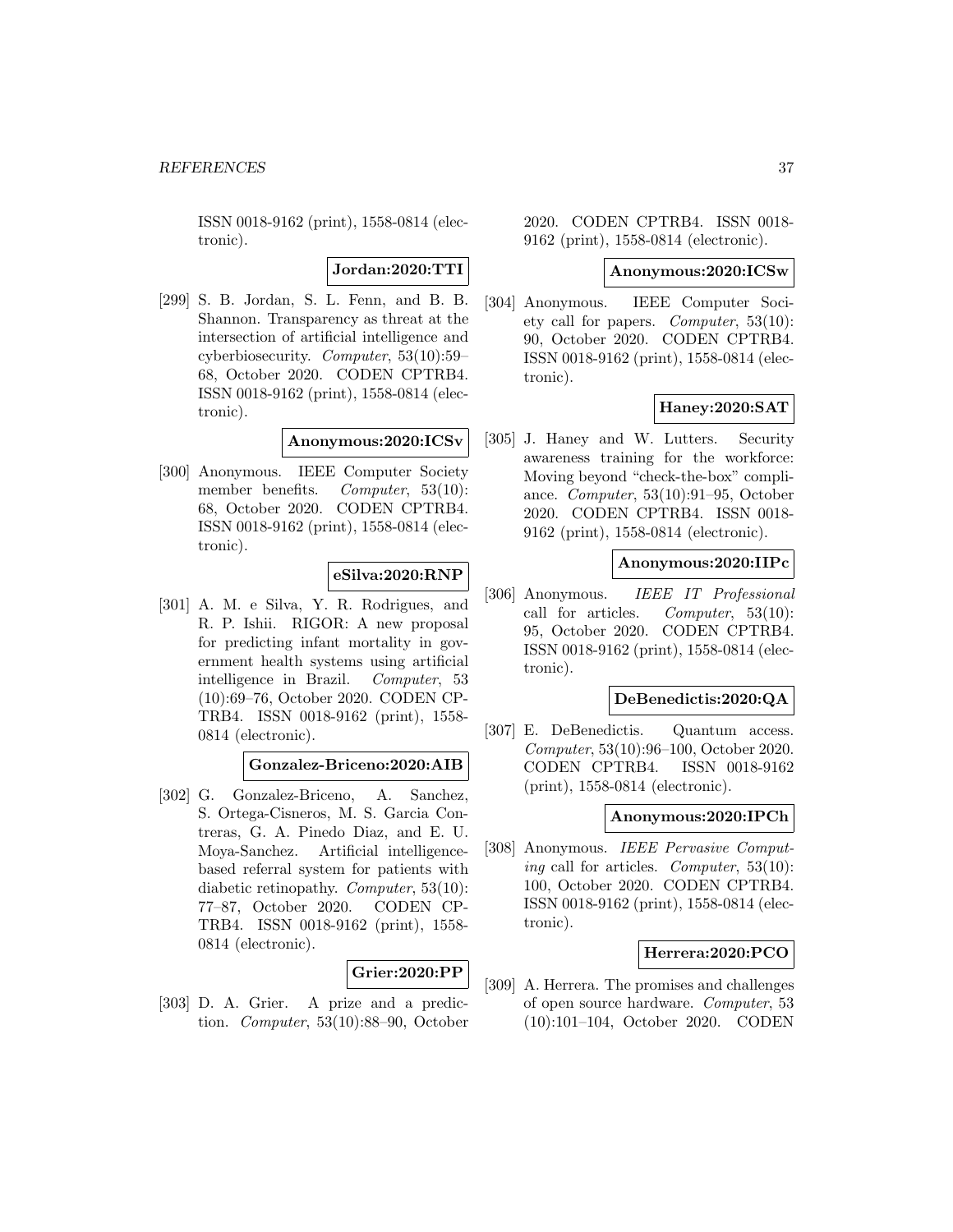#### **Anonymous:2020:ISPg**

[310] Anonymous. IEEE Security and Pri*vacy* subscribe. *Computer*,  $53(10)$ : 104, October 2020. CODEN CPTRB4. ISSN 0018-9162 (print), 1558-0814 (electronic).

# **Ombredanne:2020:FOS**

[311] P. Ombredanne. Free and open source software license compliance: Tools for software composition analysis. Computer, 53(10):105–109, October 2020. CODEN CPTRB4. ISSN 0018-9162 (print), 1558-0814 (electronic).

# **Campbell:2020:BZT**

[312] M. Campbell. Beyond zero trust: Trust is a vulnerability. Computer,  $53(10)$ : 110–113, October 2020. CODEN CP-TRB4. ISSN 0018-9162 (print), 1558- 0814 (electronic).

# **Gaudiot:2020:CEA**

[313] J. L. Gaudiot and H. Kasahara. Computer education in the age of COVID-19. Computer, 53(10):114–118, October 2020. CODEN CPTRB4. ISSN 0018- 9162 (print), 1558-0814 (electronic).

#### **Anonymous:2020:ITCf**

[314] Anonymous. IEEE Transactions on Computers call for papers. Computer, 53(10):118, October 2020. CODEN CP-TRB4. ISSN 0018-9162 (print), 1558- 0814 (electronic).

# **Ahmad:2020:SDP**

[315] N. Ahmad and P. Chauhan. State of data privacy during COVID-19. Computer, 53(10):119–122, October 2020.

CODEN CPTRB4. ISSN 0018-9162 (print), 1558-0814 (electronic).

#### **Anonymous:2020:IOJc**

[316] Anonymous. IEEE Open Journal of the Computer Society. Computer, 53(10): 123, October 2020. CODEN CPTRB4. ISSN 0018-9162 (print), 1558-0814 (electronic).

## **Anonymous:2020:CCh**

[317] Anonymous. CS connection. Computer, 53(10):124, October 2020. CODEN CP-TRB4. ISSN 0018-9162 (print), 1558- 0814 (electronic).

#### **Anonymous:2020:Cg**

[318] Anonymous. Correction. Computer, 53 (10):124, October 2020. CODEN CP-TRB4. ISSN 0018-9162 (print), 1558- 0814 (electronic).

## **Anonymous:2020:ICSx**

[319] Anonymous. IEEE Computer Society. Computer, 53(10):C3, October 2020. CODEN CPTRB4. ISSN 0018- 9162 (print), 1558-0814 (electronic).

# **Anonymous:2020:IC**

[320] Anonymous. *IEEE ComputingEdge.* Computer, 53(10):C4, October 2020. CODEN CPTRB4. ISSN 0018-9162 (print), 1558-0814 (electronic).

## **Anonymous:2020:FCk**

[321] Anonymous. Front cover. Computer, 53 (11):C1, November 2020. CODEN CP-TRB4. ISSN 0018-9162 (print), 1558- 0814 (electronic).

# **Anonymous:2020:IOA**

[322] Anonymous. IEEE Open Access journal of the Computer Society. Computer, 53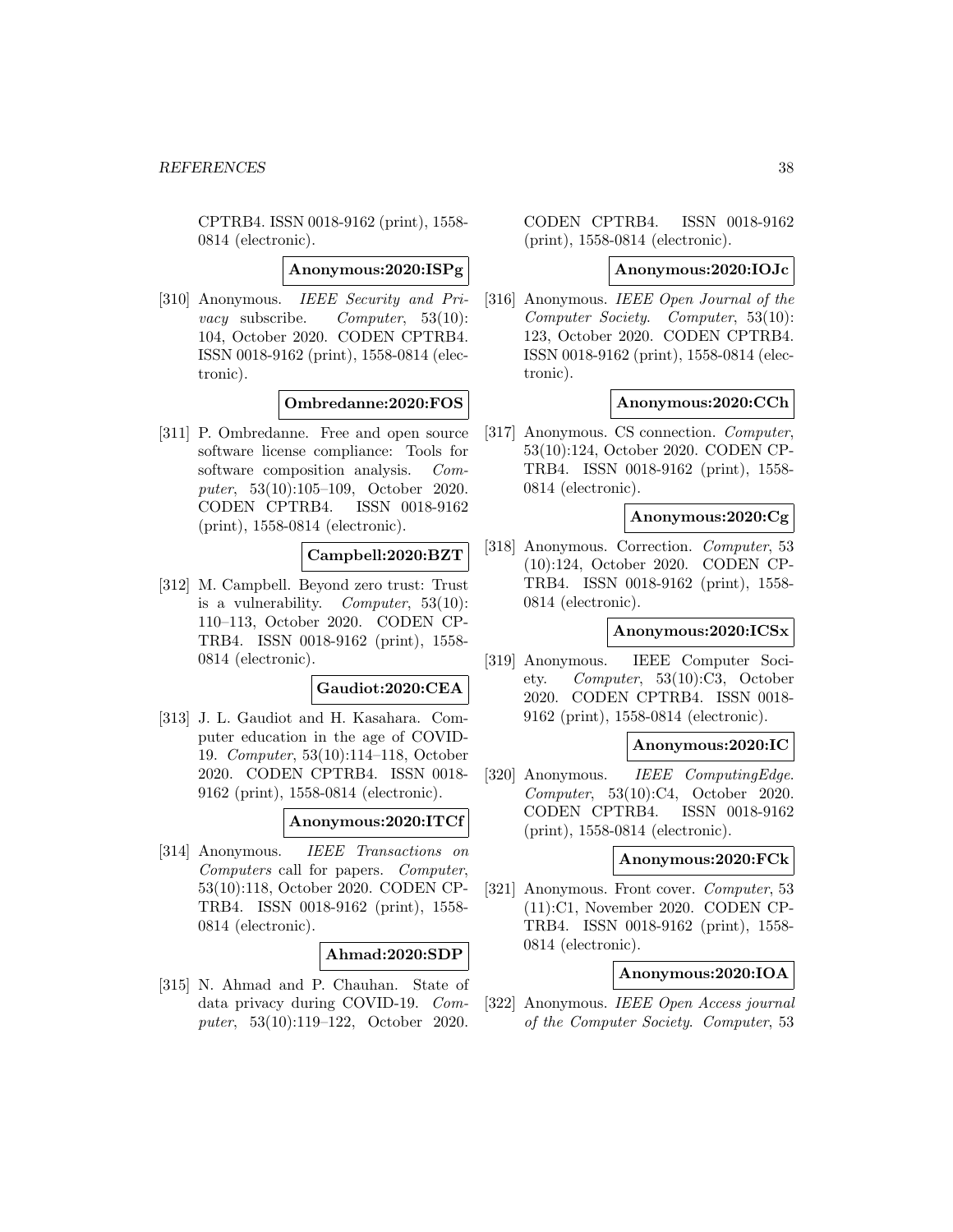(11):C2, November 2020. CODEN CP-TRB4. ISSN 0018-9162 (print), 1558- 0814 (electronic).

### **Anonymous:2020:TCk**

[323] Anonymous. Table of contents. Computer, 53(11):1–2, November 2020. CO-DEN CPTRB4. ISSN 0018-9162 (print), 1558-0814 (electronic).

#### **Anonymous:2020:Mk**

[324] Anonymous. Masthead. Computer, 53 (11):3, November 2020. CODEN CP-TRB4. ISSN 0018-9162 (print), 1558- 0814 (electronic).

### **Anonymous:2020:CHSj**

[325] Anonymous. Computer highlights Society magazines. Computer, 53(11):4– 6, November 2020. CODEN CPTRB4. ISSN 0018-9162 (print), 1558-0814 (electronic).

#### **Parashar:2020:PDS**

[326] M. Parashar. Parallel and Distributed Systems. Computer, 53(11):7–8, November 2020. CODEN CPTRB4. ISSN 0018-9162 (print), 1558-0814 (electronic).

# **Neuhold:2020:YAk**

[327] E. Neuhold. 50 & 25 years ago. Computer, 53(11):9–12, November 2020. CO-DEN CPTRB4. ISSN 0018-9162 (print), 1558-0814 (electronic).

**Anonymous:2020:ISMb**

[328] Anonymous. IEEE Software magazine call for articles. Computer, 53(11):12, November 2020. CODEN CPTRB4. ISSN 0018-9162 (print), 1558-0814 (electronic).

# **Michael:2020:AAA**

[329] J. B. Michael and J. Voas. Algorithms, algorithms, algorithms. Computer, 53 (11):13–15, November 2020. CODEN CPTRB4. ISSN 0018-9162 (print), 1558- 0814 (electronic).

### **Voas:2020:Ic**

[330] J. Voas. In this issue. *Computer*,  $53(11)$ : 14, November 2020. CODEN CPTRB4. ISSN 0018-9162 (print), 1558-0814 (electronic).

#### **Anonymous:2020:Id**

[331] Anonymous. ICCQ.  $Computer, 53(11)$ : 15, November 2020. CODEN CPTRB4. ISSN 0018-9162 (print), 1558-0814 (electronic).

#### **Milojicic:2020:ECC**

[332] D. Milojicic. The edge-to-cloud continuum. *Computer*,  $53(11):16-25$ , November 2020. CODEN CPTRB4. ISSN 0018-9162 (print), 1558-0814 (electronic).

#### **Anonymous:2020:ISPh**

[333] Anonymous. IEEE & Security Privacy magazine subscribe. *Computer*, 53(11): 25, November 2020. CODEN CPTRB4. ISSN 0018-9162 (print), 1558-0814 (electronic).

#### **Li:2020:ALM**

[334] B. Li, S. Liu, J. Tang, J. L. Gaudiot, L. Zhang, and Q. Kong. Autonomous last-mile delivery vehicles in complex traffic environments. Computer,  $53(11)$ : 26–35, November 2020. CODEN CP-TRB4. ISSN 0018-9162 (print), 1558- 0814 (electronic).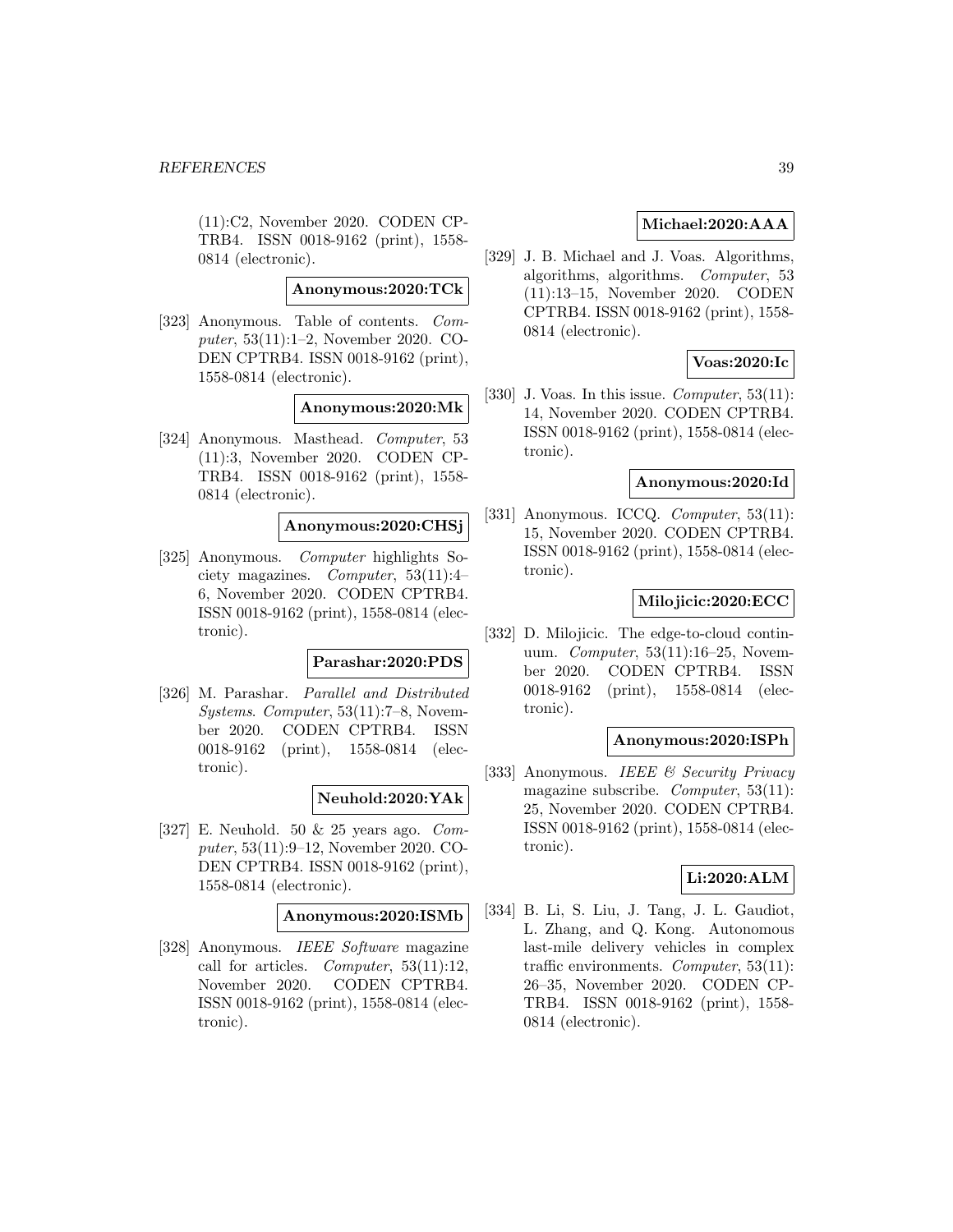**vanNuenen:2020:TWA**

[335] T. van Nuenen, X. Ferrer, J. M. Such, and M. Cote. Transparency for whom? Assessing discriminatory artificial intelligence.  $Computer, 53(11):36-44,$ November 2020. CODEN CPTRB4. ISSN 0018-9162 (print), 1558-0814 (electronic).

# **Laplante:2020:AIC**

[336] P. Laplante, D. Milojicic, S. Serebryakov, and D. Bennett. Artificial intelligence and critical systems: From hype to reality. *Computer*,  $53(11):45$ 52, November 2020. CODEN CPTRB4. ISSN 0018-9162 (print), 1558-0814 (electronic).

**Ossewaarde:2020:NVA**

[337] M. Ossewaarde and E. Gulenc. National varieties of artificial intelligence discourses: Myth, utopianism, and solutionism in West European policy expectations. Computer, 53(11):53–61, November 2020. CODEN CPTRB4. ISSN 0018-9162 (print), 1558-0814 (electronic).

# **Grier:2020:FT**

[338] D. A. Grier. Fellow travelers. *Computer*, 53(11):62–64, November 2020. CODEN CPTRB4. ISSN 0018-9162 (print), 1558- 0814 (electronic).

#### **Anonymous:2020:IIPd**

[339] Anonymous. IEEE IT Professional call for articles. Computer, 53(11):64, November 2020. CODEN CPTRB4. ISSN 0018-9162 (print), 1558-0814 (electronic).

# **Serpanos:2020:EAI**

[340] D. Serpanos, G. Ferrari, G. Nikolakopoulos, J. Perez, M. Tauber, and S. Van Baelen. Embedded artificial intelligence: The ARTEMIS vision. Computer, 53(11):65–69, November 2020. CODEN CPTRB4. ISSN 0018-9162 (print), 1558-0814 (electronic).

# **Coughlan:2020:SOS**

[341] S. Coughlan. Standardizing open source license compliance with OpenChain. Computer, 53(11):70–74, November 2020. CODEN CPTRB4. ISSN 0018- 9162 (print), 1558-0814 (electronic).

#### **Anonymous:2020:ICSy**

[342] Anonymous. IEEE Computer Society call for papers. Computer,  $53(11):74$ , November 2020. CODEN CPTRB4. ISSN 0018-9162 (print), 1558-0814 (electronic).

#### **Viega:2020:YSS**

[343] J. Viega. 20 years of software security. Computer, 53(11):75–78, November 2020. CODEN CPTRB4. ISSN 0018- 9162 (print), 1558-0814 (electronic).

#### **Seacord:2020:EC**

[344] R. C. Seacord. Effective C. Computer, 53(11):79–82, November 2020. CODEN CPTRB4. ISSN 0018-9162 (print), 1558- 0814 (electronic).

# **Anonymous:2020:E**

[345] Anonymous. Erratum. Computer, 53 (11):82, November 2020. CODEN CP-TRB4. ISSN 0018-9162 (print), 1558- 0814 (electronic).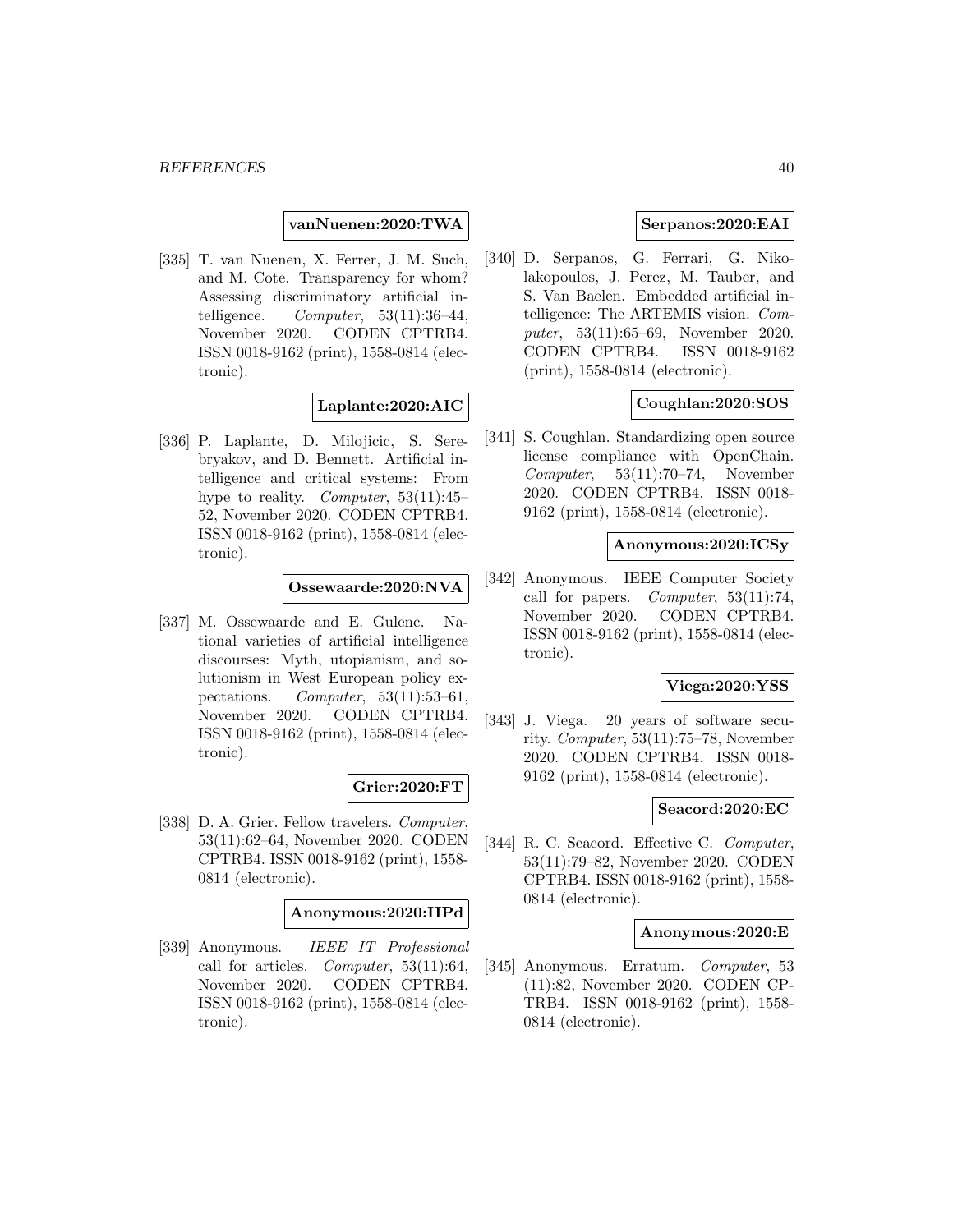#### *REFERENCES* 41

### **Anonymous:2020:CCi**

[346] Anonymous. CS connection. Computer, 53(11):83–84, November 2020. CODEN CPTRB4. ISSN 0018-9162 (print), 1558- 0814 (electronic).

# **Anonymous:2020:OFA**

[347] Anonymous. Obituary: Frances E. Allen. Computer, 53(11):84, November 2020. CODEN CPTRB4. ISSN 0018- 9162 (print), 1558-0814 (electronic).

## **Anonymous:2020:ICSz**

[348] Anonymous. IEEE Computer Society. Computer, 53(11):C3, November 2020. CODEN CPTRB4. ISSN 0018-9162 (print), 1558-0814 (electronic).

### **Anonymous:2020:ICSba**

[349] Anonymous. IEEE Computer Society Jobs Board. Computer, 53(11):C4, November 2020. CODEN CPTRB4. ISSN 0018-9162 (print), 1558-0814 (electronic).

#### **Anonymous:2020:FCl**

[350] Anonymous. Front cover. *Computer*, 53 (12):C1, December 2020. CODEN CP-TRB4. ISSN 0018-9162 (print), 1558- 0814 (electronic).

# **Anonymous:2020:IOJd**

[351] Anonymous. IEEE Open Journal of the Computer Society. Computer, 53(12): C2, December 2020. CODEN CPTRB4. ISSN 0018-9162 (print), 1558-0814 (electronic).

#### **Anonymous:2020:TCl**

[352] Anonymous. Table of contents. Computer, 53(12):1–2, December 2020. CO- DEN CPTRB4. ISSN 0018-9162 (print), 1558-0814 (electronic).

#### **Anonymous:2020:Ml**

[353] Anonymous. Masthead. Computer, 53 (12):3, December 2020. CODEN CP-TRB4. ISSN 0018-9162 (print), 1558- 0814 (electronic).

## **Vaidya:2020:SCW**

[354] J. Vaidya. Securely connecting wearables to displays. *Computer*,  $53(12):4$ 5, December 2020. CODEN CPTRB4. ISSN 0018-9162 (print), 1558-0814 (electronic).

#### **Anonymous:2020:CHSk**

[355] Anonymous. *Computer* highlights Society magazines. Computer, 53(12):6– 8, December 2020. CODEN CPTRB4. ISSN 0018-9162 (print), 1558-0814 (electronic).

#### **Anonymous:2020:YA**

[356] Anonymous. 50  $\&$  25 years ago. Computer, 53(12):9–11, December 2020. CO-DEN CPTRB4. ISSN 0018-9162 (print), 1558-0814 (electronic).

#### **Akleman:2020:CTTg**

[357] E. Akleman. Computing through time. Computer, 53(12):10, December 2020. CODEN CPTRB4. ISSN 0018-9162 (print), 1558-0814 (electronic).

#### **Anonymous:2020:IAb**

[358] Anonymous. IEEE Annals. Computer, 53(12):11, December 2020. CODEN CP-TRB4. ISSN 0018-9162 (print), 1558- 0814 (electronic).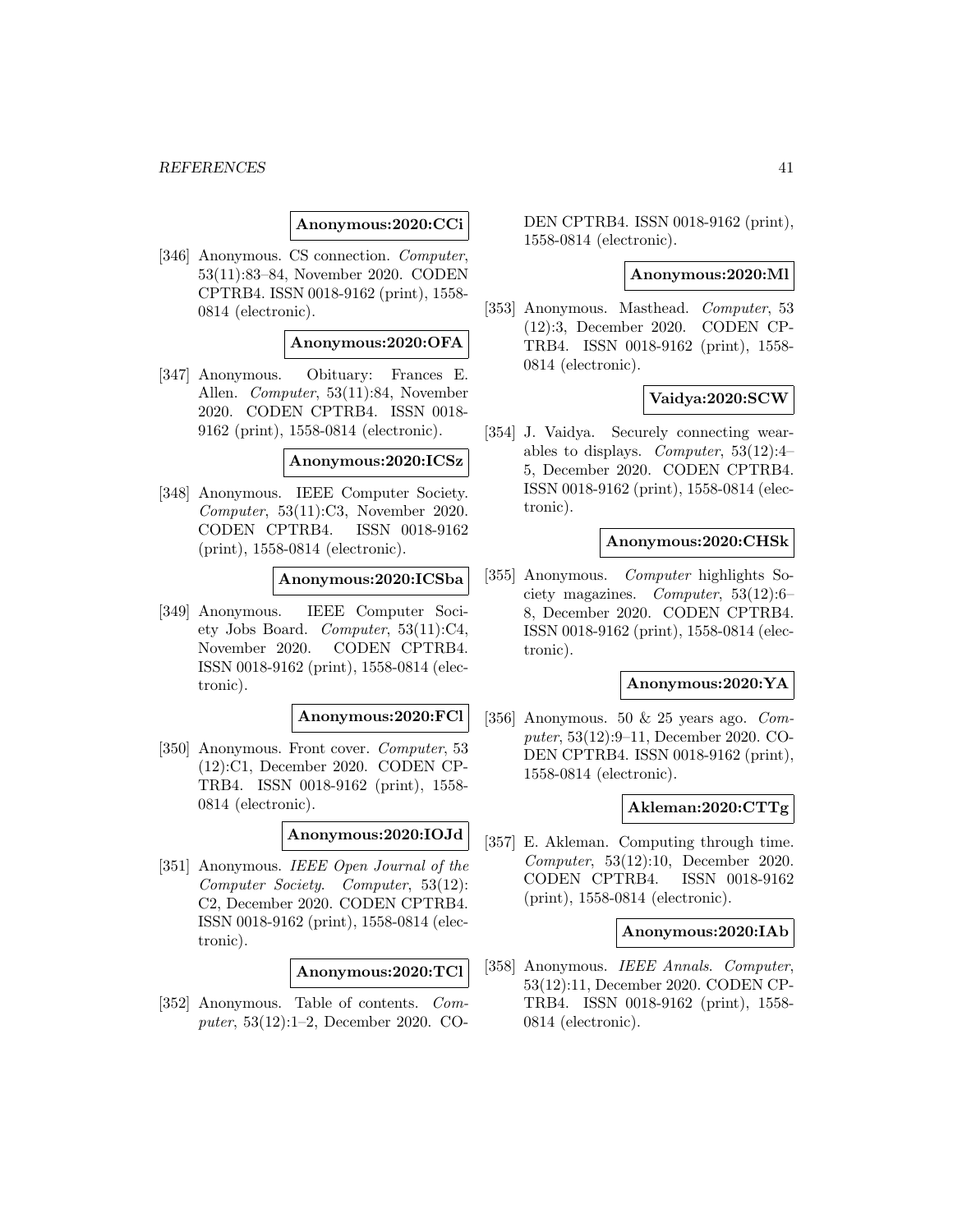#### **Anonymous:2020:ICSbb**

[359] Anonymous. IEEE Computer Society awards. Computer,  $53(12):12-17$ , December 2020. CODEN CPTRB4. ISSN 0018-9162 (print), 1558-0814 (electronic).

# **Voas:2020:AIM**

[360] J. Voas and H. Y. Lin. Is artificial intelligence/machine learning the anticipated silver bullet? Computer, 53(12): 18–19, December 2020. CODEN CP-TRB4. ISSN 0018-9162 (print), 1558- 0814 (electronic).

# **Anonymous:2020:ICGf**

[361] Anonymous. IEEE Computer Graphics and Applications. Computer, 53(12): 19, December 2020. CODEN CPTRB4. ISSN 0018-9162 (print), 1558-0814 (electronic).

# **Mashkoor:2020:IAS**

[362] A. Mashkoor, P. Arcaini, and A. Gargantini. Intelligent autonomous systems. Computer, 53(12):20–23, December 2020. CODEN CPTRB4. ISSN 0018-9162 (print), 1558-0814 (electronic).

# **Kabir:2020:CIS**

[363] S. Kabir and Y. Papadopoulos. Computational intelligence for safety assurance of cooperative systems of systems. Computer, 53(12):24–34, December 2020. CODEN CPTRB4. ISSN 0018-9162 (print), 1558-0814 (electronic).

# **Asaadi:2020:DAC**

[364] E. Asaadi, E. Denney, J. Menzies, G. J. Pai, and D. Petroff. Dynamic assurance cases: a pathway to trusted

autonomy. Computer,  $53(12):35-46$ , December 2020. CODEN CPTRB4. ISSN 0018-9162 (print), 1558-0814 (electronic).

# **Anonymous:2020:ICSbc**

[365] Anonymous. IEEE Computer Society call for papers. *Computer*,  $53(12):46$ , December 2020. CODEN CPTRB4. ISSN 0018-9162 (print), 1558-0814 (electronic).

## **Garces:2020:ASS**

[366] L. Garces, S. Martinez-Fernandez, V. V. Graciano Neto, and E. Y. Nakagawa. Architectural solutions for self-adaptive systems. Computer, 53(12):47–59, December 2020. CODEN CPTRB4. ISSN 0018-9162 (print), 1558-0814 (electronic).

# **Christie:2020:PTD**

[367] S. H. Christie V, D. Smirnova, A. K. Chopra, and M. P. Singh. Protocols over things: A decentralized programming model for the Internet of Things. Computer, 53(12):60–68, December 2020. CODEN CPTRB4. ISSN 0018-9162 (print), 1558-0814 (electronic).

# **Shi:2020:CRM**

[368] H. Shi, W. Dong, R. Li, and W. Liu. Controller resynthesis for multirobot system when changes happen. Computer, 53(12):69–79, December 2020. CODEN CPTRB4. ISSN 0018-9162 (print), 1558-0814 (electronic).

# **Sarkar:2020:RTO**

[369] S. Sarkar, M. W. Totaro, A. Kumar, and K. Elgazzar. Real-time object processing and routing for intelligent drones: a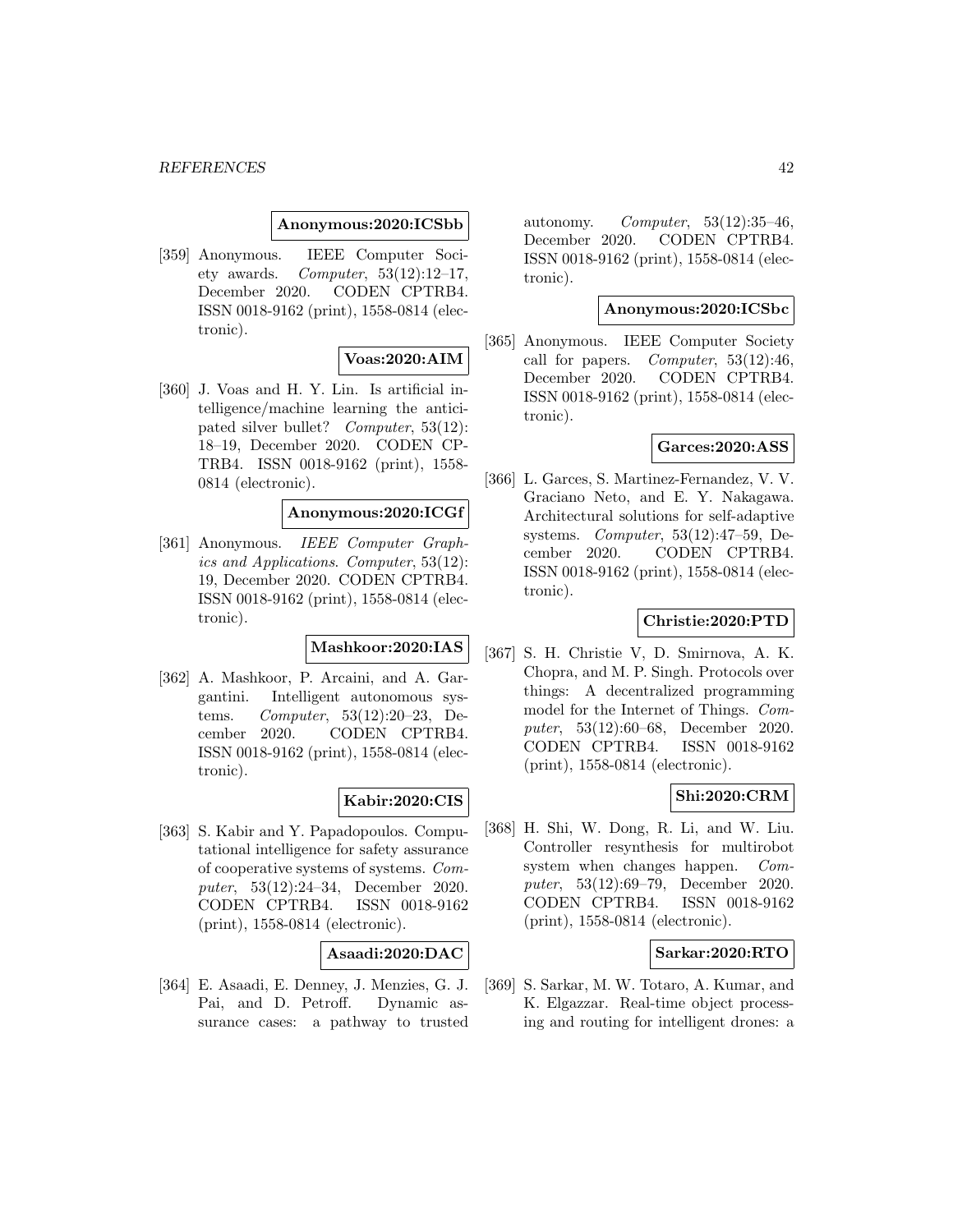novel approach. Computer, 53(12):80– 89, December 2020. CODEN CPTRB4. ISSN 0018-9162 (print), 1558-0814 (electronic).

# **Anonymous:2020:IIPe**

[370] Anonymous. IEEE IT Professional call for articles. Computer, 53(12):89, December 2020. CODEN CPTRB4. ISSN 0018-9162 (print), 1558-0814 (electronic).

# **Grier:2020:SP**

[371] D. A. Grier. Stirring the pot. *Computer*, 53(12):90–91, December 2020. CODEN CPTRB4. ISSN 0018-9162 (print), 1558- 0814 (electronic).

# **Zou:2020:ADA**

[372] Q. Zou, X. Sun, P. Liu, and A. Singhal. An approach for detection of advanced persistent threat attacks. Computer, 53 (12):92–96, December 2020. CODEN CPTRB4. ISSN 0018-9162 (print), 1558- 0814 (electronic).

## **Anonymous:2020:ICAb**

[373] Anonymous. IEEE Computer Architecture Letters. Computer, 53(12):97, December 2020. CODEN CPTRB4. ISSN 0018-9162 (print), 1558-0814 (electronic).

#### **Jensen:2020:ASE**

[374] J. J. Jensen. Applying a "smart ecosystem" mindset to rethink your products. Computer, 53(12):98–101, December 2020. CODEN CPTRB4. ISSN 0018-9162 (print), 1558-0814 (electronic).

# **Laplante:2020:SEL**

[375] P. Laplante. Software engineering lineage: How do you know what you know? Computer, 53(12):102–105, December 2020. CODEN CPTRB4. ISSN 0018- 9162 (print), 1558-0814 (electronic).

### **Anonymous:2020:ITSe**

[376] Anonymous. IEEE Transactions on Sustainable Computing. Computer, 53(12): 105, December 2020. CODEN CPTRB4. ISSN 0018-9162 (print), 1558-0814 (electronic).

# **Kshetri:2020:EBF**

[377] N. Kshetri and J. DeFranco. The economics behind food supply blockchains. Computer, 53(12):106–110, December 2020. CODEN CPTRB4. ISSN 0018- 9162 (print), 1558-0814 (electronic).

# **Anonymous:2020:ITBh**

[378] Anonymous. IEEE Trans on Big Data. Computer, 53(12):110, December 2020. CODEN CPTRB4. ISSN 0018-9162 (print), 1558-0814 (electronic).

# **Mansfield:2020:NMI**

[379] S. Mansfield. Network management in IEEE 802 standards. Computer, 53(12): 111–114, December 2020. CODEN CP-TRB4. ISSN 0018-9162 (print), 1558- 0814 (electronic).

### **Anonymous:2020:IPCi**

[380] Anonymous. IEEE Pervasive Computing. Computer, 53(12):114, December 2020. CODEN CPTRB4. ISSN 0018- 9162 (print), 1558-0814 (electronic).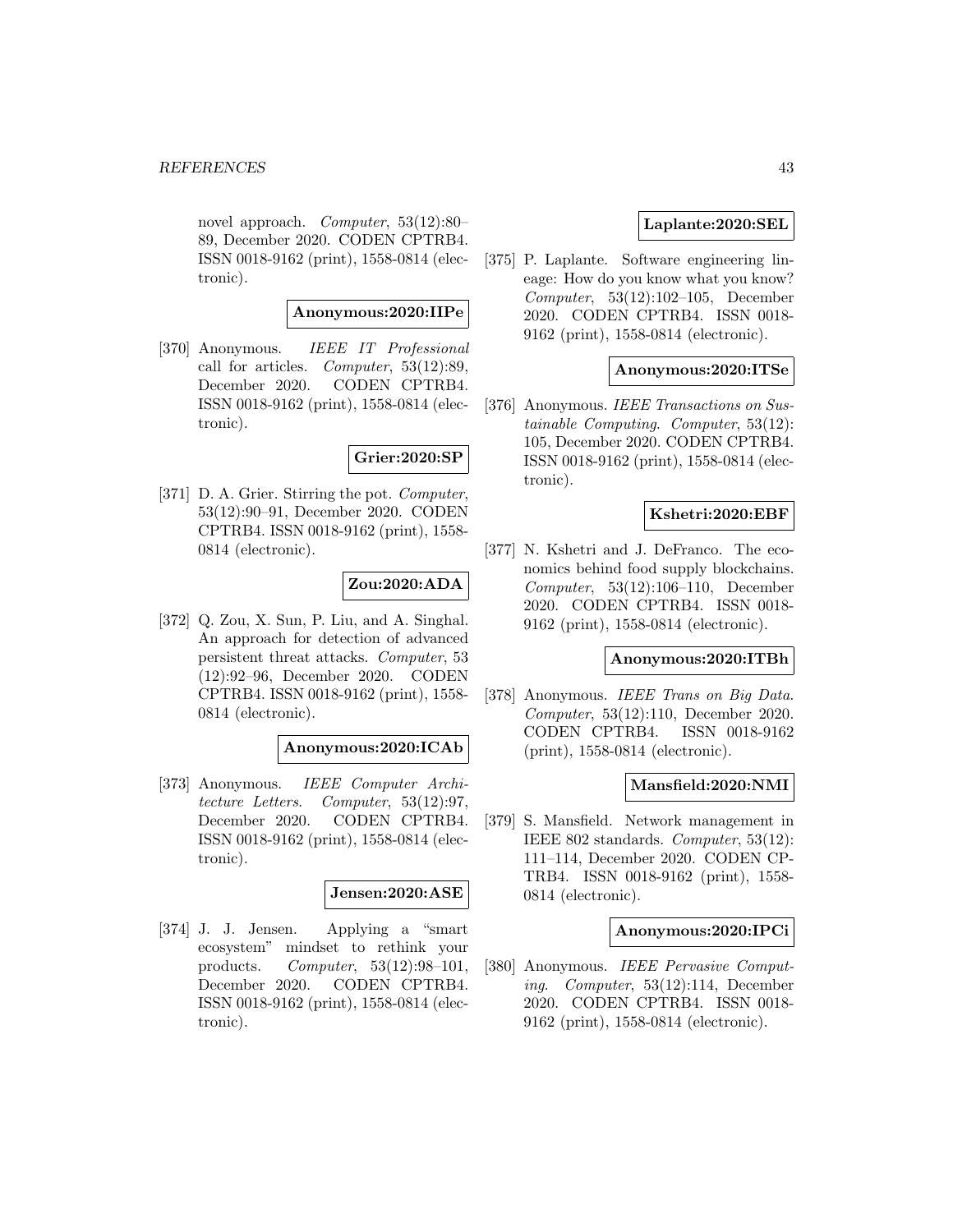# **Phipps:2020:COS**

[381] S. Phipps and S. Zacchiroli. Continuous open source license compliance. Computer, 53(12):115–119, December 2020. CODEN CPTRB4. ISSN 0018-9162 (print), 1558-0814 (electronic).

# **Anonymous:2020:ICSbd**

[382] Anonymous. IEEE Computer Society generic. Computer, 53(12):120, December 2020. CODEN CPTRB4. ISSN 0018-9162 (print), 1558-0814 (electronic).

### **Campbell:2020:BCA**

[383] M. Campbell. Beyond conversational artificial intelligence. Computer, 53(12): 121–125, December 2020. CODEN CP-TRB4. ISSN 0018-9162 (print), 1558- 0814 (electronic).

## **Anonymous:2020:IPS**

[384] Anonymous. IEEE  $S \mathcal{B} P$  subscribe. Computer, 53(12):125, December 2020. CODEN CPTRB4. ISSN 0018-9162 (print), 1558-0814 (electronic).

# **Liebowitz:2020:LPA**

[385] J. Liebowitz. Life as a professor amid COVID-19. Computer, 53(12):126–128, December 2020. CODEN CPTRB4. ISSN 0018-9162 (print), 1558-0814 (electronic).

# **Chauhan:2020:PDD**

[386] P. Chauhan. Plagiarism detection: a data search challenge. Computer, 53 (12):129–132, December 2020. CODEN CPTRB4. ISSN 0018-9162 (print), 1558- 0814 (electronic).

## **Anonymous:2020:ISN**

[387] Anonymous. IEEE social networking. Computer, 53(12):133, December 2020. CODEN CPTRB4. ISSN 0018-9162 (print), 1558-0814 (electronic).

### **Anonymous:2020:GVI**

[388] Anonymous. Gropp voted 2021 IEEE Computer Society President-Elect. Computer, 53(12):134–136, December 2020. CODEN CPTRB4. ISSN 0018-9162 (print), 1558-0814 (electronic).

# **Anonymous:2020:ICSbe**

[389] Anonymous. IEEE Computer Society. Computer, 53(12):C3, December 2020. CODEN CPTRB4. ISSN 0018-9162 (print), 1558-0814 (electronic).

# **Anonymous:2020:ICSbf**

[390] Anonymous. IEEE Computer Society Jobs Board. Computer, 53(12):C4, December 2020. CODEN CPTRB4. ISSN 0018-9162 (print), 1558-0814 (electronic).

#### **Anonymous:2021:FCa**

[391] Anonymous. Front cover. Computer, 54(1):C1, January 2021. CODEN CP-TRB4. ISSN 0018-9162 (print), 1558- 0814 (electronic).

### **Anonymous:2021:IOJa**

[392] Anonymous. IEEE Open Journal of the Computer Society. Computer, 54(1): C2, January 2021. CODEN CPTRB4. ISSN 0018-9162 (print), 1558-0814 (electronic).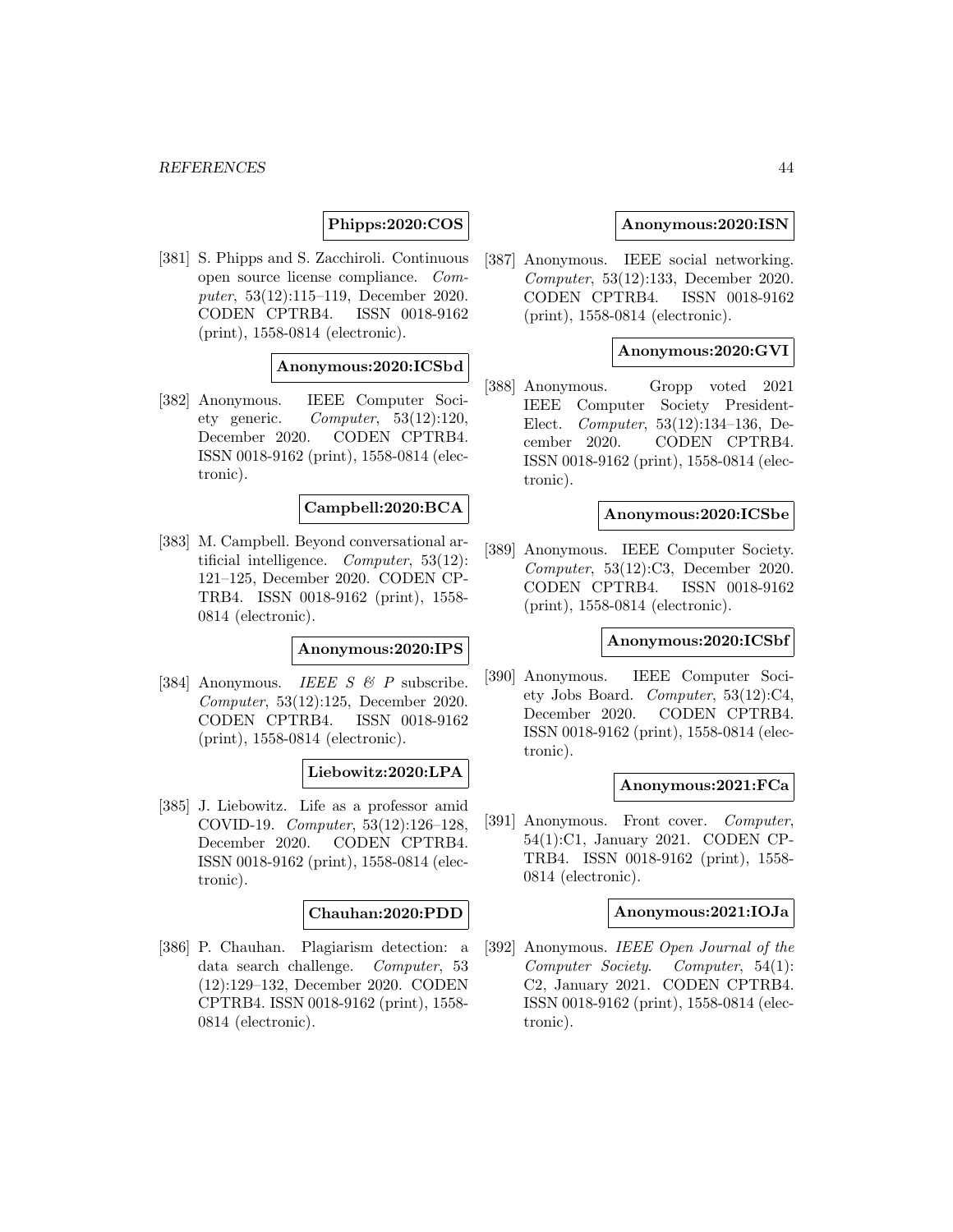## **Anonymous:2021:TCa**

[393] Anonymous. Table of contents. Computer, 54(1):1–2, January 2021. CODEN CPTRB4. ISSN 0018-9162 (print), 1558- 0814 (electronic).

#### **Anonymous:2021:Ma**

[394] Anonymous. Masthead. Computer, 54 (1):3, January 2021. CODEN CPTRB4. ISSN 0018-9162 (print), 1558-0814 (electronic).

## **Shull:2021:DIR**

[395] F. Shull and M. Ben. Driving innovation and removing barriers: Forrest Shull takes the helm as 2021 IEEE Computer Society President. Computer, 54 (1):4–9, January 2021. CODEN CP-TRB4. ISSN 0018-9162 (print), 1558- 0814 (electronic).

# **DeFloriani:2021:YTC**

[396] L. De Floriani. 2020: A year of transformative change and conquering adversity. Computer,  $54(1):10-14$ , January 2021. CODEN CPTRB4. ISSN 0018- 9162 (print), 1558-0814 (electronic).

# **Anonymous:2021:ICAa**

[397] Anonymous. IEEE Computer Architecture Letters. Computer, 54(1):15, January 2021. CODEN CPTRB4. ISSN 0018-9162 (print), 1558-0814 (electronic).

# **Andre:2021:CAI**

[398] E. Andre. Can artificial intelligence detect good (or bad) chemistry between people? Computer, 54(1):16– 17, January 2021. CODEN CPTRB4. ISSN 0018-9162 (print), 1558-0814 (electronic).

### **Anonymous:2021:IAHa**

[399] Anonymous. IEEE Annals of the History of Computing. Computer, 54(1): 17, January 2021. CODEN CPTRB4. ISSN 0018-9162 (print), 1558-0814 (electronic).

## **Anonymous:2021:CHSa**

[400] Anonymous. Computer highlights Society magazines. Computer, 54(1):18– 20, January 2021. CODEN CPTRB4. ISSN 0018-9162 (print), 1558-0814 (electronic).

# **Neuhold:2021:YAa**

[401] E. Neuhold. 50  $\&$  25 years ago. Computer, 54(1):21–24, January 2021. CO-DEN CPTRB4. ISSN 0018-9162 (print), 1558-0814 (electronic).

# **Anonymous:2021:IJBa**

[402] Anonymous. IEEE Jobs Board. Computer, 54(1):25, January 2021. CODEN CPTRB4. ISSN 0018-9162 (print), 1558- 0814 (electronic).

#### **Voas:2021:S**

[403] J. Voas and N. Kshetri. Scarcity. Computer, 54(1):26–28, January 2021. CO-DEN CPTRB4. ISSN 0018-9162 (print), 1558-0814 (electronic).

## **Anonymous:2021:ICGa**

[404] Anonymous. IEEE Computer Graphics Applications subscription. Computer, 54(1):28, January 2021. CODEN CP-TRB4. ISSN 0018-9162 (print), 1558- 0814 (electronic).

# **Mouha:2021:AFM**

[405] N. Mouha and A. Hailane. The application of formal methods to real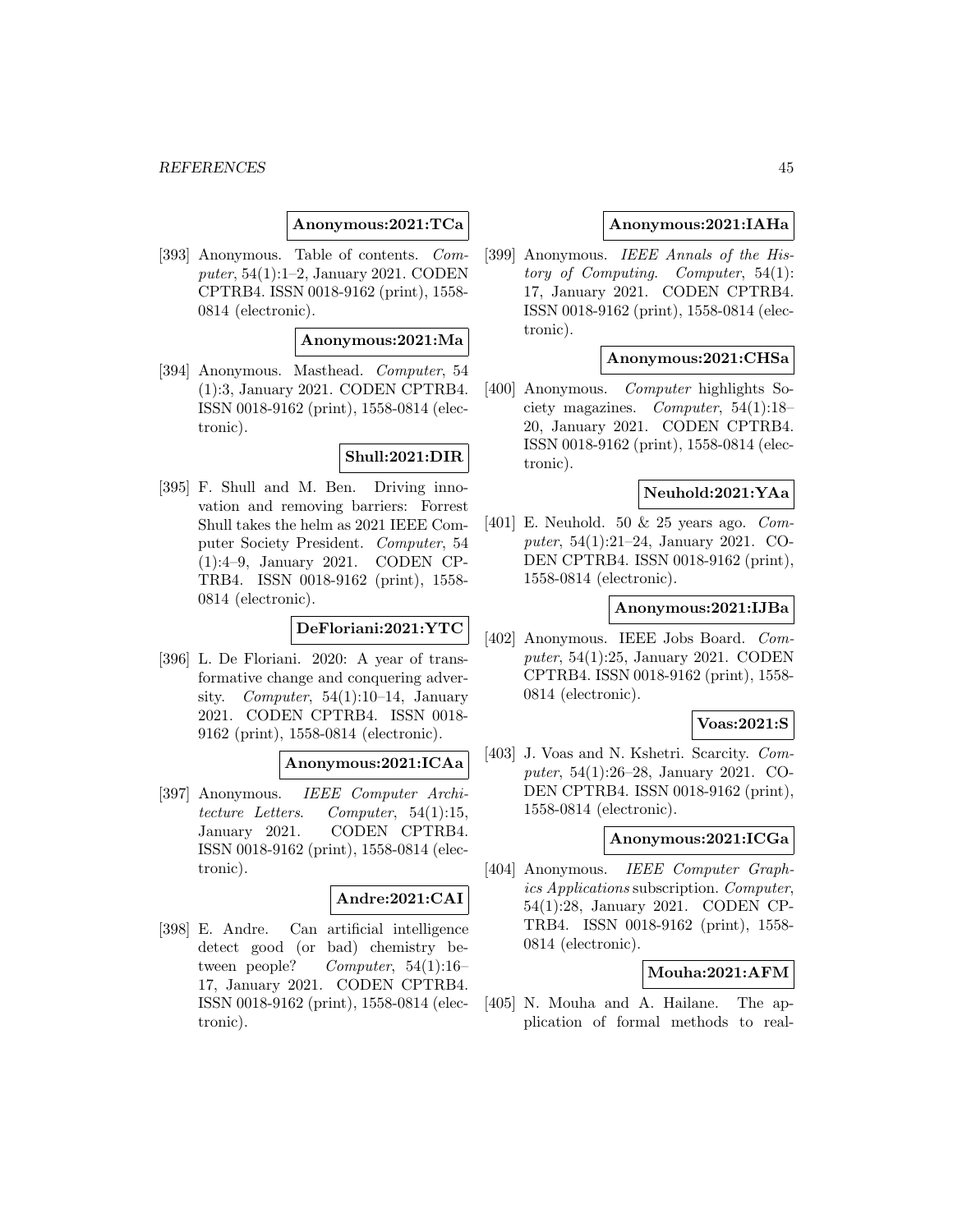world cryptographic algorithms, protocols, and systems. Computer, 54(1):29– 38, January 2021. CODEN CPTRB4. ISSN 0018-9162 (print), 1558-0814 (electronic).

# **Anonymous:2021:AIC**

[406] Anonymous. ACM/IEEE Computer Society Eckert–Mauchly Award. Computer, 54(1):39, January 2021. CODEN CPTRB4. ISSN 0018-9162 (print), 1558- 0814 (electronic).

### **Williams:2021:O**

[407] J. Williams and J. Voas. Outlook 2021. Computer, 54(1):40–41, January 2021. CODEN CPTRB4. ISSN 0018-9162 (print), 1558-0814 (electronic).

# **Antinyan:2021:HLC**

[408] V. Antinyan. Hypnotized by lines of code. Computer, 54(1):42–48, January 2021. CODEN CPTRB4. ISSN 0018- 9162 (print), 1558-0814 (electronic).

### **Weiss:2021:UFC**

[409] A. Weiss, S. Gautham, A. V. Jayakumar, C. R. Elks, D. R. Kuhn, R. N. Kacker, and T. B. Preusser. Understanding and fixing complex faults in embedded cyberphysical systems. Computer, 54(1):49–60, January 2021. CO-DEN CPTRB4. ISSN 0018-9162 (print), 1558-0814 (electronic).

## **Anonymous:2021:ICSa**

[410] Anonymous. IEEE Computer Society call for papers. Computer, 54(1): 60, January 2021. CODEN CPTRB4. ISSN 0018-9162 (print), 1558-0814 (electronic).

# **Piroumian:2021:DTU**

[411] V. Piroumian. Digital twins: Universal interoperability for the digital age. Computer, 54(1):61–69, January 2021. CO-DEN CPTRB4. ISSN 0018-9162 (print), 1558-0814 (electronic).

# **Kim:2021:TER**

[412] H. M. Kim, M. Laskowski, M. Zargham, H. Turesson, M. Barlin, and D. Kabanov. Token economics in real life: Cryptocurrency and incentives design for Insolar's blockchain network. Computer, 54(1):70–80, January 2021. CO-DEN CPTRB4. ISSN 0018-9162 (print), 1558-0814 (electronic).

# **Grier:2021:WDW**

[413] D. A. Grier. Where do we learn to behave like grownups? Computer, 54 (1):81–83, January 2021. CODEN CP-TRB4. ISSN 0018-9162 (print), 1558- 0814 (electronic).

## **Anonymous:2021:IIPa**

[414] Anonymous. IEEE IT Professional call for articles. Computer,  $54(1)$ : 83, January 2021. CODEN CPTRB4. ISSN 0018-9162 (print), 1558-0814 (electronic).

#### **Fuketa:2021:EAI**

[415] H. Fuketa and K. Uchiyama. Edge artificial intelligence chips for the cyberphysical systems era. Computer, 54(1):84– 88, January 2021. CODEN CPTRB4. ISSN 0018-9162 (print), 1558-0814 (electronic).

## **Anonymous:2021:IPCa**

[416] Anonymous. IEEE Pervasive Comput*ing* call for articles. *Computer*,  $54(1)$ :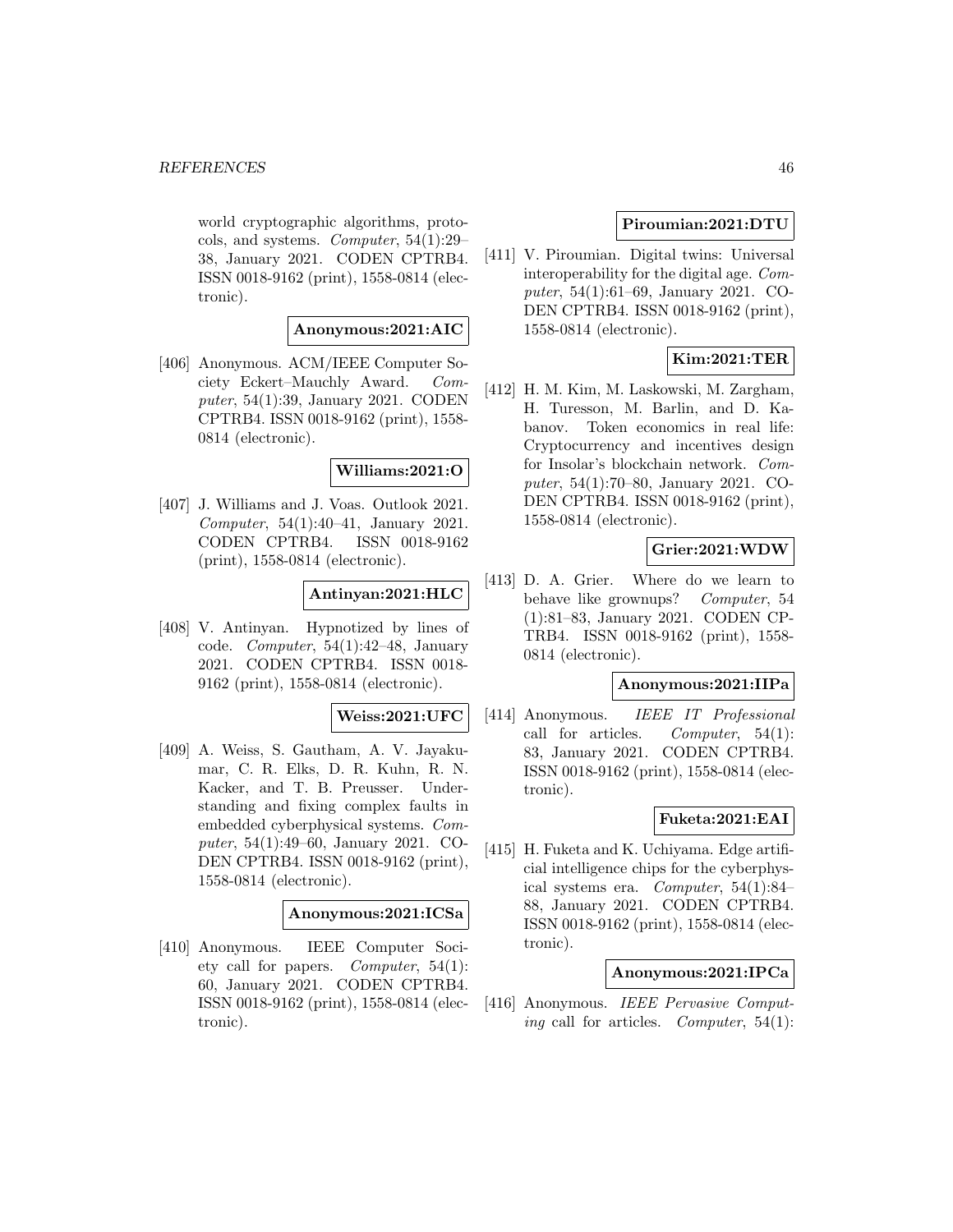88, January 2021. CODEN CPTRB4. ISSN 0018-9162 (print), 1558-0814 (electronic).

# **Riehle:2021:ITS**

[417] R. D. Riehle and J. B. Michael. Improving the trustworthiness of software through rigorous data type design. Computer, 54(1):89–95, January 2021. CO-DEN CPTRB4. ISSN 0018-9162 (print), 1558-0814 (electronic).

# **Anonymous:2021:ISPa**

[418] Anonymous. IEEE Security & Privacy subscribe. Computer, 54(1):95, January 2021. CODEN CPTRB4. ISSN 0018- 9162 (print), 1558-0814 (electronic).

# **Borenstein:2021:AEL**

[419] J. Borenstein, F. S. Grodzinsky, A. Howard, K. W. Miller, and M. J. Wolf. AI ethics: a long history and a recent burst of attention. Computer, 54 (1):96–102, January 2021. CODEN CP-TRB4. ISSN 0018-9162 (print), 1558- 0814 (electronic).

## **Anonymous:2021:ITBa**

[420] Anonymous. IEEE Transactions on Big Data. Computer, 54(1):102, January 2021. CODEN CPTRB4. ISSN 0018- 9162 (print), 1558-0814 (electronic).

# **Edwards:2021:III**

[421] P. N. Edwards and J. L. King. Institutions, infrastructures, and innovation. Computer, 54(1):103–109, January 2021. CODEN CPTRB4. ISSN 0018- 9162 (print), 1558-0814 (electronic).

#### **Anonymous:2021:ITSa**

[422] Anonymous. IEEE Transactions on Sustainable Computing. Computer, 54(1): 109, January 2021. CODEN CPTRB4. ISSN 0018-9162 (print), 1558-0814 (electronic).

# **Anonymous:2021:E**

[423] Anonymous. Erratum. *Computer*,  $54(1)$ : 110, January 2021. CODEN CPTRB4. ISSN 0018-9162 (print), 1558-0814 (electronic).

### **Anonymous:2021:CCa**

[424] Anonymous. CS connection. *Computer*, 54(1):111–112, January 2021. CODEN CPTRB4. ISSN 0018-9162 (print), 1558- 0814 (electronic).

#### **Anonymous:2021:RMA**

[425] Anonymous. Richard E. Merwin Award. Computer, 54(1):112, January 2021. CODEN CPTRB4. ISSN 0018-9162 (print), 1558-0814 (electronic).

## **Anonymous:2021:ICSb**

[426] Anonymous. IEEE Computer Society. Computer, 54(1):C3, January 2021. CO-DEN CPTRB4. ISSN 0018-9162 (print), 1558-0814 (electronic).

#### **Anonymous:2021:ICSc**

[427] Anonymous. IEEE Computer Society membership. Computer, 54(1): C4, January 2021. CODEN CPTRB4. ISSN 0018-9162 (print), 1558-0814 (electronic).

### **Anonymous:2021:FCb**

[428] Anonymous. Front cover. Computer, 54(2):C1, February 2021. CODEN CP-TRB4. ISSN 0018-9162 (print), 1558- 0814 (electronic).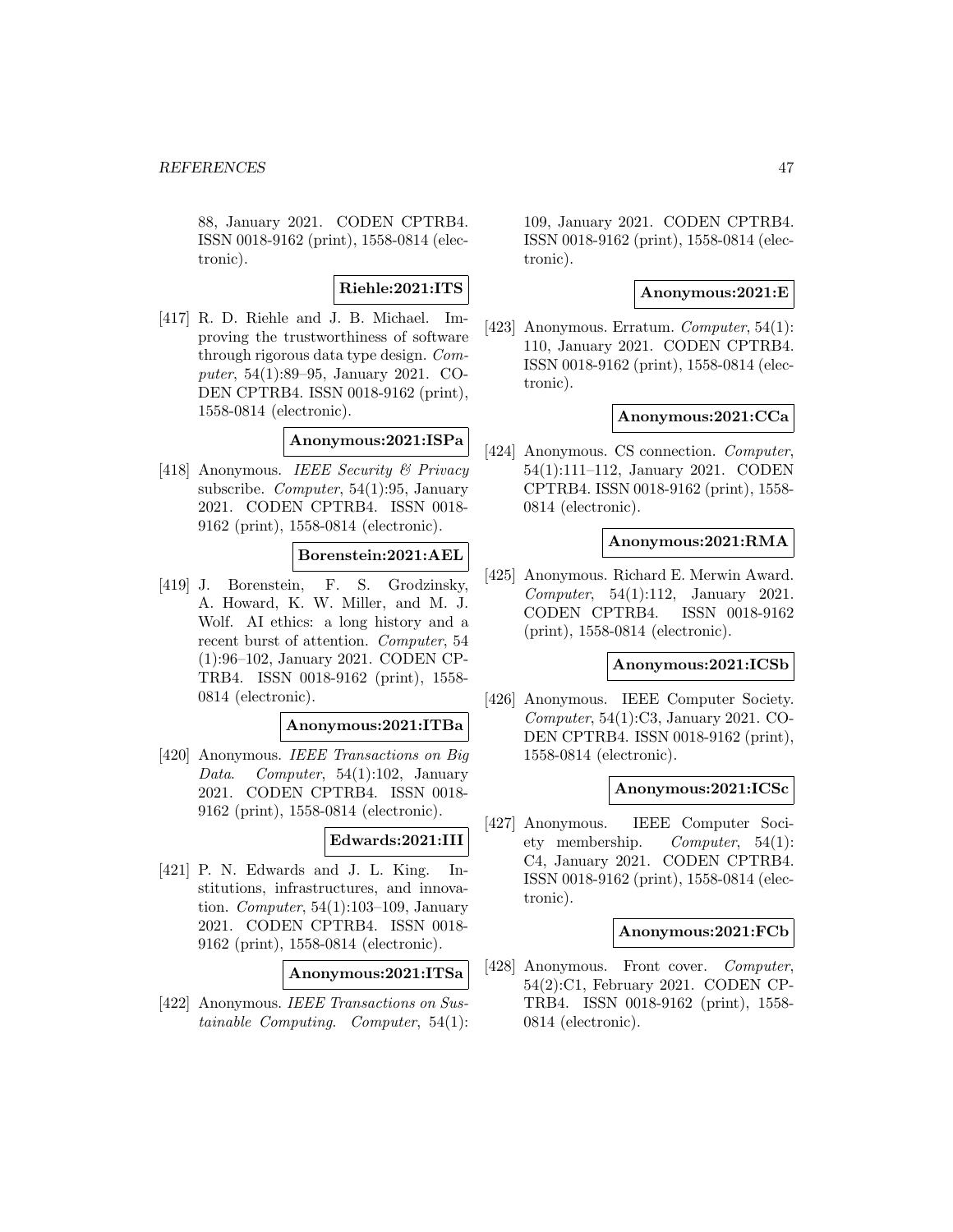#### *REFERENCES* 48

### **Anonymous:2021:IOJb**

[429] Anonymous. IEEE Open Journal of the Computer Society. Computer, 54(2): C2, February 2021. CODEN CPTRB4. ISSN 0018-9162 (print), 1558-0814 (electronic).

# **Anonymous:2021:TCb**

[430] Anonymous. Table of contents. Computer, 54(2):1–2, February 2021. CO-DEN CPTRB4. ISSN 0018-9162 (print), 1558-0814 (electronic).

## **Anonymous:2021:Mb**

[431] Anonymous. Masthead. Computer, 54 (2):3, February 2021. CODEN CP-TRB4. ISSN 0018-9162 (print), 1558- 0814 (electronic).

#### **Mittal:2021:SVV**

[432] S. Mittal. Secure V2V and V2I technologies for the next-generation intelligent transportation systems. Computer, 54(2):4–6, February 2021. CODEN CP-TRB4. ISSN 0018-9162 (print), 1558- 0814 (electronic).

### **Anonymous:2021:ITCa**

[433] Anonymous. IEEE Transactions on Computers call for papers. Computer, 54(2):6, February 2021. CODEN CP-TRB4. ISSN 0018-9162 (print), 1558- 0814 (electronic).

#### **Anonymous:2021:CHSb**

[434] Anonymous. Computer highlights Society magazines. Computer, 54(2):7– 9, February 2021. CODEN CPTRB4. ISSN 0018-9162 (print), 1558-0814 (electronic).

# **Neuhold:2021:YAb**

[435] E. Neuhold. 50 & 25 years ago. Computer, 54(2):10–12, February 2021. CO-DEN CPTRB4. ISSN 0018-9162 (print), 1558-0814 (electronic).

# **Akleman:2021:CTTa**

[436] E. Akleman. Computing through time. Computer, 54(2):11, February 2021. CO-DEN CPTRB4. ISSN 0018-9162 (print), 1558-0814 (electronic).

#### **Voas:2021:MY**

[437] J. Voas and N. Kshetri. Monetizing you. Computer, 54(2):13–15, February 2021. CODEN CPTRB4. ISSN 0018- 9162 (print), 1558-0814 (electronic).

### **Voas:2021:Ia**

[438] J. Voas. In this issue. *Computer*,  $54(2)$ : 14, February 2021. CODEN CPTRB4. ISSN 0018-9162 (print), 1558-0814 (electronic).

#### **Anonymous:2021:IIC**

[439] Anonymous. IEEE IRI 2021 call for papers. Computer, 54(2):15, February 2021. CODEN CPTRB4. ISSN 0018- 9162 (print), 1558-0814 (electronic).

## **Grier:2021:STC**

[440] D. A. Grier, D. Milojicic, S. Reisman, and J. Walz. Special technical communities: a 10-year retrospective. Computer, 54(2):16–25, February 2021. CO-DEN CPTRB4. ISSN 0018-9162 (print), 1558-0814 (electronic).

# **Kshetri:2021:CST**

[441] N. Kshetri, J. Voas, and R. Sharma. Computing and socioeconomic transformations. Computer,  $54(2):26-29$ ,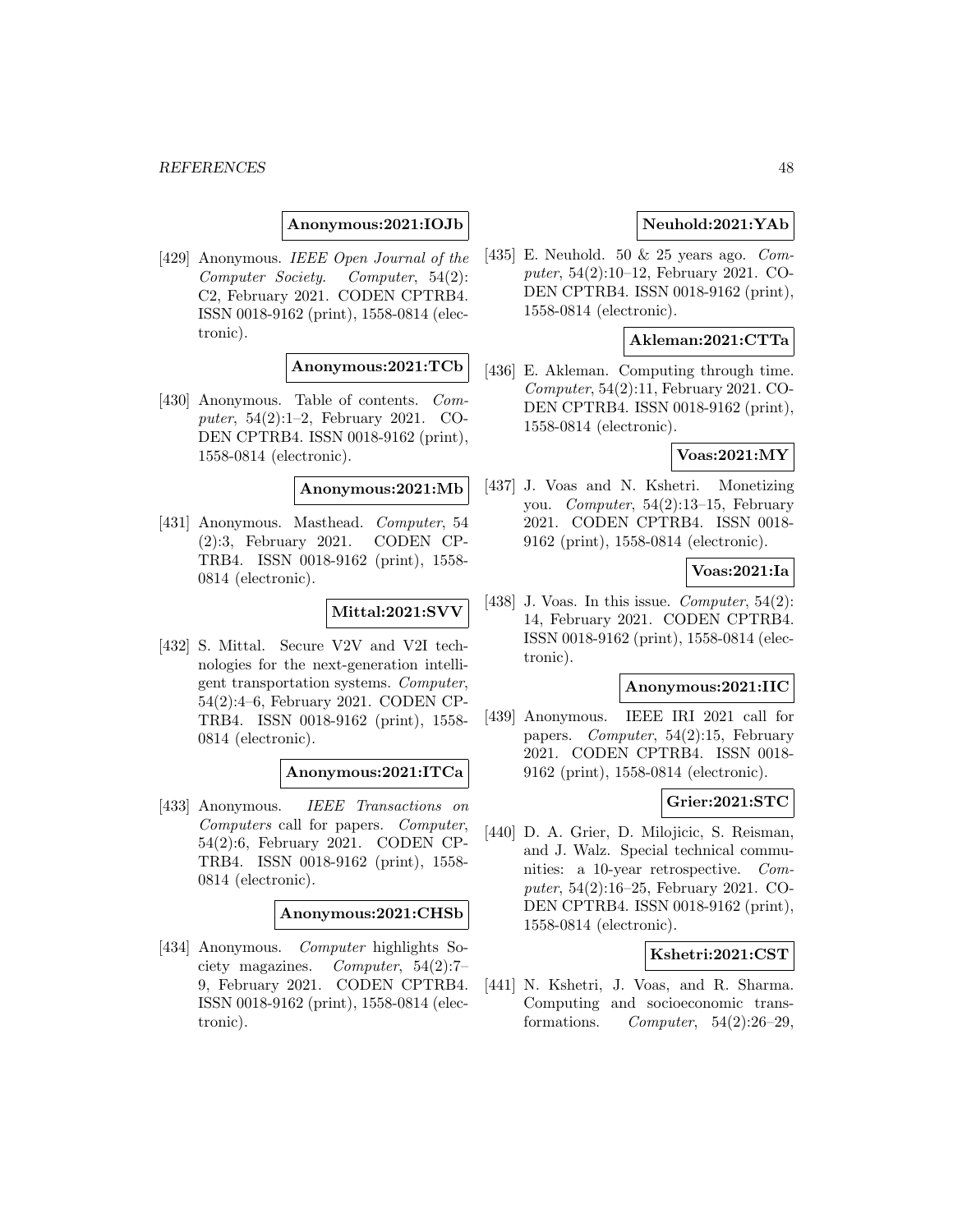February 2021. CODEN CPTRB4. ISSN 0018-9162 (print), 1558-0814 (electronic).

**Victor:2021:TDL**

[442] F. Victor, P. Ruppel, and A. Kupper. A taxonomy for distributed ledger analytics. Computer, 54(2):30–38, February 2021. CODEN CPTRB4. ISSN 0018- 9162 (print), 1558-0814 (electronic).

## **Anonymous:2021:ISPb**

[443] Anonymous. IEEE Security & Privacy magazine subscribe. Computer, 54(2): 38, February 2021. CODEN CPTRB4. ISSN 0018-9162 (print), 1558-0814 (electronic).

# **Mendes:2021:NRS**

[444] G. S. Mendes, D. Chen, B. M. C. Silva, C. Serrao, and J. Casal. A novel reputation system for mobile app stores using blockchain. Computer, 54(2):39– 49, February 2021. CODEN CPTRB4. ISSN 0018-9162 (print), 1558-0814 (electronic).

### **Anonymous:2021:IPCb**

[445] Anonymous. IEEE Pervasive Computing call for articles. Computer,  $54(2)$ : 49, February 2021. CODEN CPTRB4. ISSN 0018-9162 (print), 1558-0814 (electronic).

# **Kim:2021:SFF**

[446] H. Y. Kim, L. Xu, W. Shi, and T. Suh. A secure and flexible FPGAbased blockchain system for the IIoT. Computer, 54(2):50–59, February 2021. CODEN CPTRB4. ISSN 0018-9162 (print), 1558-0814 (electronic).

# **Grier:2021:TSN**

[447] D. A. Grier. There is still no silver bullet. *Computer*,  $54(2):60-62$ , February 2021. CODEN CPTRB4. ISSN 0018- 9162 (print), 1558-0814 (electronic).

### **Anonymous:2021:IIPb**

[448] Anonymous. IEEE IT Professional call for articles. Computer,  $54(2):62$ , February 2021. CODEN CPTRB4. ISSN 0018-9162 (print), 1558-0814 (electronic).

## **Strawn:2021:PPE**

[449] G. O. Strawn. Pandemics, public education, and the future. Computer, 54 (2):63–65, February 2021. CODEN CP-TRB4. ISSN 0018-9162 (print), 1558- 0814 (electronic).

# **Anonymous:2021:ICSd**

[450] Anonymous. IEEE Computer Society call for papers. *Computer*,  $54(2)$ : 65, February 2021. CODEN CPTRB4. ISSN 0018-9162 (print), 1558-0814 (electronic).

# **Campbell:2021:TCC**

[451] M. Campbell. Tomorrow's call center will be neither: Not call focused, nor centralized. Computer, 54(2):66– 69, February 2021. CODEN CPTRB4. ISSN 0018-9162 (print), 1558-0814 (electronic).

#### **Anonymous:2021:ICGb**

[452] Anonymous. IEEE Computer Graphics & Applications. Computer, 54(2): 69, February 2021. CODEN CPTRB4. ISSN 0018-9162 (print), 1558-0814 (electronic).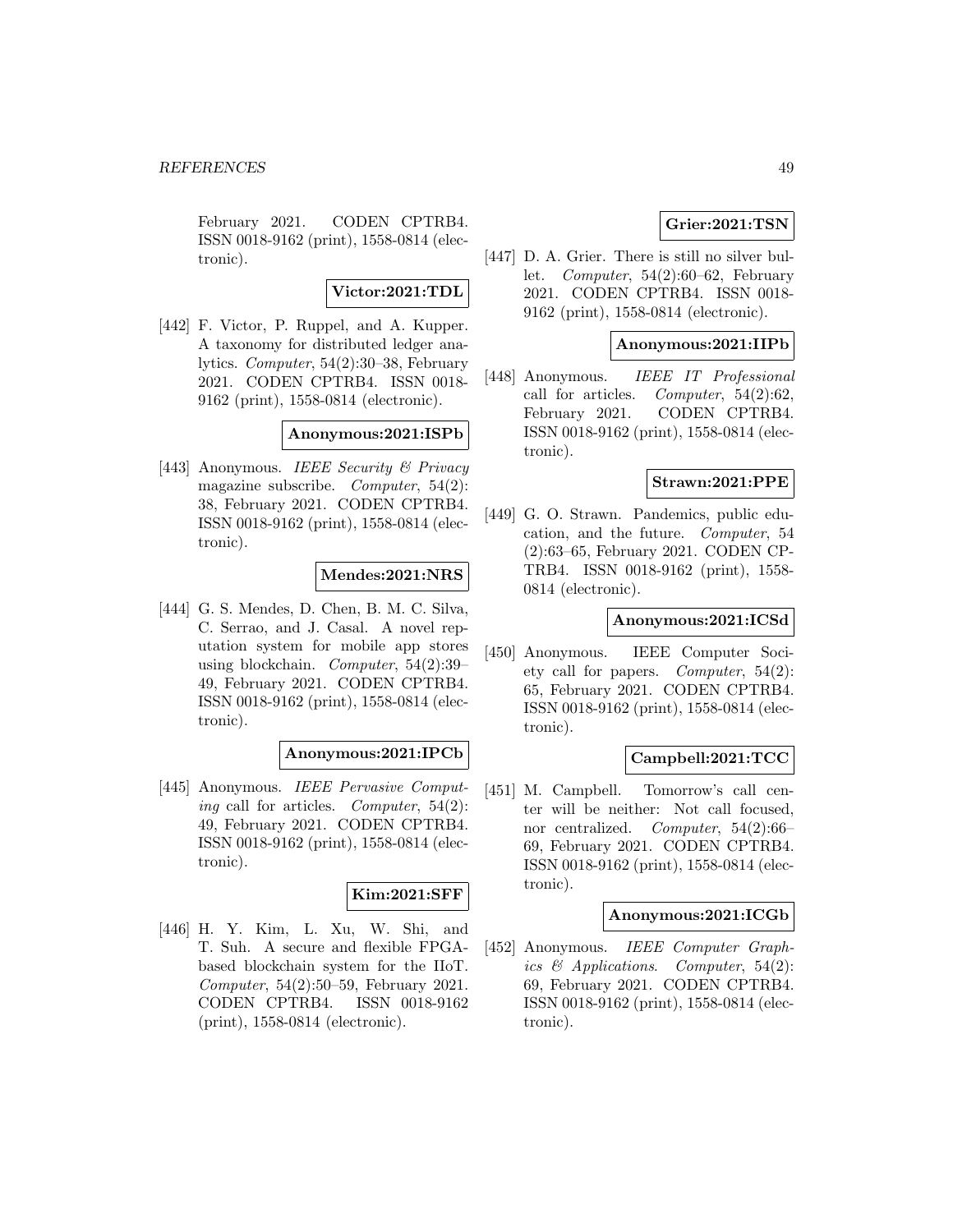# **Ahmad:2021:DDA**

[453] N. Ahmad. Do data almost always eventually leak? Computer, 54(2):70– 74, February 2021. CODEN CPTRB4. ISSN 0018-9162 (print), 1558-0814 (electronic).

# **Anonymous:2021:IAHb**

[454] Anonymous. IEEE Annals of the History of Computing. Computer, 54(2): 74, February 2021. CODEN CPTRB4. ISSN 0018-9162 (print), 1558-0814 (electronic).

#### **Gonzalez-Barahona:2021:BHF**

[455] J. M. Gonzalez-Barahona. A brief history of free, open source software and its communities. Computer, 54(2):75– 79, February 2021. CODEN CPTRB4. ISSN 0018-9162 (print), 1558-0814 (electronic).

# **Kott:2021:ICR**

[456] A. Kott and I. Linkov. To improve cyber resilience, measure it. Computer, 54 (2):80–85, February 2021. CODEN CP-TRB4. ISSN 0018-9162 (print), 1558- 0814 (electronic).

**Anonymous:2021:ITSb**

[457] Anonymous. IEEE Transactions on Sustainable Computing. Computer, 54(2): 85, February 2021. CODEN CPTRB4. ISSN 0018-9162 (print), 1558-0814 (electronic).

#### **DeFranco:2021:RMS**

[458] J. F. DeFranco, N. Kshetri, and J. Voas. Rearchitecting the malls: The shifting U.S. retail landscape. Computer, 54(2): 86–90, February 2021. CODEN CP-

TRB4. ISSN 0018-9162 (print), 1558- 0814 (electronic).

## **Anonymous:2021:CCb**

[459] Anonymous. CS connection. Computer, 54(2):91–92, February 2021. CODEN CPTRB4. ISSN 0018-9162 (print), 1558- 0814 (electronic).

#### **Anonymous:2021:ICSe**

[460] Anonymous. IEEE Computer Society. Computer,  $54(2)$ :C3, February 2021. CODEN CPTRB4. ISSN 0018-9162 (print), 1558-0814 (electronic).

### **Anonymous:2021:ICSf**

[461] Anonymous. IEEE Computer Society member benefits. *Computer*, 54(2): C4, February 2021. CODEN CPTRB4. ISSN 0018-9162 (print), 1558-0814 (electronic).

## **Anonymous:2021:FCc**

[462] Anonymous. Front cover. Computer, 54 (3):C1, March 2021. CODEN CPTRB4. ISSN 0018-9162 (print), 1558-0814 (electronic).

#### **Anonymous:2021:IOJc**

[463] Anonymous. IEEE Open Journal of the Computer Society. Computer, 54(3): C2, March 2021. CODEN CPTRB4. ISSN 0018-9162 (print), 1558-0814 (electronic).

#### **Anonymous:2021:TCc**

[464] Anonymous. Table of contents. Computer, 54(3):1–2, March 2021. CODEN CPTRB4. ISSN 0018-9162 (print), 1558- 0814 (electronic).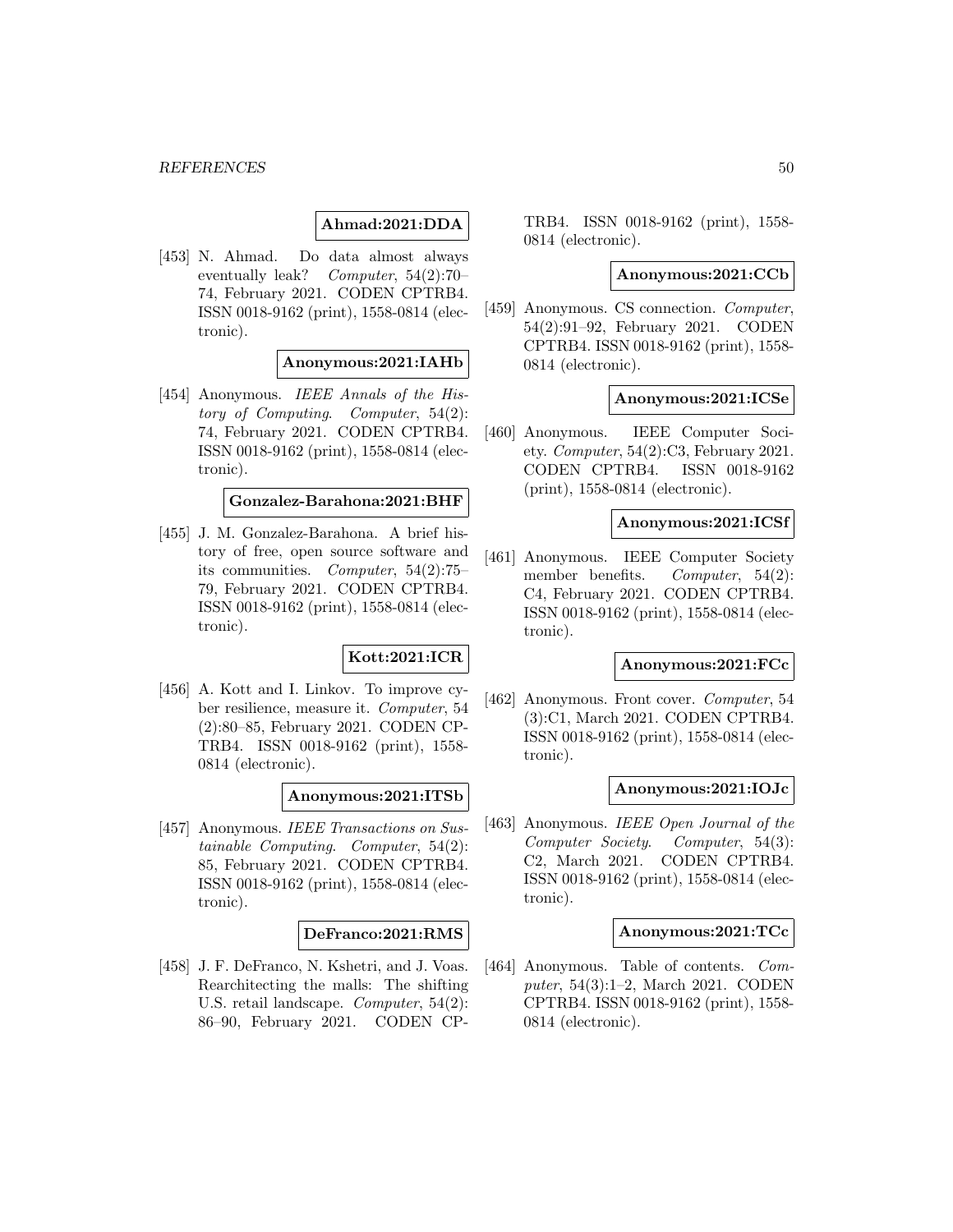#### **REFERENCES** 51

#### **Anonymous:2021:Mc**

[465] Anonymous. Masthead. Computer, 54 (3):3, March 2021. CODEN CPTRB4. ISSN 0018-9162 (print), 1558-0814 (electronic).

#### **Sorin:2021:RHP**

[466] D. J. Sorin. Reconfigurable hardware in postsilicon microarchitecture. Computer, 54(3):4–5, March 2021. CODEN CPTRB4. ISSN 0018-9162 (print), 1558- 0814 (electronic).

#### **Anonymous:2021:CHSc**

[467] Anonymous. Computer highlights Society magazines. Computer, 54(3):6– 8, March 2021. CODEN CPTRB4. ISSN 0018-9162 (print), 1558-0814 (electronic).

## **Anonymous:2021:IEA**

[468] Anonymous. IEEE Education Awards nominations. *Computer*, 54(3):9, March 2021. CODEN CPTRB4. ISSN 0018- 9162 (print), 1558-0814 (electronic).

# **Anonymous:2021:YAa**

[469] Anonymous. 50  $\&$  25 years ago. Computer, 54(3):10–13, March 2021. CO-DEN CPTRB4. ISSN 0018-9162 (print), 1558-0814 (electronic).

# **Anonymous:2021:IAHc**

[470] Anonymous. *IEEE Annals of the His*tory of Computing. Computer, 54(3): 13, March 2021. CODEN CPTRB4. ISSN 0018-9162 (print), 1558-0814 (electronic).

# **Voas:2021:OEF**

[471] J. Voas and N. Kshetri. Online eats "Food Courts". *Computer*,  $54(3):14-$  17, March 2021. CODEN CPTRB4. ISSN 0018-9162 (print), 1558-0814 (electronic).

# **Voas:2021:Ib**

[472] J. Voas. In this issue. Computer, 54 (3):15, March 2021. CODEN CPTRB4. ISSN 0018-9162 (print), 1558-0814 (electronic).

## **Anonymous:2021:ICGc**

[473] Anonymous. IEEE Computer Graphics and Applications. Computer, 54(3): 17, March 2021. CODEN CPTRB4. ISSN 0018-9162 (print), 1558-0814 (electronic).

# **Nawrocki:2021:CNC**

[474] P. Nawrocki, K. Wrona, M. Marczak, and B. Sniezynski. A comparison of native and cross-platform frameworks for mobile applications. *Computer*, 54(3): 18–27, March 2021. CODEN CPTRB4. ISSN 0018-9162 (print), 1558-0814 (electronic).

# **Liu:2021:VLC**

[475] C. Liu. Visualizing logical correlation in trace data for system debugging. Computer, 54(3):28–36, March 2021. CO-DEN CPTRB4. ISSN 0018-9162 (print), 1558-0814 (electronic).

#### **Sugandhi:2021:ISL**

[476] Sugandhi, P. Kumar, and S. Kaur. Indian sign language generation system. Computer, 54(3):37–46, March 2021. CODEN CPTRB4. ISSN 0018-9162 (print), 1558-0814 (electronic).

## **Anonymous:2021:ICAb**

[477] Anonymous. IEEE Computer Architecture Letters. Computer, 54(3):47, March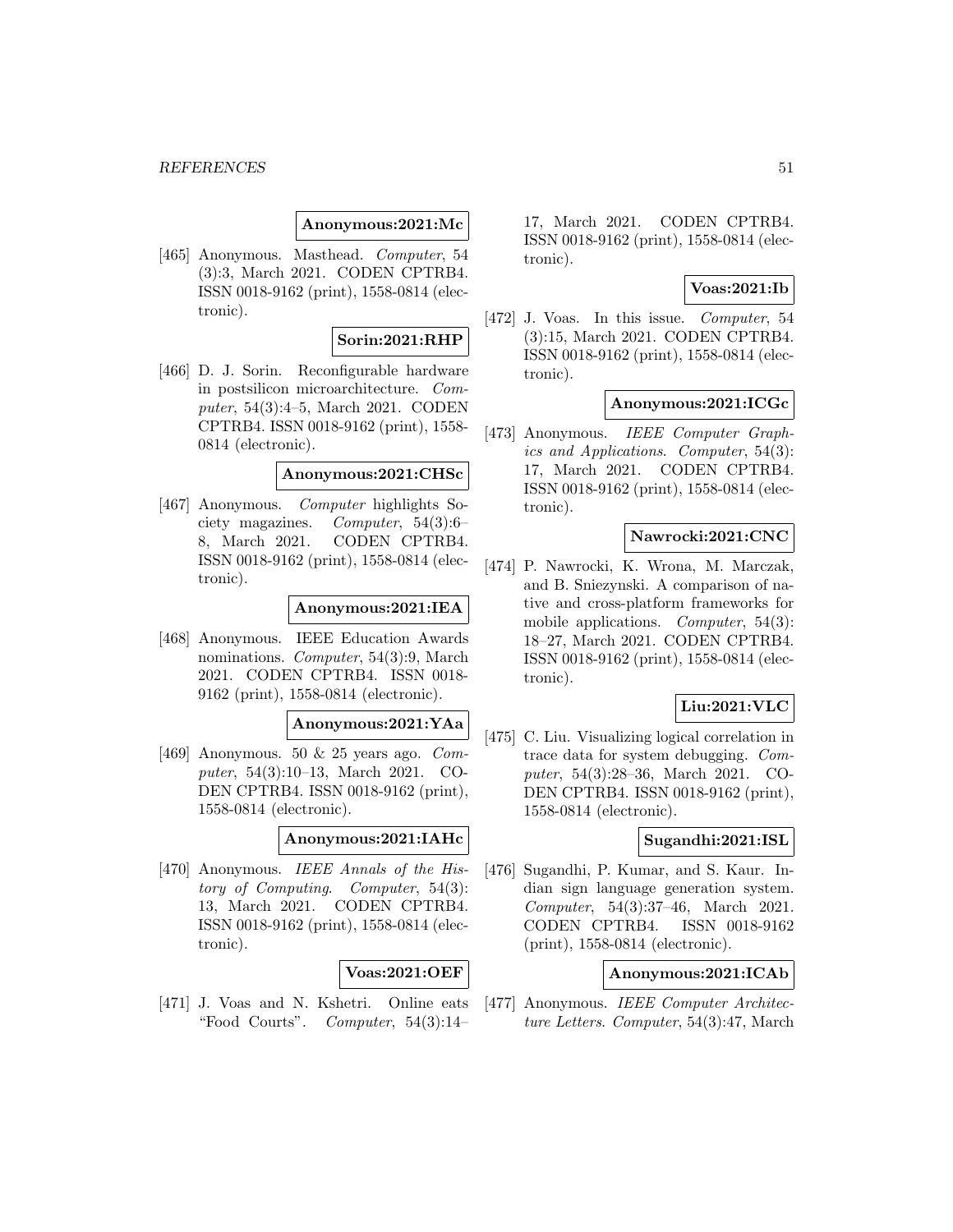2021. CODEN CPTRB4. ISSN 0018- 9162 (print), 1558-0814 (electronic).

**Lin:2021:WWA**

[478] H. Y. Lin. Will we adopt AI like we adopted electricity? Computer, 54(3): 48–51, March 2021. CODEN CPTRB4. ISSN 0018-9162 (print), 1558-0814 (electronic).

### **Grier:2021:EM**

[479] D. A. Grier. The engineering mindset. Computer, 54(3):52–54, March 2021. CODEN CPTRB4. ISSN 0018- 9162 (print), 1558-0814 (electronic).

#### **Anonymous:2021:ICSg**

[480] Anonymous. IEEE Computer Society call for papers. Computer, 54(3): 54, March 2021. CODEN CPTRB4. ISSN 0018-9162 (print), 1558-0814 (electronic).

#### **DeFranco:2021:TFS**

[481] J. F. DeFranco, D. F. Ferraiolo, R. Kuhn, and J. Roberts. A trusted federated system to share granular data among disparate database resources. Computer, 54(3):55–62, March 2021. CODEN CPTRB4. ISSN 0018-9162 (print), 1558-0814 (electronic).

# **Anonymous:2021:IIPc**

[482] Anonymous. IEEE IT Professional call for articles. Computer, 54(3):62, March 2021. CODEN CPTRB4. ISSN 0018- 9162 (print), 1558-0814 (electronic).

# **Kapsalas:2021:RMM**

[483] P. Kapsalas, A. S. Lalos, K. Moustakas, and D. Serpanos. The role of modularity in multimodal simultaneous localization and mapping systems. Computer, 54(3): 63–67, March 2021. CODEN CPTRB4. ISSN 0018-9162 (print), 1558-0814 (electronic).

# **Anonymous:2021:IPCc**

[484] Anonymous. IEEE Pervasive Computing call for articles. Computer, 54(3): 67, March 2021. CODEN CPTRB4. ISSN 0018-9162 (print), 1558-0814 (electronic).

### **Furnell:2021:PPW**

[485] S. Furnell, J. Haney, and M. Theofanos. Pandemic parallels: What can cybersecurity learn from COVID-19? Computer, 54(3):68–72, March 2021. CO-DEN CPTRB4. ISSN 0018-9162 (print), 1558-0814 (electronic).

# **Anonymous:2021:ISPc**

[486] Anonymous. IEEE Security & Privacy subscription. Computer, 54(3): 72, March 2021. CODEN CPTRB4. ISSN 0018-9162 (print), 1558-0814 (electronic).

# **Sangwan:2021:ADA**

[487] R. S. Sangwan, R. L. Nord, and I. Ozkaya. Architectural dependency analysis: Addressing the elephant in the room. Computer, 54(3):73–78, March 2021. CODEN CPTRB4. ISSN 0018- 9162 (print), 1558-0814 (electronic).

### **Anonymous:2021:IJBb**

[488] Anonymous. IEEE Jobs Board. Computer, 54(3):79, March 2021. CODEN CPTRB4. ISSN 0018-9162 (print), 1558- 0814 (electronic).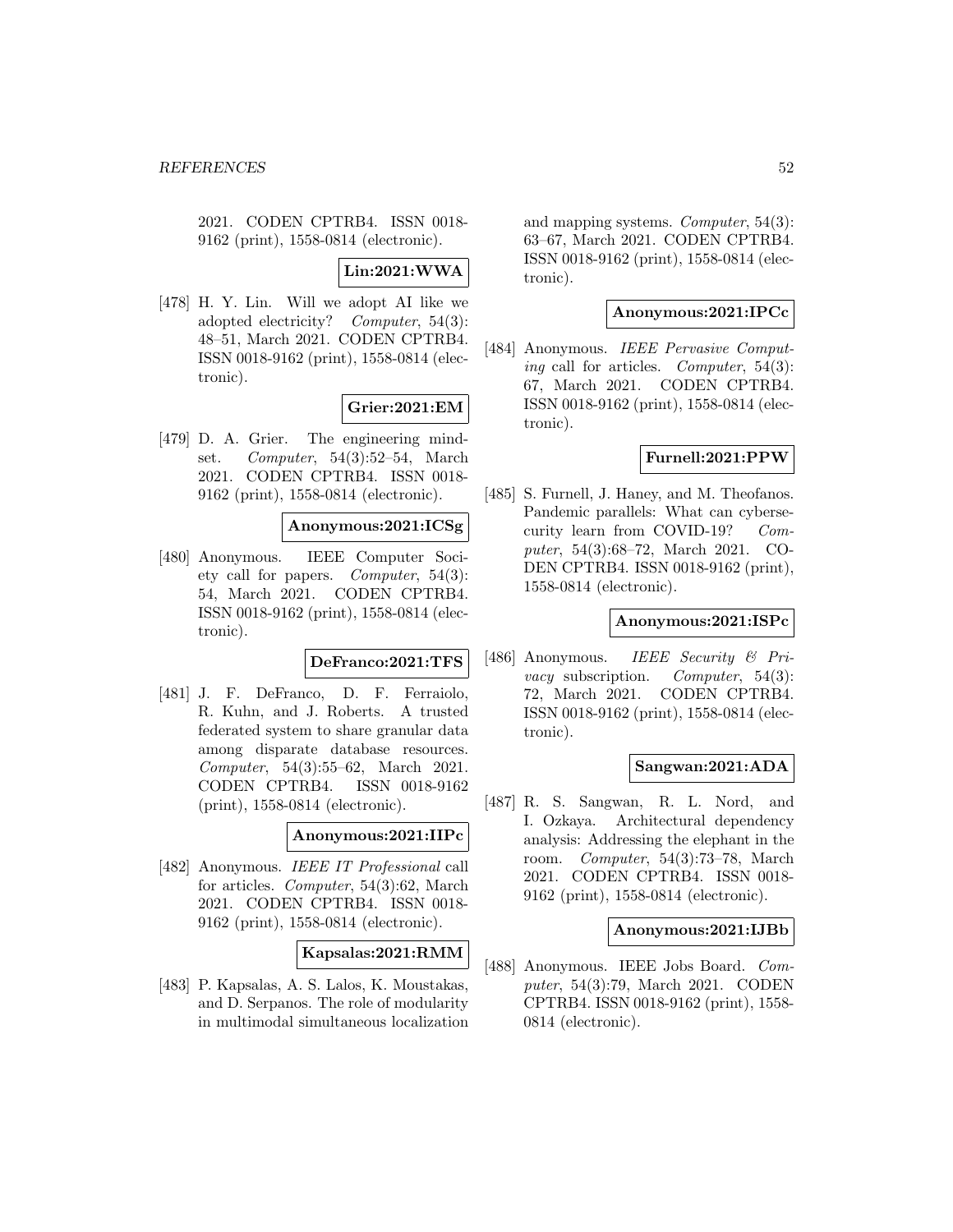## **Mariani:2021:IIF**

[489] R. Mariani, N. Maor, J. Athavale, and K. Gay. The importance of interoperability in functional safety standards. Computer, 54(3):80–84, March 2021. CODEN CPTRB4. ISSN 0018- 9162 (print), 1558-0814 (electronic).

### **Anonymous:2021:ITBb**

[490] Anonymous. IEEE Transactions on Big Data. Computer, 54(3):84, March 2021. CODEN CPTRB4. ISSN 0018-9162 (print), 1558-0814 (electronic).

# **Anonymous:2021:ICSh**

[491] Anonymous. IEEE Computer Society. Computer, 54(3):C3, March 2021. CO-DEN CPTRB4. ISSN 0018-9162 (print), 1558-0814 (electronic).

**Anonymous:2021:ICSi**

[492] Anonymous. IEEE Computer Society member benefits. *Computer*, 54(3): C4, March 2021. CODEN CPTRB4. ISSN 0018-9162 (print), 1558-0814 (electronic).

#### **Anonymous:2021:FCd**

[493] Anonymous. Front cover. Computer, 54 (4):C1, April 2021. CODEN CPTRB4. ISSN 0018-9162 (print), 1558-0814 (electronic).

#### **Anonymous:2021:ASA**

[494] Anonymous. 2022 AAAI Squirrel AI Award call for nominations. Computer, 54(4):C2, April 2021. CODEN CP-TRB4. ISSN 0018-9162 (print), 1558- 0814 (electronic).

### **Anonymous:2021:TCd**

[495] Anonymous. Table of contents. Computer, 54(4):1–2, April 2021. CODEN CPTRB4. ISSN 0018-9162 (print), 1558- 0814 (electronic).

#### **Anonymous:2021:Md**

[496] Anonymous. Masthead. Computer, 54 (4):3, April 2021. CODEN CPTRB4. ISSN 0018-9162 (print), 1558-0814 (electronic).

# **Anonymous:2021:CHSd**

[497] Anonymous. Computer highlights Society magazines. Computer, 54(4):4– 6, April 2021. CODEN CPTRB4. ISSN 0018-9162 (print), 1558-0814 (electronic).

#### **Anonymous:2021:IJBc**

[498] Anonymous. IEEE Jobs Boards. Computer, 54(4):7, April 2021. CODEN CP-TRB4. ISSN 0018-9162 (print), 1558- 0814 (electronic).

### **Anonymous:2021:YAb**

[499] Anonymous. 50 & 25 years ago. Computer, 54(4):8–10, April 2021. CODEN CPTRB4. ISSN 0018-9162 (print), 1558- 0814 (electronic).

#### **Akleman:2021:CTTb**

[500] E. Akleman. Computing through time. Computer, 54(4):10, April 2021. CO-DEN CPTRB4. ISSN 0018-9162 (print), 1558-0814 (electronic).

# **Voas:2021:CYD**

[501] J. Voas and K. Miller. Confronting your digital accuser. Computer, 54(4): 11–13, April 2021. CODEN CPTRB4.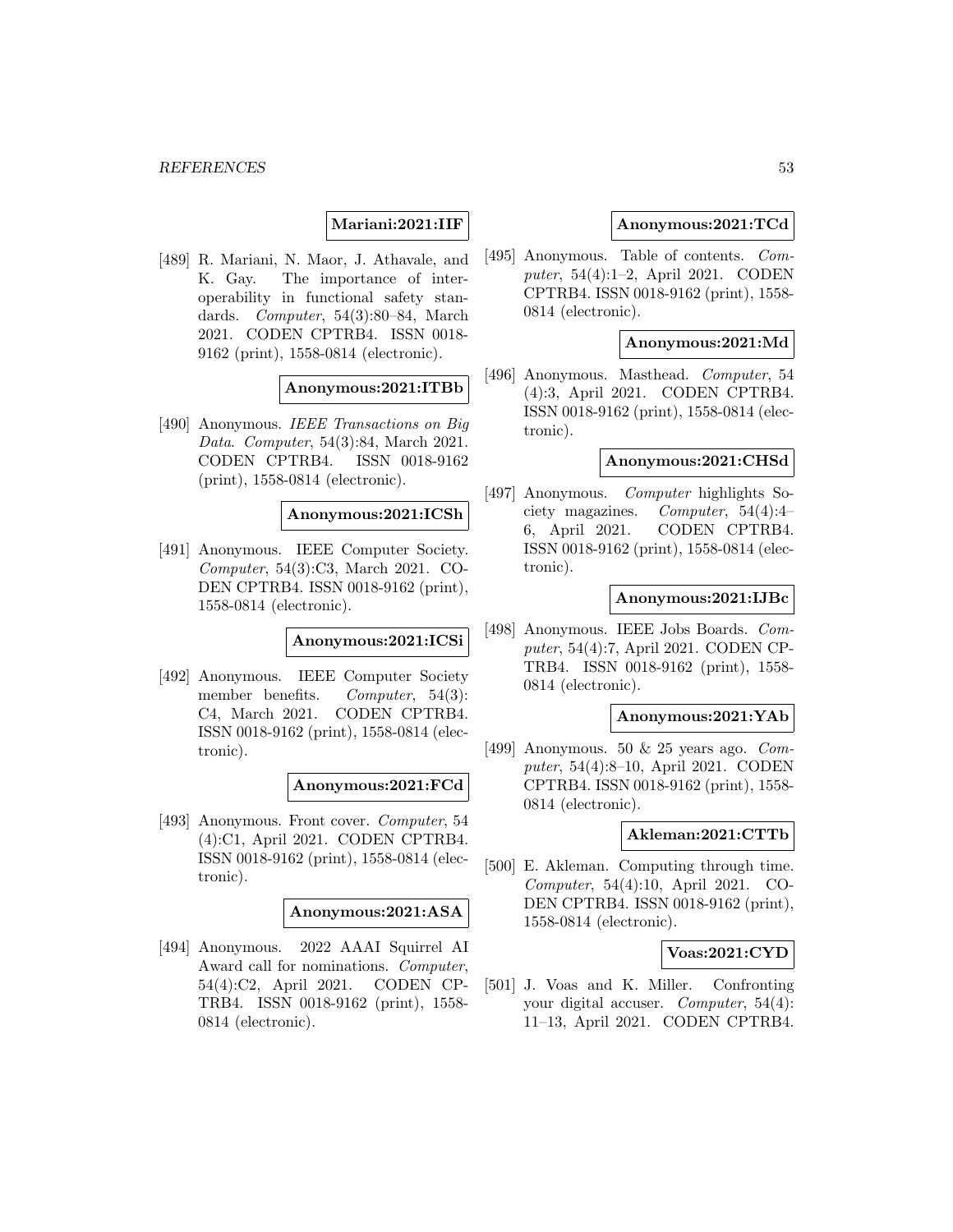**Voas:2021:Ic**

[502] J. Voas. In this issue. Computer, 54 (4):12, April 2021. CODEN CPTRB4. ISSN 0018-9162 (print), 1558-0814 (electronic).

**Anonymous:2021:ISPd**

[503] Anonymous. IEEE Security & Privacy subscribe. Computer, 54(4):13, April 2021. CODEN CPTRB4. ISSN 0018- 9162 (print), 1558-0814 (electronic).

# **Liu:2021:PRR**

[504] L. Liu, J. Tang, S. Liu, B. Yu, Y. Xie, and J.-L. Gaudiot. Π-RT: A runtime framework to enable energyefficient real-time robotic vision applications on heterogeneous architectures. Computer, 54(4):14–25, April 2021. CO-DEN CPTRB4. ISSN 0018-9162 (print), 1558-0814 (electronic).

# **Wang:2021:CMH**

[505] J. Wang, L. Wang, and Y. Song. Crowdmachine hybrid urban sensing and computing. Computer, 54(4):26–34, April 2021. CODEN CPTRB4. ISSN 0018- 9162 (print), 1558-0814 (electronic).

# **Lew:2021:FSS**

[506] A. Lew. Flipping the script: A sociotechnical approach to platforms and unanticipated uses. Computer, 54(4): 35–44, April 2021. CODEN CPTRB4. ISSN 0018-9162 (print), 1558-0814 (electronic).

# **Anonymous:2021:ICM**

[507] Anonymous. IEEE call for 2021 major award nominations. Computer, 54

(4):45, April 2021. CODEN CPTRB4. ISSN 0018-9162 (print), 1558-0814 (electronic).

# **Grier:2021:LET**

[508] D. A. Grier. Linking the elements together: Will NoSQL databases live up to their promise? Computer,  $54(4)$ : 46–48, April 2021. CODEN CPTRB4. ISSN 0018-9162 (print), 1558-0814 (electronic).

# **Anonymous:2021:IIPd**

[509] Anonymous. IEEE IT Professional call for articles. Computer, 54(4):48, April 2021. CODEN CPTRB4. ISSN 0018- 9162 (print), 1558-0814 (electronic).

## **Drusinsky:2021:WAM**

[510] D. Drusinsky. Who is authenticating my e-commerce logins? Computer, 54(4): 49–54, April 2021. CODEN CPTRB4. ISSN 0018-9162 (print), 1558-0814 (electronic).

# **Anonymous:2021:CSEa**

[511] Anonymous. Computing in sciences and engineering. Computer, 54(4):54, April 2021. CODEN CPTRB4. ISSN 0018- 9162 (print), 1558-0814 (electronic).

# **Campbell:2021:CAO**

[512] M. Campbell. Computational acceleration: Offense in depth. Computer, 54(4): 55–58, April 2021. CODEN CPTRB4. ISSN 0018-9162 (print), 1558-0814 (electronic).

## **Chauhan:2021:BDP**

[513] P. Chauhan and M. Sood. Big data: Present and future. Computer, 54(4): 59–65, April 2021. CODEN CPTRB4.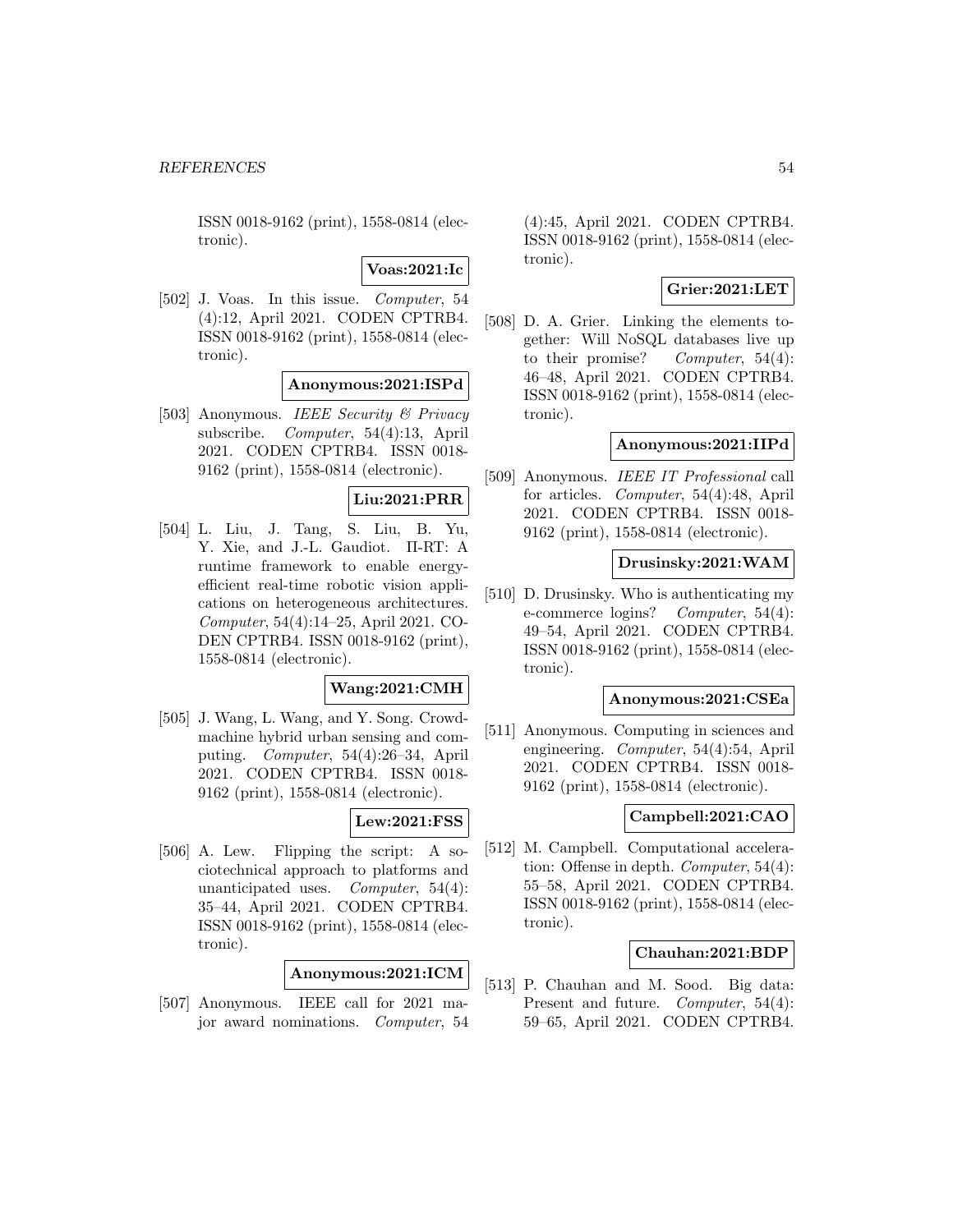# **Liu:2021:EEA**

[514] S. Liu, J.-L. Gaudiot, and H. Kasahara. Engineering education in the age of autonomous machines. Computer, 54(4): 66–69, April 2021. CODEN CPTRB4. ISSN 0018-9162 (print), 1558-0814 (electronic).

**Drost-Fromm:2021:OSC**

[515] I. Drost-Fromm and R. Tompkins. Open source community governance the Apache way. Computer, 54(4):70– 75, April 2021. CODEN CPTRB4. ISSN 0018-9162 (print), 1558-0814 (electronic).

# **Lanoue:2021:AVT**

[516] M. Lanoue, C. A. Bollmann, J. B. Michael, J. Roth, and D. Wijesekera. An attack vector taxonomy for mobile telephony security vulnerabilities. Computer, 54(4):76–84, April 2021. CODEN CPTRB4. ISSN 0018-9162 (print), 1558- 0814 (electronic).

# **Anonymous:2021:ICE**

[517] Anonymous. IEEE call for educational awards nominations. Computer, 54(4): 85, April 2021. CODEN CPTRB4. ISSN 0018-9162 (print), 1558-0814 (electronic).

## **Kshetri:2021:EDT**

[518] N. Kshetri. The economics of digital twins. Computer, 54(4):86–90, April 2021. CODEN CPTRB4. ISSN 0018- 9162 (print), 1558-0814 (electronic).

# **Anonymous:2021:ICSj**

[519] Anonymous. IEEE Computer Society. Computer, 54(4):C3, April 2021. CO-DEN CPTRB4. ISSN 0018-9162 (print), 1558-0814 (electronic).

## **Anonymous:2021:ICSk**

[520] Anonymous. IEEE Computer Society membership benefits. *Computer*, 54(4): C4, April 2021. CODEN CPTRB4. ISSN 0018-9162 (print), 1558-0814 (electronic).

#### **Anonymous:2021:FCe**

[521] Anonymous. Front cover. Computer, 54 (5):C1, May 2021. CODEN CPTRB4. ISSN 0018-9162 (print), 1558-0814 (electronic).

# **Anonymous:2021:IOJd**

[522] Anonymous. IEEE Open Journal of the Computer Society. Computer, 54 (5):C2, May 2021. CODEN CPTRB4. ISSN 0018-9162 (print), 1558-0814 (electronic).

#### **Anonymous:2021:TCe**

[523] Anonymous. Table of contents. Computer, 54(5):1–2, May 2021. CODEN CPTRB4. ISSN 0018-9162 (print), 1558- 0814 (electronic).

## **Anonymous:2021:Me**

[524] Anonymous. Masthead. Computer, 54 (5):3, May 2021. CODEN CPTRB4. ISSN 0018-9162 (print), 1558-0814 (electronic).

# **Dogan:2021:AHA**

[525] Gulustan Dogan. Advances in human activity recognition. Computer, 54(5): 4–6, May 2021. CODEN CPTRB4.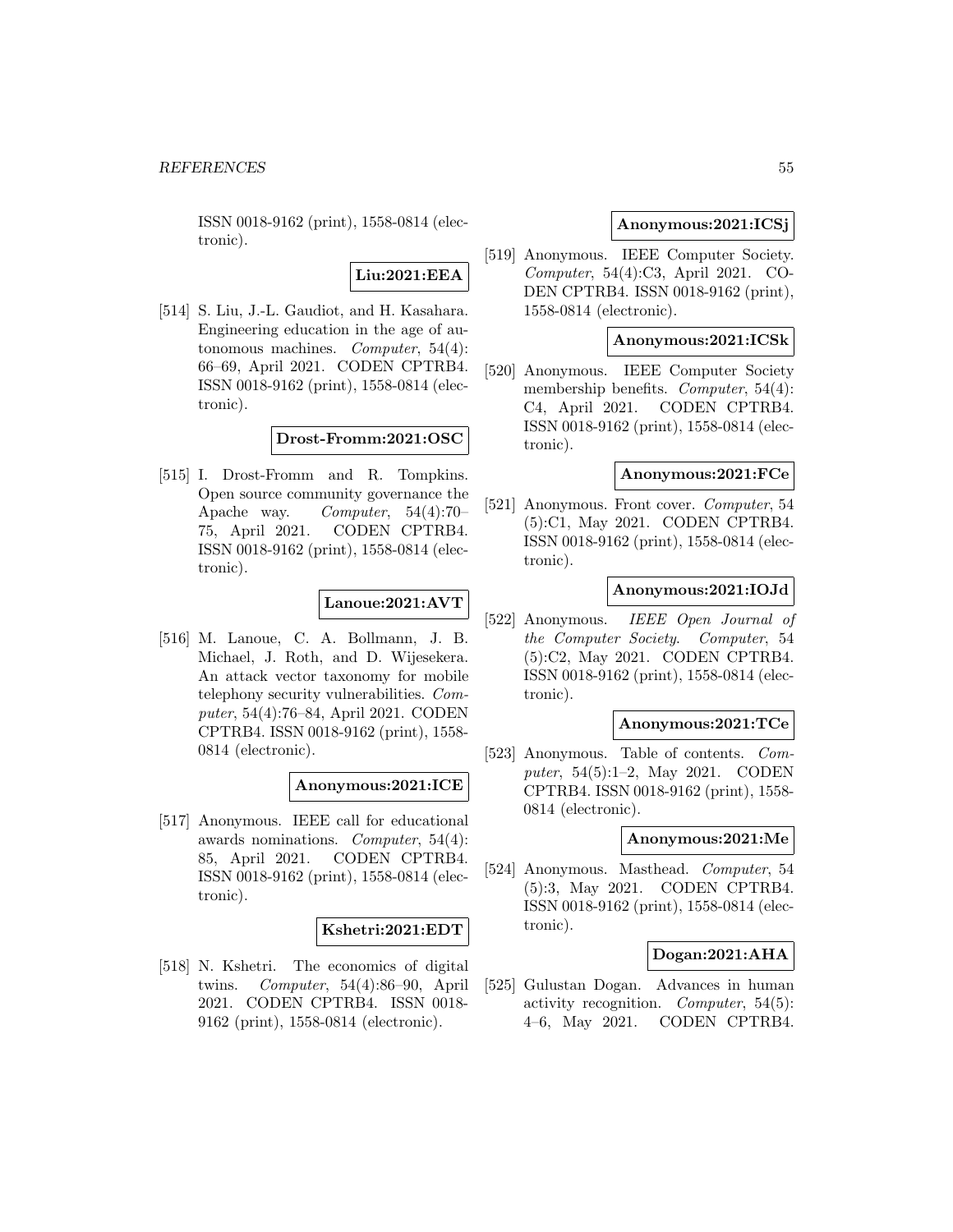**Anonymous:2021:ICSl**

[526] Anonymous. IEEE Computer Society call for papers. *Computer*,  $54(5):6$ , May 2021. CODEN CPTRB4. ISSN 0018- 9162 (print), 1558-0814 (electronic).

# **Anonymous:2021:CHSe**

[527] Anonymous. Computer highlights Society magazines. Computer, 54(5): 7–9, May 2021. CODEN CPTRB4. ISSN 0018-9162 (print), 1558-0814 (electronic).

# **Neuhold:2021:YAc**

[528] Erich Neuhold. 50 & 25 years ago. Computer, 54(5):10–12, May 2021. CODEN CPTRB4. ISSN 0018-9162 (print), 1558- 0814 (electronic).

# **Cerf:2021:WWD**

[529] Vinton G. Cerf. "What we do now, Kemosabe?". Computer, 54(5):13–14, May 2021. CODEN CPTRB4. ISSN 0018- 9162 (print), 1558-0814 (electronic).

#### **Anonymous:2021:ITBc**

[530] Anonymous. IEEE Transactions on Big Data. Computer, 54(5):14, May 2021. CODEN CPTRB4. ISSN 0018-9162 (print), 1558-0814 (electronic).

#### **Kshetri:2021:MCT**

[531] Nir Kshetri and Jeffrey Voas. Major computing technologies of the past 75 years. Computer, 54(5):15–21, May 2021. CODEN CPTRB4. ISSN 0018- 9162 (print), 1558-0814 (electronic).

### **Anonymous:2021:ISPe**

[532] Anonymous. IEEE Security & Privacy magazine. Computer, 54(5):21, May 2021. CODEN CPTRB4. ISSN 0018- 9162 (print), 1558-0814 (electronic).

# **Wolf:2021:CAL**

[533] Marilyn Wolf and Dimitrios Serpanos. Computing for autonomy: Latency, power, resilience. Computer, 54(5): 22–23, May 2021. CODEN CPTRB4. ISSN 0018-9162 (print), 1558-0814 (electronic).

# **Arulraj:2021:EVE**

[534] Joy Arulraj, Abhijit Chatterjee, Alexandros Daglis, Ashutosh Dhekne, and Umakishore Ramachandran. eCloud: A vision for the evolution of the edge– cloud continuum. Computer, 54(5): 24–33, May 2021. CODEN CPTRB4. ISSN 0018-9162 (print), 1558-0814 (electronic).

#### **Anonymous:2021:IPCd**

[535] Anonymous. *IEEE Pervasive Comput*ing call for articles. Computer, 54 (5):33, May 2021. CODEN CPTRB4. ISSN 0018-9162 (print), 1558-0814 (electronic).

#### **Rinner:2021:MSM**

[536] Bernhard Rinner, Christian Bettstetter, Hermann Hellwagner, and Stephan Weiss. Multidrone systems: More than the sum of the parts. *Computer*,  $54(5)$ : 34–43, May 2021. CODEN CPTRB4. ISSN 0018-9162 (print), 1558-0814 (electronic).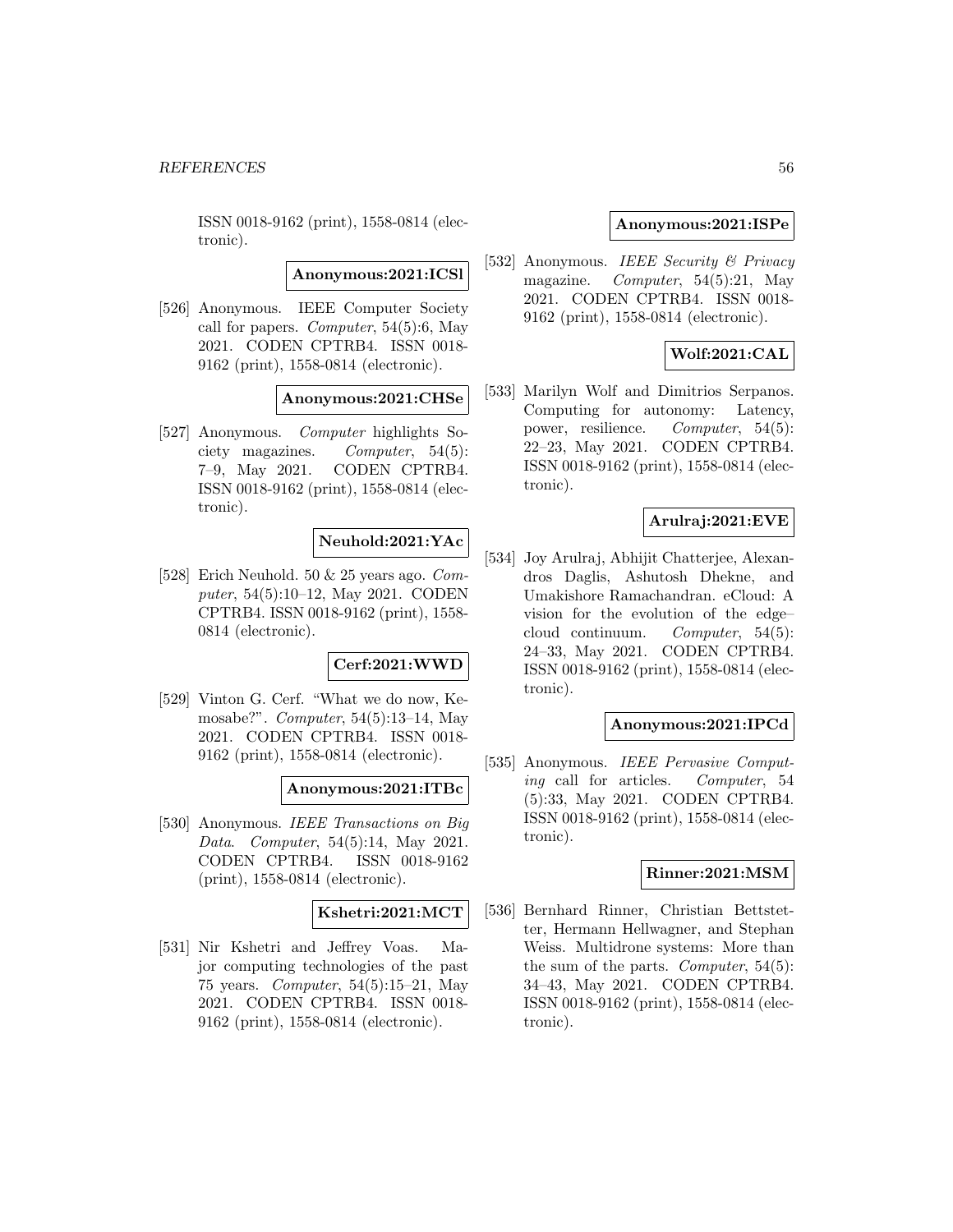# **Christie:2021:BIF**

[537] Samuel H. Christie V, Amit Khushwant Chopra, and Munindar P. Singh. Bungie: Improving fault tolerance via extensible application-level protocols. Computer, 54(5):44–53, May 2021. CO-DEN CPTRB4. ISSN 0018-9162 (print), 1558-0814 (electronic).

# **Anonymous:2021:IIPe**

[538] Anonymous. IEEE IT Professionals call for articles. Computer, 54(5):53, May 2021. CODEN CPTRB4. ISSN 0018- 9162 (print), 1558-0814 (electronic).

### **Grier:2021:DMM**

[539] David Alan Grier. Don't make me puke. Computer, 54(5):54–55, May 2021. CO-DEN CPTRB4. ISSN 0018-9162 (print), 1558-0814 (electronic).

# **Lin:2021:AML**

[540] Hsiao-Ying Lin and Battista Biggio. Adversarial machine learning: Attacks from laboratories to the real world. Computer, 54(5):56–60, May 2021. CO-DEN CPTRB4. ISSN 0018-9162 (print), 1558-0814 (electronic).

# **Anonymous:2021:IJS**

[541] Anonymous. IEEE Job Site Board. Computer, 54(5):61, May 2021. CODEN CPTRB4. ISSN 0018-9162 (print), 1558- 0814 (electronic).

# **Parnas:2021:SEP**

[542] David Lorge Parnas. Software engineering: A profession in waiting. Computer, 54(5):62–64, May 2021. CODEN CP-TRB4. ISSN 0018-9162 (print), 1558- 0814 (electronic).

# **DeFranco:2021:H**

[543] Joanna F. DeFranco, Christopher S. Eagle, James Bret Michael, John Viega, and Jeffrey Voas. Hackathons 101. Computer, 54(5):65–69, May 2021. CODEN CPTRB4. ISSN 0018-9162 (print), 1558- 0814 (electronic).

## **Anonymous:2021:ICSm**

[544] Anonymous. IEEE Computing in Science Engineering. Computer, 54(5): 69, May 2021. CODEN CPTRB4. ISSN 0018-9162 (print), 1558-0814 (electronic).

## **Eleftheriadou:2021:CCD**

[545] Dana Eleftheriadou, Eddy Hartog, and Natalia Gkiaouri. The cities challenge: Driving a green and digital recovery and social resilience. Computer, 54(5): 70–75, May 2021. CODEN CPTRB4. ISSN 0018-9162 (print), 1558-0814 (electronic).

## **Anonymous:2021:ICGd**

[546] Anonymous. IEEE Computer Graphics and Applications. Computer, 54 (5):75, May 2021. CODEN CPTRB4. ISSN 0018-9162 (print), 1558-0814 (electronic).

#### **DeFranco:2021:USM**

[547] Joanna F. DeFranco and Michael Hutchinson. Understanding smart medical devices. Computer,  $54(5):76-80$ , May 2021. CODEN CPTRB4. ISSN 0018- 9162 (print), 1558-0814 (electronic).

## **Anonymous:2021:IAHd**

[548] Anonymous. IEEE Annals of the History of Computing. Computer, 54(5): 80, May 2021. CODEN CPTRB4.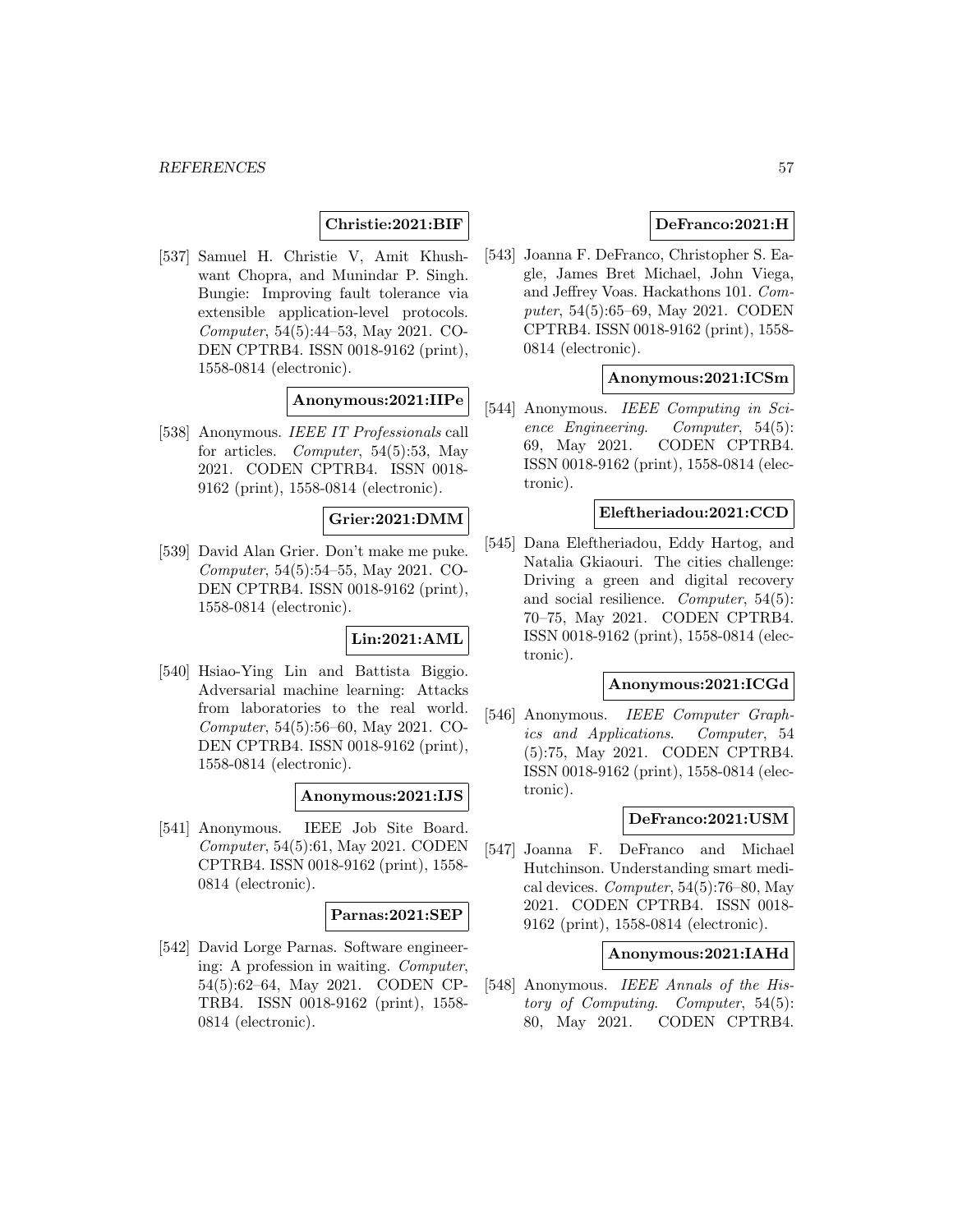**Laporte:2021:TSE**

[549] Claude Y. Laporte and Mirna Munoz. Not teaching software engineering standards to future software engineers malpractice? Computer, 54(5):81– 88, May 2021. CODEN CPTRB4. ISSN 0018-9162 (print), 1558-0814 (electronic).

### **Anonymous:2021:ICSn**

[550] Anonymous. IEEE Computer Society. Computer, 54(5):C3, May 2021. CO-DEN CPTRB4. ISSN 0018-9162 (print), 1558-0814 (electronic).

### **Anonymous:2021:ICSo**

[551] Anonymous. IEEE Computer Society member benefits. Computer, 54 (5):C4, May 2021. CODEN CPTRB4. ISSN 0018-9162 (print), 1558-0814 (electronic).

#### **Anonymous:2021:FCf**

[552] Anonymous. [front cover]. Computer, 54 (6):C1, June 2021. CODEN CPTRB4. ISSN 0018-9162 (print), 1558-0814 (electronic).

#### **Anonymous:2021:IOJe**

[553] Anonymous. IEEE Open Journal of the Computer Society. Computer, 54 (6):C2, June 2021. CODEN CPTRB4. ISSN 0018-9162 (print), 1558-0814 (electronic).

#### **Anonymous:2021:TCf**

[554] Anonymous. Table of contents. Computer, 54(6):1–2, June 2021. CODEN CPTRB4. ISSN 0018-9162 (print), 1558- 0814 (electronic).

# **Anonymous:2021:Mf**

[555] Anonymous. Masthead. Computer, 54 (6):3, June 2021. CODEN CPTRB4. ISSN 0018-9162 (print), 1558-0814 (electronic).

# **Anonymous:2021:CHSf**

[556] Anonymous. Computer highlights Society magazines. Computer, 54(6):4– 6, June 2021. CODEN CPTRB4. ISSN 0018-9162 (print), 1558-0814 (electronic).

## **Anonymous:2021:YAc**

[557] Anonymous. 50 & 25 years ago. Computer, 54(6):7–9, June 2021. CODEN CPTRB4. ISSN 0018-9162 (print), 1558- 0814 (electronic).

## **Akleman:2021:CTTc**

[558] Ergun Akleman. Computing through time. Computer, 54(6):8, June 2021. CODEN CPTRB4. ISSN 0018-9162 (print), 1558-0814 (electronic).

# **Anonymous:2021:ICSp**

[559] Anonymous. IEEE Computer Society call for papers. Computer, 54(6):9, June 2021. CODEN CPTRB4. ISSN 0018- 9162 (print), 1558-0814 (electronic).

#### **Voas:2021:HEM**

[560] Jeffrey Voas and Nir Kshetri. Homework [EIC's message]. Computer, 54(6): 10–12, June 2021. CODEN CPTRB4. ISSN 0018-9162 (print), 1558-0814 (electronic).

# **Voas:2021:AI**

[561] Jeffrey Voas. About this issue. Computer, 54(6):11, June 2021. CODEN CP-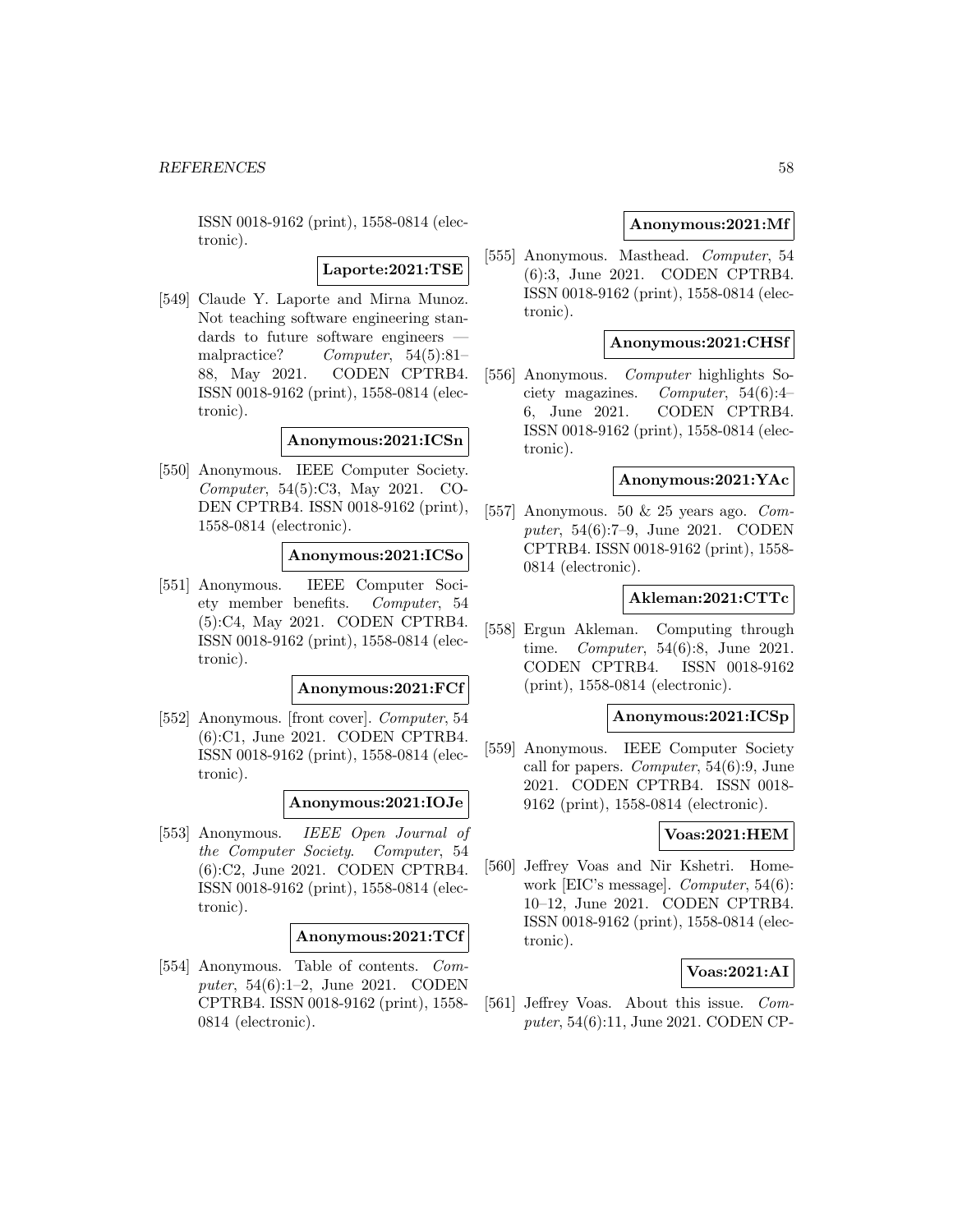**Anonymous:2021:IJBd**

[562] Anonymous. IEEE Job Boards. Computer, 54(6):13, June 2021. CODEN CP-TRB4. ISSN 0018-9162 (print), 1558- 0814 (electronic).

# **Canellas:2021:DIS**

[563] Marc Canellas. Defending IEEE software standards in federal criminal court. Computer, 54(6):14–23, June 2021. CO-DEN CPTRB4. ISSN 0018-9162 (print), 1558-0814 (electronic).

# **Meza:2021:HMC**

[564] Jaime Meza, Leticia Vaca-Cardenas, Monica Elva Vaca-Cardenas, Luis Teran, and Edy Portmann. A humanmachine collaboration model for urban planning in smart cities. Computer, 54(6):24–35, June 2021. CODEN CP-TRB4. ISSN 0018-9162 (print), 1558- 0814 (electronic).

#### **Fleming:2021:CST**

[565] Cody H. Fleming, Carl Elks, Georgios Bakirtzis, Stephen Adams, Bryan Carter, Peter Beling, and Barry Horowitz. Cyberphysical security through resiliency: a systems-centric approach. Computer, 54(6):36–45, June 2021. CODEN CPTRB4. ISSN 0018- 9162 (print), 1558-0814 (electronic).

# **Grier:2021:FML**

[566] David Alan Grier. Forgetting Moore's Law [body of knowledge]. Computer, 54(6):46–48, June 2021. CODEN CP-TRB4. ISSN 0018-9162 (print), 1558- 0814 (electronic).

# **Anonymous:2021:ICSq**

[567] Anonymous. IEEE Computing in Science and Engineering publication. Computer, 54(6):48, June 2021. CODEN CP-TRB4. ISSN 0018-9162 (print), 1558- 0814 (electronic).

# **Jung:2021:QAO**

[568] Changmi Jung and Lasse Mertins. Quality and accountability in the online business education environment. Computer, 54(6):49–52, June 2021. CODEN CP-TRB4. ISSN 0018-9162 (print), 1558- 0814 (electronic).

# **Kshetri:2021:ECB**

[569] Nir Kshetri. The economics of central bank digital currency [computing's economics]. Computer,  $54(6):53-58$ , June 2021. CODEN CPTRB4. ISSN 0018- 9162 (print), 1558-0814 (electronic).

### **Anonymous:2021:ICGe**

[570] Anonymous. IEEE Computer Graphics and Applications. Computer, 54 (6):58, June 2021. CODEN CPTRB4. ISSN 0018-9162 (print), 1558-0814 (electronic).

### **Beaton:2021:OSS**

[571] Wayne Beaton. Open source software engineering the Eclipse way. Computer, 54(6):59–63, June 2021. CODEN CP-TRB4. ISSN 0018-9162 (print), 1558- 0814 (electronic).

## **Kroll:2021:ECA**

[572] Joshua A. Kroll, James Bret Michael, and David B. Thaw. Enhancing cybersecurity via artificial intelligence: Risks, rewards, and frameworks. Computer,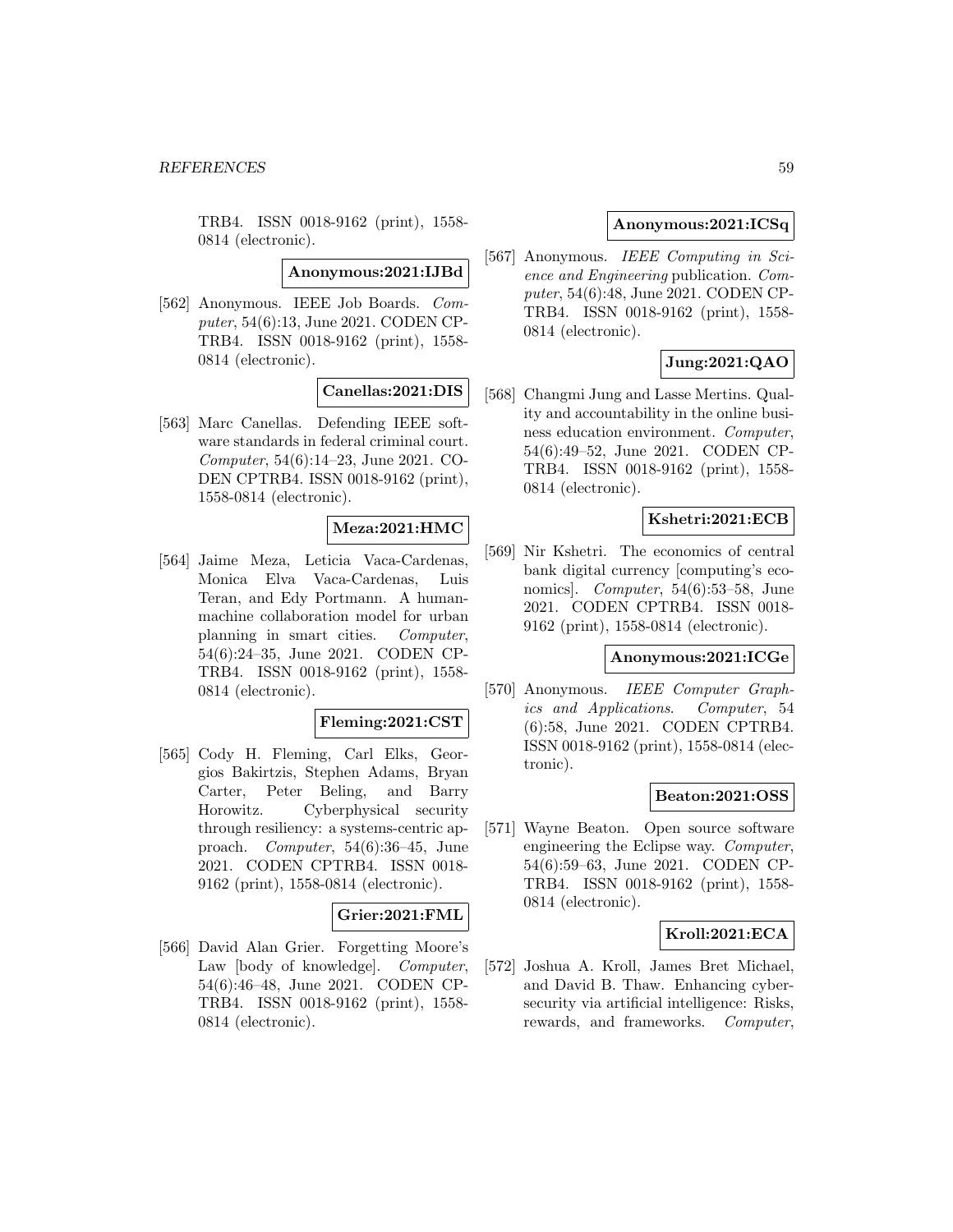54(6):64–71, June 2021. CODEN CP-TRB4. ISSN 0018-9162 (print), 1558- 0814 (electronic).

**Anonymous:2021:CCc**

[573] Anonymous. CS connection. Computer, 54(6):72, June 2021. CODEN CPTRB4. ISSN 0018-9162 (print), 1558-0814 (electronic).

# **Anonymous:2021:IAHe**

[574] Anonymous. IEEE Annals of the History of Computing. Computer, 54(6): 72, June 2021. CODEN CPTRB4. ISSN 0018-9162 (print), 1558-0814 (electronic).

#### **Anonymous:2021:ICSr**

[575] Anonymous. IEEE Computer Society. Computer, 54(6):C3, June 2021. CO-DEN CPTRB4. ISSN 0018-9162 (print), 1558-0814 (electronic).

#### **Anonymous:2021:ICSs**

[576] Anonymous. IEEE Computer Society member benefits. Computer, 54 (6):C4, June 2021. CODEN CPTRB4. ISSN 0018-9162 (print), 1558-0814 (electronic).

# **Anonymous:2021:FCg**

[577] Anonymous. Front cover. Computer, 54 (7):C1, July 2021. CODEN CPTRB4. ISSN 0018-9162 (print), 1558-0814 (electronic).

## **Anonymous:2021:ICSt**

[578] Anonymous. IEEE Computer Society Open Journal. Computer, 54(7):C2, July 2021. CODEN CPTRB4. ISSN 0018- 9162 (print), 1558-0814 (electronic).

# **Anonymous:2021:TCg**

[579] Anonymous. Table of contents. Computer, 54(7):1–2, July 2021. CODEN CPTRB4. ISSN 0018-9162 (print), 1558- 0814 (electronic).

# **Anonymous:2021:Mg**

[580] Anonymous. Masthead. Computer, 54 (7):3, July 2021. CODEN CPTRB4. ISSN 0018-9162 (print), 1558-0814 (electronic).

#### **Parashar:2021:ERR**

[581] Manish Parashar. Enabling reproducible research in parallel and distributed systems. Computer, 54(7):4–5, July 2021. CODEN CPTRB4. ISSN 0018-9162 (print), 1558-0814 (electronic).

### **Anonymous:2021:ISPf**

[582] Anonymous. IEEE Security and Privacy subscribe. Computer, 54(7):5, July 2021. CODEN CPTRB4. ISSN 0018- 9162 (print), 1558-0814 (electronic).

#### **Anonymous:2021:CHSg**

[583] Anonymous. Computer highlights Society magazines. Computer, 54(7): 6–8, July 2021. CODEN CPTRB4. ISSN 0018-9162 (print), 1558-0814 (electronic).

## **Anonymous:2021:YAd**

[584] Anonymous. 50 & 25 years ago. Computer, 54(7):9–11, July 2021. CODEN CPTRB4. ISSN 0018-9162 (print), 1558- 0814 (electronic).

## **Voas:2021:LNF**

[585] Jeffrey Voas and Nir Kshetri. Lost and never found. Computer, 54(7): 12–13, July 2021. CODEN CPTRB4.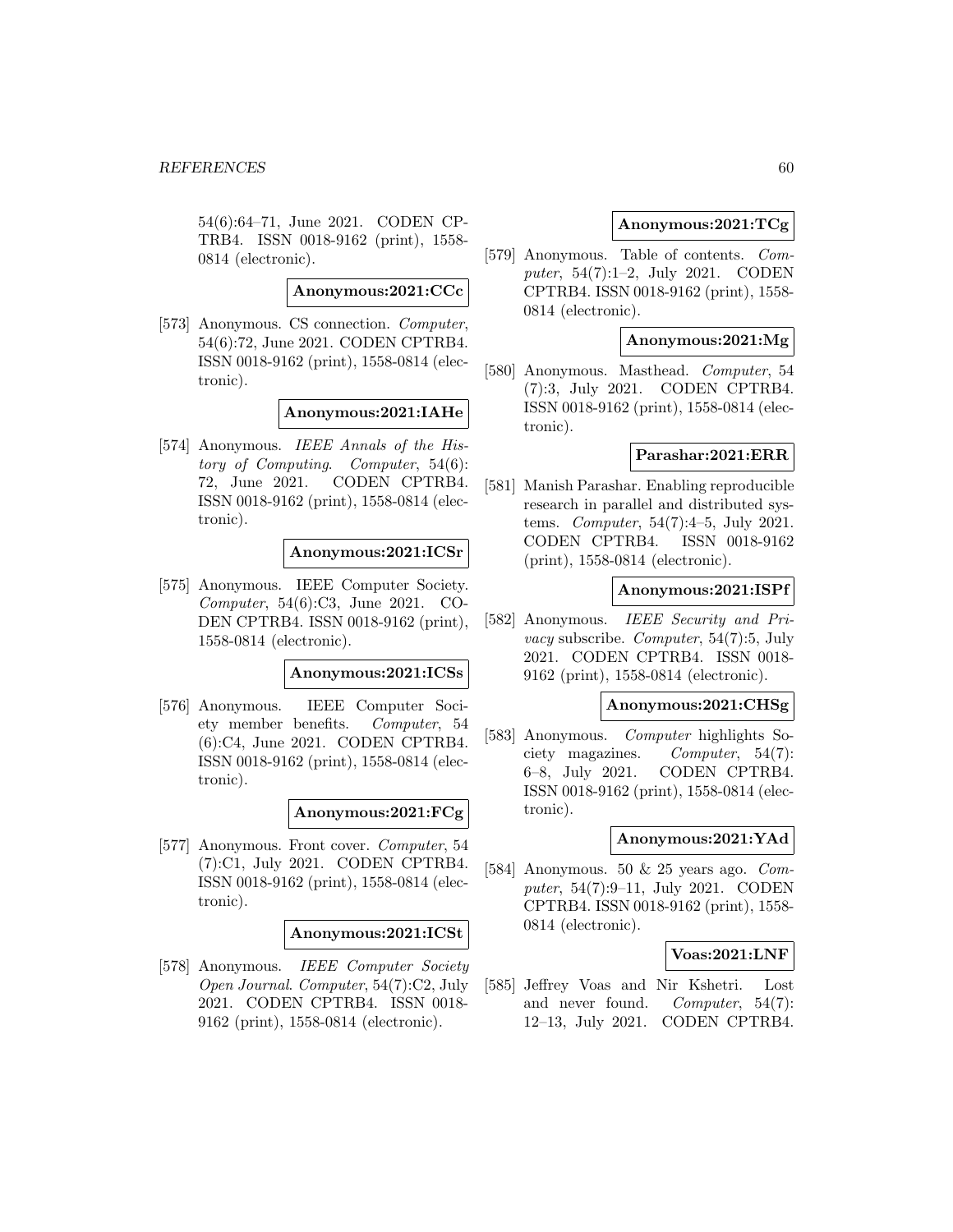**Anonymous:2021:ISM**

[586] Anonymous. IEEE Software magazine call for articles. Computer, 54 (7):13, July 2021. CODEN CPTRB4. ISSN 0018-9162 (print), 1558-0814 (electronic).

**Laplante:2021:TP**

[587] Phil Laplante and Dejan Milojicic. Technology predictions. Computer, 54(7): 14–16, July 2021. CODEN CPTRB4. ISSN 0018-9162 (print), 1558-0814 (electronic).

**Anonymous:2021:ICA**

[588] Anonymous. IEEE Computer Architecture Letters. Computer, 54(7):17, July 2021. CODEN CPTRB4. ISSN 0018- 9162 (print), 1558-0814 (electronic).

**GarciaMacias:2021:DIT**

[589] J. Antonio GarciaMacias, Luis A. Castro, and Arturo Serrano-Santoyo. Diverging images of the technoscapes in developing economies. Computer, 54(7): 18–26, July 2021. CODEN CPTRB4. ISSN 0018-9162 (print), 1558-0814 (electronic).

# **Xu:2021:RLF**

[590] Lei Xu, Lin Chen, Zhimin Gao, Hiram Moya, and Weidong Shi. Reshaping the landscape of the future: Softwaredefined manufacturing. Computer, 54 (7):27–36, July 2021. CODEN CP-TRB4. ISSN 0018-9162 (print), 1558- 0814 (electronic).

# **Motwani:2021:EHT**

[591] Sachin Motwani and Anubha Gupta. Experiencing hyperloops: The transit of the future. Computer, 54(7):37–45, July 2021. CODEN CPTRB4. ISSN 0018- 9162 (print), 1558-0814 (electronic).

# **Russell:2021:WAT**

[592] Aspen Russell and Eitan Frachtenberg. Worlds apart: Technology, remote work, and equity. Computer, 54(7):46–56, July 2021. CODEN CPTRB4. ISSN 0018- 9162 (print), 1558-0814 (electronic).

## **Broering:2021:TEI**

[593] Arne Broering, Christoph Niedermeier, Ioana Olaru, Ulrich Schopp, Kilian Telschig, and Michael Villnow. Toward embodied intelligence: Smart things on the rise. Computer, 54(7):57–68, July 2021. CODEN CPTRB4. ISSN 0018- 9162 (print), 1558-0814 (electronic).

### **Anonymous:2021:IAHf**

[594] Anonymous. IEEE Annals of the History of Computing. Computer, 54(7): 68, July 2021. CODEN CPTRB4. ISSN 0018-9162 (print), 1558-0814 (electronic).

### **Mikkonen:2021:IIT**

[595] Tommi Mikkonen, Cesare Pautasso, and Antero Taivalsaari. Isomorphic Internet of Things architectures with Web technologies. Computer, 54(7):69–78, July 2021. CODEN CPTRB4. ISSN 0018- 9162 (print), 1558-0814 (electronic).

# **Grier:2021:VS**

[596] David Alan Grier. Value by squares. Computer, 54(7):79–81, July 2021. CO-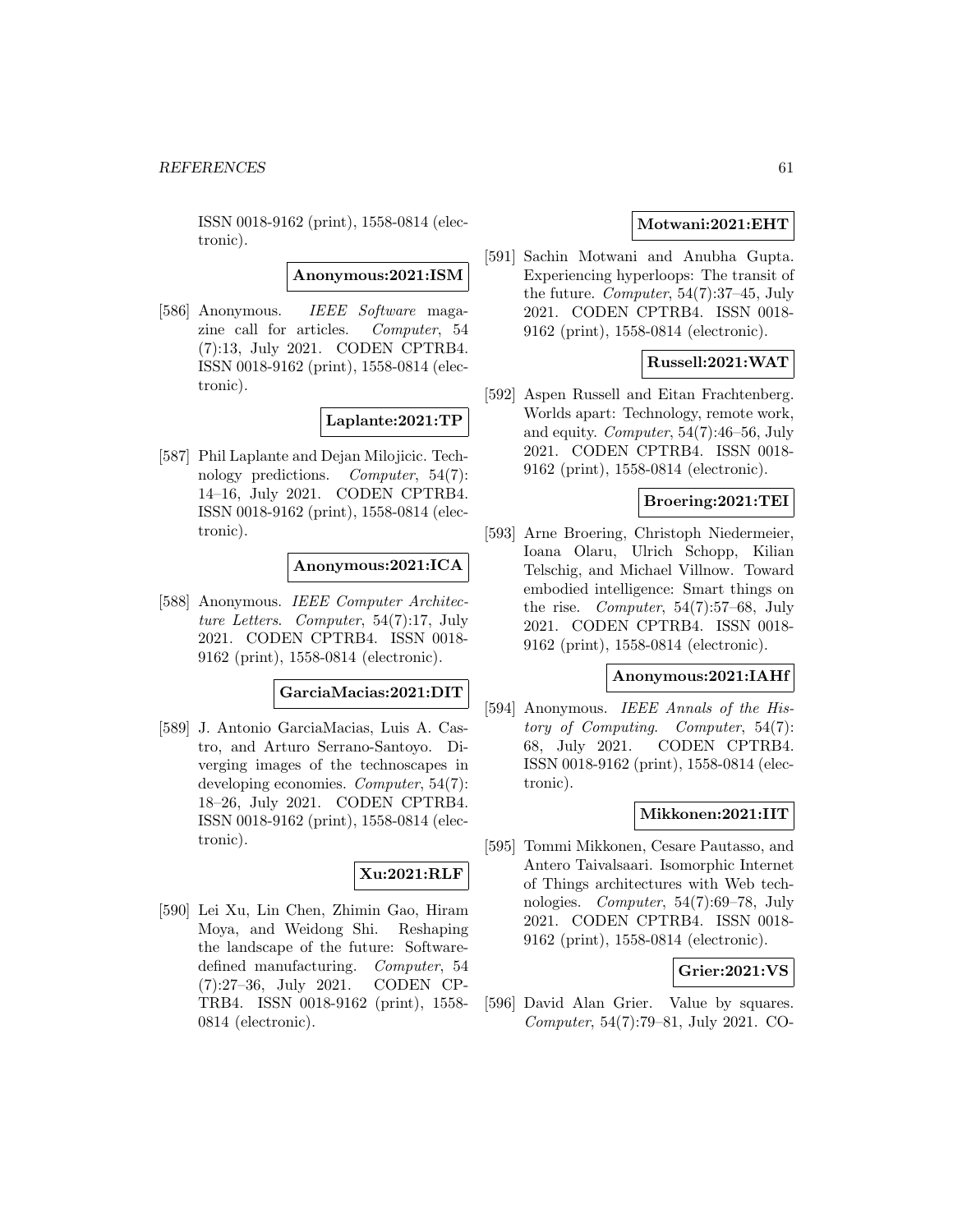DEN CPTRB4. ISSN 0018-9162 (print), 1558-0814 (electronic).

### **Anonymous:2021:IMM**

[597] Anonymous. IEEE Multimedia magazine. Computer, 54(7):81, July 2021. CODEN CPTRB4. ISSN 0018-9162 (print), 1558-0814 (electronic).

## **Anonymous:2021:ICSu**

[598] Anonymous. IEEE Computer Society call for papers. Computer, 54(7):81, July 2021. CODEN CPTRB4. ISSN 0018- 9162 (print), 1558-0814 (electronic).

**Chatzoglou:2021:WAY**

[599] Efstratios Chatzoglou, Georgios Kambourakis, and Constantinos Kolias. WiF0: All your passphrase are belong to us. Computer, 54(7):82–88, July 2021. CODEN CPTRB4. ISSN 0018- 9162 (print), 1558-0814 (electronic).

#### **Anonymous:2021:ICSv**

[600] Anonymous. IEEE Computing in Science and Engineering. Computer, 54 (7):88, July 2021. CODEN CPTRB4. ISSN 0018-9162 (print), 1558-0814 (electronic).

# **Brophy:2021:DAS**

[601] Dennis Brophy. Design Automation Standards Committee: Setting tomorrow's standards. Computer, 54(7):89– 93, July 2021. CODEN CPTRB4. ISSN 0018-9162 (print), 1558-0814 (electronic).

# **Gao:2021:NAR**

[602] Sicun Gao. Nonlinearity, automation, and reliable cyberphysical systems. Computer, 54(7):94–96, July 2021. CO-DEN CPTRB4. ISSN 0018-9162 (print), 1558-0814 (electronic).

#### **Anonymous:2021:IJBe**

[603] Anonymous. IEEE Jobs Board. Computer, 54(7):97, July 2021. CODEN CP-TRB4. ISSN 0018-9162 (print), 1558- 0814 (electronic).

#### **Viega:2021:SSC**

[604] John Viega and James Bret Michael. Struggling with supply-chain security. Computer, 54(7):98–104, July 2021. CO-DEN CPTRB4. ISSN 0018-9162 (print), 1558-0814 (electronic).

# **Ahmad:2021:DD**

[605] Norita Ahmad, Nash Milic, and Mohammed Ibahrine. Data and disinformation. Computer,  $54(7):105-110$ , July 2021. CODEN CPTRB4. ISSN 0018- 9162 (print), 1558-0814 (electronic).

#### **Drusinsky:2021:MPU**

[606] Doron Drusinsky and James Bret Michael. Multiagent pathfinding under rigid, optimization, and uncertainty constraints. Computer,  $54(7):111-118$ , July 2021. CODEN CPTRB4. ISSN 0018- 9162 (print), 1558-0814 (electronic).

## **Muller:2021:TCE**

[607] Heimo Muller, Michaela Theresia Mayrhofer, Evert-Ben Van Veen, and Andreas Holzinger. The ten commandments of ethical medical AI. Computer, 54(7):119–123, July 2021. CODEN CP-TRB4. ISSN 0018-9162 (print), 1558- 0814 (electronic).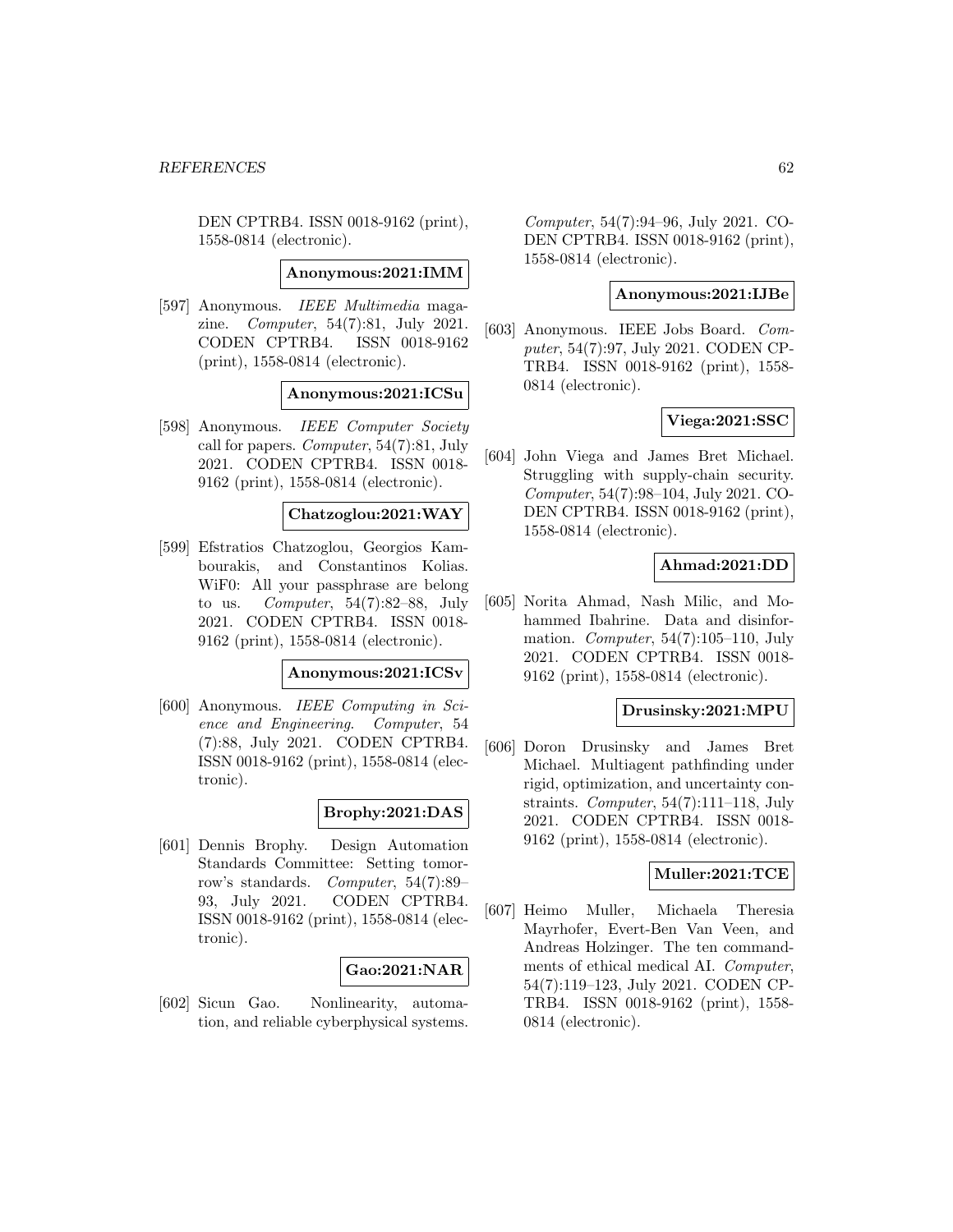#### *REFERENCES* 63

## **Anonymous:2021:IIPf**

[608] Anonymous. IEEE IT Professional call for articles. Computer, 54(7):123, July 2021. CODEN CPTRB4. ISSN 0018- 9162 (print), 1558-0814 (electronic).

### **Anonymous:2021:CCd**

[609] Anonymous. CS connection. Computer, 54(7):124, July 2021. CODEN CPTRB4. ISSN 0018-9162 (print), 1558- 0814 (electronic).

# **Anonymous:2021:IPCe**

[610] Anonymous. IEEE Pervasive Computing call for articles. Computer, 54(7): 124, July 2021. CODEN CPTRB4. ISSN 0018-9162 (print), 1558-0814 (electronic).

#### **Anonymous:2021:ICSw**

[611] Anonymous. IEEE Computer Society. Computer, 54(7):C3, July 2021. CO-DEN CPTRB4. ISSN 0018-9162 (print), 1558-0814 (electronic).

#### **Anonymous:2021:ICSx**

[612] Anonymous. IEEE Computer Society membership. Computer, 54(7):C4, July 2021. CODEN CPTRB4. ISSN 0018- 9162 (print), 1558-0814 (electronic).

#### **Anonymous:2021:FCh**

[613] Anonymous. [front cover]. Computer, 54(8):C1, August 2021. CODEN CP-TRB4. ISSN 0018-9162 (print), 1558- 0814 (electronic).

#### **Anonymous:2021:ICSy**

[614] Anonymous. IEEE Computer Society election. Computer, 54(8):C2, August 2021. CODEN CPTRB4. ISSN 0018- 9162 (print), 1558-0814 (electronic).

#### **Anonymous:2021:TCh**

[615] Anonymous. Table of contents. Computer, 54(8):1–2, August 2021. CODEN CPTRB4. ISSN 0018-9162 (print), 1558- 0814 (electronic).

### **Anonymous:2021:Mh**

[616] Anonymous. Masthead. Computer, 54 (8):3, August 2021. CODEN CPTRB4. ISSN 0018-9162 (print), 1558-0814 (electronic).

### **Kelly:2021:L**

[617] Terence Kelly. Letters. Computer, 54 (8):4, August 2021. CODEN CPTRB4. ISSN 0018-9162 (print), 1558-0814 (electronic).

## **Anonymous:2021:EC**

[618] Anonymous. Elsewhere in the CS. Computer, 54(8):5–7, August 2021. CODEN CPTRB4. ISSN 0018-9162 (print), 1558- 0814 (electronic).

## **Neuhold:2021:YAd**

[619] Erich Neuhold. 50 & 25 years ago. Computer, 54(8):8–10, August 2021. CO-DEN CPTRB4. ISSN 0018-9162 (print), 1558-0814 (electronic).

## **Akleman:2021:CTTd**

[620] Ergun Akleman. Compliting through time. Computer, 54(8):9, August 2021. CODEN CPTRB4. ISSN 0018-9162 (print), 1558-0814 (electronic).

#### **Kshetri:2021:WS**

[621] Nir Kshetri and Jeffrey Voas. Where's the silicon? Computer, 54(8):11-12, August 2021. CODEN CPTRB4. ISSN 0018-9162 (print), 1558-0814 (electronic).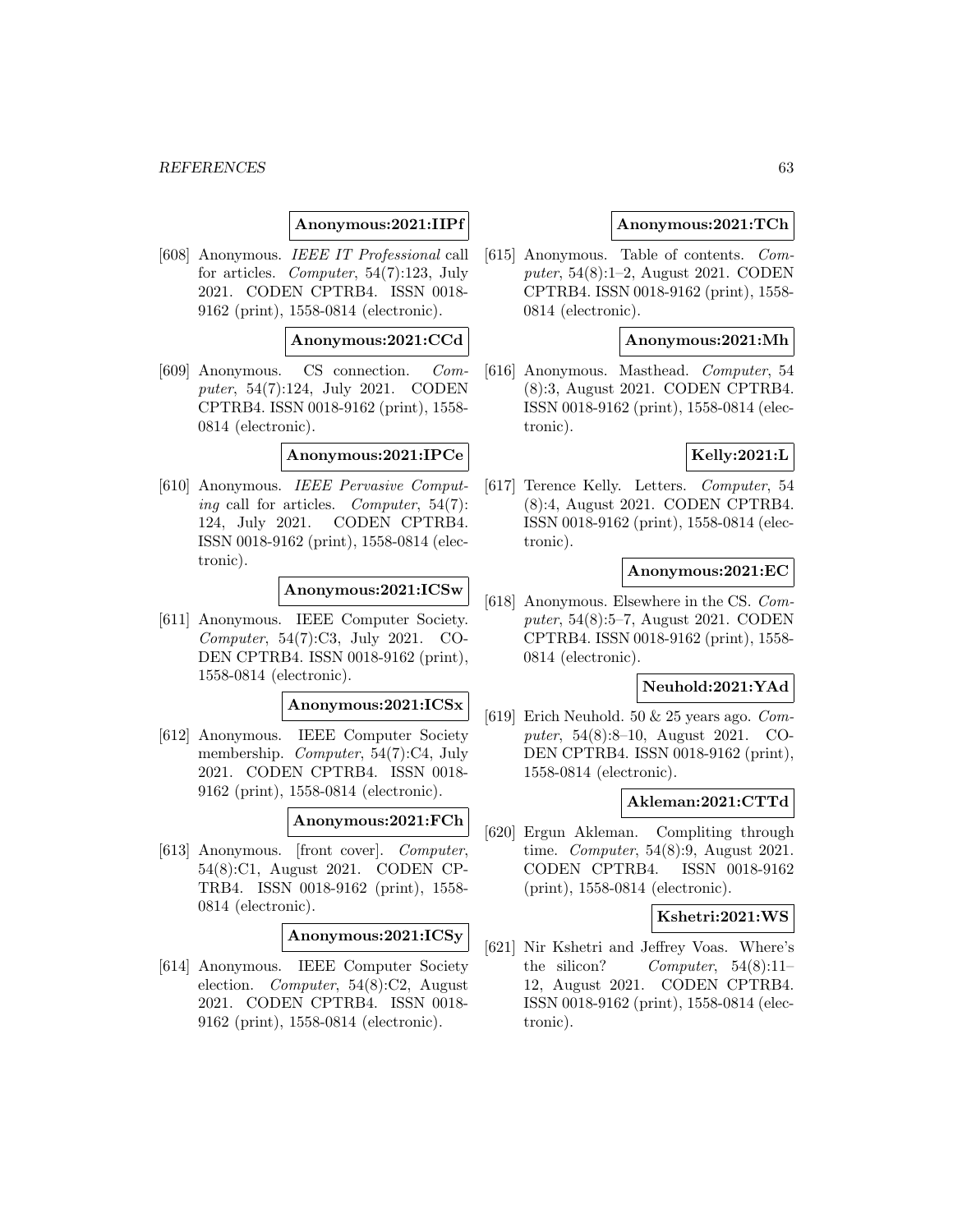# **Getov:2021:IOI**

[622] Vladimir Getov. Insights into the origins of the IEEE Computer Society and the invention of electronic digital computing. Computer, 54(8):13–18, August 2021. CODEN CPTRB4. ISSN 0018- 9162 (print), 1558-0814 (electronic).

# **Anonymous:2021:IAHg**

[623] Anonymous. IEEE Annals of the History of Computing. Computer, 54(8): 18, August 2021. CODEN CPTRB4. ISSN 0018-9162 (print), 1558-0814 (electronic).

# **Anonymous:2021:OJI**

[624] Anonymous. Open Journal of the IEEE Computer Society. Computer, 54(8): 19, August 2021. CODEN CPTRB4. ISSN 0018-9162 (print), 1558-0814 (electronic).

#### **Wong:2021:SSR**

[625] W. Eric Wong and Zijiang Yang. Safety, security, and reliability of autonomous vehicle software. Computer, 54(8):20– 21, August 2021. CODEN CPTRB4. ISSN 0018-9162 (print), 1558-0814 (electronic).

# **Burton:2021:SCA**

[626] Simon Burton, John Alexander McDermid, Philip Garnett, and Rob Weaver. Safety, complexity, and automated driving: Holistic perspectives on safety assurance. Computer, 54(8):22–32, August 2021. CODEN CPTRB4. ISSN 0018- 9162 (print), 1558-0814 (electronic).

# **Yu:2021:BBC**

[627] Haiyang Yu, Shuai Ma, Qi Hu, and Zhen Yang. Blockchain-based continuous auditing for dynamic data sharing in autonomous vehicular networks. Computer, 54(8):33–45, August 2021. CO-DEN CPTRB4. ISSN 0018-9162 (print), 1558-0814 (electronic).

### **Anonymous:2021:ICGf**

[628] Anonymous. IEEE Computer Graphics and Applications. Computer, 54(8): 45, August 2021. CODEN CPTRB4. ISSN 0018-9162 (print), 1558-0814 (electronic).

## **Motwani:2021:EAV**

[629] Sachin Motwani, Tarun Sharma, and Anubha Gupta. Ethics in autonomous vehicle software: The dilemmas. Computer, 54(8):46–55, August 2021. CO-DEN CPTRB4. ISSN 0018-9162 (print), 1558-0814 (electronic).

# **Ni:2021:OMF**

[630] Ye Ni, Zhilong Xia, Fangtong Zhao, Chunrong Fang, and Zhenyu Chen. An online multistep-forward voltageprediction approach based on an LSTM-TD model and KF algorithm. Computer, 54(8):56–65, August 2021. CODEN CP-TRB4. ISSN 0018-9162 (print), 1558- 0814 (electronic).

# **Anonymous:2021:ICSz**

[631] Anonymous. IEEE Computer Society call for papers. Computer, 54(8): 65, August 2021. CODEN CPTRB4. ISSN 0018-9162 (print), 1558-0814 (electronic).

## **Aslansefat:2021:TIC**

[632] Koorosh Aslansefat, Sohag Kabir, Amr Abdullatif, Vinod Vasudevan, and Yiannis Papadopoulos. Toward improving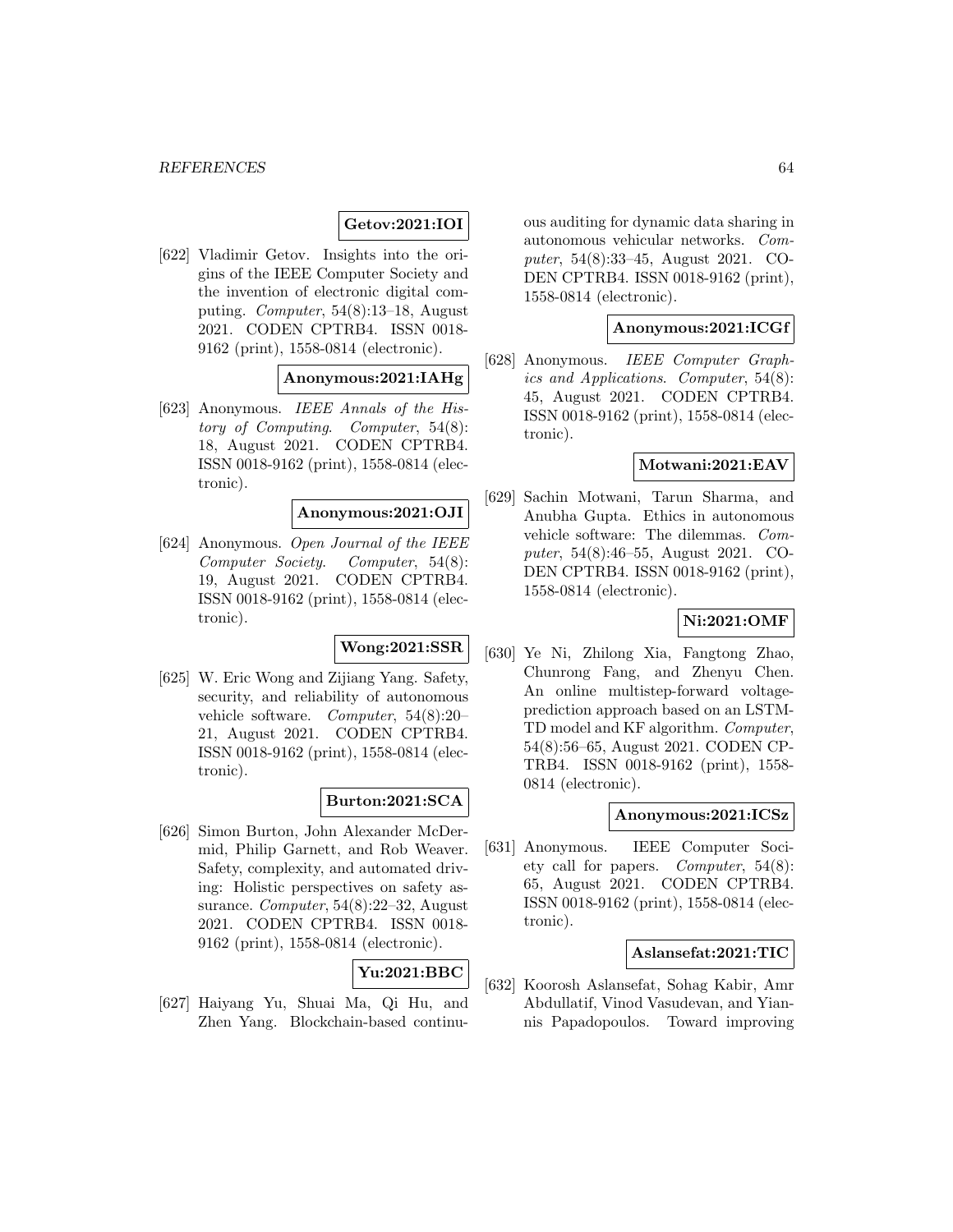confidence in autonomous vehicle software: a study on traffic sign recognition systems. Computer, 54(8):66– 76, August 2021. CODEN CPTRB4. ISSN 0018-9162 (print), 1558-0814 (electronic).

# **Toohey:2021:NCS**

[633] Jack R. Toohey, M. S. Raunak, and David Binkley. From neuron coverage to steering angle: Testing autonomous vehicles effectively. Computer, 54(8):77– 85, August 2021. CODEN CPTRB4. ISSN 0018-9162 (print), 1558-0814 (electronic).

# **Grier:2021:CD**

[634] David Alan Grier. For the common defense. Computer, 54(8):86–88, August 2021. CODEN CPTRB4. ISSN 0018- 9162 (print), 1558-0814 (electronic).

### **Anonymous:2021:IIPg**

[635] Anonymous. IEEE IT Professional call for articles. Computer, 54(8):88, August 2021. CODEN CPTRB4. ISSN 0018- 9162 (print), 1558-0814 (electronic).

# **Campbell:2021:CAI**

[636] Mark Campbell and Mladan Jovanovic. Conversational artificial intelligence: Changing tomorrow's health care today. Computer, 54(8):89–93, August 2021. CODEN CPTRB4. ISSN 0018- 9162 (print), 1558-0814 (electronic).

# **Milojicic:2021:EBB**

[637] Dejan Milojicic. Educate back better: a perspective from industry. Computer, 54(8):94–97, August 2021. CODEN CP-TRB4. ISSN 0018-9162 (print), 1558- 0814 (electronic).

# **Anonymous:2021:IPCf**

[638] Anonymous. IEEE Pervasive Computing call for articles. Computer,  $54(8)$ : 97, August 2021. CODEN CPTRB4. ISSN 0018-9162 (print), 1558-0814 (electronic).

# **Kshetri:2021:EBB**

[639] Nir Kshetri. The economics of blockchain-based supply chain traceability in developing countries. Computer, 54(8):98–103, August 2021. CODEN CPTRB4. ISSN 0018-9162 (print), 1558- 0814 (electronic).

# **Anonymous:2021:ISPg**

[640] Anonymous. IEEE Security & Privacy subscribe. Computer, 54(8):103, August 2021. CODEN CPTRB4. ISSN 0018- 9162 (print), 1558-0814 (electronic).

# **Goggins:2021:MOS**

[641] Sean P. Goggins, Matt Germonprez, and Kevin Lumbard. Making open source project health transparent. Computer, 54(8):104–111, August 2021. CODEN CPTRB4. ISSN 0018-9162 (print), 1558- 0814 (electronic).

#### **Anonymous:2021:ITCb**

[642] Anonymous. IEEE Transactions on Computers call for papers. Computer, 54(8):111, August 2021. CODEN CP-TRB4. ISSN 0018-9162 (print), 1558- 0814 (electronic).

# **Kott:2021:CRD**

[643] Alexander Kott, Maureen S. Golan, Benjamin D. Trump, and Igor Linkov. Cyber resilience: by design or by intervention?  $Computer, 54(8):112-$ 117, August 2021. CODEN CPTRB4.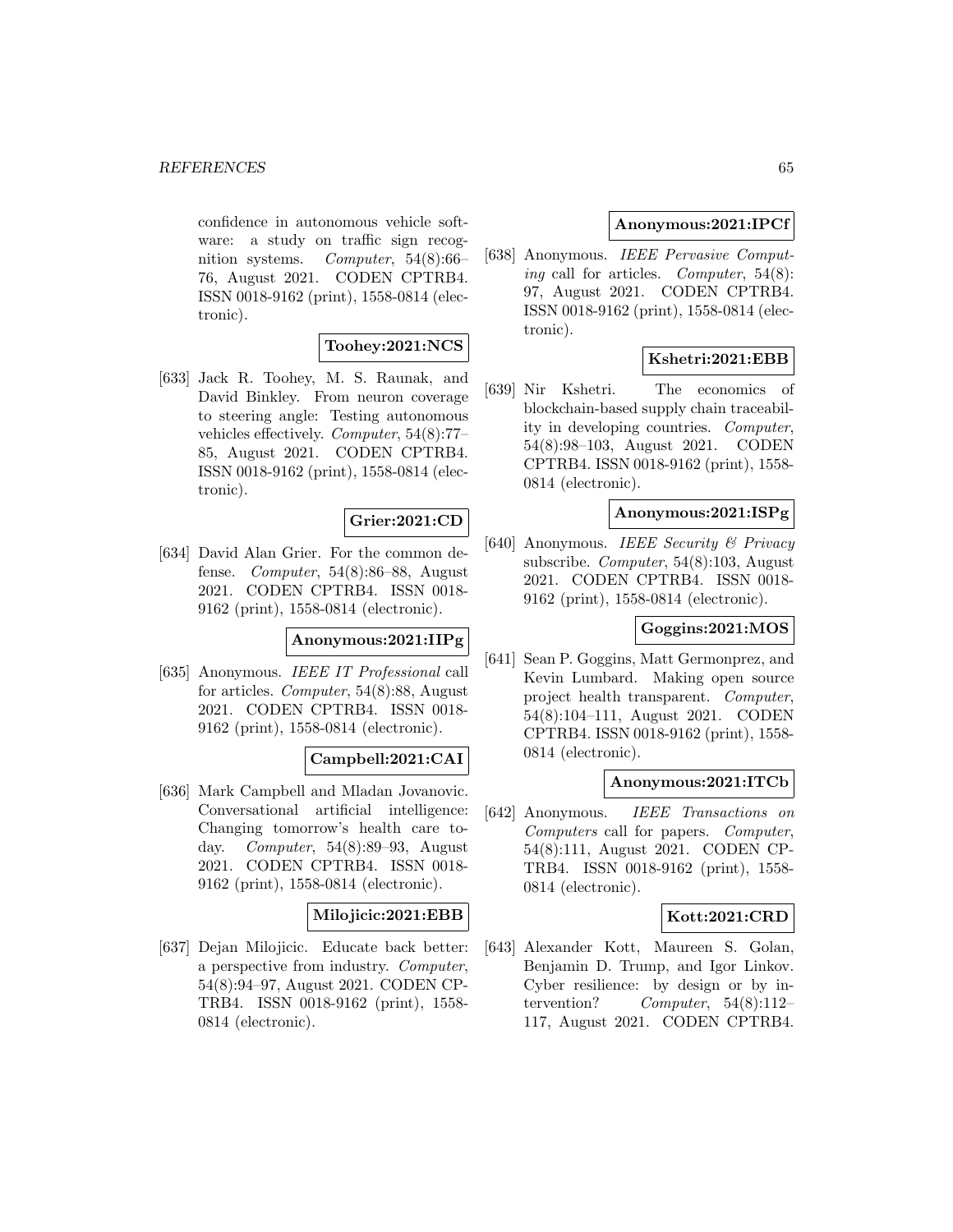**Treleaven:2021:FCD**

[644] Philip Treleaven. Future computers: Digital, quantum, biological. Computer, 54(8):118–124, August 2021. CODEN CPTRB4. ISSN 0018-9162 (print), 1558- 0814 (electronic).

### **Chauhan:2021:SPD**

[645] Preeti S. Chauhan and Nir Kshetri. 2021 state of the practice in data privacy and security. Computer, 54(8):125– 132, August 2021. CODEN CPTRB4. ISSN 0018-9162 (print), 1558-0814 (electronic).

# **Anonymous:2021:ICSba**

[646] Anonymous. IEEE Computer Society. Computer, 54(8):C3, August 2021. CO-DEN CPTRB4. ISSN 0018-9162 (print), 1558-0814 (electronic).

#### **Anonymous:2021:ICSbb**

[647] Anonymous. IEEE Computer Society member benefits. *Computer*, 54(8): C4, August 2021. CODEN CPTRB4. ISSN 0018-9162 (print), 1558-0814 (electronic).

#### **Anonymous:2021:FCi**

[648] Anonymous. Front cover. Computer, 54 (9):C1, September 2021. CODEN CP-TRB4. ISSN 0018-9162 (print), 1558- 0814 (electronic).

#### **Anonymous:2021:CSEb**

[649] Anonymous. Computer Society election. Computer, 54(9):C2, September 2021. CODEN CPTRB4. ISSN 0018- 9162 (print), 1558-0814 (electronic).

## **Anonymous:2021:TCi**

[650] Anonymous. Table of contents. Computer, 54(9):1–2, September 2021. CO-DEN CPTRB4. ISSN 0018-9162 (print), 1558-0814 (electronic).

## **Anonymous:2021:Mi**

[651] Anonymous. Masthead. Computer, 54 (9):3, September 2021. CODEN CP-TRB4. ISSN 0018-9162 (print), 1558- 0814 (electronic).

## **Schaumont:2021:CSF**

[652] Patrick Schaumont and Paolo Montuschi. Computer security at the forefront of emerging topics in computing. Computer, 54(9):4–5, September 2021. CODEN CPTRB4. ISSN 0018-9162 (print), 1558-0814 (electronic).

## **Anonymous:2021:HSMa**

[653] Anonymous. Highlights Society magazines. Computer, 54(9):6–8, September 2021. CODEN CPTRB4. ISSN 0018- 9162 (print), 1558-0814 (electronic).

# **Neuhold:2021:AYA**

[654] Erich Neuhold. 50  $& 25$  years ago. Computer, 54(9):9–12, September 2021. CO-DEN CPTRB4. ISSN 0018-9162 (print), 1558-0814 (electronic).

## **Anonymous:2021:Ia**

[655] Anonymous. Iqqc.  $Computer, 54(9)$ : 12, September 2021. CODEN CPTRB4. ISSN 0018-9162 (print), 1558-0814 (electronic).

#### **Voas:2021:OB**

[656] Jeffrey Voas and Phil Laplante. Opening banking. *Computer*,  $54(9):13-14$ , September 2021. CODEN CPTRB4.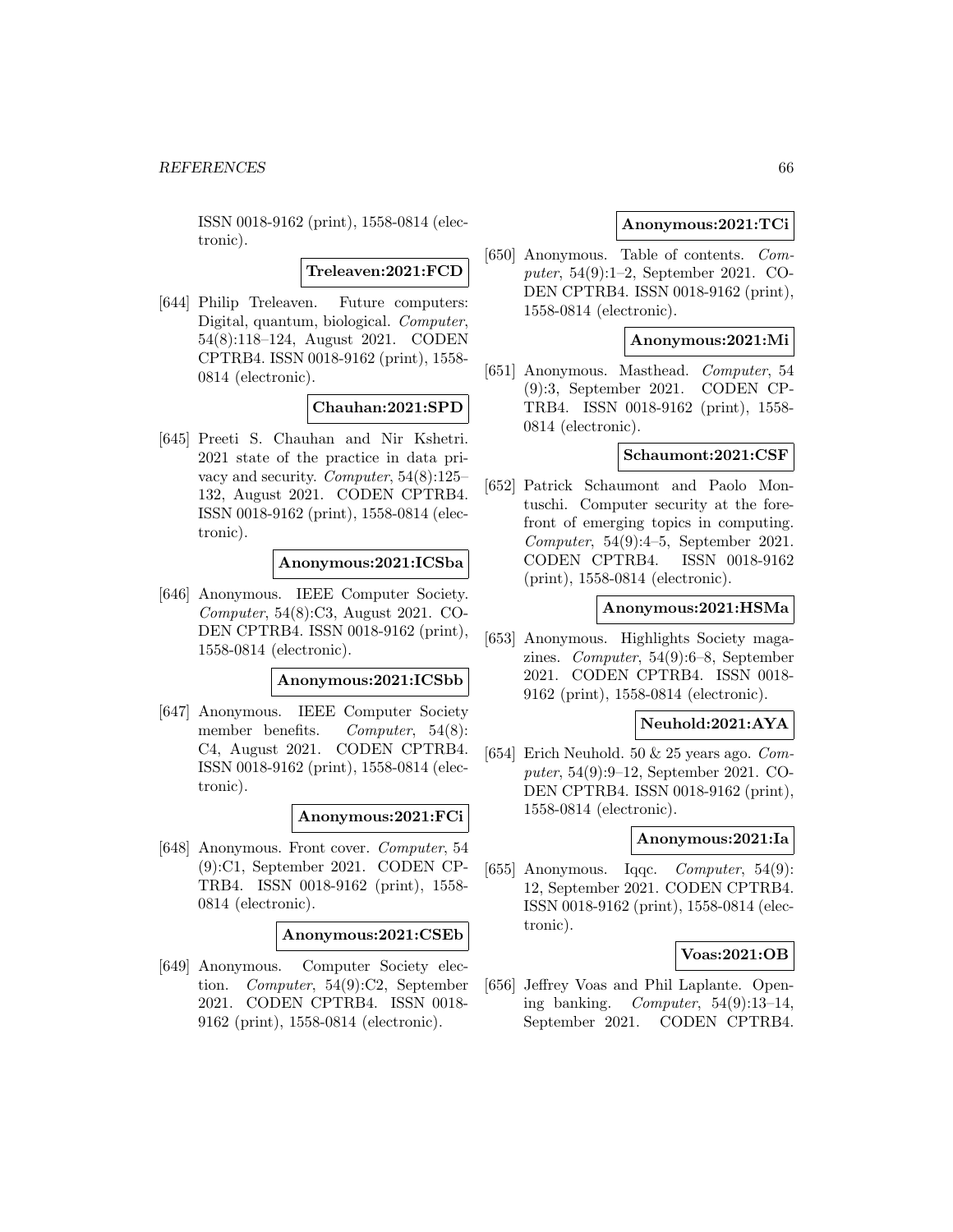**Michael:2021:FVC**

[657] James Bret Michael, Doron Drusinsky, and Duminda Wijesekera. Formal verification of cyberphysical systems. Computer, 54(9):15–24, September 2021. CODEN CPTRB4. ISSN 0018-9162 (print), 1558-0814 (electronic).

**Michael:2021:FMC**

[658] James Bret Michael, Doron Drusinsky, and Duminda Wijesekera. Formal methods in cyberphysical systems. Computer, 54(9):25–29, September 2021. CODEN CPTRB4. ISSN 0018-9162 (print), 1558- 0814 (electronic).

# **Anonymous:2021:IPCg**

[659] Anonymous. IEEE Pervasive Computing call for articles. Computer, 54(9): 29, September 2021. CODEN CPTRB4. ISSN 0018-9162 (print), 1558-0814 (electronic).

# **Deng:2021:IFD**

[660] Ziquan Deng and Zhaodan Kong. Interpretable fault diagnosis for cyberphysical systems: a learning perspective. Computer, 54(9):30–38, September 2021. CODEN CPTRB4. ISSN 0018- 9162 (print), 1558-0814 (electronic).

## **Anonymous:2021:IIPh**

[661] Anonymous. Ieee it professional call for articles. Computer, 54(9):38, September 2021. CODEN CPTRB4. ISSN 0018- 9162 (print), 1558-0814 (electronic).

# **Ma:2021:TFM**

[662] Meiyi Ma, John A. Stankovic, and Lu Feng. Toward formal methods for

smart cities. Computer, 54(9):39-48, September 2021. CODEN CPTRB4. ISSN 0018-9162 (print), 1558-0814 (electronic).

# **Chen:2021:EMD**

[663] Guangyao Chen and Zhihao Jiang. Environment modeling during model checking of cyberphysical systems. Computer, 54(9):49–58, September 2021. CODEN CPTRB4. ISSN 0018-9162 (print), 1558- 0814 (electronic).

#### **Anonymous:2021:ICSbc**

[664] Anonymous. IEEE Computer Society call for papers. *Computer*,  $54(9):58$ , September 2021. CODEN CPTRB4. ISSN 0018-9162 (print), 1558-0814 (electronic).

#### **Jablonski:2021:CSF**

[665] Matthew Jablonski, Bo Yu, Gabriela Felicia Ciocarlie, and Paulo Costa. A case study in the formal modeling of safe and secure manufacturing automation. Computer, 54(9):59–71, September 2021. CODEN CPTRB4. ISSN 0018- 9162 (print), 1558-0814 (electronic).

# **Grier:2021:TM**

[666] David Alan Grier. Time and money. Computer, 54(9):72–74, September 2021. CODEN CPTRB4. ISSN 0018- 9162 (print), 1558-0814 (electronic).

# **Anonymous:2021:IOJf**

[667] Anonymous. IEEE Open Journal of the Computer Society. Computer, 54(9):75, September 2021. CODEN CPTRB4. ISSN 0018-9162 (print), 1558-0814 (electronic).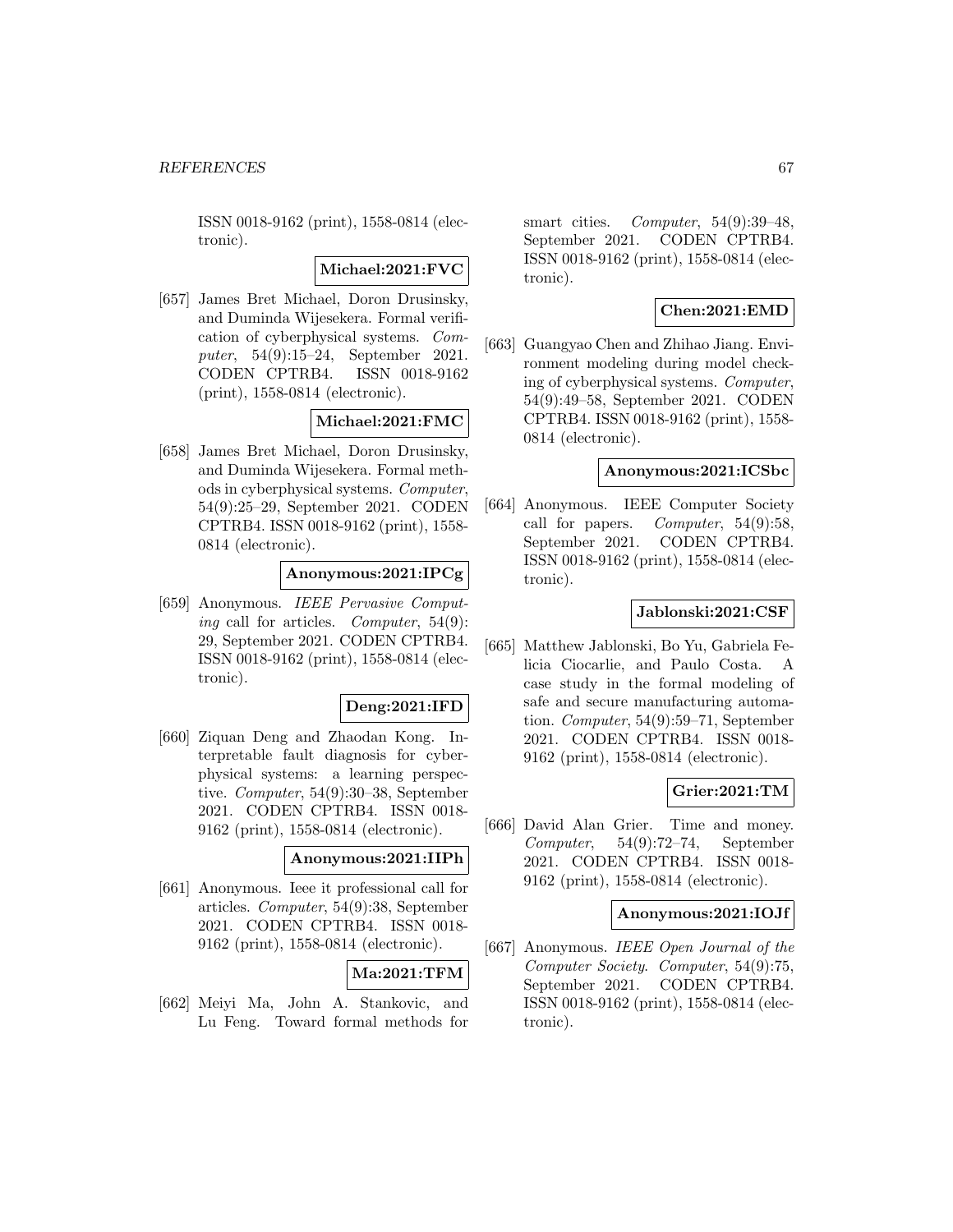# **Rokne:2021:S**

[668] Jon Rokne. Shoehorning. Computer, 54(9):76–79, September 2021. CODEN CPTRB4. ISSN 0018-9162 (print), 1558- 0814 (electronic).

## **Anonymous:2021:ICSbd**

[669] Anonymous. IEEE Computing in Science and Engineering. Computer, 54(9): 79, September 2021. CODEN CPTRB4. ISSN 0018-9162 (print), 1558-0814 (electronic).

### **Berghoff:2021:IAB**

[670] Christian Berghoff, Matthias Neu, and Arndt von Twickel. The interplay of AI and biometrics: Challenges and opportunities. Computer, 54(9):80–85, September 2021. CODEN CPTRB4. ISSN 0018-9162 (print), 1558-0814 (electronic).

#### **Anonymous:2021:ICGg**

[671] Anonymous. IEEE Computer Graphics and Applications. Computer, 54(9): 85, September 2021. CODEN CPTRB4. ISSN 0018-9162 (print), 1558-0814 (electronic).

#### **Serpanos:2021:FCS**

[672] Dimitrios Serpanos and Konstantinos Katsigiannis. Fuzzing: Cyberphysical system testing for security and dependability. Computer, 54(9):86–89, September 2021. CODEN CPTRB4. ISSN 0018-9162 (print), 1558-0814 (electronic).

## **Michael:2021:DAF**

[673] James Bret Michael and Thomas C. Wingfield. Defensive AI: The future is yesterday. Computer,  $54(9):90-96$ ,

September 2021. CODEN CPTRB4. ISSN 0018-9162 (print), 1558-0814 (electronic).

# **Anonymous:2021:IJBf**

[674] Anonymous. IEEE Job Boards. Computer, 54(9):97, September 2021. CO-DEN CPTRB4. ISSN 0018-9162 (print), 1558-0814 (electronic).

# **Zyda:2021:WDS**

[675] Michael Zyda. Why did I say, yes to writing this bimonthly column? Computer, 54(9):98–102, September 2021. CODEN CPTRB4. ISSN 0018-9162 (print), 1558-0814 (electronic).

# **Anonymous:2021:IAHh**

[676] Anonymous. IEEE Annals of the History of Computing. Computer, 54(9): 102, September 2021. CODEN CP-TRB4. ISSN 0018-9162 (print), 1558- 0814 (electronic).

# **Anonymous:2021:ICSbe**

[677] Anonymous. IEEE Computer Society Election. Computer, 54(9):103–118, September 2021. CODEN CPTRB4. ISSN 0018-9162 (print), 1558-0814 (electronic).

## **Anonymous:2021:IDV**

[678] Anonymous. IEEE Division VIII Delegate/Director candidates. Computer, 54 (9):119–120, September 2021. CODEN CPTRB4. ISSN 0018-9162 (print), 1558- 0814 (electronic).

#### **Anonymous:2021:ICSbf**

[679] Anonymous. IEEE Computer Society. Computer, 54(9):C3, September 2021. CODEN CPTRB4. ISSN 0018-9162 (print), 1558-0814 (electronic).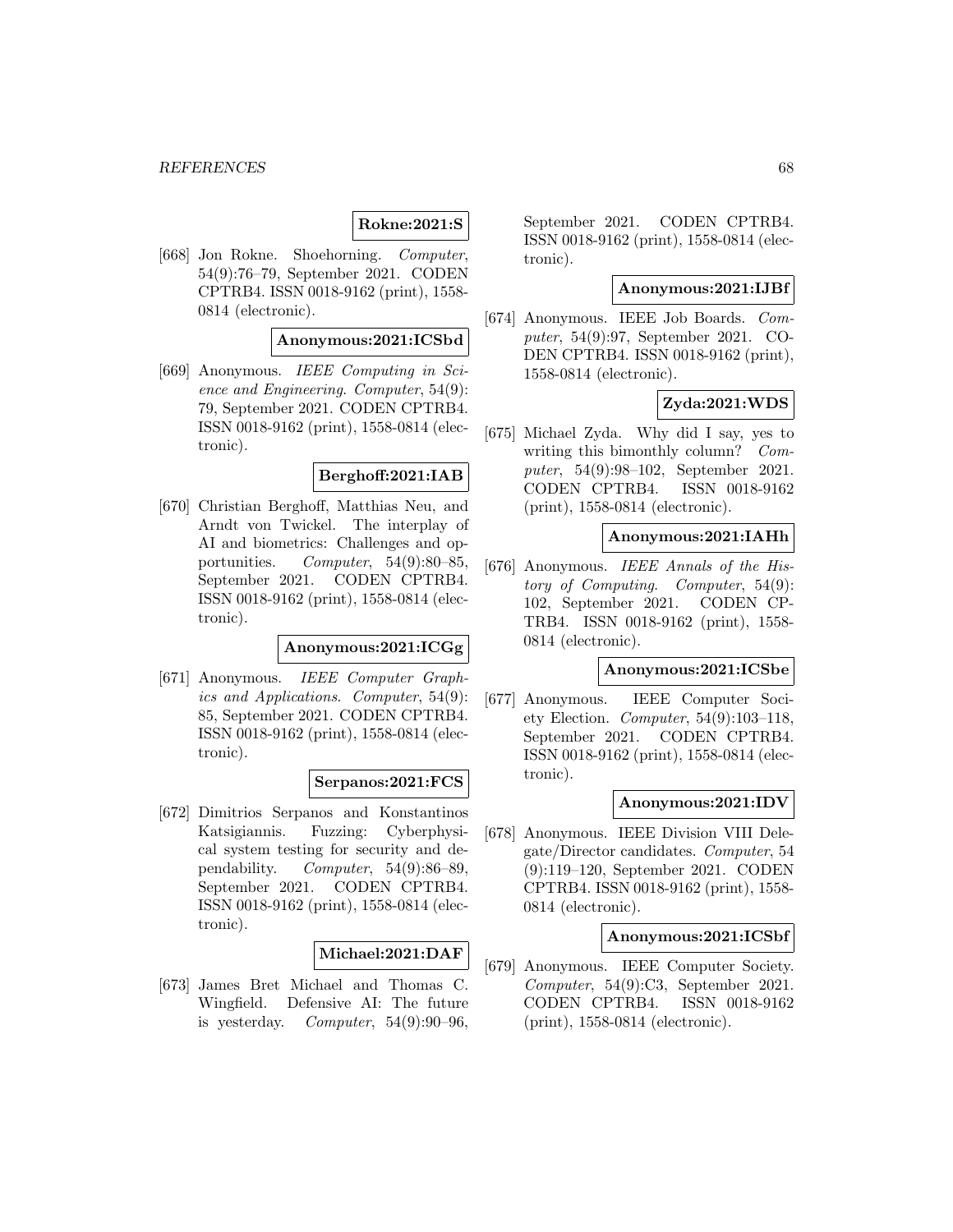**Anonymous:2021:ICSbg**

[680] Anonymous. IEEE Computer Society member benefits. Computer, 54(9):C4, September 2021. CODEN CPTRB4. ISSN 0018-9162 (print), 1558-0814 (electronic).

# **Anonymous:2021:FCj**

[681] Anonymous. [front cover]. Computer, 54(10):C1, October 2021. CODEN CP-TRB4. ISSN 0018-9162 (print), 1558- 0814 (electronic).

# **Anonymous:2021:IOJg**

[682] Anonymous. IEEE Open Journal of the Computer Society. Computer, 54(10): C2, October 2021. CODEN CPTRB4. ISSN 0018-9162 (print), 1558-0814 (electronic).

### **Anonymous:2021:TCj**

[683] Anonymous. Table of contents. Computer, 54(10):1–2, October 2021. CO-DEN CPTRB4. ISSN 0018-9162 (print), 1558-0814 (electronic).

### **Anonymous:2021:Mj**

[684] Anonymous. Masthead. Computer, 54 (10):3, October 2021. CODEN CP-TRB4. ISSN 0018-9162 (print), 1558- 0814 (electronic).

#### **Zhou:2021:CIS**

[685] Qihua Zhou, Song Guo, Haodong Lu, Li Li, Minyi Guo, Yanfei Sun, and Kun Wang. A comprehensive inspection of the straggler problem. Computer, 54 (10):4–5, October 2021. CODEN CP-TRB4. ISSN 0018-9162 (print), 1558- 0814 (electronic).

#### **Anonymous:2021:HSMb**

[686] Anonymous. Highlights Society magazines. Computer, 54(10):6–8, October 2021. CODEN CPTRB4. ISSN 0018- 9162 (print), 1558-0814 (electronic).

# **Neuhold:2021:YAe**

[687] Erich Neuhold.  $50 \& 25$  years ago.  $Com$ puter, 54(10):9–12, October 2021. CO-DEN CPTRB4. ISSN 0018-9162 (print), 1558-0814 (electronic).

## **Akleman:2021:CTTe**

[688] Ergun Akleman. Computing through time. Computer, 54(10):11, October 2021. CODEN CPTRB4. ISSN 0018- 9162 (print), 1558-0814 (electronic).

# **Voas:2021:TMS**

[689] Jeffrey Voas. Tell me a story. Computer, 54(10):13, October 2021. CODEN CP-TRB4. ISSN 0018-9162 (print), 1558- 0814 (electronic).

#### **Laplante:2021:AIC**

[690] Phil Laplante and Ben Amaba. Artificial intelligence in critical infrastructure systems. Computer, 54(10):14–24, October 2021. CODEN CPTRB4. ISSN 0018- 9162 (print), 1558-0814 (electronic).

# **Anonymous:2021:ISPh**

[691] Anonymous. IEEE Security and Privacy subscribe. Computer, 54(10): 24, October 2021. CODEN CPTRB4. ISSN 0018-9162 (print), 1558-0814 (electronic).

## **Raunak:2021:EAI**

[692] M S Raunak and Rick Kuhn. Explainable artificial intelligence and machine learning [Guest Editors' introduc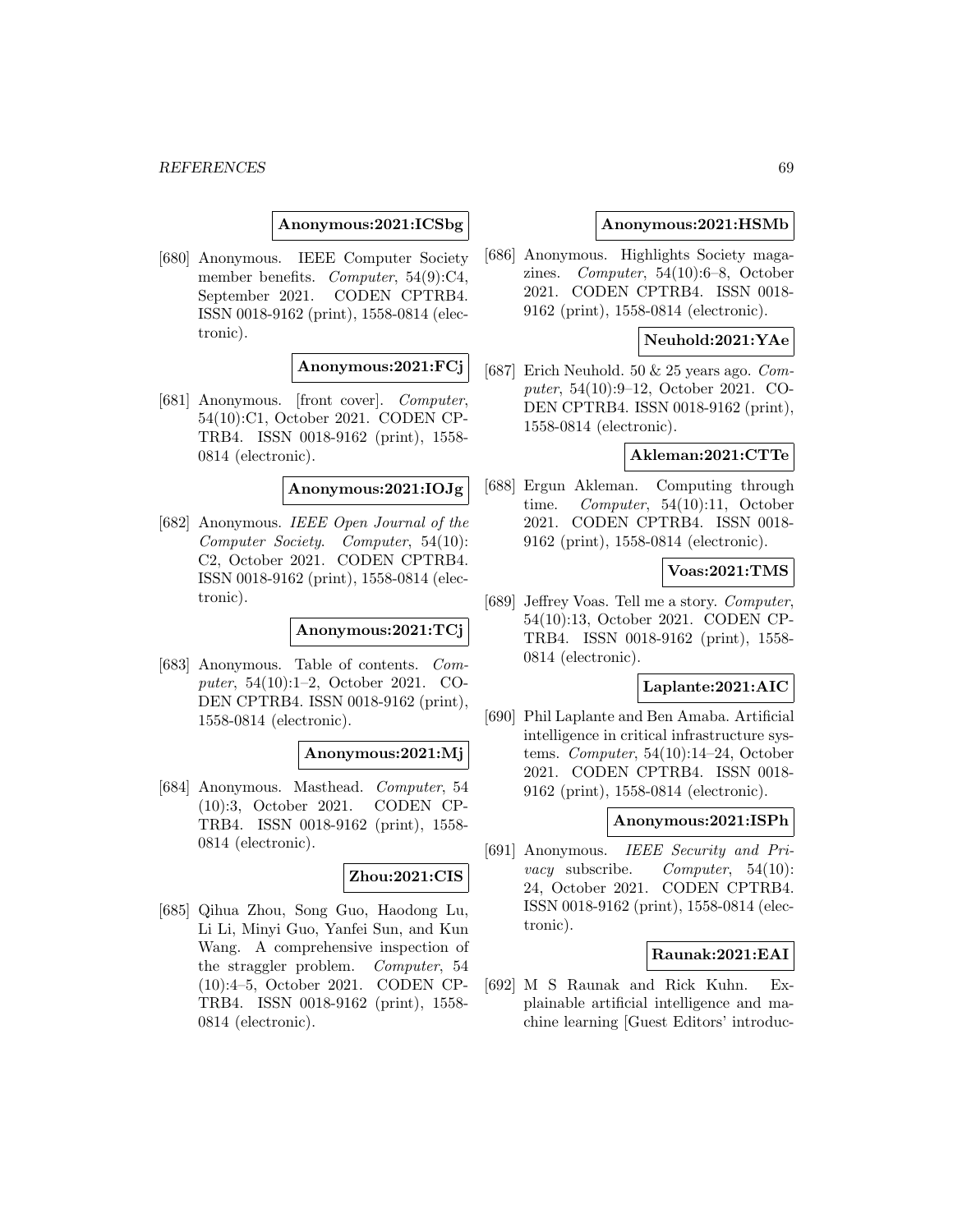tion]. Computer, 54(10):25–27, October 2021. CODEN CPTRB4. ISSN 0018- 9162 (print), 1558-0814 (electronic).

# **Naiseh:2021:ERC**

[693] Mohammad Naiseh, Deniz Cemiloglu, Dena Al Thani, Nan Jiang, and Raian Ali. Explainable recommendations and calibrated trust: Two systematic user errors. Computer, 54(10):28– 37, October 2021. CODEN CPTRB4. ISSN 0018-9162 (print), 1558-0814 (electronic).

# **Deo:2021:UUC**

[694] Sahil Deo and Neha Sameer Sontakke. Usability, user comprehension, and perceptions of explanations for complex decision support systems in finance: a robo-advisory use case. Computer, 54 (10):38–48, October 2021. CODEN CP-TRB4. ISSN 0018-9162 (print), 1558- 0814 (electronic).

# **Psychoula:2021:EML**

[695] Ismini Psychoula, Andreas Gutmann, Pradip Mainali, Sharon H. Lee, Paul Dunphy, and Fabien Petitcolas. Explainable machine learning for fraud detection. Computer, 54(10):49–59, October 2021. CODEN CPTRB4. ISSN 0018- 9162 (print), 1558-0814 (electronic).

# **Srinivasan:2021:EAC**

[696] Seshadhri Srinivasan, Pandarasamy Arjunan, Baihong Jin, Alberto L. Sangiovanni-Vincentelli, Zuraimi Sultan, and Kameshwar Poolla. Explainable AI for chiller fault-detection systems: Gaining human trust. Computer, 54(10):60–68, October 2021. CODEN CPTRB4. ISSN 0018-9162 (print), 1558- 0814 (electronic).

# **DaPoian:2021:SAE**

[697] Victoria DaPoian, Eric Lyness, William Brinckerhoff, Ryan Danell, Xiang Li, and Melissa Trainer. Science autonomy and the ExoMars Mission: Machine learning to help find life on Mars. Computer, 54(10):69–77, October 2021. CO-DEN CPTRB4. ISSN 0018-9162 (print), 1558-0814 (electronic).

# **Holzinger:2021:THA**

[698] Andreas T. Holzinger and Heimo Muller. Toward human AI interfaces to support explainability and causability in medical AI. Computer, 54(10):78–86, October 2021. CODEN CPTRB4. ISSN 0018- 9162 (print), 1558-0814 (electronic).

# **Grier:2021:DWG**

[699] David Alan Grier. Do we go viral? Computer, 54(10):87–89, October 2021. CO-DEN CPTRB4. ISSN 0018-9162 (print), 1558-0814 (electronic).

## **Anonymous:2021:IAHi**

[700] Anonymous. IEEE Annals of the History of Computing. Computer, 54(10): 89, October 2021. CODEN CPTRB4. ISSN 0018-9162 (print), 1558-0814 (electronic).

## **Mortati:2021:CWP**

[701] Joseph Mortati and Erran Carmel. Can we prevent a technological arms race in university student cheating? Computer, 54(10):90–94, October 2021. CODEN CPTRB4. ISSN 0018-9162 (print), 1558- 0814 (electronic).

# **Harel:2021:SBA**

[702] David Harel, Assaf Marron, and Raz Yerushalmi. Scenario-based algorith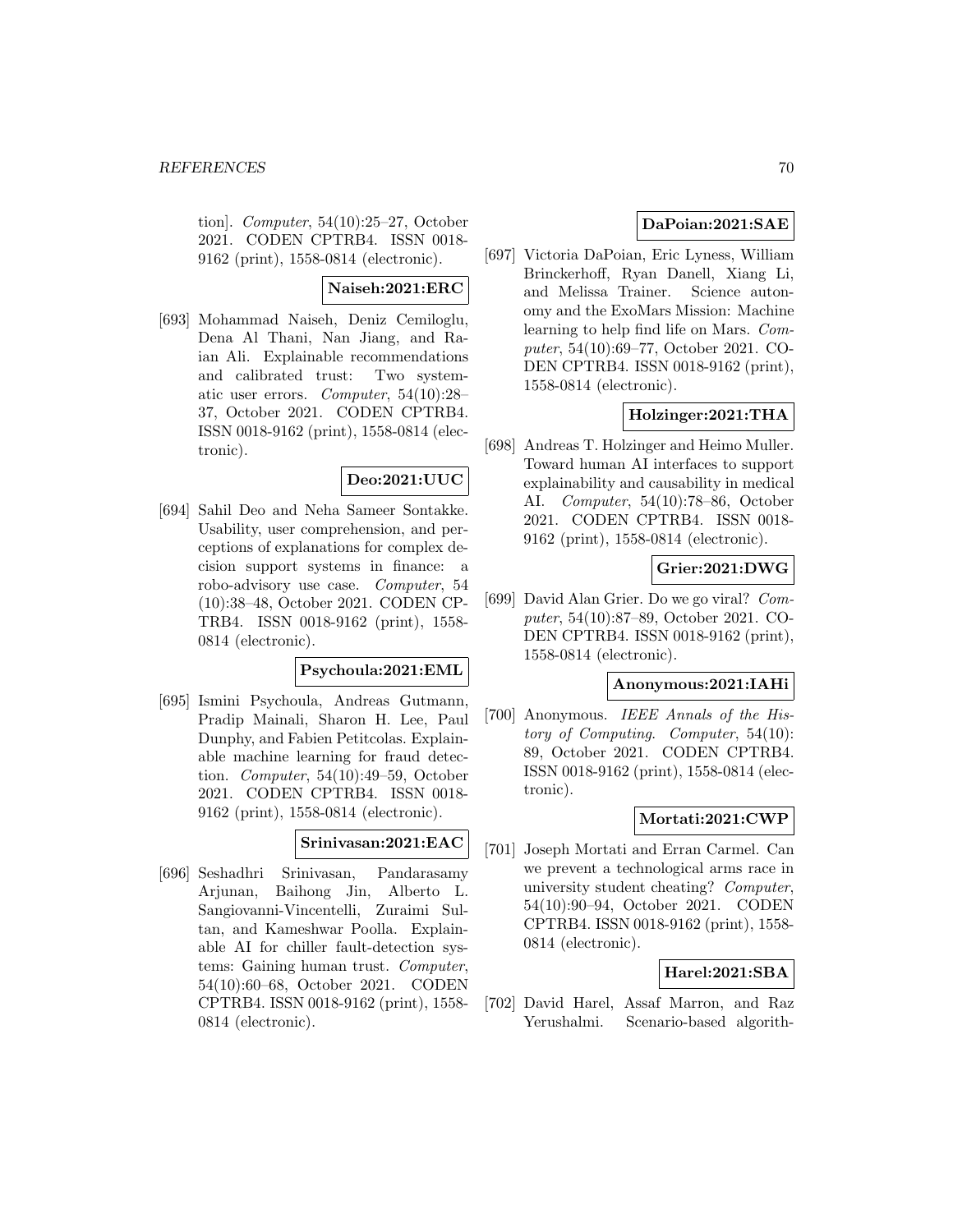mics: Coding algorithms by automatic composition of separate concerns. Computer, 54(10):95–101, October 2021. CODEN CPTRB4. ISSN 0018-9162 (print), 1558-0814 (electronic).

# **Williams:2021:CAD**

[703] Joseph Williams. The computing architectures donnybrook. Computer, 54(10): 102–105, October 2021. CODEN CP-TRB4. ISSN 0018-9162 (print), 1558- 0814 (electronic).

# **Ligo:2021:ACI**

[704] Alexandre K. Ligo, Alexander Kott, and Igor Linkov. Autonomous cyberdefense introduces risk: Can we manage the risk? Computer, 54(10):106– 110, October 2021. CODEN CPTRB4. ISSN 0018-9162 (print), 1558-0814 (electronic).

# **Hannig:2021:OSH**

[705] Frank Hannig and Jurgen Teich. Open source hardware. Computer, 54(10):111– 115, October 2021. CODEN CPTRB4. ISSN 0018-9162 (print), 1558-0814 (electronic).

# **Anonymous:2021:ICGh**

[706] Anonymous. IEEE Computer Graphics and Applications. Computer, 54(10): 115, October 2021. CODEN CPTRB4. ISSN 0018-9162 (print), 1558-0814 (electronic).

# **Vahdat:2021:NWC**

[707] Amin Vahdat and Dejan Milojicic. The next wave in cloud systems architecture. Computer, 54(10):116–120, October 2021. CODEN CPTRB4. ISSN 0018-9162 (print), 1558-0814 (electronic).

# **Anonymous:2021:ICSbh**

[708] Anonymous. IEEE Computer Society membership. Computer, 54(10): 121, October 2021. CODEN CPTRB4. ISSN 0018-9162 (print), 1558-0814 (electronic).

# **Laplante:2021:OBD**

[709] Phil Laplante and Nir Kshetri. Open banking: Definition and description. Computer, 54(10):122–128, October 2021. CODEN CPTRB4. ISSN 0018- 9162 (print), 1558-0814 (electronic).

# **Anonymous:2021:ICSbi**

[710] Anonymous. IEEE Computing in Science & Engineering. Computer, 54(10): 128, October 2021. CODEN CPTRB4. ISSN 0018-9162 (print), 1558-0814 (electronic).

# **Ahmad:2021:VDV**

[711] Norita Ahmad and Kevin Dias. Validating data validation. Computer, 54(10): 129–132, October 2021. CODEN CP-TRB4. ISSN 0018-9162 (print), 1558- 0814 (electronic).

# **DeFranco:2021:FI**

[712] Joanna DeFranco. 12 flavors of IoT. Computer, 54(10):133–137, October 2021. CODEN CPTRB4. ISSN 0018- 9162 (print), 1558-0814 (electronic).

# **Berghel:2021:CAP**

[713] Hal Berghel. A collapsing academy, Part II: How cancel culture works on the academy. Computer, 54(10):138– 144, October 2021. CODEN CPTRB4. ISSN 0018-9162 (print), 1558-0814 (electronic).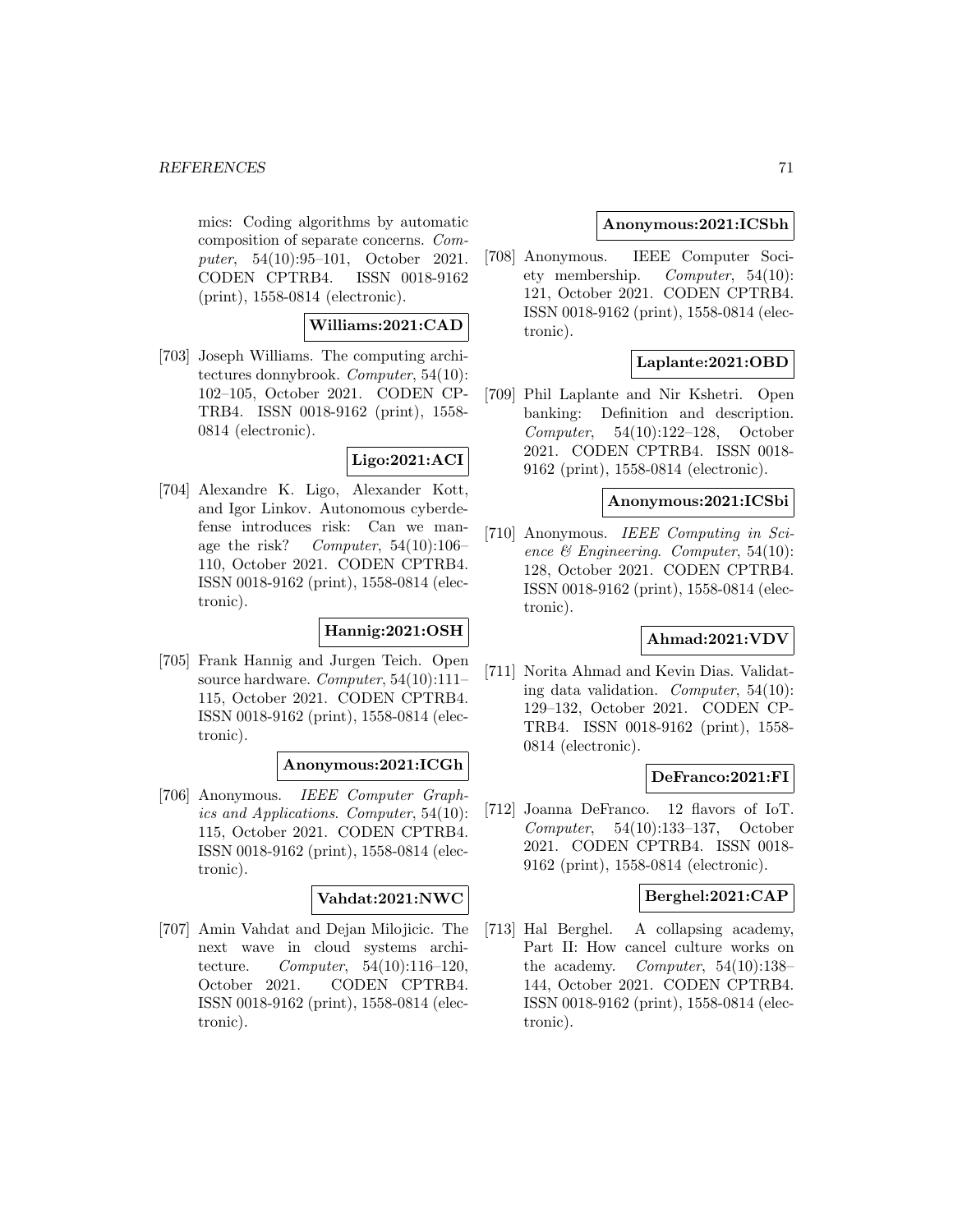### **Anonymous:2021:ICSbj**

[714] Anonymous. IEEE Computer Society. Computer, 54(10):C3, October 2021. CODEN CPTRB4. ISSN 0018- 9162 (print), 1558-0814 (electronic).

### **Anonymous:2021:IJBg**

[715] Anonymous. IEEE Jobs Board. Computer, 54(10):C4, October 2021. CO-DEN CPTRB4. ISSN 0018-9162 (print), 1558-0814 (electronic).

#### **Anonymous:2021:FCk**

[716] Anonymous. Front cover. Computer, 54 (11):C1, November 2021. CODEN CP-TRB4. ISSN 0018-9162 (print), 1558- 0814 (electronic).

## **Anonymous:2021:IOJh**

[717] Anonymous. IEEE Open Journal of the Computer Society. Computer, 54(11): C2, November 2021. CODEN CPTRB4. ISSN 0018-9162 (print), 1558-0814 (electronic).

#### **Anonymous:2021:TCk**

[718] Anonymous. Table of contents. Computer, 54(11):1–2, November 2021. CO-DEN CPTRB4. ISSN 0018-9162 (print), 1558-0814 (electronic).

#### **Anonymous:2021:Mk**

[719] Anonymous. Masthead. Computer, 54 (11):3, November 2021. CODEN CP-TRB4. ISSN 0018-9162 (print), 1558- 0814 (electronic).

#### **Ju:2021:DS**

[720] Tao Ju. Deforming with sparsity. Computer, 54(11):4–5, November 2021. CO-DEN CPTRB4. ISSN 0018-9162 (print), 1558-0814 (electronic).

#### **Anonymous:2021:CHSh**

[721] Anonymous. Computer highlights Society magazines. *Computer*,  $54(11):6$ 8, November 2021. CODEN CPTRB4. ISSN 0018-9162 (print), 1558-0814 (electronic).

### **Anonymous:2021:ICSbk**

[722] Anonymous. IEEE Computer Society member benefits. Computer, 54(11): 9, November 2021. CODEN CPTRB4. ISSN 0018-9162 (print), 1558-0814 (electronic).

### **Anonymous:2021:YAe**

[723] Anonymous. 50  $\&$  25 years ago. Computer, 54(11):10–12, November 2021. CODEN CPTRB4. ISSN 0018-9162 (print), 1558-0814 (electronic).

# **Grier:2021:CAY**

[724] David Alan Grier. Counting the accomplishments, not the years. Computer, 54(11):13–14, November 2021. CODEN CPTRB4. ISSN 0018-9162 (print), 1558- 0814 (electronic).

## **Voas:2021:AL**

[725] Jeffrey Voas. Is anybody listening? Computer,  $54(11):15-16$ , November 2021. CODEN CPTRB4. ISSN 0018- 9162 (print), 1558-0814 (electronic).

#### **Anonymous:2021:Ib**

[726] Anonymous. In this issue. Computer, 54 (11):16, November 2021. CODEN CP-TRB4. ISSN 0018-9162 (print), 1558- 0814 (electronic).

# **Ernst:2021:ASD**

[727] Rolf Ernst and Xiaobo Sharon Hu. Autonomous systems design a virtual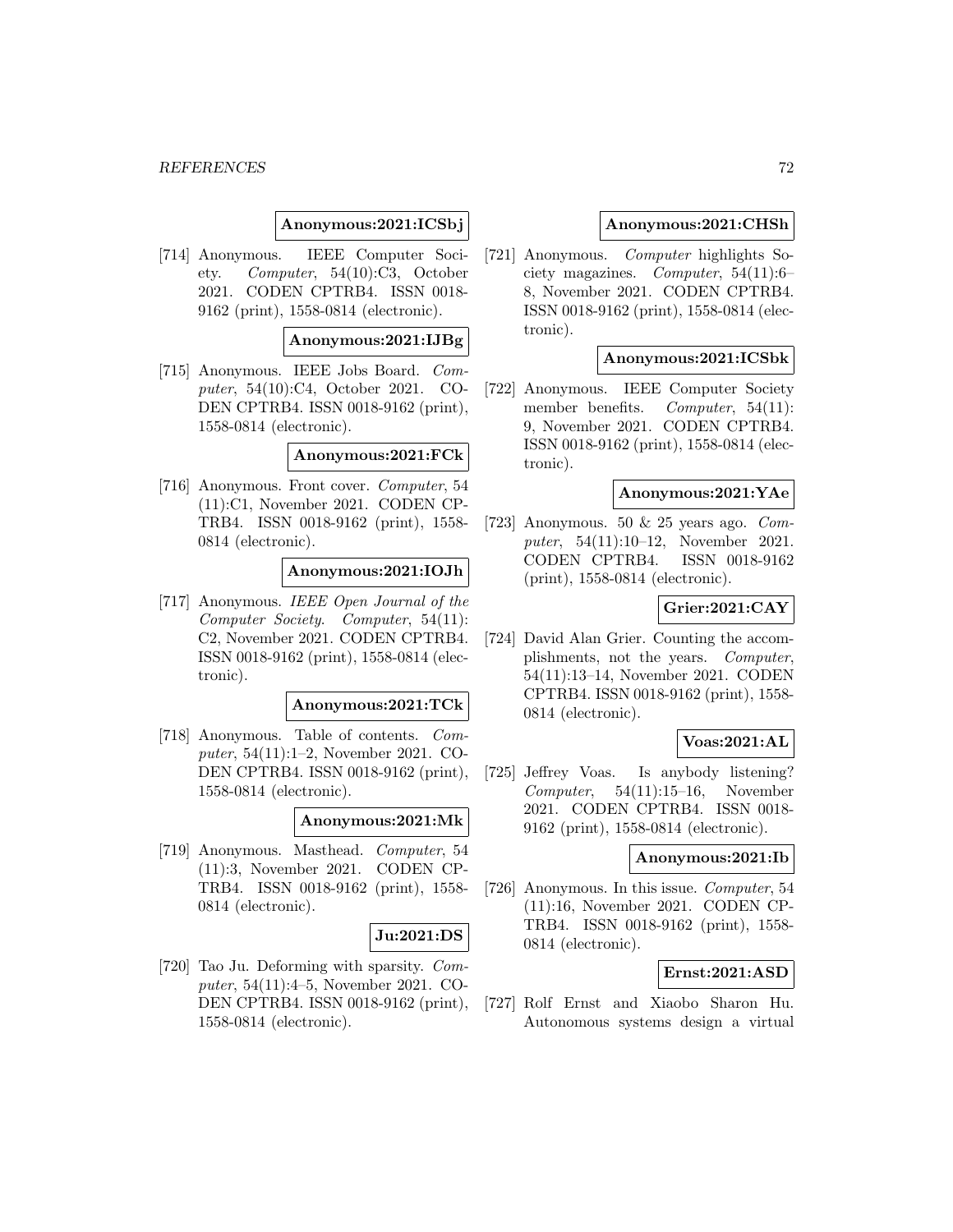roundtable. Computer, 54(11):17–25, November 2021. CODEN CPTRB4. ISSN 0018-9162 (print), 1558-0814 (electronic).

## **Anonymous:2021:Id**

[728] Anonymous. IQQC. Computer, 54(11): 25, November 2021. CODEN CPTRB4. ISSN 0018-9162 (print), 1558-0814 (electronic).

# **Shore:2021:ZTW**

[729] Malcolm Shore, Sherali Zeadally, and Astha Keshariya. Zero trust: The what, how, why, and when. *Computer*, 54(11): 26–35, November 2021. CODEN CP-TRB4. ISSN 0018-9162 (print), 1558- 0814 (electronic).

## **Gope:2021:CSD**

[730] Prosanta Gope and Biplab Sikdar. A comparative study of design paradigms for PUF-based security protocols for IoT devices: Current progress, challenges, and future expectation. Computer, 54 (11):36–46, November 2021. CODEN CPTRB4. ISSN 0018-9162 (print), 1558- 0814 (electronic).

## **Chernyshev:2021:CNA**

[731] Maxim Chernyshev, Zubair Baig, and Sherali Zeadally. Cloud-native application security: Risks, opportunities, and challenges in securing the evolving attack surface. Computer,  $54(11):47-57$ , November 2021. CODEN CPTRB4. ISSN 0018-9162 (print), 1558-0814 (electronic).

# **Linares:2021:HCA**

[732] Michael Linares, Nishant Aswani, Gary Mac, Chenglu Jin, Fei Chen, Nikhil Gupta, and Ramesh Karri. Hack3D: Crowdsourcing the assessment of cybersecurity in digital manufacturing. Computer, 54(11):58–67, November 2021. CODEN CPTRB4. ISSN 0018-9162 (print), 1558-0814 (electronic).

# **Ebert:2021:TFT**

[733] Christof Ebert and Ruschil Ray. Toward a formal traceability model for efficient security validation. Computer,  $54(11)$ : 68–78, November 2021. CODEN CP-TRB4. ISSN 0018-9162 (print), 1558- 0814 (electronic).

## **Anonymous:2021:IAHj**

[734] Anonymous. IEEE Annals of the History of Computing. Computer, 54(11): 78, November 2021. CODEN CPTRB4. ISSN 0018-9162 (print), 1558-0814 (electronic).

## **Grier:2021:OMC**

[735] David Alan Grier. Objects in the mirror are closer than they appear. Computer, 54(11):79–81, November 2021. CODEN CPTRB4. ISSN 0018-9162 (print), 1558- 0814 (electronic).

#### **Anonymous:2021:ICGi**

[736] Anonymous. IEEE Computer Graphics and Applications. Computer, 54(11): 81, November 2021. CODEN CPTRB4. ISSN 0018-9162 (print), 1558-0814 (electronic).

# **Laplante:2021:SL**

[737] Phil Laplante. Software labels. Computer, 54(11):82–86, November 2021. CODEN CPTRB4. ISSN 0018-9162 (print), 1558-0814 (electronic).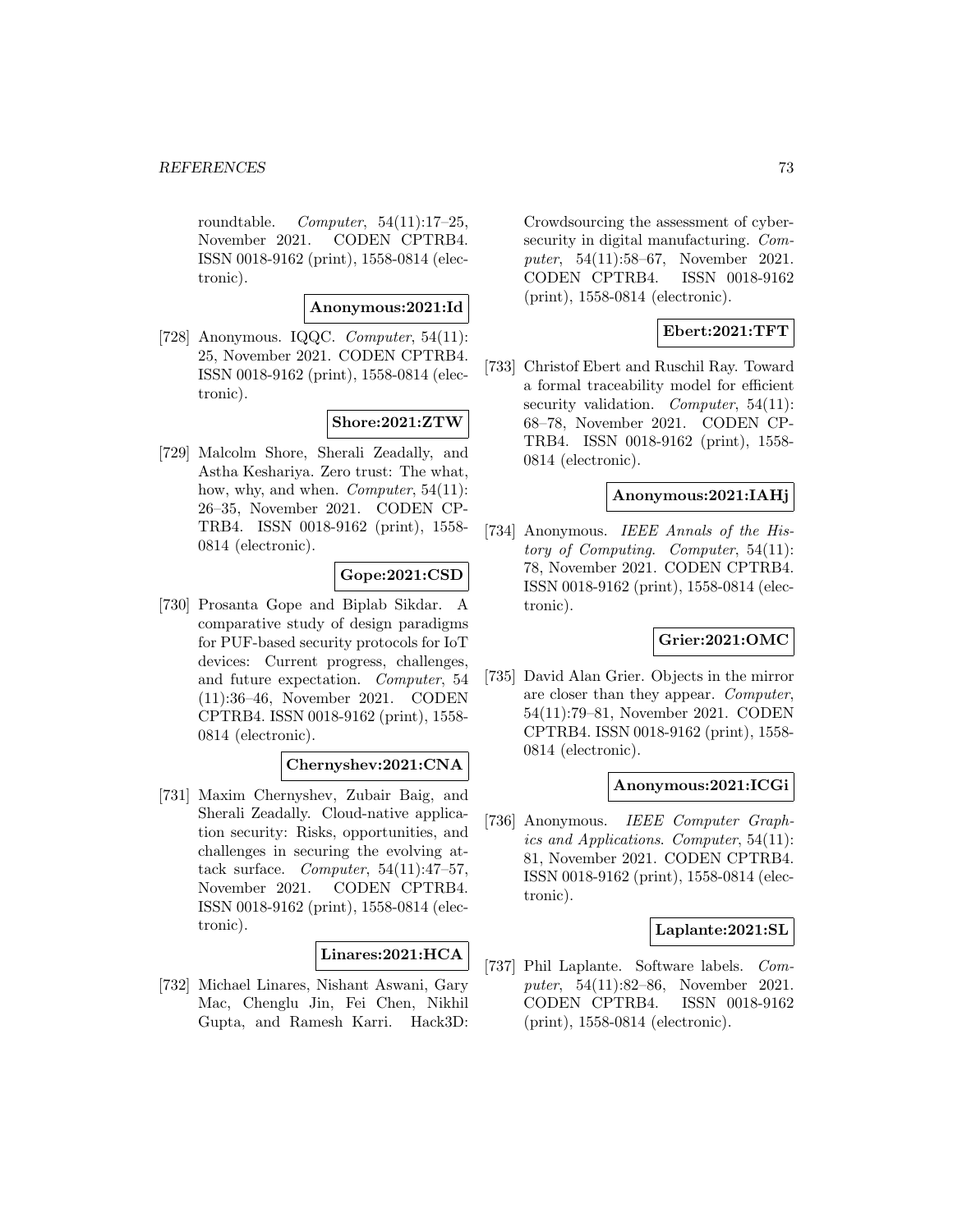#### **Anonymous:2021:ICSbl**

[738] Anonymous. IEEE Computer Society Diversity and Inclusion Fund. Computer, 54(11):87, November 2021. CO-DEN CPTRB4. ISSN 0018-9162 (print), 1558-0814 (electronic).

# **Cron:2021:ISM**

[739] Adam Cron and Erik Jan Marinissen. IEEE Standard 1838 is on the move. Computer,  $54(11):88-94$ , November 2021. CODEN CPTRB4. ISSN 0018-9162 (print), 1558-0814 (electronic).

# **Anonymous:2021:ICSbm**

[740] Anonymous. IEEE Computer Society call for papers. Computer,  $54(11):94$ , November 2021. CODEN CPTRB4. ISSN 0018-9162 (print), 1558-0814 (electronic).

# **Lin:2021:CAI**

[741] Hsiao-Ying Lin. Colors of artificial intelligence.  $Computer, 54(11):95-99,$ November 2021. CODEN CPTRB4. ISSN 0018-9162 (print), 1558-0814 (electronic).

#### **Anonymous:2021:ITSc**

[742] Anonymous. IEEE Transactions on Sustainable Computing. Computer, 54(11): 99, November 2021. CODEN CPTRB4. ISSN 0018-9162 (print), 1558-0814 (electronic).

## **Nikolakopoulos:2021:PLA**

[743] George Nikolakopoulos and Ali Agha. Pushing the limits of autonomy for enabling the next generation of space robotics exploration missions. Computer, 54(11):100–103, November 2021.

CODEN CPTRB4. ISSN 0018-9162 (print), 1558-0814 (electronic).

#### **Michael:2021:THM**

[744] James Bret Michael. Trusting human machine teaming. *Computer*, 54(11): 104–107, November 2021. CODEN CP-TRB4. ISSN 0018-9162 (print), 1558- 0814 (electronic).

## **Anonymous:2021:ISPi**

[745] Anonymous. IEEE Security and Privacy magazine subscription. Computer, 54 (11):107, November 2021. CODEN CP-TRB4. ISSN 0018-9162 (print), 1558- 0814 (electronic).

# **Bhowmik:2021:HNF**

[746] Achintya K. Bhowmik, David A. Fabry, Phillip Armour, Hal Berghel, Robert N. Charette, and John L. King. Hear, now, and in the future: Transforming hearing aids into multipurpose devices. Computer, 54(11):108–120, November 2021. CODEN CPTRB4. ISSN 0018-9162 (print), 1558-0814 (electronic).

## **Anonymous:2021:ICSbn**

[747] Anonymous. IEEE Computer Society. Computer, 54(11):C3, November 2021. CODEN CPTRB4. ISSN 0018-9162 (print), 1558-0814 (electronic).

#### **Anonymous:2021:ICSbo**

[748] Anonymous. IEEE Computer Society Jobs Board. Computer, 54(11):C4, November 2021. CODEN CPTRB4. ISSN 0018-9162 (print), 1558-0814 (electronic).

# **Anonymous:2021:FCl**

[749] Anonymous. [front cover]. Computer, 54 (12):C1, December 2021. CODEN CP-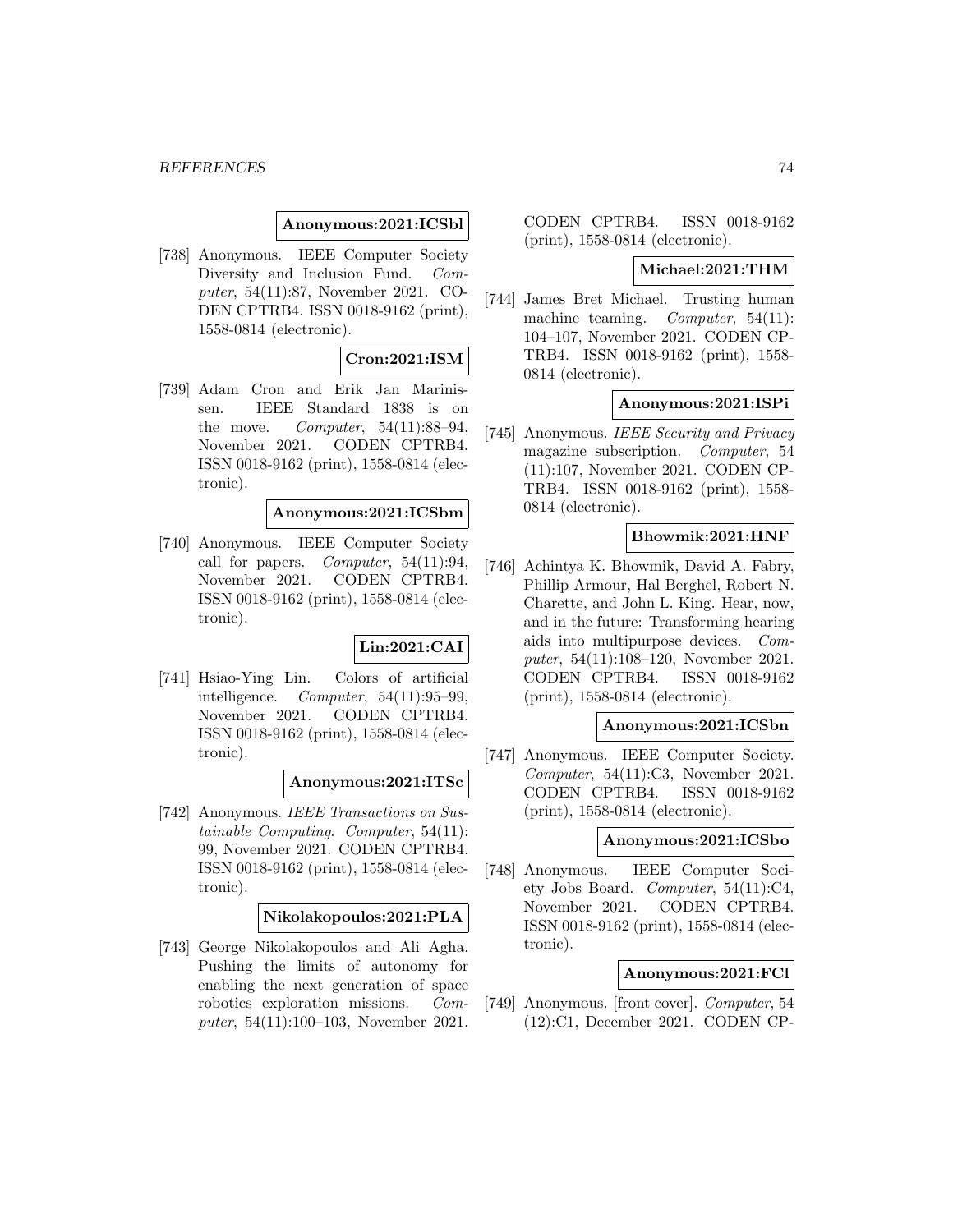TRB4. ISSN 0018-9162 (print), 1558- 0814 (electronic).

**Anonymous:2021:IOJi**

[750] Anonymous. IEEE Open Journal of the Computer Society. Computer, 54(12): C2, December 2021. CODEN CPTRB4. ISSN 0018-9162 (print), 1558-0814 (electronic).

# **Anonymous:2021:TCl**

[751] Anonymous. Table of contents. Computer, 54(12):1–2, December 2021. CO-DEN CPTRB4. ISSN 0018-9162 (print), 1558-0814 (electronic).

# **Anonymous:2021:Ml**

[752] Anonymous. Masthead. Computer, 54 (12):3, December 2021. CODEN CP-TRB4. ISSN 0018-9162 (print), 1558- 0814 (electronic).

#### **Zhang:2021:DIL**

[753] Qian Zhang. DROO: Integrated learning and optimization for edge computing offloading. Computer,  $54(12):4-6$ , December 2021. CODEN CPTRB4. ISSN 0018-9162 (print), 1558-0814 (electronic).

## **Anonymous:2021:IAHk**

[754] Anonymous. IEEE Annals of the History of Computing. Computer, 54(12): 6, December 2021. CODEN CPTRB4. ISSN 0018-9162 (print), 1558-0814 (electronic).

## **Anonymous:2021:CHSi**

[755] Anonymous. Computer highlights Society magazines [elsewhere in the CS]. Computer, 54(12):7–9, December 2021. CODEN CPTRB4. ISSN 0018-9162 (print), 1558-0814 (electronic).

# **Anonymous:2021:YAf**

[756] Anonymous. 50 & 25 years ago. Computer, 54(12):10–12, December 2021. CODEN CPTRB4. ISSN 0018-9162 (print), 1558-0814 (electronic).

## **Akleman:2021:CTTf**

[757] Ergun Akleman. Computing through time. Computer, 54(12):11, December 2021. CODEN CPTRB4. ISSN 0018- 9162 (print), 1558-0814 (electronic).

# **Shull:2021:YYR**

[758] Forrest Shull and Megha Ben. 75 years young: Reflecting on a milestone year for the Society. Computer, 54(12):13-17, December 2021. CODEN CPTRB4. ISSN 0018-9162 (print), 1558-0814 (electronic).

# **Anonymous:2021:ICSbp**

[759] Anonymous. IEEE Computing in Science & Engineering. Computer, 54(12): 17, December 2021. CODEN CPTRB4. ISSN 0018-9162 (print), 1558-0814 (electronic).

## **Anonymous:2021:ICSbq**

[760] Anonymous. IEEE Computer Society awards. Computer,  $54(12):18-23$ , December 2021. CODEN CPTRB4. ISSN 0018-9162 (print), 1558-0814 (electronic).

# **DeFranco:2021:RFF**

[761] Joanna F. DeFranco and Jeffrey Voas. Reproducibility, fabrication, and falsification. Computer,  $54(12):24-26$ , December 2021. CODEN CPTRB4. ISSN 0018-9162 (print), 1558-0814 (electronic).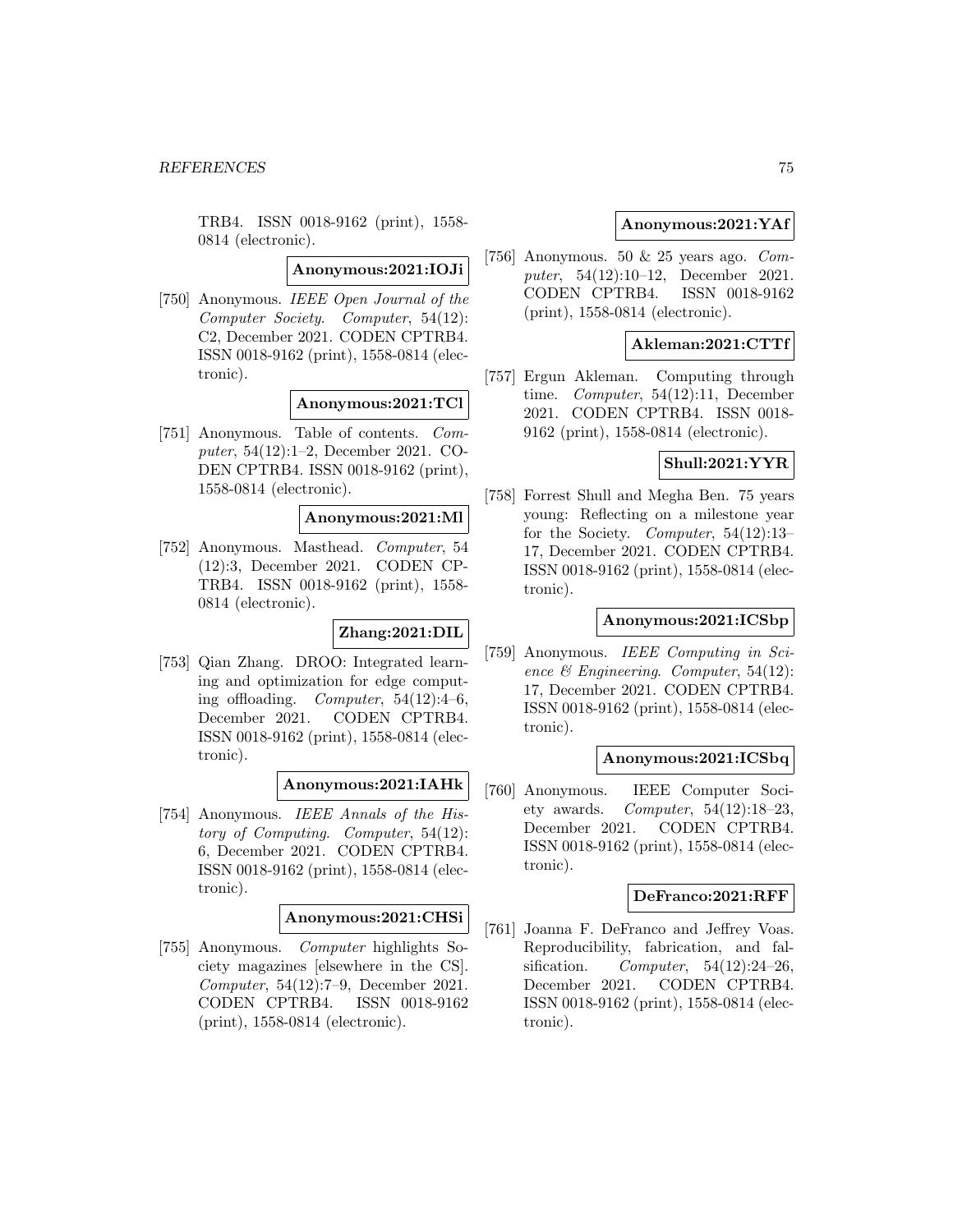## **Anonymous:2021:Ie**

[762] Anonymous. In this issue. Computer, 54 (12):25, December 2021. CODEN CP-TRB4. ISSN 0018-9162 (print), 1558- 0814 (electronic).

#### **Anonymous:2021:ICb**

[763] Anonymous. IEEE COMPSAC 2022. Computer, 54(12):27, December 2021. CODEN CPTRB4. ISSN 0018-9162 (print), 1558-0814 (electronic).

## **Koopman:2021:ESA**

[764] Philip Koopman, Benjamin Kuipers, William H. Widen, and Marilyn Wolf. Ethics, safety, and autonomous vehicles. Computer, 54(12):28–37, December 2021. CODEN CPTRB4. ISSN 0018- 9162 (print), 1558-0814 (electronic).

## **Anonymous:2021:ICSbr**

[765] Anonymous. IEEE Computer Society call for papers. *Computer*,  $54(12):37$ , December 2021. CODEN CPTRB4. ISSN 0018-9162 (print), 1558-0814 (electronic).

## **Henriquez:2021:ACA**

[766] Valeria Henriquez, Ana M. Moreno, Jose A. Calvo-Manzano, and Tomas San Feliu. Agile–CMMI alignment: Contributions and to-dos for organizations. Computer, 54(12):38–49, December 2021. CODEN CPTRB4. ISSN 0018-9162 (print), 1558-0814 (electronic).

#### **Anonymous:2021:IIPi**

[767] Anonymous. IEEE IT Professional call for articles. Computer, 54(12):49, December 2021. CODEN CPTRB4.

ISSN 0018-9162 (print), 1558-0814 (electronic).

## **Bakirtzis:2021:CTC**

[768] Georgios Bakirtzis, Eswaran Subrahmanian, and Cody H. Fleming. Compositional thinking in cyberphysical systems theory. Computer,  $54(12):50-59$ , December 2021. CODEN CPTRB4. ISSN 0018-9162 (print), 1558-0814 (electronic).

## **Anonymous:2021:IPCh**

[769] Anonymous. IEEE Pervasive Computing call for articles. Computer,  $54(12)$ : 59, December 2021. CODEN CPTRB4. ISSN 0018-9162 (print), 1558-0814 (electronic).

## **Leroy:2021:WSS**

[770] Dorian Leroy, June Sallou, Johann Bourcier, and Benoit Combemale. When scientific software meets software engineering.  $Computer, 54(12):60-71,$ December 2021. CODEN CPTRB4. ISSN 0018-9162 (print), 1558-0814 (electronic).

## **Zhu:2021:BBS**

[771] Yan Zhu, Qian Guo, Hongjian Yin, Kaitai Liang, and Stephen S. Yau. Blockchain-based software architecture development for service requirements with smart contracts. Computer,  $54(12)$ : 72–80, December 2021. CODEN CP-TRB4. ISSN 0018-9162 (print), 1558- 0814 (electronic).

## **Grier:2021:KWS**

[772] David Alan Grier. "The known world" and its successors. Computer, 54(12):81– 83, December 2021. CODEN CPTRB4.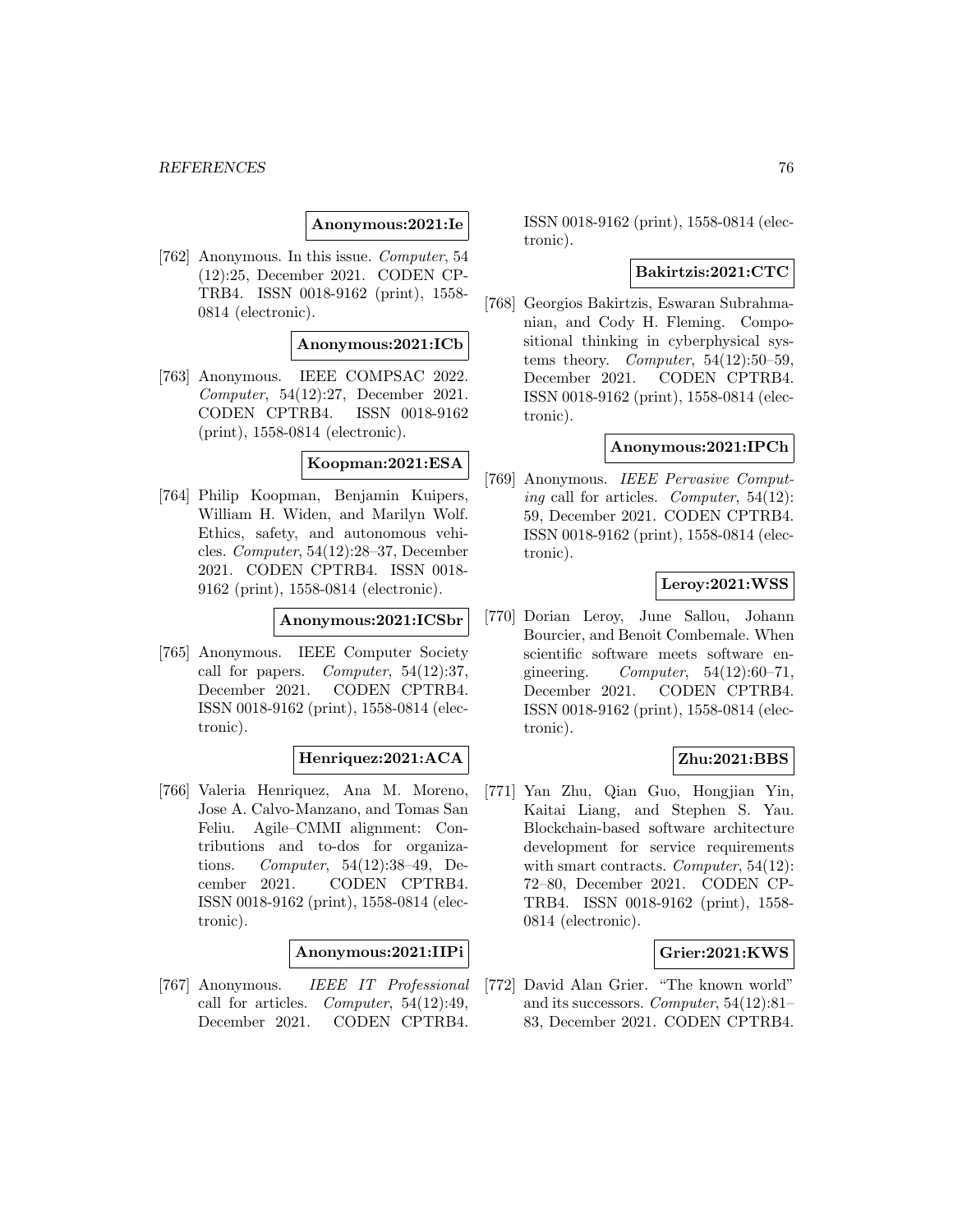ISSN 0018-9162 (print), 1558-0814 (electronic).

**Schmeelk:2021:PDG**

[773] Suzanna Schmeelk. Perspectives on directing a graduate cybersecurity program. Computer, 54(12):84–87, December 2021. CODEN CPTRB4. ISSN 0018-9162 (print), 1558-0814 (electronic).

**Campbell:2021:PAW**

[774] Mark Campbell. Protecting AI: We built the brains, but what about helmets? Computer, 54(12):88-91, December 2021. CODEN CPTRB4. ISSN 0018-9162 (print), 1558-0814 (electronic).

# **Hanafi:2021:EAI**

[775] Mamduh M. Hanafi, Nir Kshetri, and Ravi Sharma. Economics of artificial intelligence in the Gulf Cooperation Council countries. Computer,  $54(12):92-98$ , December 2021. CODEN CPTRB4. ISSN 0018-9162 (print), 1558-0814 (electronic).

# **Anonymous:2021:ITBd**

[776] Anonymous. IEEE Transactions on Big Data. Computer, 54(12):98, December 2021. CODEN CPTRB4. ISSN 0018- 9162 (print), 1558-0814 (electronic).

## **Riehle:2021:OSD**

[777] Dirk Riehle. The open source distributor business model. Computer, 54(12): 99–103, December 2021. CODEN CP-TRB4. ISSN 0018-9162 (print), 1558- 0814 (electronic).

## **DeFranco:2021:FCS**

[778] Joanna F. DeFranco and Dimitrios Serpanos. The 12 flavors of cyberphysical systems. Computer,  $54(12):104-$ 108, December 2021. CODEN CPTRB4. ISSN 0018-9162 (print), 1558-0814 (electronic).

## **Anonymous:2021:ITCc**

[779] Anonymous. IEEE Transactions on Computers call for papers. Computer, 54 (12):108, December 2021. CODEN CP-TRB4. ISSN 0018-9162 (print), 1558- 0814 (electronic).

# **Berghel:2021:ODO**

[780] Hal Berghel. The online disinformation opera. *Computer*,  $54(12):109-115$ , December 2021. CODEN CPTRB4. ISSN 0018-9162 (print), 1558-0814 (electronic).

## **Anonymous:2021:ITSd**

[781] Anonymous. IEEE Transactions on Sustainable Computing. Computer, 54(12): 115, December 2021. CODEN CPTRB4. ISSN 0018-9162 (print), 1558-0814 (electronic).

# **Zyda:2021:WSS**

[782] Michael Zyda. Will I see sensor-based games happen before I die? Computer, 54(12):116–120, December 2021. CO-DEN CPTRB4. ISSN 0018-9162 (print), 1558-0814 (electronic).

## **Anonymous:2021:ICSbs**

[783] Anonymous. IEEE Computer Society. Computer, 54(12):C3, December 2021. CODEN CPTRB4. ISSN 0018-9162 (print), 1558-0814 (electronic).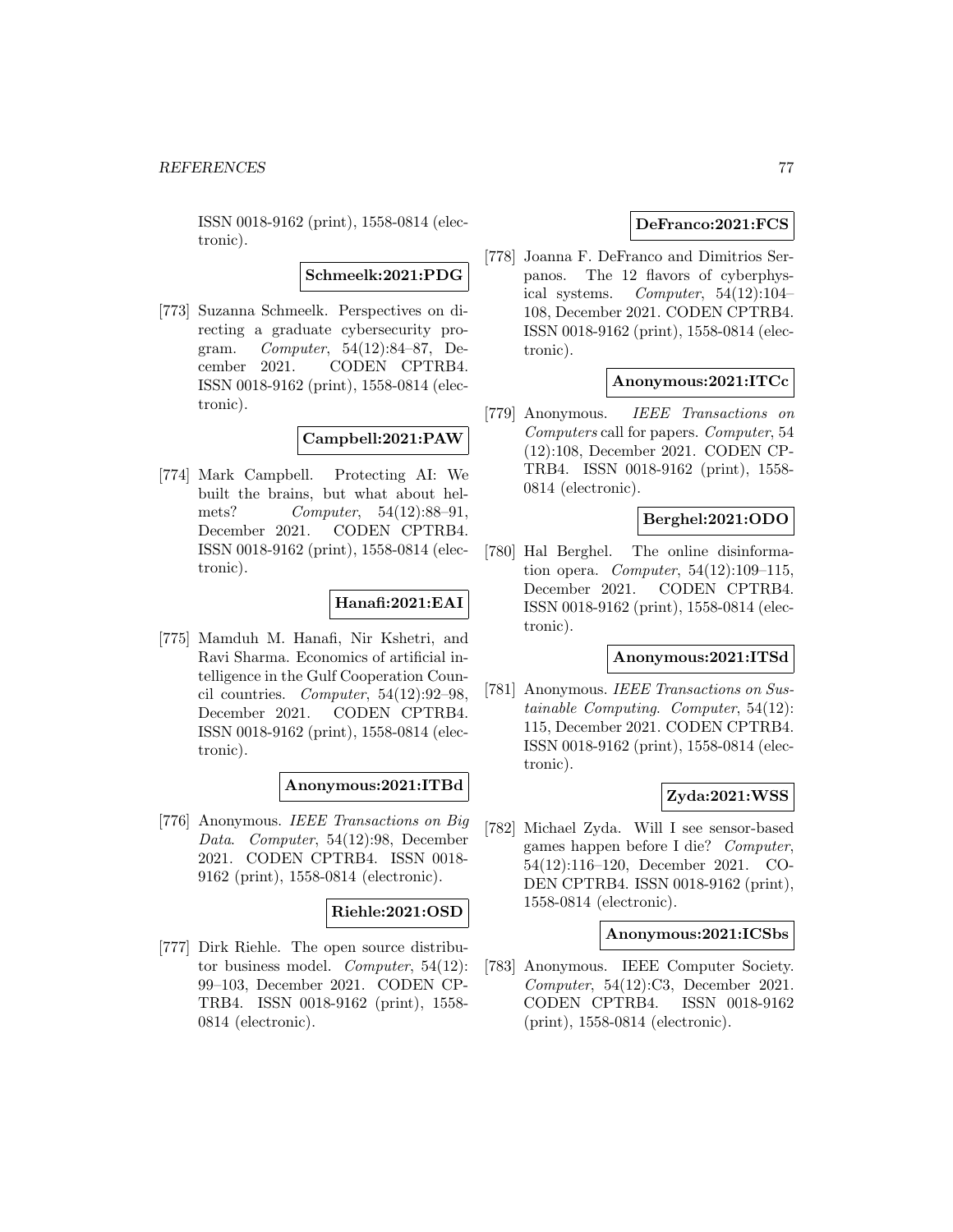#### *REFERENCES* 78

## **Anonymous:2021:IJBh**

[784] Anonymous. Ieee jobs board. Computer, 54(12):C4, December 2021. CO-DEN CPTRB4. ISSN 0018-9162 (print), 1558-0814 (electronic).

## **Anonymous:2022:FCa**

[785] Anonymous. [front cover]. Computer, 55(1):C1, January 2022. CODEN CP-TRB4. ISSN 0018-9162 (print), 1558- 0814 (electronic).

## **Anonymous:2022:IOJa**

[786] Anonymous. IEEE Open Journal of the Computer Society. Computer, 55(1): C2, January 2022. CODEN CPTRB4. ISSN 0018-9162 (print), 1558-0814 (electronic).

#### **Anonymous:2022:TCa**

[787] Anonymous. Table of contents. Computer, 55(1):1–2, January 2022. CODEN CPTRB4. ISSN 0018-9162 (print), 1558- 0814 (electronic).

#### **Anonymous:2022:Ma**

[788] Anonymous. Masthead. Computer, 55 (1):3, January 2022. CODEN CPTRB4. ISSN 0018-9162 (print), 1558-0814 (electronic).

#### **Ebrahimi:2022:CSB**

[789] Elham "Ellie" Ebrahimi. Can shooter bias be measured in immersive virtual reality? Computer, 55(1):4–5, January 2022. CODEN CPTRB4. ISSN 0018- 9162 (print), 1558-0814 (electronic).

#### **Anonymous:2022:ICSa**

[790] Anonymous. Ieee computing in sciences and engineering. Computer, 55 (1):5, January 2022. CODEN CPTRB4. ISSN 0018-9162 (print), 1558-0814 (electronic).

#### **Anonymous:2022:CHSa**

[791] Anonymous. Computer highlights Society magazines. Computer, 55(1):6– 8, January 2022. CODEN CPTRB4. ISSN 0018-9162 (print), 1558-0814 (electronic).

## **Neuhold:2022:YAa**

[792] Erich Neuhold. 50 & 25 years ago. Computer, 55(1):9–11, January 2022. CO-DEN CPTRB4. ISSN 0018-9162 (print), 1558-0814 (electronic).

# **Gropp:2022:ST**

[793] William Bill Gropp and Forrest Shull. Succeeding together. *Computer*, 55(1): 12–17, January 2022. CODEN CP-TRB4. ISSN 0018-9162 (print), 1558- 0814 (electronic).

# **Kshetri:2022:C**

[794] Nir Kshetri and Jeffrey Voas. Cryptojacking.  $Computer, 55(1):18-19,$ January 2022. CODEN CPTRB4. ISSN 0018-9162 (print), 1558-0814 (electronic).

#### **Coughlin:2022:DSM**

[795] Tom Coughlin. Digital storage and memory. Computer,  $55(1):20-29$ , January 2022. CODEN CPTRB4. ISSN 0018-9162 (print), 1558-0814 (electronic).

#### **Anonymous:2022:ICSb**

[796] Anonymous. IEEE Computer Society call for papers. Computer, 55(1): 29, January 2022. CODEN CPTRB4. ISSN 0018-9162 (print), 1558-0814 (electronic).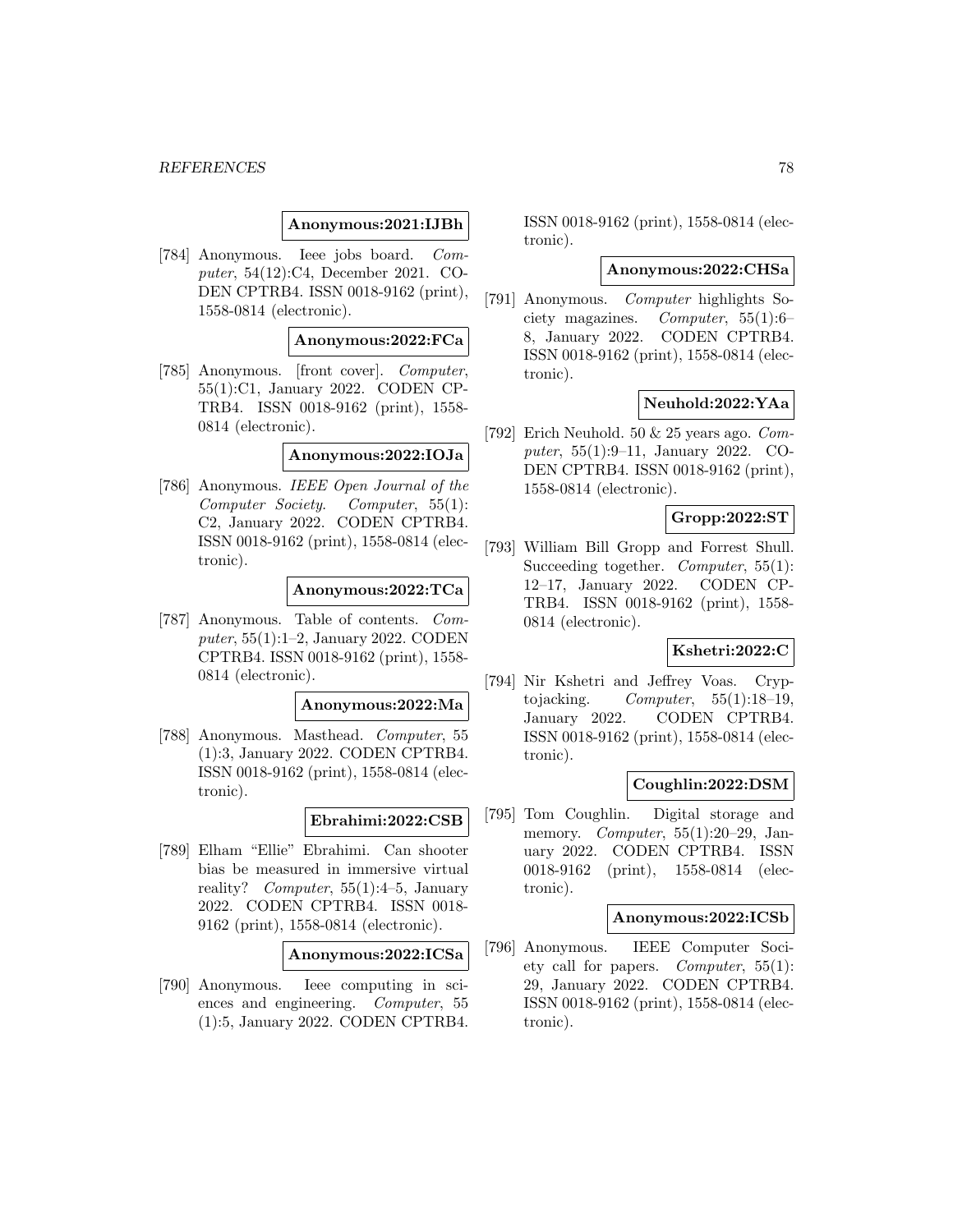# **Williams:2022:OFT**

[797] Joseph Williams and Jeffrey Voas. Outlook: Forward thinking for 2022. Computer, 55(1):30–32, January 2022. CO-DEN CPTRB4. ISSN 0018-9162 (print), 1558-0814 (electronic).

# **Anonymous:2022:IIPa**

[798] Anonymous. IEEE IT Professionals call for articles. Computer,  $55(1)$ : 32, January 2022. CODEN CPTRB4. ISSN 0018-9162 (print), 1558-0814 (electronic).

### **Anonymous:2022:ICSc**

[799] Anonymous. IEEE Computer Society Volunteer Service Awards. Computer, 55(1):33, January 2022. CODEN CP-TRB4. ISSN 0018-9162 (print), 1558- 0814 (electronic).

## **VerWey:2022:OAI**

[800] John VerWey. The other artificial intelligence hardware problem. Computer, 55 (1):34–42, January 2022. CODEN CP-TRB4. ISSN 0018-9162 (print), 1558- 0814 (electronic).

## **Crawford:2022:EFS**

[801] Rod F. Crawford and Andrew N. Sloss. Is expressiveness the future of software? Computer, 55(1):43–52, January 2022. CODEN CPTRB4. ISSN 0018-9162 (print), 1558-0814 (electronic).

#### **Anonymous:2022:IPCa**

[802] Anonymous. IEEE Pervasive Computing call for articles. Computer,  $55(1)$ : 52, January 2022. CODEN CPTRB4. ISSN 0018-9162 (print), 1558-0814 (electronic).

## **Kassab:2022:OBW**

[803] Mohamad Kassab and Phillip A. Laplante. Open banking: What it is, where it's at, and where it's going. Computer, 55(1):53–63, January 2022. CO-DEN CPTRB4. ISSN 0018-9162 (print), 1558-0814 (electronic).

# **Liu:2022:RAM**

[804] Shaoshan Liu and Jean-Luc Gaudiot. Rise of the autonomous machines. Computer, 55(1):64–73, January 2022. CO-DEN CPTRB4. ISSN 0018-9162 (print), 1558-0814 (electronic).

# **Miller:2022:CNA**

[805] Keith W. Miller, Deborah G. Johnson, and Perry D. Drake. The Connection-Room: A new analogy for understanding the ethical dimensions of social media. Computer, 55(1):74–81, January 2022. CODEN CPTRB4. ISSN 0018- 9162 (print), 1558-0814 (electronic).

#### **DeFranco:2022:CCL**

[806] Joanna F. DeFranco. From calculations to computations: A look back at the first computer. Computer,  $55(1):82-$ 87, January 2022. CODEN CPTRB4. ISSN 0018-9162 (print), 1558-0814 (electronic).

# **Drusinsky:2022:HEC**

[807] Doron Drusinsky. On the high energy consumption of Bitcoin mining. Computer, 55(1):88–93, January 2022. CO-DEN CPTRB4. ISSN 0018-9162 (print), 1558-0814 (electronic).

## **McCalman:2022:AAF**

[808] Lachlan McCalman, Daniel Steinberg, Grace Abuhamad, Marc-Etienne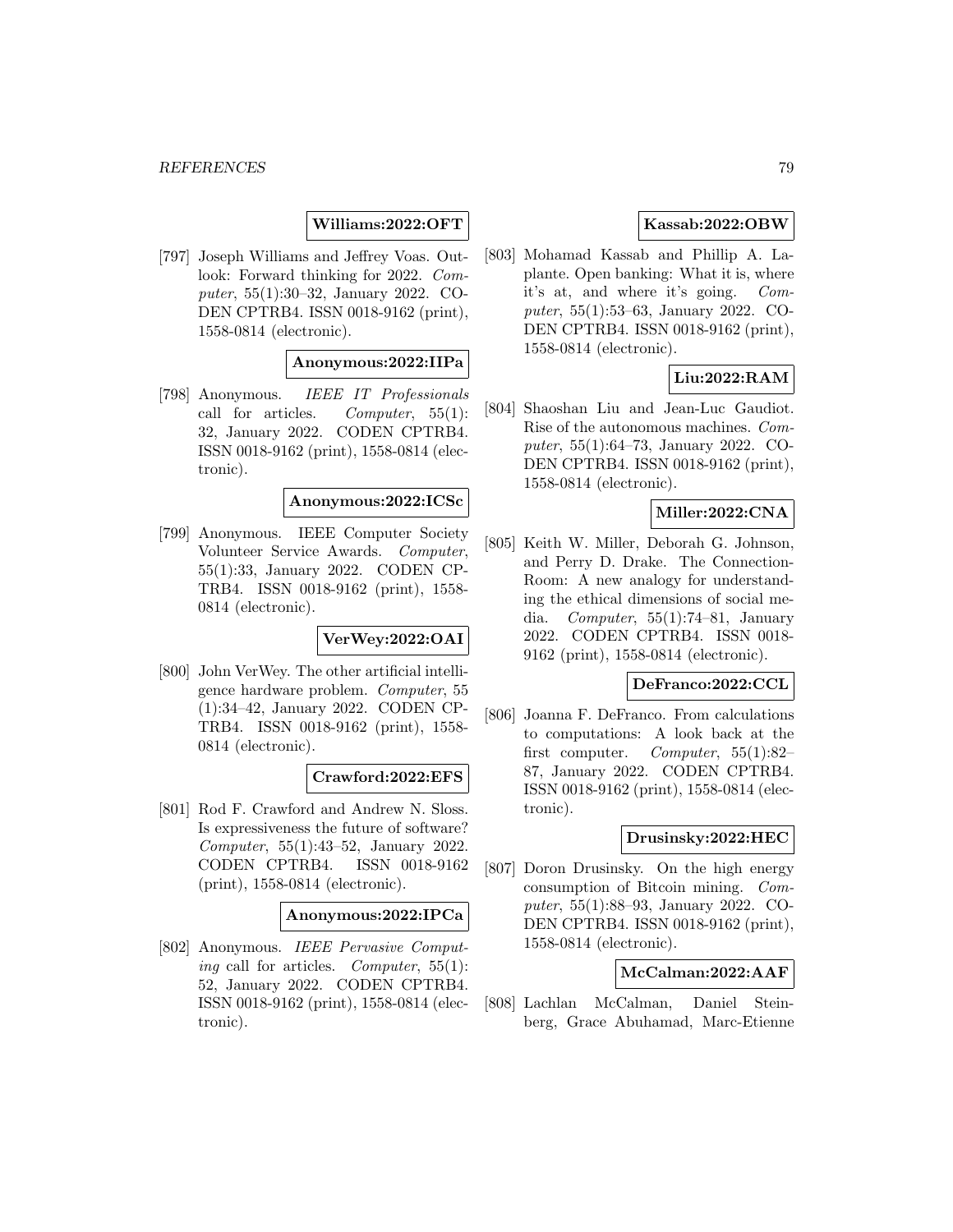Brunet, Robert C. Williamson, and Richard Zemel. Assessing AI fairness in finance. Computer, 55(1):94– 97, January 2022. CODEN CPTRB4. ISSN 0018-9162 (print), 1558-0814 (electronic).

## **Horton:2022:BAD**

[809] Sarah Horton. Building an accessible digital world. Computer, 55(1):98– 102, January 2022. CODEN CPTRB4. ISSN 0018-9162 (print), 1558-0814 (electronic).

#### **Anonymous:2022:ICSd**

[810] Anonymous. IEEE Computer Society Diversity and Inclusion Fund. Computer, 55(1):103, January 2022. CODEN CPTRB4. ISSN 0018-9162 (print), 1558- 0814 (electronic).

## **Alexakos:2022:RIT**

[811] Christos Alexakos, Konstantinos Votis, Dimitrios Tzovaras, and Dimitrios Serpanos. Reshaping the intelligent transportation scene: Challenges of an operational and safe Internet of Vehicles. Computer, 55(1):104–107, January 2022. CODEN CPTRB4. ISSN 0018-9162 (print), 1558-0814 (electronic).

## **Anonymous:2022:ISPa**

[812] Anonymous. IEEE Security and Privacy magazine subscribe. Computer, 55(1): 107, January 2022. CODEN CPTRB4. ISSN 0018-9162 (print), 1558-0814 (electronic).

## **Keckler:2022:A**

[813] Steve Keckler and Dejan Milojicic. Accelerators. Computer,  $55(1):108-112$ , January 2022. CODEN CPTRB4.

ISSN 0018-9162 (print), 1558-0814 (electronic).

#### **Anonymous:2022:ITBa**

[814] Anonymous. IEEE Transactions on Big Data. Computer, 55(1):112, January 2022. CODEN CPTRB4. ISSN 0018- 9162 (print), 1558-0814 (electronic).

# **Zyda:2022:CWR**

[815] Michael Zyda. Can we replace all, or mostly all, in-class teaching with educational games? Computer, 55(1):113– 117, January 2022. CODEN CPTRB4. ISSN 0018-9162 (print), 1558-0814 (electronic).

## **Anonymous:2022:ITSa**

[816] Anonymous. IEEE Transactions on Sustainable Computing. Computer, 55(1): 117, January 2022. CODEN CPTRB4. ISSN 0018-9162 (print), 1558-0814 (electronic).

#### **Berghel:2022:SAV**

[817] Hal Berghel. The state of the art in voting machine technology: Just how reliable are they? Computer,  $55(1):118-$ 126, January 2022. CODEN CPTRB4. ISSN 0018-9162 (print), 1558-0814 (electronic).

## **Anonymous:2022:ICSe**

[818] Anonymous. IEEE Computer Society member benefits. *Computer*,  $55(1)$ : 127, January 2022. CODEN CPTRB4. ISSN 0018-9162 (print), 1558-0814 (electronic).

#### **Weiss:2022:CSC**

[819] Joseph Weiss, Rob Stephens, and Nadine Miller. Control system cyber incidents are real — and current prevention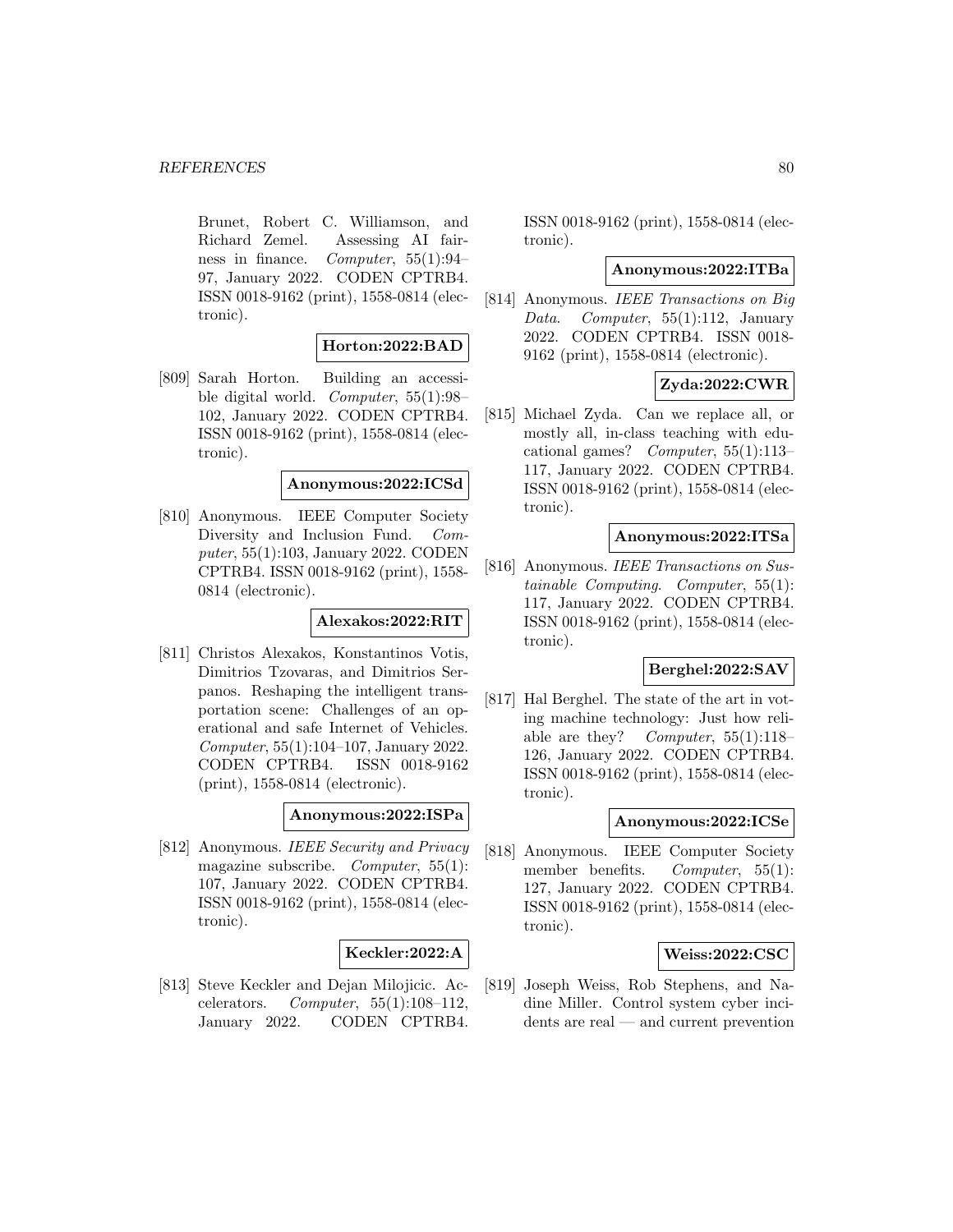and mitigation strategies are not working. Computer, 55(1):128–137, January 2022. CODEN CPTRB4. ISSN 0018- 9162 (print), 1558-0814 (electronic).

# **Anonymous:2022:TCHa**

[820] Anonymous. TC Chair highlight: Erich Neuhold of the Technical Community on Data Engineering (TCDE). Computer, 55(1):138, January 2022. CODEN CP-TRB4. ISSN 0018-9162 (print), 1558- 0814 (electronic).

## **Anonymous:2022:ICSf**

[821] Anonymous. IEEE Computer Society. Computer, 55(1):C3, January 2022. CO-DEN CPTRB4. ISSN 0018-9162 (print), 1558-0814 (electronic).

## **Anonymous:2022:IJBa**

[822] Anonymous. IEEE Jobs Board. Computer, 55(1):C4, January 2022. CODEN CPTRB4. ISSN 0018-9162 (print), 1558- 0814 (electronic).

#### **Anonymous:2022:FCb**

[823] Anonymous. Front cover. Computer, 55(2):C1, February 2022. CODEN CP-TRB4. ISSN 0018-9162 (print), 1558- 0814 (electronic).

#### **Anonymous:2022:IOJb**

[824] Anonymous. IEEE Open Journal of the Computer Society. Computer, 55(2): C2, February 2022. CODEN CPTRB4. ISSN 0018-9162 (print), 1558-0814 (electronic).

#### **Anonymous:2022:TCb**

[825] Anonymous. Table of contents. Computer, 55(2):1–2, February 2022. CO-DEN CPTRB4. ISSN 0018-9162 (print), 1558-0814 (electronic).

## **Anonymous:2022:Mb**

[826] Anonymous. Masthead. Computer, 55 (2):3, February 2022. CODEN CP-TRB4. ISSN 0018-9162 (print), 1558- 0814 (electronic).

## **Anonymous:2022:CHSb**

[827] Anonymous. Computer highlights Society magazines. Computer, 55(2):4– 6, February 2022. CODEN CPTRB4. ISSN 0018-9162 (print), 1558-0814 (electronic).

## **Neuhold:2022:YAb**

[828] Erich Neuhold. 50 & 25 years ago. Computer, 55(2):7–9, February 2022. CO-DEN CPTRB4. ISSN 0018-9162 (print), 1558-0814 (electronic).

## **Anonymous:2022:CTT**

[829] Anonymous. Computing through time. Computer, 55(2):8, February 2022. CO-DEN CPTRB4. ISSN 0018-9162 (print), 1558-0814 (electronic).

#### **Laplante:2022:ZTA**

[830] Phil Laplante and Jeffrey Voas. Zerotrust artificial intelligence? Computer, 55(2):10–12, February 2022. CODEN CPTRB4. ISSN 0018-9162 (print), 1558- 0814 (electronic).

#### **Anonymous:2022:Ia**

[831] Anonymous. In this issue. *Computer*, 55(2):11, February 2022. CODEN CP-TRB4. ISSN 0018-9162 (print), 1558- 0814 (electronic).

## **Anonymous:2022:IAH**

[832] Anonymous. IEEE Annals of the History of Computing. Computer, 55(2): 12, February 2022. CODEN CPTRB4.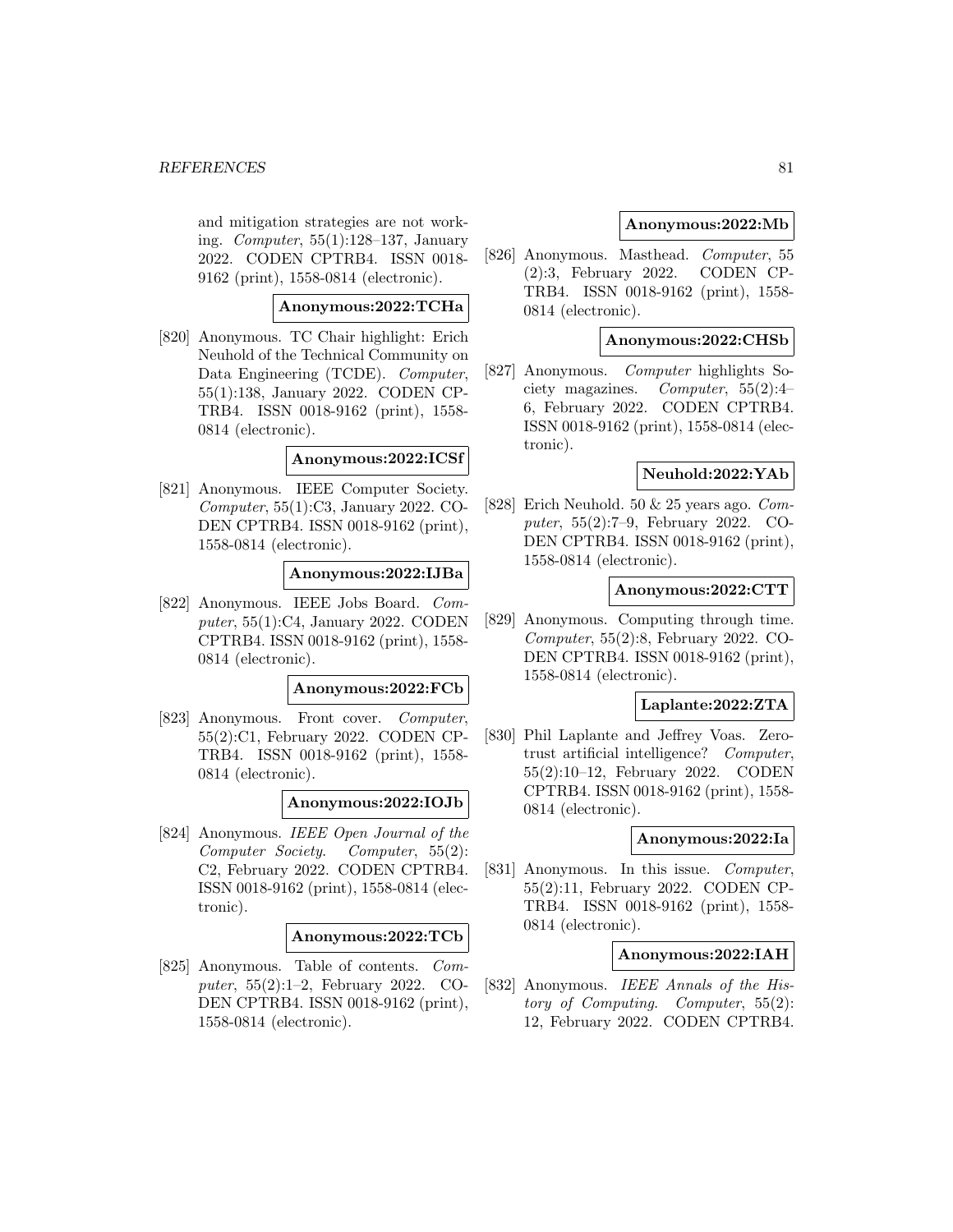ISSN 0018-9162 (print), 1558-0814 (electronic).

**Anonymous:2022:ICCa**

[833] Anonymous. IEEE Computer call for special issues. Computer, 55(2):13, February 2022. CODEN CPTRB4. ISSN 0018-9162 (print), 1558-0814 (electronic).

# **Park:2022:MDS**

[834] Jungheum Park, Hyunji Chung, and Joanna F. DeFranco. Multilayered diagnostics for smart cities. Computer, 55 (2):14–22, February 2022. CODEN CP-TRB4. ISSN 0018-9162 (print), 1558- 0814 (electronic).

# **Anonymous:2022:ICG**

[835] Anonymous. IEEE Computer Graphics and Applications. Computer, 55(2): 22, February 2022. CODEN CPTRB4. ISSN 0018-9162 (print), 1558-0814 (electronic).

## **Yang:2022:DOU**

[836] Zhou Yang, Spencer Bradshaw, Rattikorn Hewett, and Fang Jin. Discovering opioid use patterns from social media for relapse prevention. Computer, 55 (2):23–33, February 2022. CODEN CP-TRB4. ISSN 0018-9162 (print), 1558- 0814 (electronic).

## **Anonymous:2022:ICSg**

[837] Anonymous. IEEE Computing in Science and Engineering. Computer, 55(2): 33, February 2022. CODEN CPTRB4. ISSN 0018-9162 (print), 1558-0814 (electronic).

## **Preusser:2022:EYA**

[838] Thomas B. Preußer, Smitha Gautham, Abhi D. Rajagopala, Carl R. Elks, and Alexander Weiss. Everything you always wanted to know about embedded trace. Computer,  $55(2):34-43$ , February 2022. CODEN CPTRB4. ISSN 0018- 9162 (print), 1558-0814 (electronic).

## **Anonymous:2022:ICSh**

[839] Anonymous. IEEE Computer Society call for papers. Computer, 55(2): 43, February 2022. CODEN CPTRB4. ISSN 0018-9162 (print), 1558-0814 (electronic).

## **Salama:2022:MCF**

[840] Usama Salama, Lina Yao, and Hye-Young Paik. A multilevel collective framework for Internet of Things digital forensic investigation. Computer, 55 (2):44–53, February 2022. CODEN CP-TRB4. ISSN 0018-9162 (print), 1558- 0814 (electronic).

## **Anonymous:2022:IIPb**

[841] Anonymous. IEEE IT Professional call for articles. Computer,  $55(2):53$ , February 2022. CODEN CPTRB4. ISSN 0018-9162 (print), 1558-0814 (electronic).

#### **Ahmed:2022:PGB**

[842] Salman Ahmed, Ya Xiao, Taejoong Tijay Chung, Carol Fung, Moti Yung, and Danfeng Daphne Yao. Privacy guarantees of Bluetooth low energy contact tracing: a case study on COVIDWISE. Computer, 55(2):54–62, February 2022. CODEN CPTRB4. ISSN 0018-9162 (print), 1558-0814 (electronic).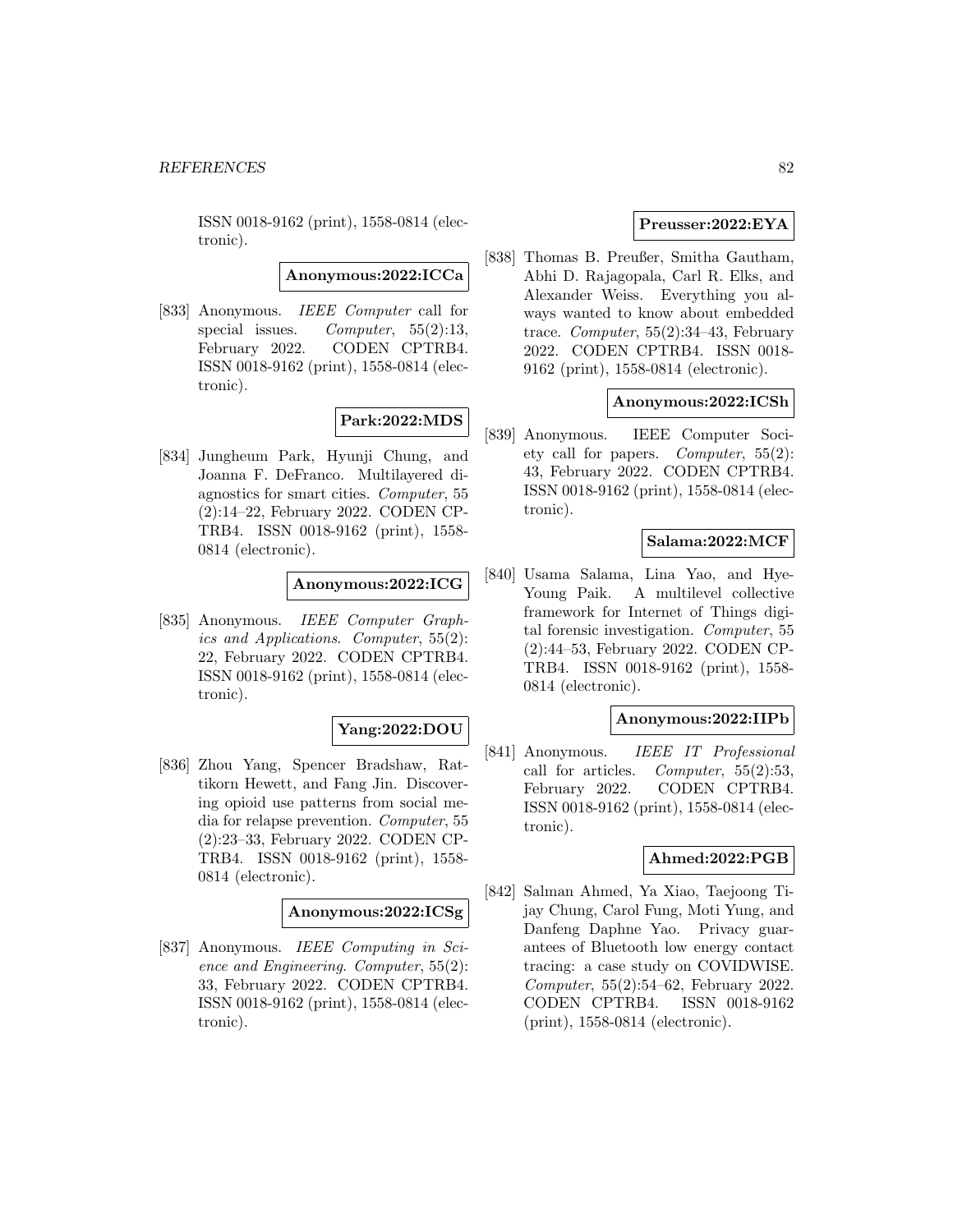## **Bonnell:2022:CID**

[843] Jerry Bonnell, Mitsunori Ogihara, and Yelena Yesha. Challenges and issues in data science education. Computer, 55 (2):63–66, February 2022. CODEN CP-TRB4. ISSN 0018-9162 (print), 1558- 0814 (electronic).

# **Bernstein:2022:HAI**

[844] Phillip Bernstein, Mark Greaves, Steve McConnell, and Clifford Pearson. Harnessing artificial intelligence to design healthy, sustainable, and equitable places. *Computer*,  $55(2):67-71$ , February 2022. CODEN CPTRB4. ISSN 0018-9162 (print), 1558-0814 (electronic).

# **Anonymous:2022:IPCb**

[845] Anonymous. IEEE Pervasive Computing call for articles. Computer,  $55(2)$ : 71, February 2022. CODEN CPTRB4. ISSN 0018-9162 (print), 1558-0814 (electronic).

## **Kshetri:2022:GAC**

[846] Nir Kshetri and Maya Chhetri. Gender asymmetry in cybersecurity: Socioeconomic causes and consequences. Computer, 55(2):72–77, February 2022. CO-DEN CPTRB4. ISSN 0018-9162 (print), 1558-0814 (electronic).

## **Anonymous:2022:ISPb**

[847] Anonymous. IEEE Security & Privacy subscribe. Computer, 55(2):77, February 2022. CODEN CPTRB4. ISSN 0018- 9162 (print), 1558-0814 (electronic).

# **Zhang:2022:CPO**

[848] Yuxia Zhang, Hao He, and Minghui Zhou. Commercial participation in

OpenStack: Two sides of a coin. Computer, 55(2):78–84, February 2022. CO-DEN CPTRB4. ISSN 0018-9162 (print), 1558-0814 (electronic).

# **Anonymous:2022:ITBb**

[849] Anonymous. IEEE Transactions on Big Data. Computer, 55(2):84, February 2022. CODEN CPTRB4. ISSN 0018- 9162 (print), 1558-0814 (electronic).

## **Mee:2022:AMD**

[850] Sarah Jane Mee and Salam Daher. Alexa, M.D. Computer, 55(2):85–89, February 2022. CODEN CPTRB4. ISSN 0018-9162 (print), 1558-0814 (electronic).

## **Anonymous:2022:ITC**

[851] Anonymous. IEEE Transactions on Computing. Computer, 55(2):89, February 2022. CODEN CPTRB4. ISSN 0018-9162 (print), 1558-0814 (electronic).

#### **Jovanovi:2022:EUR**

[852] Mla an Jovanovi and Mia Schmitz. Explainability as a user requirement for artificial intelligence systems. Computer, 55(2):90–94, February 2022. CODEN CPTRB4. ISSN 0018-9162 (print), 1558- 0814 (electronic).

## **Ahmad:2022:DSH**

[853] Norita Ahmad, Areeba Hamid, and Vian Ahmed. Data science: Hype and reality. *Computer*,  $55(2):95-101$ , February 2022. CODEN CPTRB4. ISSN 0018- 9162 (print), 1558-0814 (electronic).

## **Anonymous:2022:ITSb**

[854] Anonymous. IEEE Transactions on Sustainable Computing. Computer, 55(2):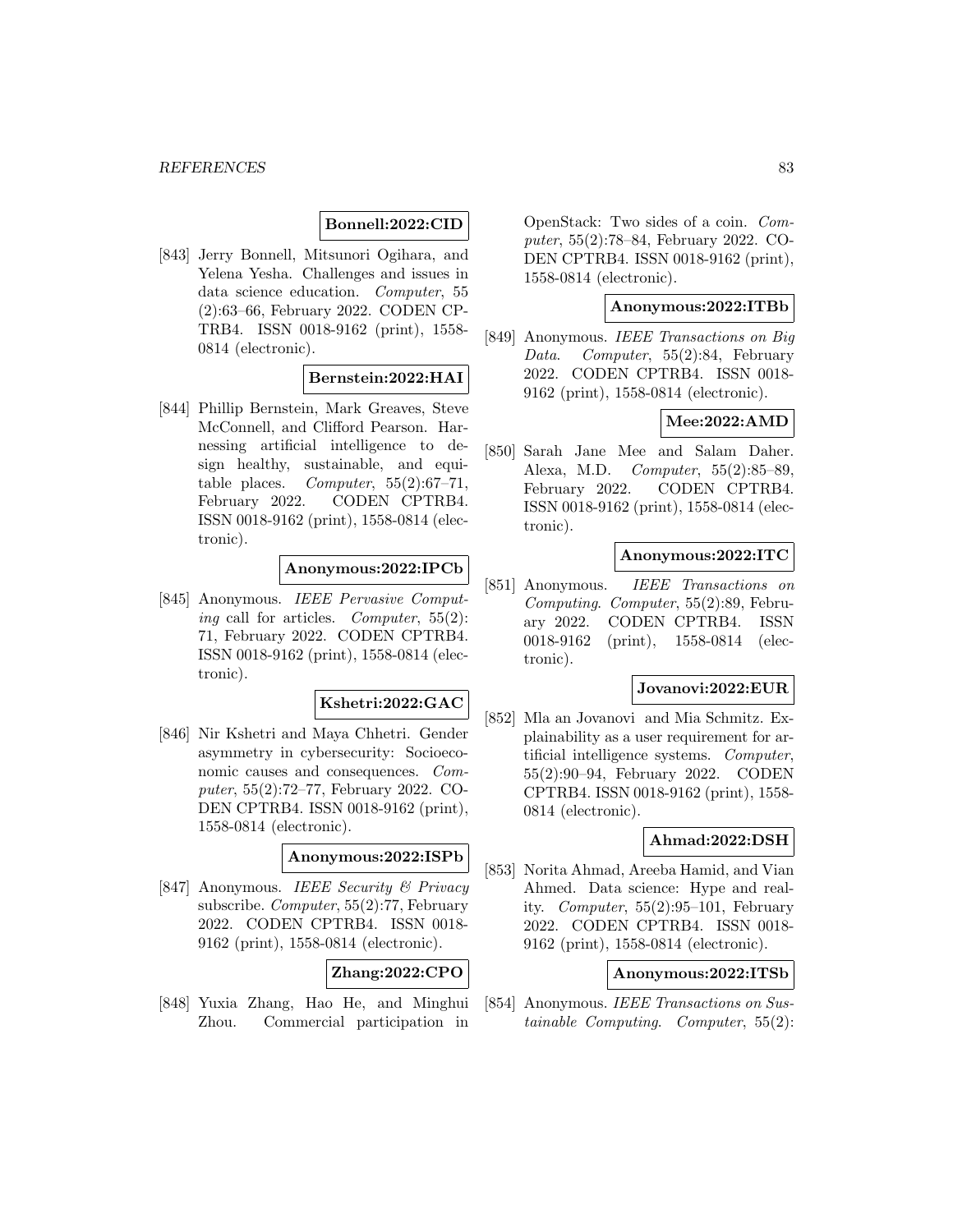101, February 2022. CODEN CPTRB4. ISSN 0018-9162 (print), 1558-0814 (electronic).

# **Drusinsky:2022:LVV**

[855] Doron Drusinsky, Matthew Litton, and James Bret Michael. Lightweight verification and validation of cyberphysical systems using machine-learned correctness properties. Computer, 55(2):102– 108, February 2022. CODEN CPTRB4. ISSN 0018-9162 (print), 1558-0814 (electronic).

#### **Anonymous:2022:ICSi**

[856] Anonymous. IEEE Computer Society. Computer, 55(2):C3, February 2022. CODEN CPTRB4. ISSN 0018-9162 (print), 1558-0814 (electronic).

## **Anonymous:2022:IJ**

[857] Anonymous. IEEE JobBoards. Computer, 55(2):C4, February 2022. CO-DEN CPTRB4. ISSN 0018-9162 (print), 1558-0814 (electronic).

#### **Anonymous:2022:FCc**

[858] Anonymous. [front cover]. Computer, 55 (3):C1, March 2022. CODEN CPTRB4. ISSN 0018-9162 (print), 1558-0814 (electronic).

## **Anonymous:2022:IOJc**

[859] Anonymous. IEEE Open Journal of the Computer Society. Computer, 55(3): C2, March 2022. CODEN CPTRB4. ISSN 0018-9162 (print), 1558-0814 (electronic).

## **Anonymous:2022:TCc**

[860] Anonymous. Table of contents. Computer, 55(3):1–2, March 2022. CODEN

CPTRB4. ISSN 0018-9162 (print), 1558- 0814 (electronic).

#### **Anonymous:2022:Mc**

[861] Anonymous. Masthead. Computer, 55 (3):3, March 2022. CODEN CPTRB4. ISSN 0018-9162 (print), 1558-0814 (electronic).

#### **Anonymous:2022:CHSc**

[862] Anonymous. Computer highlights Society magazines. Computer, 55(3):4– 6, March 2022. CODEN CPTRB4. ISSN 0018-9162 (print), 1558-0814 (electronic).

## **Anonymous:2022:YAa**

[863] Anonymous. 50 & 25 years ago. Computer, 55(3):7–10, March 2022. CODEN CPTRB4. ISSN 0018-9162 (print), 1558- 0814 (electronic).

## **Anonymous:2022:CPI**

[864] Anonymous. Call for papers: 2022 IEEE World Congress on Services. Computer, 55(3):10, March 2022. CODEN CP-TRB4. ISSN 0018-9162 (print), 1558- 0814 (electronic).

## **Kshetri:2022:RPP**

[865] Nir Kshetri and Jeffrey Voas. Ransomware: Pay to play? Computer, 55 (3):11–13, March 2022. CODEN CP-TRB4. ISSN 0018-9162 (print), 1558- 0814 (electronic).

## **DeFranco:2022:SCS**

[866] Joanna F. DeFranco. Should cyberphysical systems and the Internet of Things get married? Computer, 55(3):14– 23, March 2022. CODEN CPTRB4. ISSN 0018-9162 (print), 1558-0814 (electronic).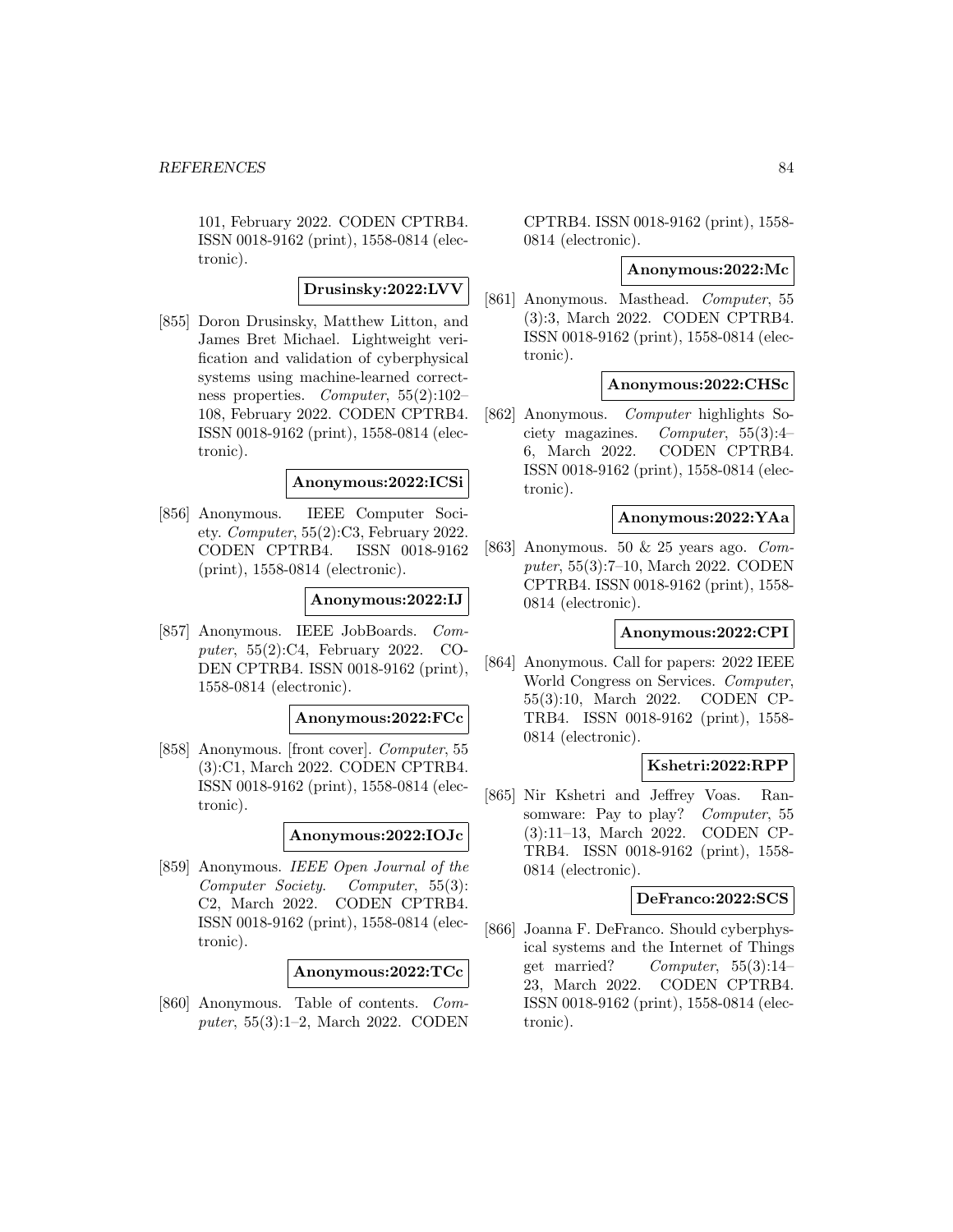**Mashkoor:2022:AIS**

[867] Atif Mashkoor, Tim Menzies, Alexander Egyed, and Rudolf Ramler. Artificial intelligence and software engineering: Are we ready? Computer, 55(3): 24–28, March 2022. CODEN CPTRB4. ISSN 0018-9162 (print), 1558-0814 (electronic).

**Anonymous:2022:ICSj**

[868] Anonymous. IEEE Computing in Science and Engineering. Computer, 55 (3):28, March 2022. CODEN CPTRB4. ISSN 0018-9162 (print), 1558-0814 (electronic).

## **Anonymous:2022:ICSk**

[869] Anonymous. IEEE Computer Society Diversity and Inclusive Fund. Computer, 55(3):29, March 2022. CODEN CP-TRB4. ISSN 0018-9162 (print), 1558- 0814 (electronic).

#### **Washizaki:2022:SED**

[870] Hironori Washizaki, Foutse Khomh, Yann-Gaël Guéhéneuc, Hironori Takeuchi, Naotake Natori, Takuo Doi, and Satoshi Okuda. Software-engineering design patterns for machine learning applications. Computer, 55(3):30–39, March 2022. CODEN CPTRB4. ISSN 0018- 9162 (print), 1558-0814 (electronic).

#### **Anonymous:2022:ICSl**

[871] Anonymous. IEEE Computer Society call for paper. Computer, 55(3): 39, March 2022. CODEN CPTRB4. ISSN 0018-9162 (print), 1558-0814 (electronic).

## **Warnett:2022:ADD**

[872] Stephen John Warnett and Uwe Zdun. Architectural design decisions for the machine learning workflow. *Computer*, 55(3):40–51, March 2022. CODEN CP-TRB4. ISSN 0018-9162 (print), 1558- 0814 (electronic).

# **Adigun:2022:CAI**

[873] Jubril Gbolahan Adigun, Matteo Camilli, Michael Felderer, Andrea Giusti, Dominik T. Matt, Anna Perini, Barbara Russo, and Angelo Susi. Collaborative artificial intelligence needs stronger assurances driven by risks. Computer, 55(3):52–63, March 2022. CODEN CPTRB4. ISSN 0018-9162 (print), 1558-0814 (electronic).

# **Anonymous:2022:IIPc**

[874] Anonymous. IEEE IT Professionals call for papers. Computer, 55(3):63, March 2022. CODEN CPTRB4. ISSN 0018- 9162 (print), 1558-0814 (electronic).

# **Khaliq:2022:TGT**

[875] Zubair Khaliq, Sheikh Umar Farooq, and Dawood Ashraf Khan. Transformers for GUI testing: a plausible solution to automated test case generation and flaky tests. Computer, 55(3):64– 73, March 2022. CODEN CPTRB4. ISSN 0018-9162 (print), 1558-0814 (electronic).

#### **Anonymous:2022:IPCc**

[876] Anonymous. IEEE Pervasive Computing call for articles. Computer, 55(3): 73, March 2022. CODEN CPTRB4. ISSN 0018-9162 (print), 1558-0814 (electronic).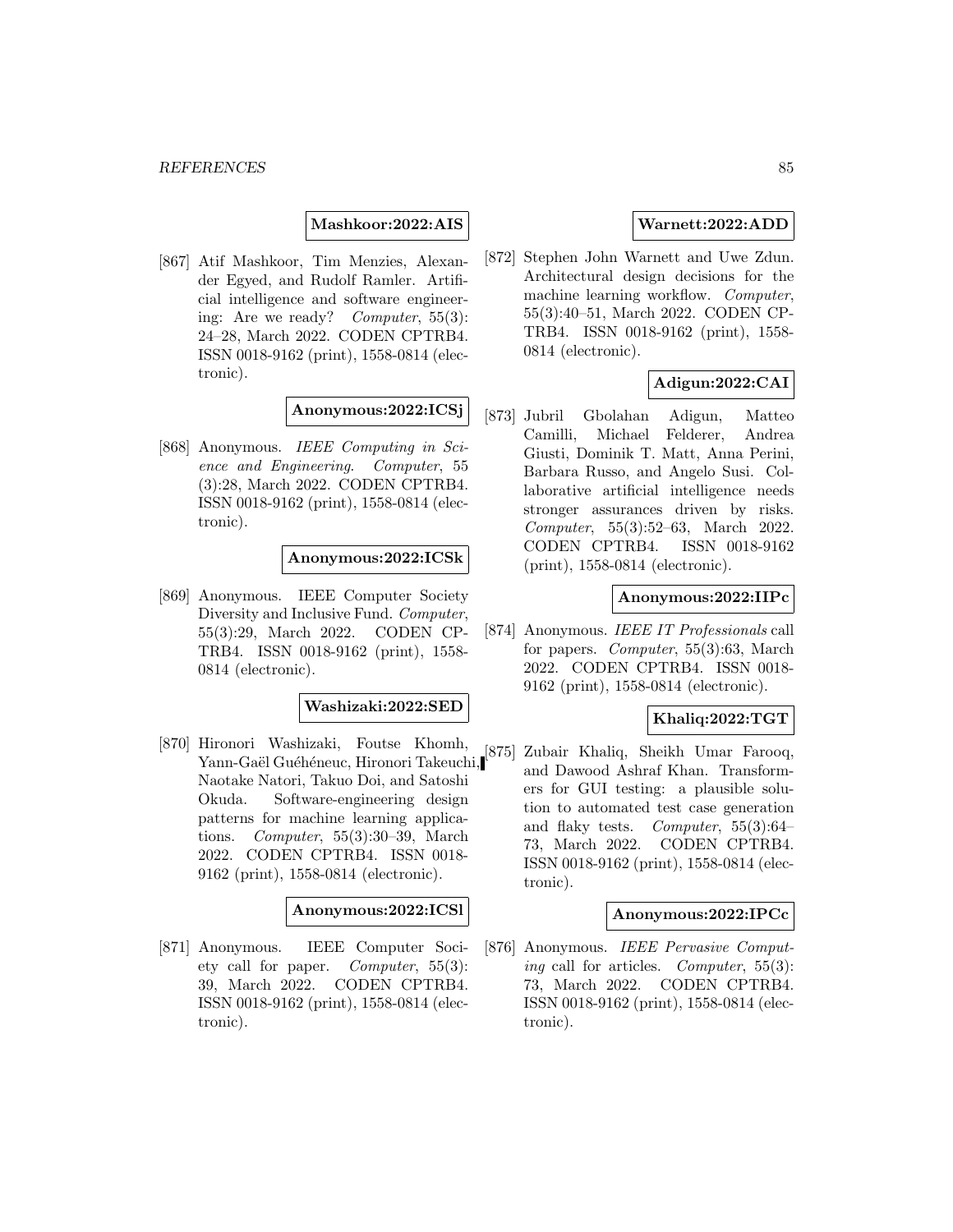## **Siegmund:2022:GCC**

[877] Norbert Siegmund, Johannes Dorn, Max Weber, Christian Kaltenecker, and Sven Apel. Green configuration: Can artificial intelligence help reduce energy consumption of configurable software systems? Computer, 55(3):74–81, March 2022. CODEN CPTRB4. ISSN 0018- 9162 (print), 1558-0814 (electronic).

# **Freeman:2022:PCA**

[878] Laura Freeman, Feras A. Batarseh, D. Richard Kuhn, M. S. Raunak, and Raghu N. Kacker. The path to a consensus on artificial intelligence assurance. Computer, 55(3):82–86, March 2022. CODEN CPTRB4. ISSN 0018- 9162 (print), 1558-0814 (electronic).

# **Curtis:2022:MSQ**

[879] Bill Curtis, Robert A. Martin, and Philippe-Emmanuel Douziech. Measuring the structural quality of software systems. Computer, 55(3):87–90, March 2022. CODEN CPTRB4. ISSN 0018- 9162 (print), 1558-0814 (electronic).

## **Ella:2022:HBS**

[880] Lior Ella. How to build a scalable quantum controller. Computer, 55(3):91– 94, March 2022. CODEN CPTRB4. ISSN 0018-9162 (print), 1558-0814 (electronic).

#### **Kshetri:2022:DPC**

[881] Nir Kshetri and Elena Loukoianova. Data privacy considerations for central bank digital currencies in Asia Pacific countries. Computer, 55(3):95– 100, March 2022. CODEN CPTRB4. ISSN 0018-9162 (print), 1558-0814 (electronic).

## **Anonymous:2022:ISPc**

[882] Anonymous. IEEE Security and Privacy magazine subscribe. Computer, 55(3): 100, March 2022. CODEN CPTRB4. ISSN 0018-9162 (print), 1558-0814 (electronic).

## **Sangwan:2022:TAI**

[883] Raghvinder S. Sangwan, Youakim Badr, Satish Srinivasan, and Partha Mukherjee. On the testability of artificial intelligence and machine learning systems. Computer, 55(3):101–105, March 2022. CODEN CPTRB4. ISSN 0018-9162 (print), 1558-0814 (electronic).

## **Weiss:2022:CPC**

[884] Joseph Weiss, Rob Stephens, and Nadine Miller. Changing the paradigm of control system cybersecurity. Computer, 55(3):106–116, March 2022. CODEN CPTRB4. ISSN 0018-9162 (print), 1558- 0814 (electronic).

# **Anonymous:2022:ITBc**

[885] Anonymous. IEEE Transactions on Big Data. Computer, 55(3):116, March 2022. CODEN CPTRB4. ISSN 0018-9162 (print), 1558-0814 (electronic).

## **Berghel:2022:CAP**

[886] Hal Berghel. A collapsing academy, Part III: Scientometrics and metric mania. Computer, 55(3):117–123, March 2022. CODEN CPTRB4. ISSN 0018- 9162 (print), 1558-0814 (electronic).

## **Anonymous:2022:ITSc**

[887] Anonymous. IEEE Transactions on Sustainable Computing. Computer, 55(3): 123, March 2022. CODEN CPTRB4.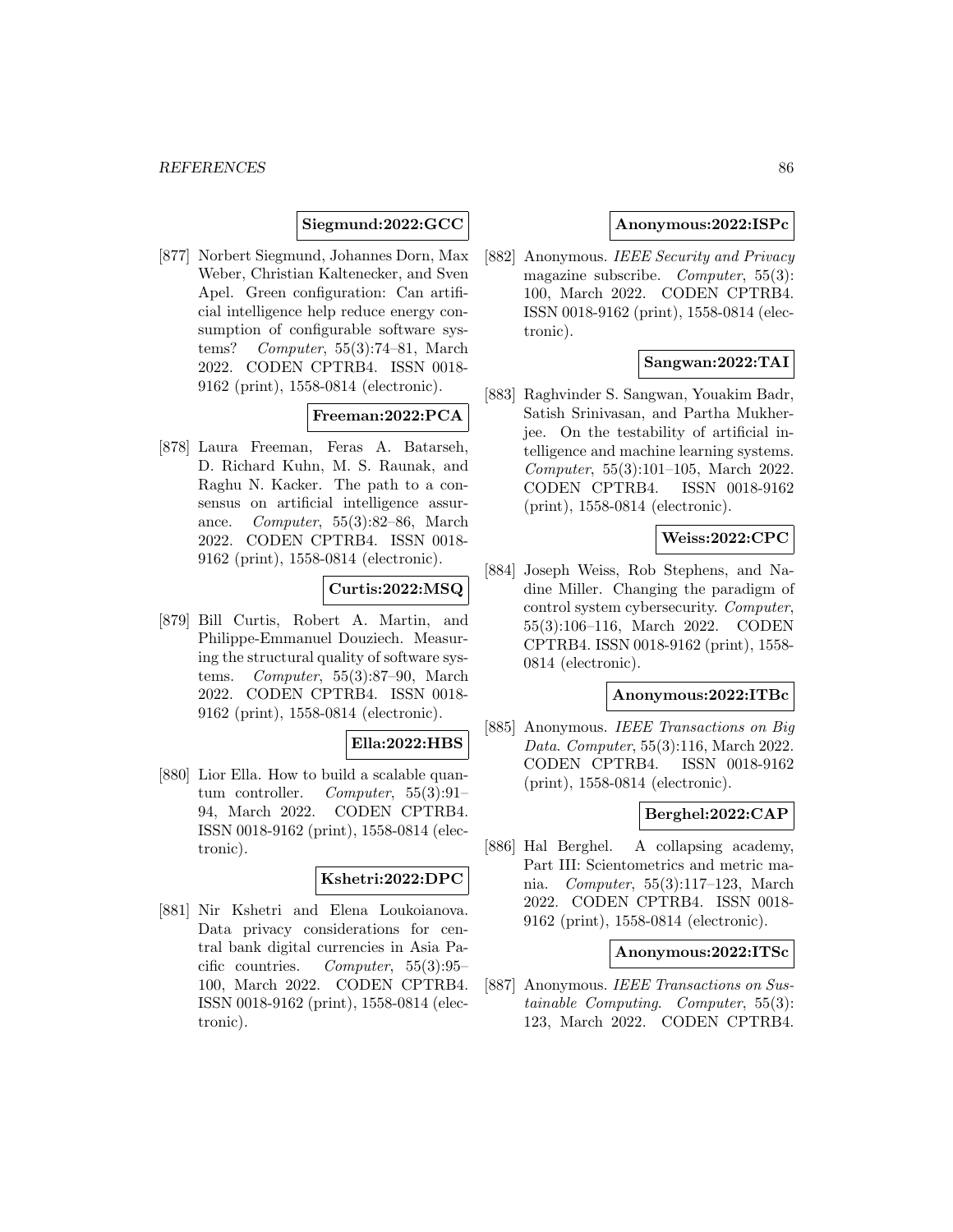ISSN 0018-9162 (print), 1558-0814 (electronic).

# **Zyda:2022:LRE**

[888] Michael Zyda. Let's rename everything the metaverse! Computer, 55(3):124– 129, March 2022. CODEN CPTRB4. ISSN 0018-9162 (print), 1558-0814 (electronic).

## **Anonymous:2022:GSC**

[889] Anonymous. 2021 Global Student Challenge Winners announced. Computer, 55 (3):130–132, March 2022. CODEN CP-TRB4. ISSN 0018-9162 (print), 1558- 0814 (electronic).

#### **Anonymous:2022:ICSm**

[890] Anonymous. IEEE Computer Society. Computer, 55(3):C3, March 2022. CO-DEN CPTRB4. ISSN 0018-9162 (print), 1558-0814 (electronic).

#### **Anonymous:2022:IJBb**

[891] Anonymous. IEEE Jobs Boards. Computer, 55(3):C4, March 2022. CODEN CPTRB4. ISSN 0018-9162 (print), 1558- 0814 (electronic).

**Anonymous:2022:FCd**

[892] Anonymous. Front cover. Computer, 55 (4):C1, April 2022. CODEN CPTRB4. ISSN 0018-9162 (print), 1558-0814 (electronic).

#### **Anonymous:2022:IOJd**

[893] Anonymous. IEEE Open Journal of the CS. Computer, 55(4):C2, April 2022. CODEN CPTRB4. ISSN 0018-9162 (print), 1558-0814 (electronic).

## **Anonymous:2022:TCd**

[894] Anonymous. Table of contents. Computer, 55(4):1–2, April 2022. CODEN CPTRB4. ISSN 0018-9162 (print), 1558- 0814 (electronic).

## **Anonymous:2022:Md**

[895] Anonymous. Masthead. Computer, 55 (4):3, April 2022. CODEN CPTRB4. ISSN 0018-9162 (print), 1558-0814 (electronic).

## **Andre:2022:HVA**

[896] Elisabeth André. How virtual agents learn to speak expressively. Computer, 55(4):4–5, April 2022. CODEN CP-TRB4. ISSN 0018-9162 (print), 1558- 0814 (electronic).

#### **Anonymous:2022:CHSd**

[897] Anonymous. Computer highlights Society magazines. Computer, 55(4):6– 8, April 2022. CODEN CPTRB4. ISSN 0018-9162 (print), 1558-0814 (electronic).

#### **Anonymous:2022:YAb**

[898] Anonymous. 50 & 25 years ago. Computer, 55(4):9–11, April 2022. CODEN CPTRB4. ISSN 0018-9162 (print), 1558- 0814 (electronic).

## **Akleman:2022:CTTa**

[899] Ergun Akleman. Computing through time. *Computer*, 55(4):10, April 2022. CODEN CPTRB4. ISSN 0018-9162 (print), 1558-0814 (electronic).

## **DeFranco:2022:ASI**

[900] Joanna F. DeFranco, Jeffrey Voas, and Nir Kshetri. Algorithms: Society's invisible puppeteers. Computer,  $55(4)$ :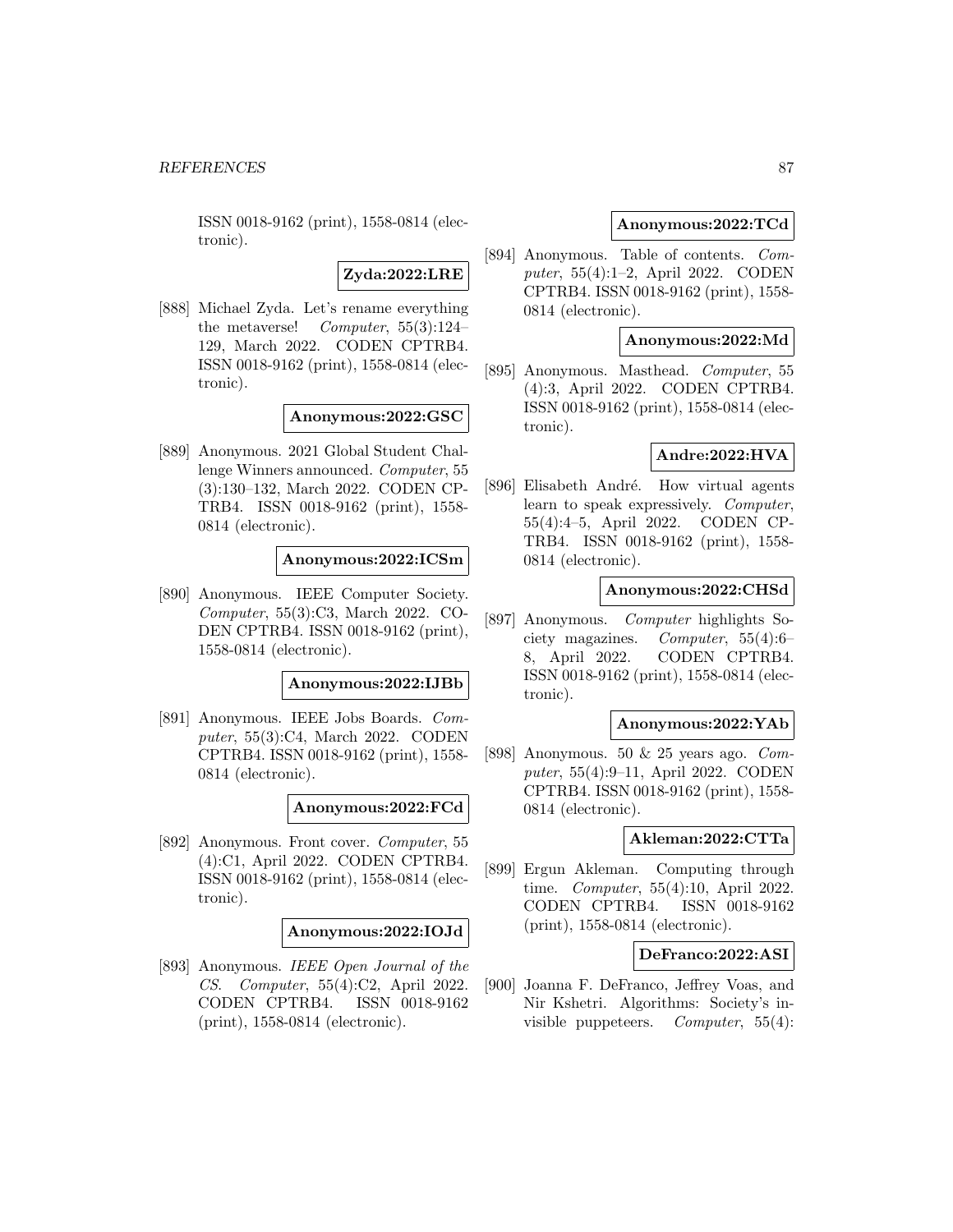12–14, April 2022. CODEN CPTRB4. ISSN 0018-9162 (print), 1558-0814 (electronic).

**Anonymous:2022:Ib**

[901] Anonymous. In this issue. Computer, 55 (4):13, April 2022. CODEN CPTRB4. ISSN 0018-9162 (print), 1558-0814 (electronic).

# **Thiruvathukal:2022:ECV**

[902] George K. Thiruvathukal and Yung-Hsiang Lu. Efficient computer vision for embedded systems. Computer, 55(4): 15–19, April 2022. CODEN CPTRB4. ISSN 0018-9162 (print), 1558-0814 (electronic).

## **Treleaven:2022:FLP**

[903] Philip Treleaven, Malgorzata Smietanka, and Hirsh Pithadia. Federated learning: The pioneering distributed machine learning and privacy-preserving data technology. Computer, 55(4):20– 29, April 2022. CODEN CPTRB4. ISSN 0018-9162 (print), 1558-0814 (electronic).

#### **Anonymous:2022:ICSn**

[904] Anonymous. IEEE Computer Society call for papers. Computer, 55(4): 29, April 2022. CODEN CPTRB4. ISSN 0018-9162 (print), 1558-0814 (electronic).

## **Tran:2022:DCR**

[905] Dai Hoang Tran, Quan Z. Sheng, Wei Emma Zhang, Salma Abdalla Hamad, Nguyen Lu Dang Khoa, and Nguyen H. Tran. Deep conversational recommender systems: Challenges and opportunities. Computer, 55(4):30– 39, April 2022. CODEN CPTRB4.

ISSN 0018-9162 (print), 1558-0814 (electronic).

# **Koshiyama:2022:AAM**

[906] Adriano Koshiyama, Emre Kazim, and Philip Treleaven. Algorithm auditing: Managing the legal, ethical, and technological risks of artificial intelligence, machine learning, and associated algorithms. Computer, 55(4):40–50, April 2022. CODEN CPTRB4. ISSN 0018- 9162 (print), 1558-0814 (electronic).

#### **Anonymous:2022:IAWa**

[907] Anonymous. IEEE AI 10 to watch. Computer, 55(4):51, April 2022. CO-DEN CPTRB4. ISSN 0018-9162 (print), 1558-0814 (electronic).

## **Schaffer:2022:CAC**

[908] Henry E. Schaffer. Computerized analysis can improve education while taking advantage of economies of scale. Computer, 55(4):52–55, April 2022. CODEN CPTRB4. ISSN 0018-9162 (print), 1558- 0814 (electronic).

# **DeFranco:2022:IT**

[909] Joanna F. DeFranco and Michael J. Metro. Internet of Telemedicine. Computer, 55(4):56–59, April 2022. CODEN CPTRB4. ISSN 0018-9162 (print), 1558- 0814 (electronic).

#### **Kshetri:2022:SFC**

[910] Nir Kshetri. Scams, frauds, and crimes in the nonfungible token market. Computer, 55(4):60–64, April 2022. CODEN CPTRB4. ISSN 0018-9162 (print), 1558- 0814 (electronic).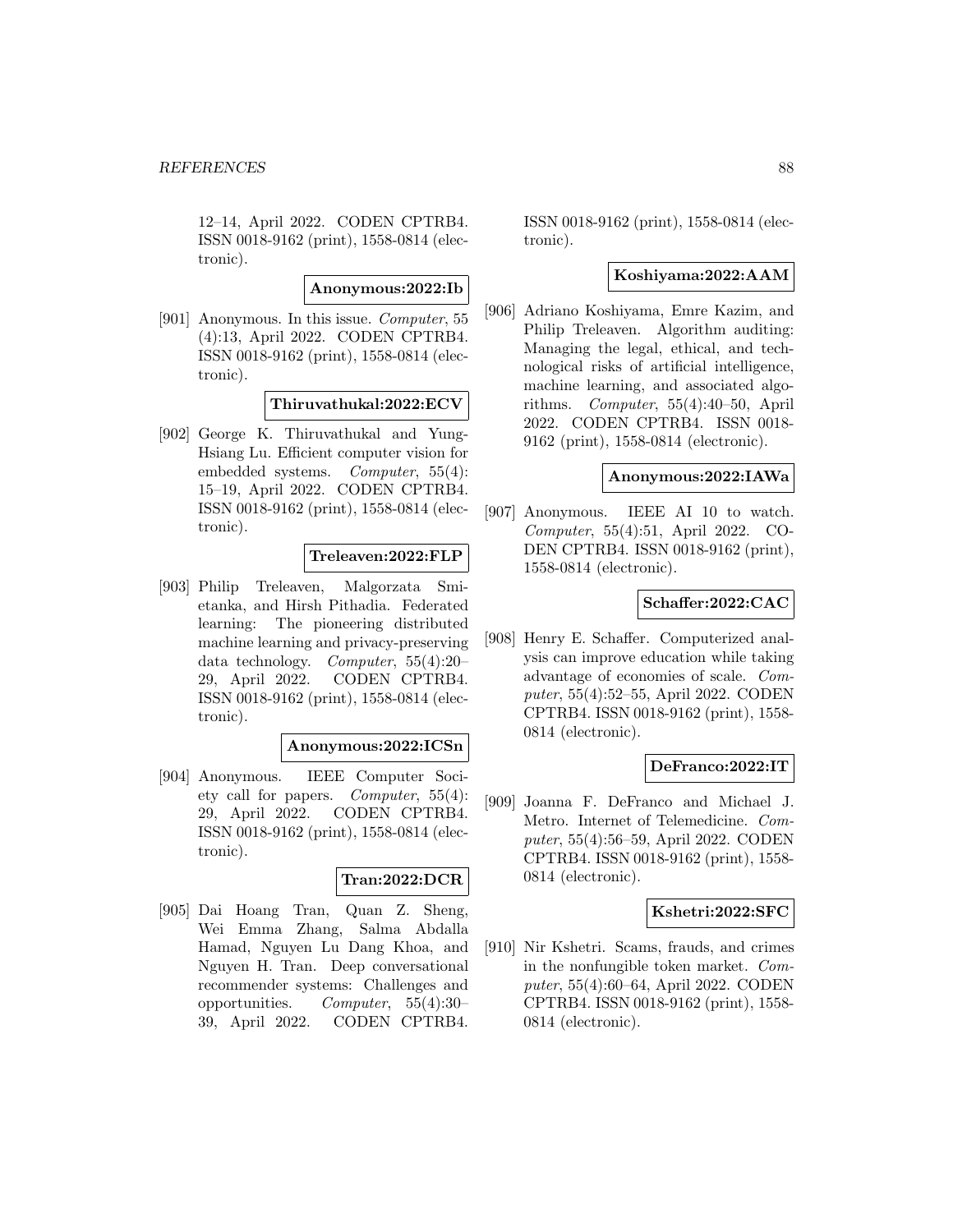#### *REFERENCES* 89

## **Anonymous:2022:IDIa**

[911] Anonymous. IEEE diversity & inclusion. Computer, 55(4):65, April 2022. CO-DEN CPTRB4. ISSN 0018-9162 (print), 1558-0814 (electronic).

#### **Gonzalez-Barahona:2022:SDM**

[912] Jesus M. Gonzalez-Barahona, Daniel Izquierdo-Cortázar, and Gregorio Robles. Software development metrics with a purpose. Computer, 55(4):66–73, April 2022. CODEN CPTRB4. ISSN 0018- 9162 (print), 1558-0814 (electronic).

#### **Fitzgerald:2022:ECP**

[913] Joshua Brian Fitzgerald. Elliptic curve pairings. Computer, 55(4):74–77, April 2022. CODEN CPTRB4. ISSN 0018- 9162 (print), 1558-0814 (electronic).

## **Bergman:2022:SP**

[914] Keren Bergman, Ray Beausoleil, and Dejan Milojicic. Silicon photonics. Computer, 55(4):78–81, April 2022. CODEN CPTRB4. ISSN 0018-9162 (print), 1558- 0814 (electronic).

#### **Campbell:2022:DSN**

[915] Mark Campbell and Mla an Jovanovi . Digital self: The next evolution of the digital human. Computer, 55(4): 82–86, April 2022. CODEN CPTRB4. ISSN 0018-9162 (print), 1558-0814 (electronic).

#### **Anonymous:2022:ITSd**

[916] Anonymous. IEEE Transaction on Sustainable Computing. Computer, 55(4): 86, April 2022. CODEN CPTRB4. ISSN 0018-9162 (print), 1558-0814 (electronic).

#### **Anonymous:2022:ICP**

[917] Anonymous. IEEE call for papers. Computer, 55(4):87, April 2022. CODEN CPTRB4. ISSN 0018-9162 (print), 1558- 0814 (electronic).

## **Chauhan:2022:RDA**

[918] Preeti S. Chauhan and Nir Kshetri. The role of data and artificial intelligence in driving diversity, equity, and inclusion. Computer, 55(4):88–93, April 2022. CO-DEN CPTRB4. ISSN 0018-9162 (print), 1558-0814 (electronic).

#### **Anonymous:2022:ISPd**

[919] Anonymous. IEEE Security  $\mathcal B$  Privacy. Computer, 55(4):93, April 2022. CO-DEN CPTRB4. ISSN 0018-9162 (print), 1558-0814 (electronic).

## **Vucinic:2022:LAK**

[920] Mališa Vučinić, Göran Selander, John Preuss Mattsson, and Thomas Watteyne. Lightweight authenticated key exchange with EDHOC. Computer,  $55(4):94-$ 100, April 2022. CODEN CPTRB4. ISSN 0018-9162 (print), 1558-0814 (electronic).

#### **Anonymous:2022:ICSo**

[921] Anonymous. IEEE Computer Society. Computer, 55(4):C3, April 2022. CO-DEN CPTRB4. ISSN 0018-9162 (print), 1558-0814 (electronic).

## **Anonymous:2022:IJBc**

[922] Anonymous. IEEE Jobs Board. Computer, 55(4):C4, April 2022. CODEN CPTRB4. ISSN 0018-9162 (print), 1558- 0814 (electronic).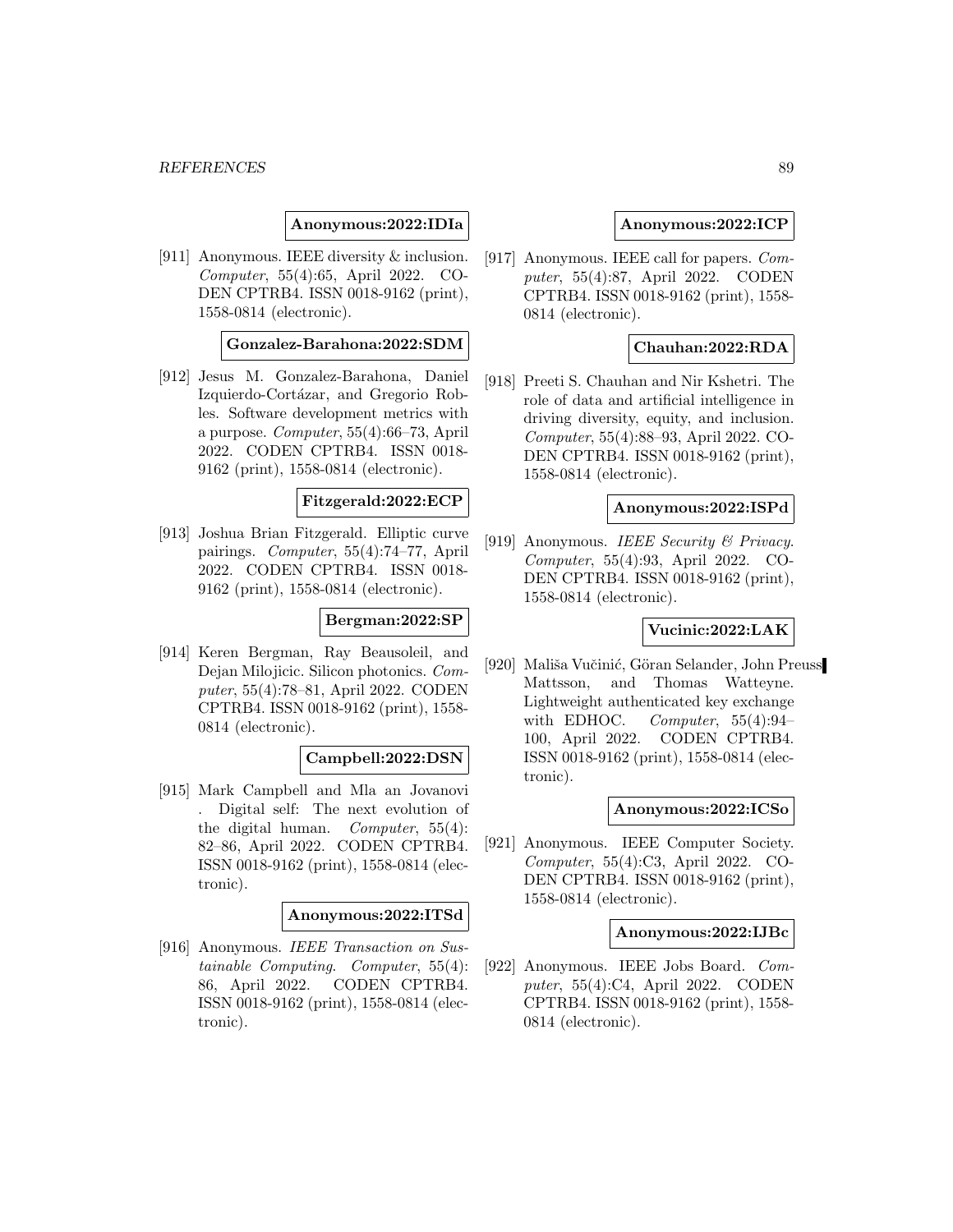#### *REFERENCES* 90

#### **Anonymous:2022:FCe**

[923] Anonymous. Front cover. Computer, 55 (5):C1, May 2022. CODEN CPTRB4. ISSN 0018-9162 (print), 1558-0814 (electronic).

## **Anonymous:2022:IOJe**

[924] Anonymous. IEEE Open Journal CS. Computer, 55(5):C2, May 2022. CO-DEN CPTRB4. ISSN 0018-9162 (print), 1558-0814 (electronic).

#### **Anonymous:2022:TCe**

[925] Anonymous. Table of contents. Computer, 55(5):1–2, May 2022. CODEN CPTRB4. ISSN 0018-9162 (print), 1558- 0814 (electronic).

## **Anonymous:2022:Me**

[926] Anonymous. Masthead. Computer, 55 (5):3, May 2022. CODEN CPTRB4. ISSN 0018-9162 (print), 1558-0814 (electronic).

## **Parashar:2022:ARP**

[927] Manish Parashar. Advancing reproducibility in parallel and distributed systems research. Computer, 55(5): 4–5, May 2022. CODEN CPTRB4. ISSN 0018-9162 (print), 1558-0814 (electronic).

## **Anonymous:2022:CHSe**

[928] Anonymous. Computer highlights Society magazines. Computer, 55(5): 6–8, May 2022. CODEN CPTRB4. ISSN 0018-9162 (print), 1558-0814 (electronic).

## **Neuhold:2022:YAc**

[929] Erich Neuhold. 50 & 25 years ago. Computer, 55(5):9–12, May 2022. CODEN CPTRB4. ISSN 0018-9162 (print), 1558- 0814 (electronic).

#### **Anonymous:2022:ICCb**

[930] Anonymous. IEEE CS CFP. Computer, 55(5):12, May 2022. CODEN CPTRB4. ISSN 0018-9162 (print), 1558-0814 (electronic).

## **Voas:2022:D**

[931] Jeffrey Voas. Dumbing down. Computer, 55(5):13, May 2022. CODEN CPTRB4. ISSN 0018-9162 (print), 1558-0814 (electronic).

## **Anonymous:2022:Ic**

[932] Anonymous. In this issue. Computer, 55(5):14, May 2022. CODEN CPTRB4. ISSN 0018-9162 (print), 1558-0814 (electronic).

#### **Anonymous:2022:IDIb**

[933] Anonymous. IEEE diversity inclusion. Computer, 55(5):15, May 2022. CODEN CPTRB4. ISSN 0018-9162 (print), 1558- 0814 (electronic).

## **Zyda:2022:WNS**

[934] Michael Zyda. We need something like Bell Labs for the games industry. Computer, 55(5):16–21, May 2022. CODEN CPTRB4. ISSN 0018-9162 (print), 1558- 0814 (electronic).

## **Jenkins:2022:TNT**

[935] Barry L. Jenkins, John Scott, Francois Malassenet, and Kshitij Patil. Toward a new type of stream for interactive content. Computer, 55(5):22–30, May 2022. CODEN CPTRB4. ISSN 0018- 9162 (print), 1558-0814 (electronic).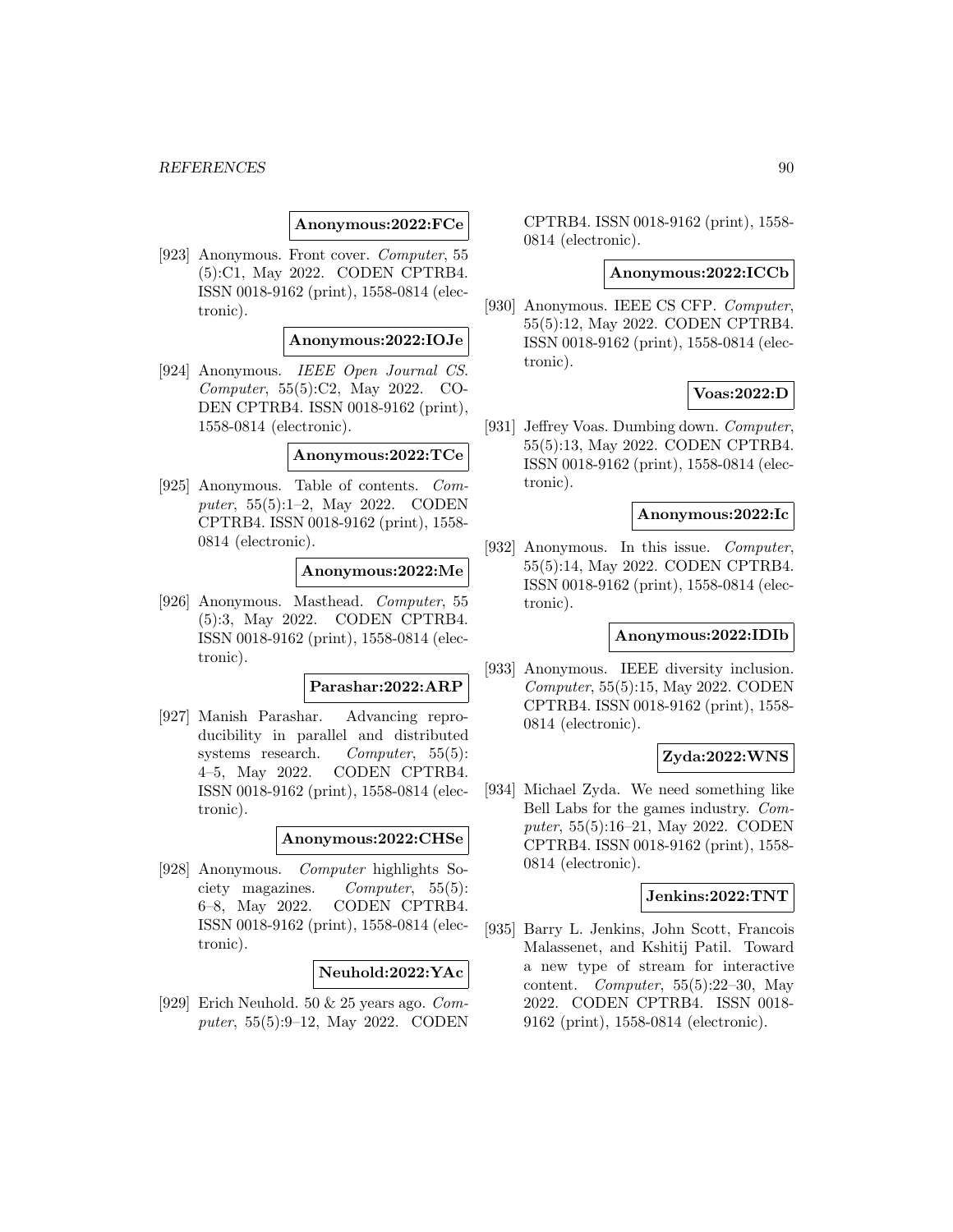**Anonymous:2022:IPCd**

[936] Anonymous. IEEE Pervasive Computing filler. Computer, 55(5):30, May 2022. CODEN CPTRB4. ISSN 0018- 9162 (print), 1558-0814 (electronic).

# **Bayliss:2022:DOD**

[937] Jessica D. Bayliss. The data-oriented design process for game development. Computer, 55(5):31–38, May 2022. CO-DEN CPTRB4. ISSN 0018-9162 (print), 1558-0814 (electronic).

# **Radeta:2022:DLO**

[938] Marko Radeta, Agustin Zuniga, Naser Hossein Motlagh, Mohan Liyanage, Ruben Freitas, Moustafa Youssef, Sasu Tarkoma, Huber Flores, and Petteri Nurmi. Deep learning and the oceans. Computer, 55(5):39–50, May 2022. CODEN CP-TRB4. ISSN 0018-9162 (print), 1558- 0814 (electronic).

## **Deng:2022:DRS**

[939] Shuiguang Deng, Pan Lv, Ouwen Jin, Schahram Dustdar, Ying Li, De Ma, Zhaohui Wu, and Gang Pan. Darwin-S: a reference software architecture for brain-inspired computers. Computer, 55(5):51–63, May 2022. CODEN CP-TRB4. ISSN 0018-9162 (print), 1558- 0814 (electronic).

## **Sobel:2022:CBP**

[940] Ann Sobel and Ron Vetter. Cybersecurity best practices for CISE programs. Computer, 55(5):64–72, May 2022. CO-DEN CPTRB4. ISSN 0018-9162 (print), 1558-0814 (electronic).

# **Grottke:2022:AFS**

[941] Michael Grottke and Kishor S. Trivedi. Aging, fast and slow. Computer, 55(5): 73–75, May 2022. CODEN CPTRB4. ISSN 0018-9162 (print), 1558-0814 (electronic).

## **Anonymous:2022:IRF**

[942] Anonymous. IEEE over the rainbow filler. Computer, 55(5):75, May 2022. CODEN CPTRB4. ISSN 0018-9162 (print), 1558-0814 (electronic).

#### **Lin:2022:LSA**

[943] Hsiao-Ying Lin. Large-scale artificial intelligence models. Computer, 55(5): 76–80, May 2022. CODEN CPTRB4. ISSN 0018-9162 (print), 1558-0814 (electronic).

## **Anonymous:2022:IGF**

[944] Anonymous. IT general filler. Computer, 55(5):80, May 2022. CODEN CPTRB4. ISSN 0018-9162 (print), 1558-0814 (electronic).

## **Komninos:2022:CSK**

[945] Theodoros Komninos, Michael Paraskevas, Zacharoula Smyrnaiou, and Dimitrios Serpanos. Cyberphysical systems in K 12 education. Computer,  $55(5):81-$ 84, May 2022. CODEN CPTRB4. ISSN 0018-9162 (print), 1558-0814 (electronic).

# **Shieh:2022:STA**

[946] Shiuhpyng Shieh, Shanhsin Lee, and Mengru Tsai. Strategy and tactics against ransomware. Computer, 55(5): 85–92, May 2022. CODEN CPTRB4. ISSN 0018-9162 (print), 1558-0814 (electronic).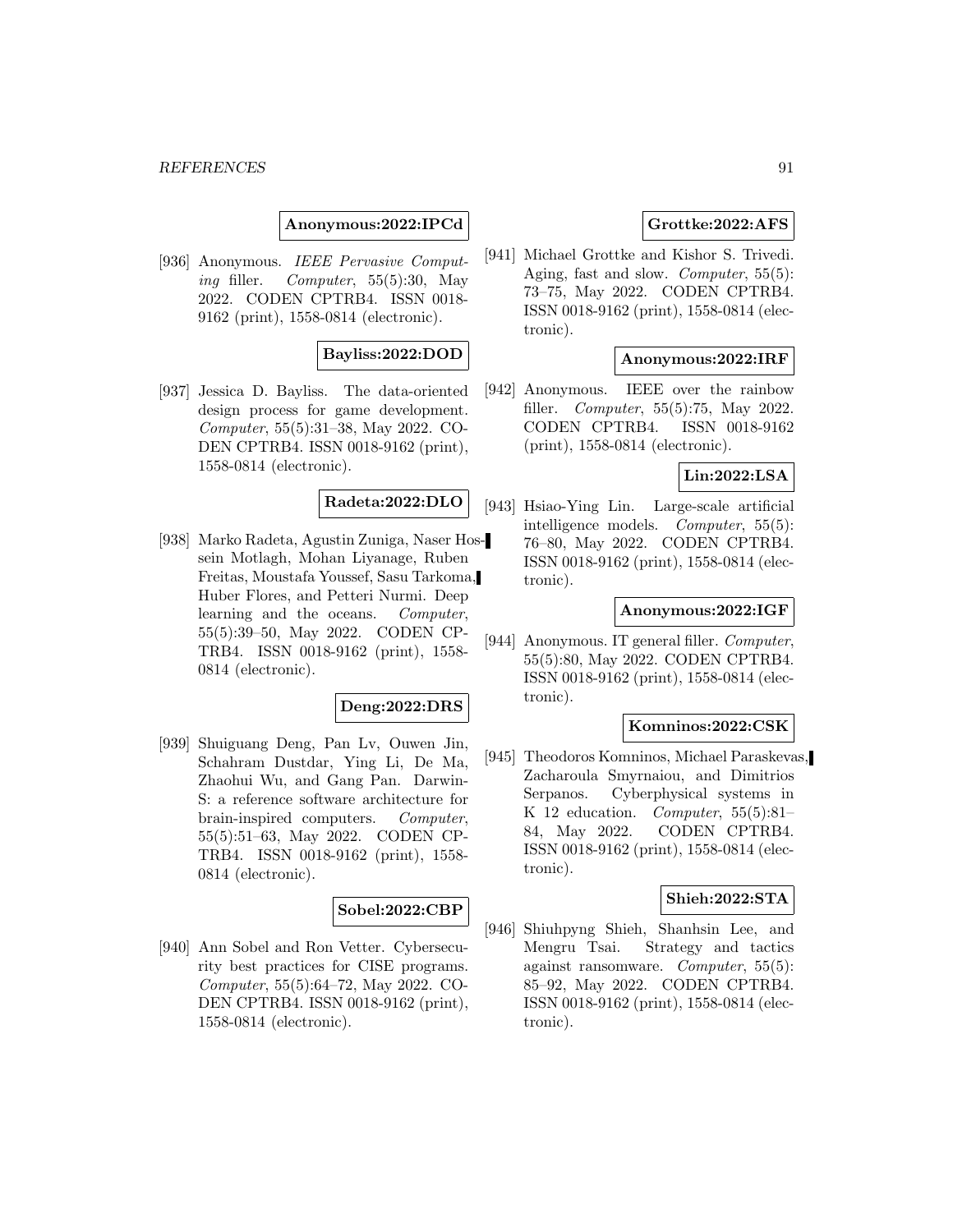## **Berghel:2022:QPS**

[947] Hal Berghel. The QAnon phenomenon: The storm has always been among us. Computer, 55(5):93–100, May 2022. CO-DEN CPTRB4. ISSN 0018-9162 (print), 1558-0814 (electronic).

## **Anonymous:2022:IAWb**

[948] Anonymous. IEEE AI to watch filler. Computer, 55(5):101, May 2022. CO-DEN CPTRB4. ISSN 0018-9162 (print), 1558-0814 (electronic).

#### **Zyda:2022:HDG**

[949] Michael Zyda. How do I get a position in the games industry? The FAQ. Computer, 55(5):102–108, May 2022. CO-DEN CPTRB4. ISSN 0018-9162 (print), 1558-0814 (electronic).

## **Anonymous:2022:ICSp**

[950] Anonymous. IEEE Computing Science Engineering filler. Computer, 55(5): 108, May 2022. CODEN CPTRB4. ISSN 0018-9162 (print), 1558-0814 (electronic).

# **Anonymous:2022:ICSq**

[951] Anonymous. IEEE Computer Society. Computer, 55(5):C3, May 2022. CO-DEN CPTRB4. ISSN 0018-9162 (print), 1558-0814 (electronic).

## **Anonymous:2022:IJBd**

[952] Anonymous. IEEE Jobs Board filler. Computer, 55(5):C4, May 2022. CO-DEN CPTRB4. ISSN 0018-9162 (print), 1558-0814 (electronic).

## **Anonymous:2022:FCf**

[953] Anonymous. Front cover. Computer, 55 (6):C1, June 2022. CODEN CPTRB4. ISSN 0018-9162 (print), 1558-0814 (electronic).

## **Anonymous:2022:OCF**

[954] Anonymous. OJ CS filler. Computer, 55 (6):C2, June 2022. CODEN CPTRB4. ISSN 0018-9162 (print), 1558-0814 (electronic).

## **Anonymous:2022:TCf**

[955] Anonymous. Table of contents. Computer, 55(6):1–2, June 2022. CODEN CPTRB4. ISSN 0018-9162 (print), 1558- 0814 (electronic).

### **Anonymous:2022:Mf**

[956] Anonymous. Masthead. Computer, 55 (6):3, June 2022. CODEN CPTRB4. ISSN 0018-9162 (print), 1558-0814 (electronic).

## **Yang:2022:FSI**

[957] Chia-Lin Yang. A forward speculative interference attack. Computer, 55(6): 4–5, June 2022. CODEN CPTRB4. ISSN 0018-9162 (print), 1558-0814 (electronic).

## **Anonymous:2022:CHSf**

[958] Anonymous. Computer highlights Society magazines. Computer, 55(6):6– 8, June 2022. CODEN CPTRB4. ISSN 0018-9162 (print), 1558-0814 (electronic).

#### **Anonymous:2022:YAc**

[959] Anonymous. 50 & 25 years ago. Computer, 55(6):9–11, June 2022. CODEN CPTRB4. ISSN 0018-9162 (print), 1558- 0814 (electronic).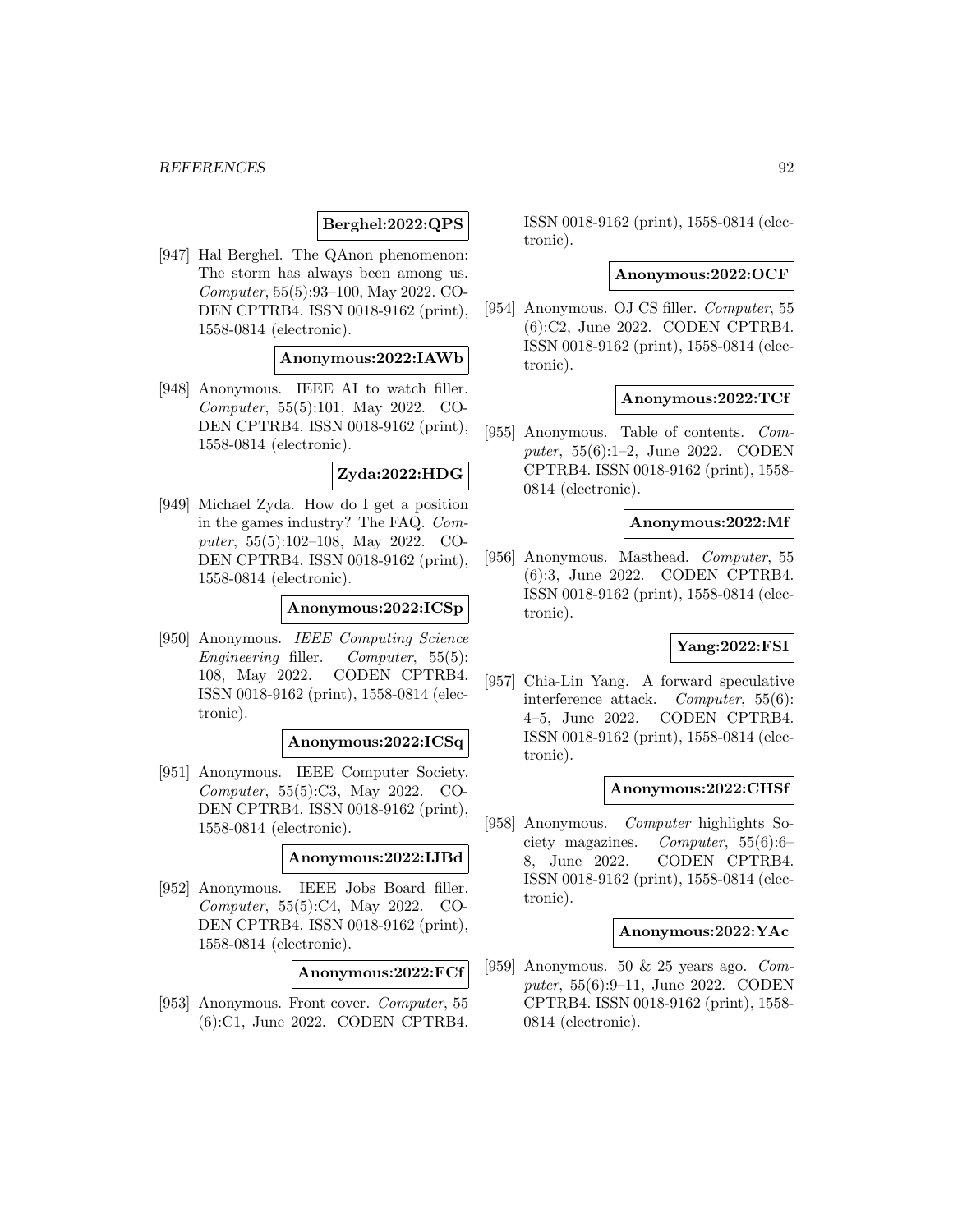#### **Akleman:2022:CTTb**

[960] Ergun Akleman. Computing through time. Computer, 55(6):10, June 2022. CODEN CPTRB4. ISSN 0018-9162 (print), 1558-0814 (electronic).

## **DeFranco:2022:RSM**

[961] Joanna F. DeFranco and Jeffrey Voas. Revisiting software metrology. Computer, 55(6):12–14, June 2022. CODEN CPTRB4. ISSN 0018-9162 (print), 1558- 0814 (electronic).

#### **Anonymous:2022:Id**

[962] Anonymous. In this issue. Computer, 55(6):13, June 2022. CODEN CPTRB4. ISSN 0018-9162 (print), 1558-0814 (electronic).

## **Michael:2022:DDA**

[963] James Bret Michael and Marko Orescanin. Developing and deploying artificial intelligence systems. Computer, 55(6):15–17, June 2022. CODEN CP-TRB4. ISSN 0018-9162 (print), 1558- 0814 (electronic).

# **Anonymous:2022:WHA**

[964] Anonymous. Watts S. Humphrey award. Computer, 55(6):17, June 2022. CODEN CPTRB4. ISSN 0018-9162 (print), 1558- 0814 (electronic).

#### **Muiruri:2022:PIM**

[965] Dennis Muiruri, Lucy Ellen Lwakatare, Jukka K. Nurminen, and Tommi Mikkonen. Practices and infrastructures for machine learning systems: an interview study in Finnish organizations. Computer, 55(6):18–29, June 2022. CODEN CPTRB4. ISSN 0018-9162 (print), 1558- 0814 (electronic).

#### **Anonymous:2022:ISR**

[966] Anonymous. IEEE SP over the rainbow. Computer, 55(6):29, June 2022. CODEN CPTRB4. ISSN 0018-9162 (print), 1558- 0814 (electronic).

#### **Zhang:2022:LLR**

[967] Kunai Zhang, Yahui Liu, Weiqiang Zhang, and Shaoshan Liu.  $π$ -learner: a lifelong roadside learning framework for infrastructure augmented autonomous driving. *Computer*,  $55(6):30-39$ , June 2022. CODEN CPTRB4. ISSN 0018- 9162 (print), 1558-0814 (electronic).

## **Anonymous:2022:ICCc**

[968] Anonymous. IEEEE CS CFP. Computer, 55(6):39, June 2022. CODEN CP-TRB4. ISSN 0018-9162 (print), 1558- 0814 (electronic).

## **Solaiman:2022:AML**

[969] K. M. A. Solaiman, Tao Sun, Alina Nesen, Bharat Bhargava, and Michael Stonebraker. Applying machine learning and data fusion to the "missing person" problem. Computer, 55(6):40–55, June 2022. CODEN CPTRB4. ISSN 0018- 9162 (print), 1558-0814 (electronic).

#### **Ahvanooey:2022:IHD**

[970] Milad Taleby Ahvanooey, Mark Xuefang Zhu, Wojciech Mazurczyk, and Malika Bendechache. Information hiding in digital textual contents: Techniques and current challenges. Computer, 55(6): 56–65, June 2022. CODEN CPTRB4. ISSN 0018-9162 (print), 1558-0814 (electronic).